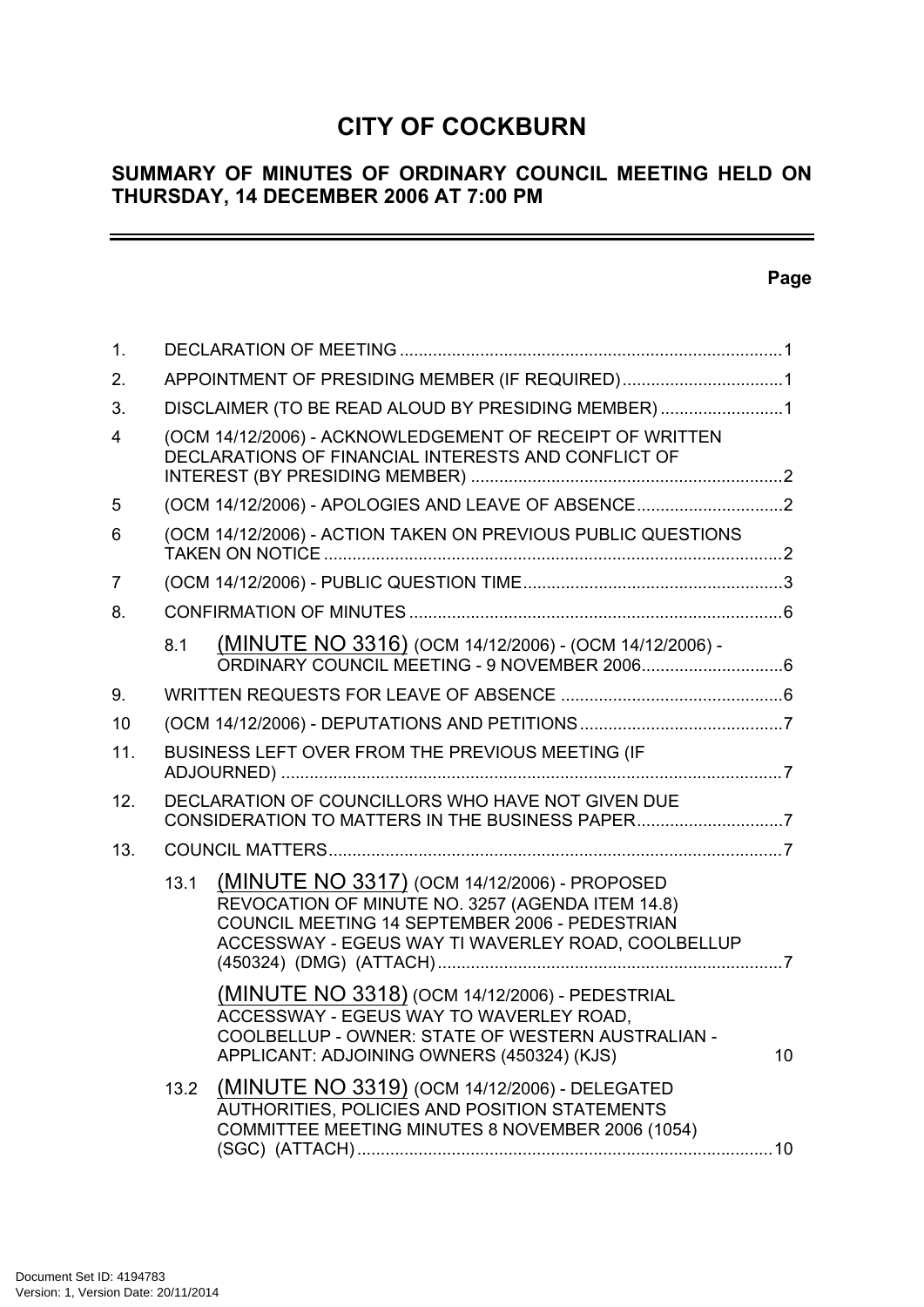|     |      | 13.3 (MINUTE NO 3320) (OCM 14/12/2006) - MINUTES OF AUDIT<br>COMMITTEE MEETING 8 NOVEMBER, 2006 (5017) (DMG)                                                                                                                    |  |
|-----|------|---------------------------------------------------------------------------------------------------------------------------------------------------------------------------------------------------------------------------------|--|
|     |      | 13.4 (MINUTE NO 3321) (OCM 14/12/2006) - MINUTES OF<br><b>GRANTS AND DONATIONS COMMITTEE MEETING 21</b>                                                                                                                         |  |
| 14. |      |                                                                                                                                                                                                                                 |  |
|     | 14.1 | (MINUTE NO 3322) (OCM 14/12/2006) - SINGLE HOUSE<br>CODES APPROVAL - LOT 433 (NO. 12) JESMOND LANE,<br>SUCCESS - OWNER: G DWYER - APPLICANT: JWH GROUP PTY                                                                      |  |
|     |      | 14.2 (MINUTE NO 3323) (OCM 14/12/2006) - GROUPED (R-CODE)<br>DWELLING - 36 DWELLINGS - LOT 1 (NO. 7) FLORIZEL STREET,<br>COOLBELLUP - OWNER: DEPARTMENT OF HOUSING AND<br>WORKS - APPLICANT: MIRVAC (WA) PTY LTD (1100822) (MR) |  |
|     |      | 14.3 (MINUTE NO 3324) (OCM 14/12/2006) - PORT COOGEE<br>DETAILED AREA PLAN - STAGE 1 - PORT COOGEE - OWNER:<br>AUSTRALAND - APPLICANT: TAYLOR BURRELL BARNETT (9022)                                                            |  |
|     |      | 14.4 (MINUTE NO 3325) (OCM 14/12/2006) - PROPOSED<br>AMENDMENT NO. 48 TO TOWN PLANNING SCHEME NO. 3 -<br>VARIOUS LOTS IN HENDERSON - OWNER: VARIOUS -<br>APPLICANT: DEVELOPMENT PLANNING STRATEGIES (6004499)                   |  |
|     |      | 14.5 (MINUTE NO 3326) (OCM 14/12/2006) - CHILD CARE<br>CENTRE PLAY AREA EXTENSION TO THE REAR OF EXISTING<br>HOUSE - LOT 864 (NO.7) AMY COURT, MUNSTER - OWNER: T<br>BRIEN & F CARABIN - APPLICANT: T R BRIEN (3316212) (MR)    |  |
|     | 14.6 | <u>(MINUTE NO 3327)</u> (OCM 14/12/2006) - SINGLE HOUSE<br>CODES APPROVAL - LOT 561 (NO.3) GOSSHAWK PASS,<br>BEELIAR - OWNER/APPLICANT: ROBERTO ZICCARDI (6004268)                                                              |  |
|     | 14.7 | (MINUTE NO 3328) (OCM 14/12/2006) - SINGLE HOUSE<br>CODES APPROVAL (OUTBUILDING) - LOT 122 (NO.4) HIRD<br>ROAD, SUCCESS - OWNER: DN & NL SOLTOGGIO - APPLICANT:                                                                 |  |
|     | 14.8 | (MINUTE NO 3329) (OCM 14/12/2006) - RETROSPECTIVE<br>APPROVAL (EXISTING FENCING) - LOT 149 (NO.6) COLGRAVE<br>MEWS, SOUTH LAKE - OWNER/APPLICANT: C.L. RICHARDSON                                                               |  |
|     | 14.9 | (MINUTE NO 3330) (OCM 14/12/2006) - RETROSPECTIVE<br>APPROVAL (EXISTING BALCONY) - LOT 318 (NO.11) ASTER<br>CLOSE, BEELIAR - OWNER/APPLICANT: JM & A P DE ABREU                                                                 |  |
|     |      |                                                                                                                                                                                                                                 |  |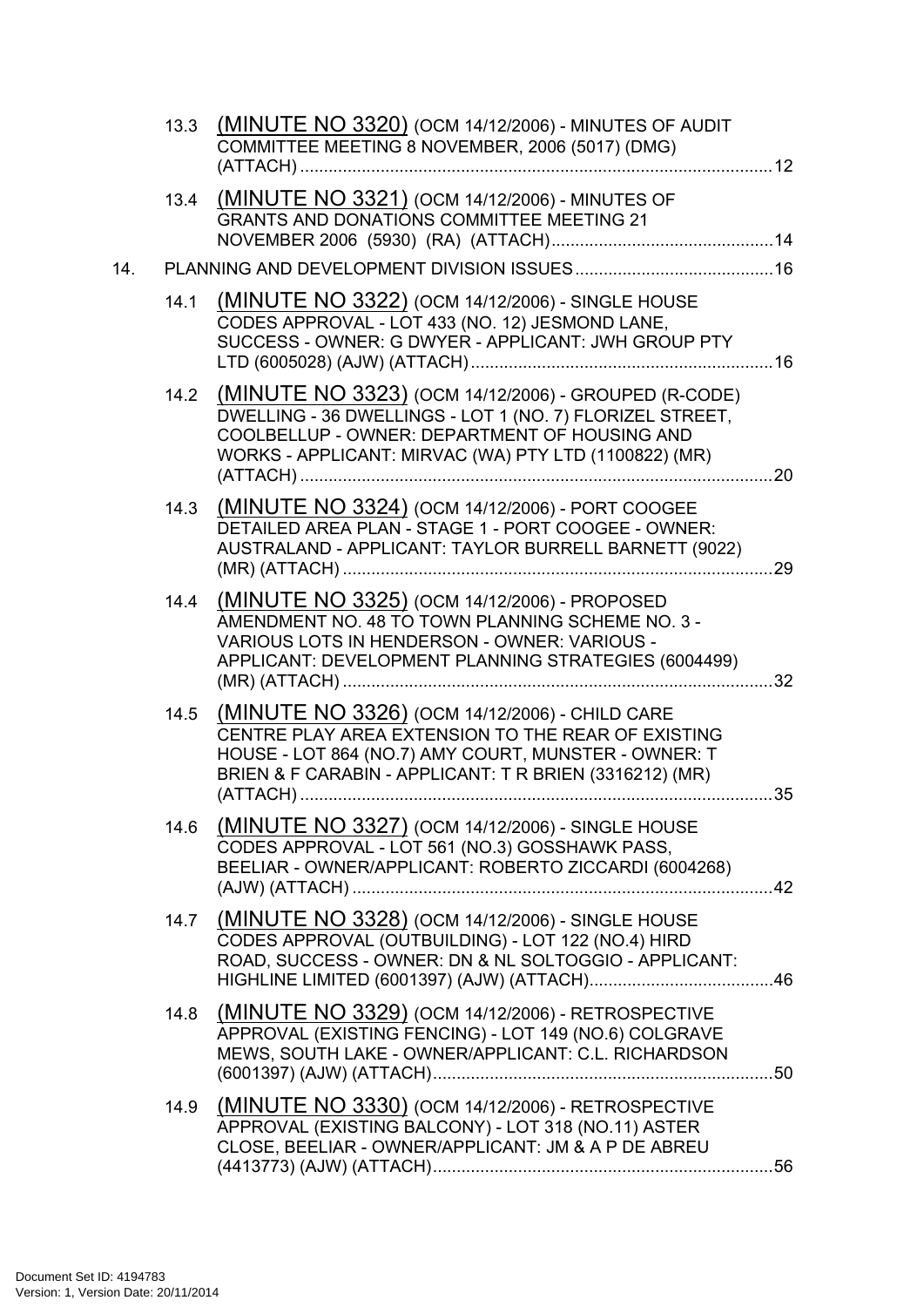| 14.10 (MINUTE NO 3332) (OCM 14/12/2006) - SUBDIVISION OF<br>LOT 45 (NO.147) PEARSE ROAD, WATTLEUP - OWNER: HE & MD<br>DENIC - APPLICANT: MCMULLAN NOLAN & PARTNERS (123666)<br>14.11 (MINUTE NO 3333) (OCM 14/12/2006) - PROPOSED<br>STRUCTURE PLAN - LOT 80 BARFIELD ROAD, HAMMOND PARK<br>- OWNER: SKYWIDE HOLDINGS PTY LTD - APPLICANT:<br>14.12 (MINUTE NO 3334) (OCM 14/12/2006) - GROUPED (R-CODE)<br>DWELLING - PROPOSED SECOND DWELLING - LOT 514 (NO. 46)<br>HEBBLE LOOP, BANJUP - OWNER/APPLICANT: PB & PH SPITTLE<br>14.13 (MINUTE NO 3335) (OCM 14/12/2006) - CONSIDERATION OF<br>TENDER DOCUMENTS - CONSULTANCY/PROJECT<br>MANAGEMENT SERVICES - REVITALISATION OF COOLBELLUP<br>14.14 (MINUTE NO 3336) (OCM 14/12/2006) - PROPOSED<br>STRUCTURE PLAN - LOTS 27, 28 & 29 ROCKINGHAM ROAD,<br>MUNSTER - OWNER: L27 - C BURNBY, L28 & 29 - FEYMORE<br>STARLINE JOINT VENTURE - APPLICANT: BURGESS DESIGN<br>14.15 (MINUTE NO 3337) (OCM 14/12/2006) - LIQUOR STORE -<br>LOT 2 (NO. 64) COOLBELLUP AVENUE, COOLBELLUP - OWNER:<br>NIGHTVIEW PTY LTD - APPLICANT: INFRATEC PTY LTD<br>14.16 (MINUTE NO 3338) (OCM 14/12/2006) - DISTRICT<br>BOUNDARY CHANGE - AUSTRALIAN MARINE COMPLEX (1035)<br>14.17 (MINUTE NO 3339) (OCM 14/12/2006) - MODIFIED<br>STRUCTURE PLAN FOR LOTS 55, 56 AND 181 TINDAL AVENUE,<br>14.18 (MINUTE NO 3340) (OCM 14/12/2006) - STRUCTURE PLAN<br>FOR LOT 1 WEST CHURCHILL AVENUE AND LOTS 24-26<br>ROCKINGHAM ROAD, MUNSTER - APPLICANT: BURGESS<br>14.19 (MINUTE NO 3341) (OCM 14/12/2006) - MODIFICATION TO<br>THE SOUTH BEACH STRUCTURE PLAN (EAST OF O'CONNOR<br>CLOSE, NORTH COOGEE) - APPLICANT: MGA TOWN PLANNERS<br>FINANCE AND CORPORATE SERVICES DIVISION ISSUES104<br>15.<br>(MINUTE NO 3342) (OCM 14/12/2006) - LIST OF CREDITORS<br>15.1 |  | (MINUTE NO 3331) (OCM 14/12/2006) - RETROSPECTIVE<br>APPROVAL (EXISTING BALCONY) - LOT 318 (NO. 11) ASTER<br>CLOSE, BEELIAR - OWNER/APPLICANT: JM & AP DE ABREU<br>(4413773) (AJW) (ATTACH) | 60 |
|--------------------------------------------------------------------------------------------------------------------------------------------------------------------------------------------------------------------------------------------------------------------------------------------------------------------------------------------------------------------------------------------------------------------------------------------------------------------------------------------------------------------------------------------------------------------------------------------------------------------------------------------------------------------------------------------------------------------------------------------------------------------------------------------------------------------------------------------------------------------------------------------------------------------------------------------------------------------------------------------------------------------------------------------------------------------------------------------------------------------------------------------------------------------------------------------------------------------------------------------------------------------------------------------------------------------------------------------------------------------------------------------------------------------------------------------------------------------------------------------------------------------------------------------------------------------------------------------------------------------------------------------------------------------------------------------------------------------------------------------------------------------------------------------|--|---------------------------------------------------------------------------------------------------------------------------------------------------------------------------------------------|----|
|                                                                                                                                                                                                                                                                                                                                                                                                                                                                                                                                                                                                                                                                                                                                                                                                                                                                                                                                                                                                                                                                                                                                                                                                                                                                                                                                                                                                                                                                                                                                                                                                                                                                                                                                                                                            |  |                                                                                                                                                                                             |    |
|                                                                                                                                                                                                                                                                                                                                                                                                                                                                                                                                                                                                                                                                                                                                                                                                                                                                                                                                                                                                                                                                                                                                                                                                                                                                                                                                                                                                                                                                                                                                                                                                                                                                                                                                                                                            |  |                                                                                                                                                                                             |    |
|                                                                                                                                                                                                                                                                                                                                                                                                                                                                                                                                                                                                                                                                                                                                                                                                                                                                                                                                                                                                                                                                                                                                                                                                                                                                                                                                                                                                                                                                                                                                                                                                                                                                                                                                                                                            |  |                                                                                                                                                                                             |    |
|                                                                                                                                                                                                                                                                                                                                                                                                                                                                                                                                                                                                                                                                                                                                                                                                                                                                                                                                                                                                                                                                                                                                                                                                                                                                                                                                                                                                                                                                                                                                                                                                                                                                                                                                                                                            |  |                                                                                                                                                                                             |    |
|                                                                                                                                                                                                                                                                                                                                                                                                                                                                                                                                                                                                                                                                                                                                                                                                                                                                                                                                                                                                                                                                                                                                                                                                                                                                                                                                                                                                                                                                                                                                                                                                                                                                                                                                                                                            |  |                                                                                                                                                                                             |    |
|                                                                                                                                                                                                                                                                                                                                                                                                                                                                                                                                                                                                                                                                                                                                                                                                                                                                                                                                                                                                                                                                                                                                                                                                                                                                                                                                                                                                                                                                                                                                                                                                                                                                                                                                                                                            |  |                                                                                                                                                                                             |    |
|                                                                                                                                                                                                                                                                                                                                                                                                                                                                                                                                                                                                                                                                                                                                                                                                                                                                                                                                                                                                                                                                                                                                                                                                                                                                                                                                                                                                                                                                                                                                                                                                                                                                                                                                                                                            |  |                                                                                                                                                                                             |    |
|                                                                                                                                                                                                                                                                                                                                                                                                                                                                                                                                                                                                                                                                                                                                                                                                                                                                                                                                                                                                                                                                                                                                                                                                                                                                                                                                                                                                                                                                                                                                                                                                                                                                                                                                                                                            |  |                                                                                                                                                                                             |    |
|                                                                                                                                                                                                                                                                                                                                                                                                                                                                                                                                                                                                                                                                                                                                                                                                                                                                                                                                                                                                                                                                                                                                                                                                                                                                                                                                                                                                                                                                                                                                                                                                                                                                                                                                                                                            |  |                                                                                                                                                                                             |    |
|                                                                                                                                                                                                                                                                                                                                                                                                                                                                                                                                                                                                                                                                                                                                                                                                                                                                                                                                                                                                                                                                                                                                                                                                                                                                                                                                                                                                                                                                                                                                                                                                                                                                                                                                                                                            |  |                                                                                                                                                                                             |    |
|                                                                                                                                                                                                                                                                                                                                                                                                                                                                                                                                                                                                                                                                                                                                                                                                                                                                                                                                                                                                                                                                                                                                                                                                                                                                                                                                                                                                                                                                                                                                                                                                                                                                                                                                                                                            |  |                                                                                                                                                                                             |    |
|                                                                                                                                                                                                                                                                                                                                                                                                                                                                                                                                                                                                                                                                                                                                                                                                                                                                                                                                                                                                                                                                                                                                                                                                                                                                                                                                                                                                                                                                                                                                                                                                                                                                                                                                                                                            |  |                                                                                                                                                                                             |    |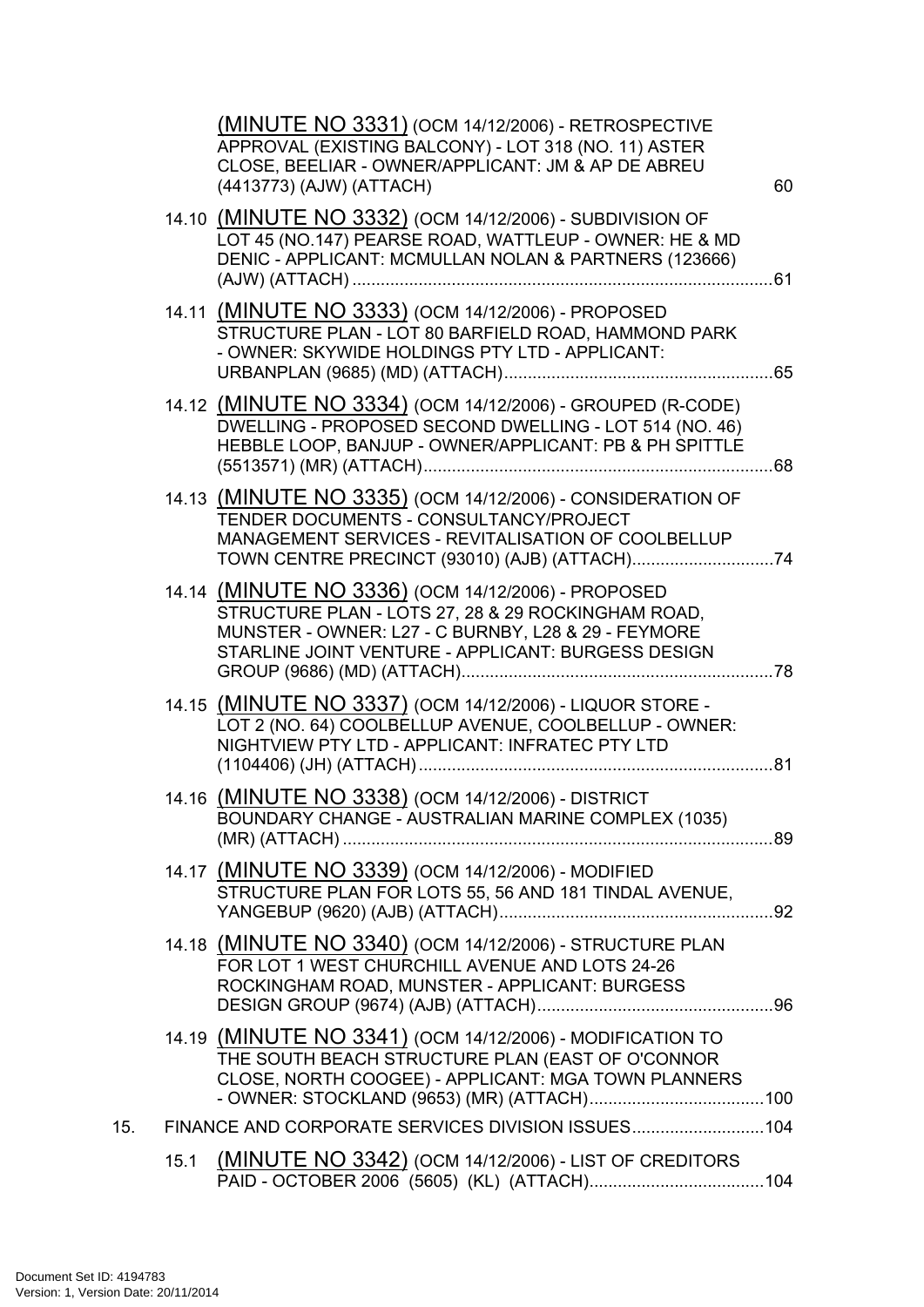|     |      | 15.2 (MINUTE NO 3343) (OCM 14/12/2006) - STATEMENT OF<br>FINANCIAL ACTIVITY - OCTOBER 2006 (5505) (NM) (ATTACH)106                                                    |  |
|-----|------|-----------------------------------------------------------------------------------------------------------------------------------------------------------------------|--|
| 16. |      |                                                                                                                                                                       |  |
|     | 16.1 | (MINUTE NO 3344) (OCM 14/12/2006) - STINGER NETS AT                                                                                                                   |  |
|     | 16.2 | (MINUTE NO 3345) (OCM 14/12/2006) - TENDER NO. 23/2006<br>- PROVISION OF A BULK WASTE VERGE COLLECTION SERVICE                                                        |  |
|     | 16.3 | (MINUTE NO 3346) (OCM 14/12/2006) - SUSTAINABILITY                                                                                                                    |  |
| 17. |      |                                                                                                                                                                       |  |
|     | 17.1 | (MINUTE NO 3347) (OCM 14/12/2006) - MINUTES OF THE<br>COCKBURN CENTRAL YOUTH CENTRE ADVISORY COMMITTEE                                                                |  |
|     | 17.2 | (MINUTE NO 3348) (OCM 14/12/2006) - COMMUNITY<br>EVENTS / SUMMER OF FUN REPORT (8812) (RA) 122                                                                        |  |
|     | 17.3 | (MINUTE NO 3349) (OCM 14/12/2006) - JOE COOPER<br>RECREATION CENTRE- FUTURE MANAGEMENT (8140) (R A) 126                                                               |  |
|     | 17.4 | (MINUTE NO 3350) (OCM 14/12/2006) - TENDER RFT 26/2006<br>BUILDING CONSTRUCTION SERVICES (REFURBISHMENT AND<br>EXTENSION) MEMORIAL HALL (4623) (RA) (ATTACH) 131      |  |
| 18. |      |                                                                                                                                                                       |  |
|     | 18.1 | (MINUTE NO 3351) (OCM 14/12/2006) - CHIEF EXECUTIVE<br>OFFICER PERFORMANCE AND SENIOR STAFF KEY PROJECTS<br>APPRAISAL COMMITTEE NOVEMBER 2006 (1192) (SC) (ATTACH)135 |  |
| 19. |      | MOTIONS OF WHICH PREVIOUS NOTICE HAS BEEN GIVEN 137                                                                                                                   |  |
| 20. |      | NOTICES OF MOTION GIVEN AT THE MEETING FOR CONSIDERATION                                                                                                              |  |
| 21. |      | NEW BUSINESS OF AN URGENT NATURE INTRODUCED BY                                                                                                                        |  |
|     | 21.1 | (MINUTE NO 3352) (OCM 14/12/2006) - MINUTES OF THE<br>AUDIT COMMITTEE MEETING 11 DECEMBER 2006 (5017) (DMG)                                                           |  |
|     |      | 21.2 (MINUTE NO 3353) (OCM 14/12/2006) - ADMINISTRATION<br>CENTRE CONSTRUCTION COMMITTEE (1192) (SC) (ATTACH)139                                                      |  |
| 22. |      | MATTERS TO BE NOTED FOR INVESTIGATION, WITHOUT DEBATE140                                                                                                              |  |
| 23. |      |                                                                                                                                                                       |  |
| 24  |      | (MINUTE NO 3354) (OCM 14/12/2006) - RESOLUTION OF<br>COMPLIANCE (SECTION 3.18(3), LOCAL GOVERNMENT ACT 1995)140                                                       |  |
| 25  |      |                                                                                                                                                                       |  |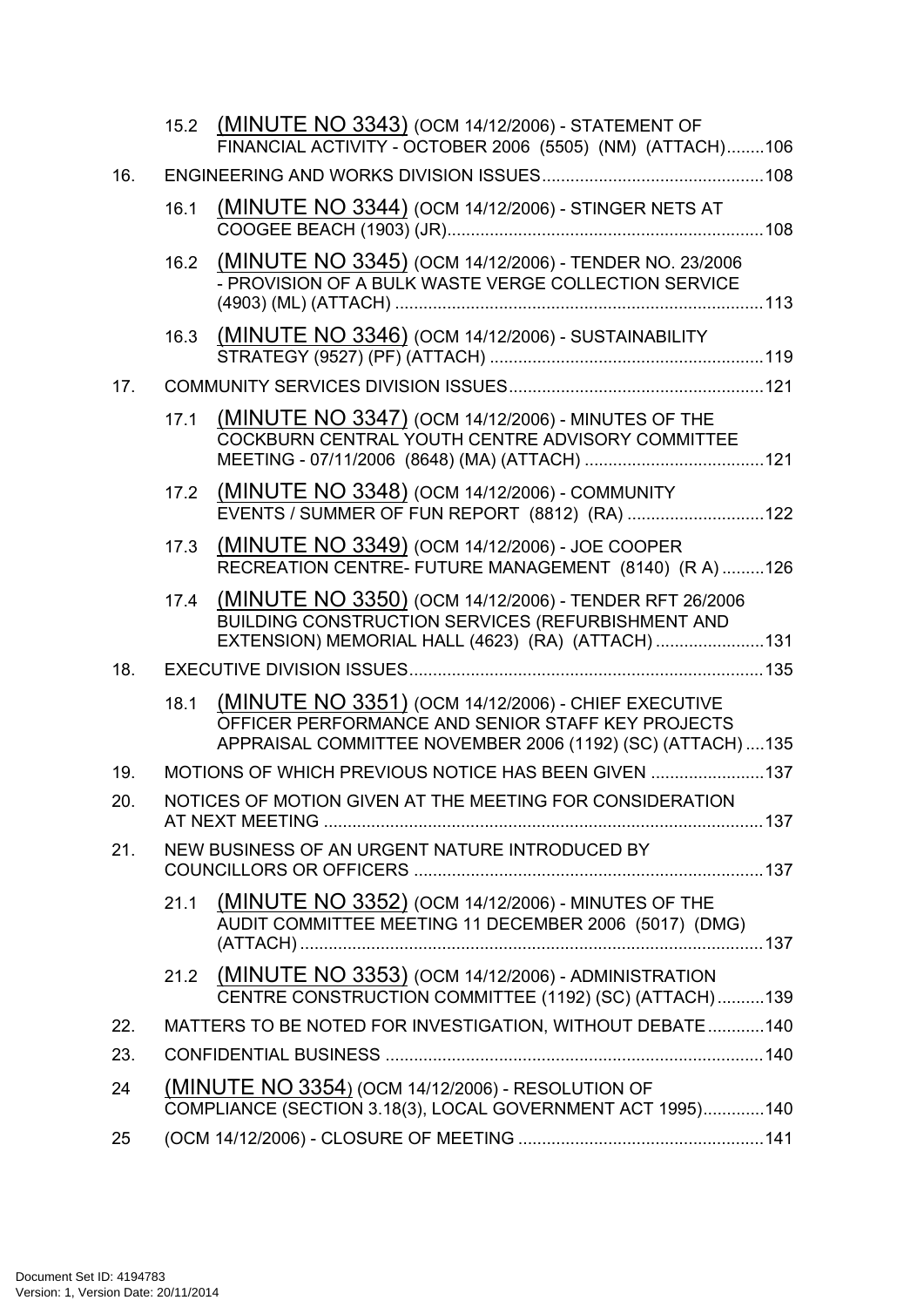# **CITY OF COCKBURN**

# **MINUTES OF ORDINARY COUNCIL MEETING HELD ON THURSDAY, 14 DECEMBER 2006 AT 7:00 PM**

#### **PRESENT:**

### **ELECTED MEMBERS**

| Mr S Lee       | Mayor      |
|----------------|------------|
| Mr I Whitfield | Councillor |
| Mr K Allen     | Councillor |
| Ms L Goncalves | Councillor |
| Mr T Romano    | Councillor |
| Mrs J Baker    | Councillor |
| Mrs S Limbert  | Councillor |
| Mrs V Oliver   | Councillor |

### **IN ATTENDANCE**

| <b>Chief Executive Officer</b>                |
|-----------------------------------------------|
| Director, Administration & Community Services |
| Acting Director, Finance & Corporate Services |
| Director, Engineering & Works                 |
| Director, Planning & Development              |
| <b>Manager, Community Services</b>            |
| PA to the Chief Executive Officer             |
|                                               |

### <span id="page-4-0"></span>**1. DECLARATION OF MEETING**

The Presiding Member declared the meeting open at 7.00pm.

### <span id="page-4-1"></span>**2. APPOINTMENT OF PRESIDING MEMBER (If required)**

N/A

### <span id="page-4-2"></span>**3. DISCLAIMER (To be read aloud by Presiding Member)**

Members of the public, who attend Council Meetings, should not act immediately on anything they hear at the Meetings, without first seeking clarification of Council's position. Persons are advised to wait for written advice from the Council prior to taking action on any matter that they may have before Council.

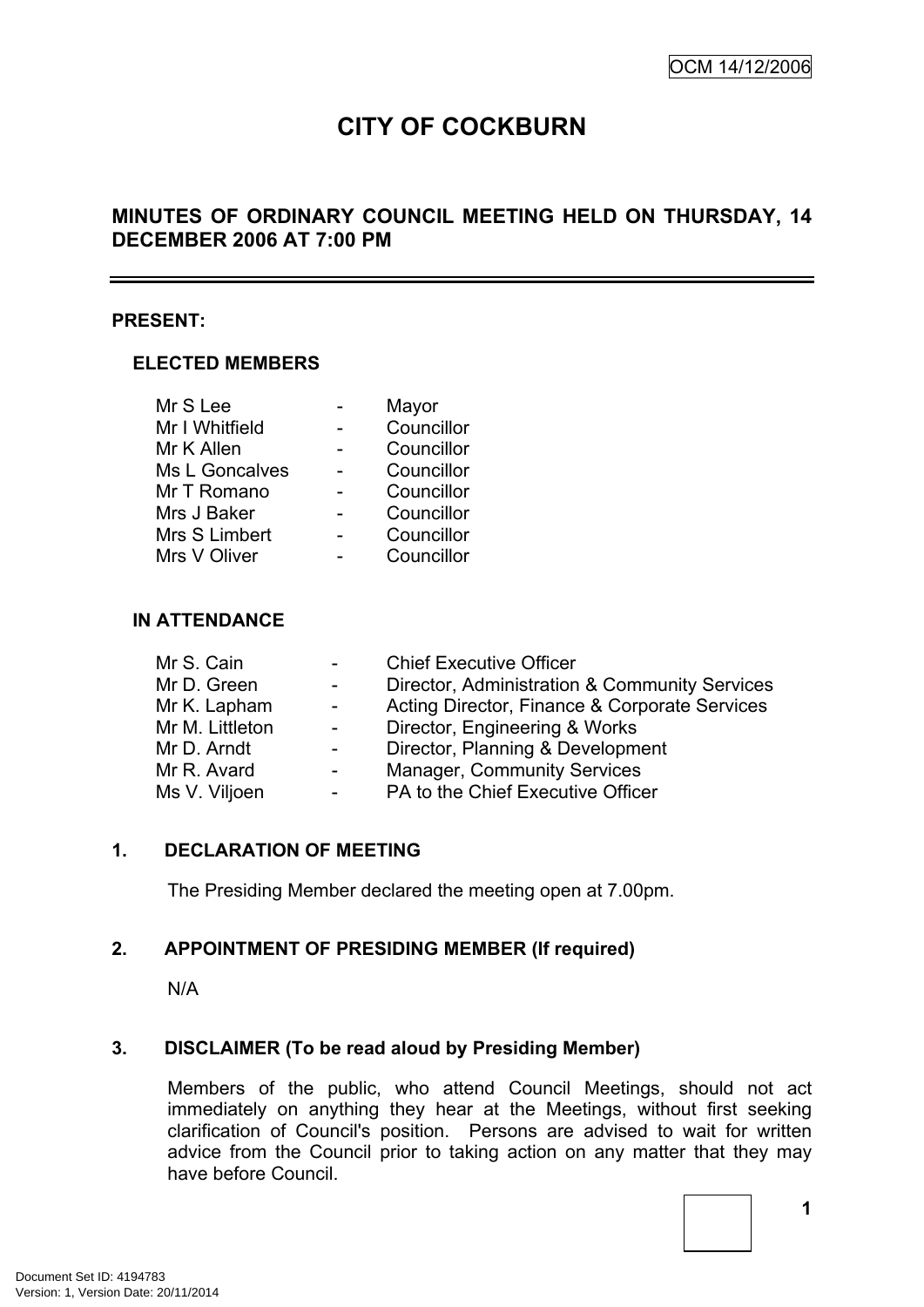### <span id="page-5-0"></span>**4 (OCM 14/12/2006) - ACKNOWLEDGEMENT OF RECEIPT OF WRITTEN DECLARATIONS OF FINANCIAL INTERESTS AND CONFLICT OF INTEREST (BY PRESIDING MEMBER)**

The Presiding Member advised the meeting that he had received a declaration of financial interest from Clr Limbert; a declaration of a conflict of interest from Clr Goncalves; and three declarations of a financial interest and one declaration of a conflict of interest from Clr Allen, which would be read at the appropriate time.

### <span id="page-5-1"></span>**5 (OCM 14/12/2006) - APOLOGIES AND LEAVE OF ABSENCE**

| CIr Amanda Tilbury          | - | Leave of Absence |
|-----------------------------|---|------------------|
| Deputy Mayor Richard Graham |   | Apology          |

NOTE: AT THIS POINT MAYOR LEE HIGHLIGHTED CURRENT AWARDS RECEIVED FOR ACHIEVEMENTS OF THE CITY OF COCKBURN:

National Awards for Local Government 2006 – Category Winner, Community Business Partnerships

The Prime Minister's Employer of the Year Awards 2006 – Finalist, Large Employer of the Year Award

Accessible Communities Award 2006 – Winner for improvements in access and inclusion by a local government authority

The Fremantle Hospital Medical Research Foundation in appreciation of the 2007 City of Cockburn Research Award

### <span id="page-5-2"></span>**6 (OCM 14/12/2006) - ACTION TAKEN ON PREVIOUS PUBLIC QUESTIONS TAKEN ON NOTICE**

Nil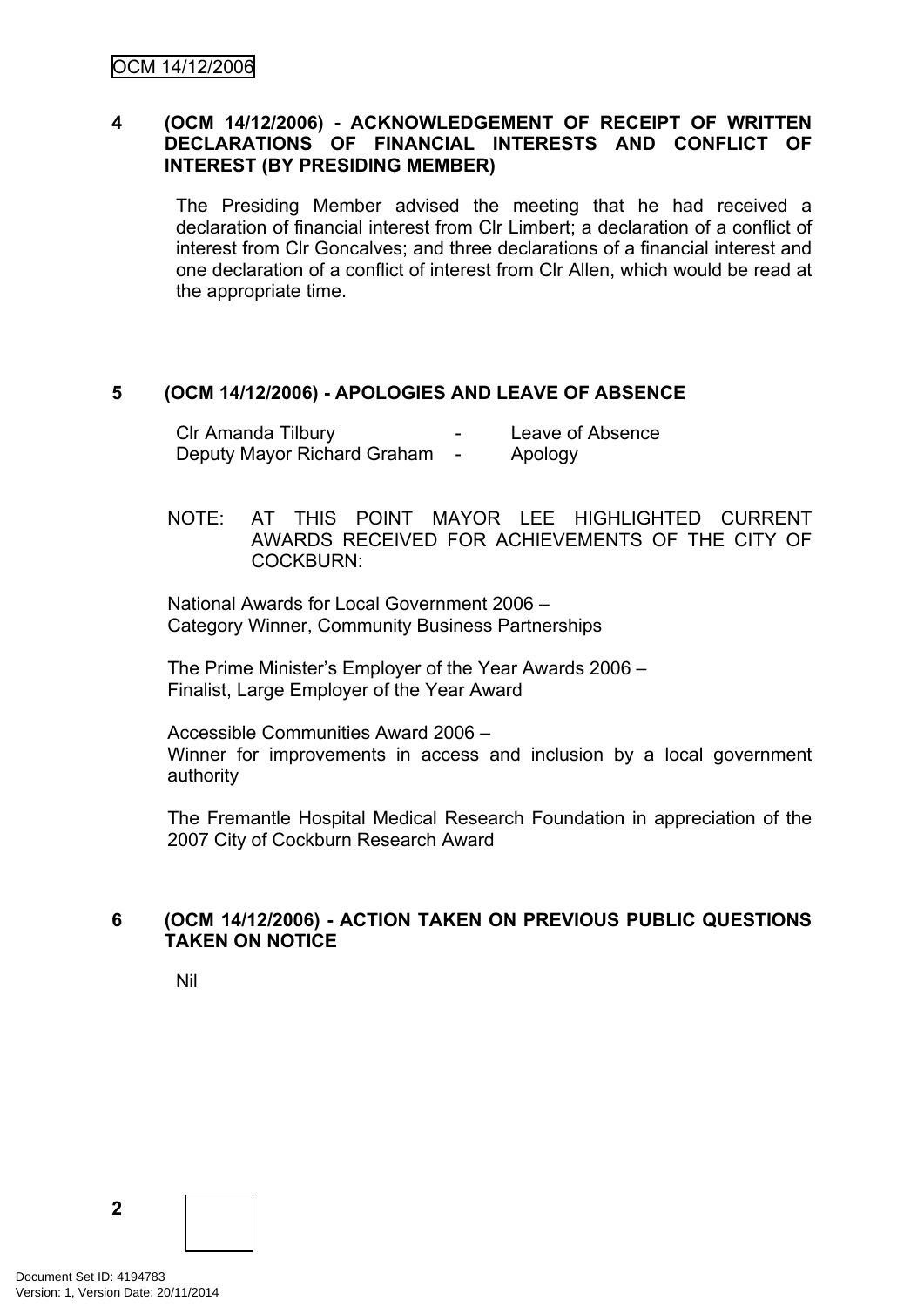### <span id="page-6-0"></span>**7 (OCM 14/12/2006) - PUBLIC QUESTION TIME**

**John Lings - Pye Place, Safety Bay On behalf of Dean Lings – Aster Close, Beeliar**

ITEM 14.9 – RETROSPECTIVE APPROVAL (EXISTING BALCONY) – LOT 318 (NO. 11) ASTER CLOSE, BEELIAR

- *Q1 Does council intend to formally reply to all elements of our submission and fully explain the details of the report recommendations at a formal meeting where council will explain their interpretation of the R codes to us and our consultants, as yet we have no formal reply?*
- A1 The submission, provided by Mr. Lings, did not request that a formal response to the matters raised in the submission be provided, however Council's Planning Service will prepare and forward a detailed response on their submission.

Comments regarding concerns raised in Mr. Lings' submission have been included in the Council report on the item. Mr. Lings was sent correspondence acknowledging his submission, advising him that the matter would be considered at tonight's Council meeting, and that he had the opportunity ask questions/address Council.

Subsequent to being advised of the inclusion of the item on the Council agenda officers from Council's Planning Service have spoken to Mr. Lings on several occasions. In those conversations Council officers discussed the application, the concerns raised, and the manner in which the Council's Planning Services have assessed the application.

- *Q2 Does council intend to issue full details of any & all proposed screening/louvres to the height of 1.6m as mentioned in the recommendation of the report before retrospective approval is granted?*
- A2 Planning Services will be responsible for ensuring the conditions imposed on any development approval are satisfactorily addressed. Unless otherwise required, this will involve dealings directly between Council's Planning staff and the applicant. At present, the applicant is of the view that what is proposed is sufficient for the purposes of screening, hence there are no details provided other than those provided with as part of the application.
- *Q3 Why is the report written implying our submission is biased to privacy issues when clearly our submission is referring heavily to R code?*
- A3 The report before Council identifies concerns regarding privacy by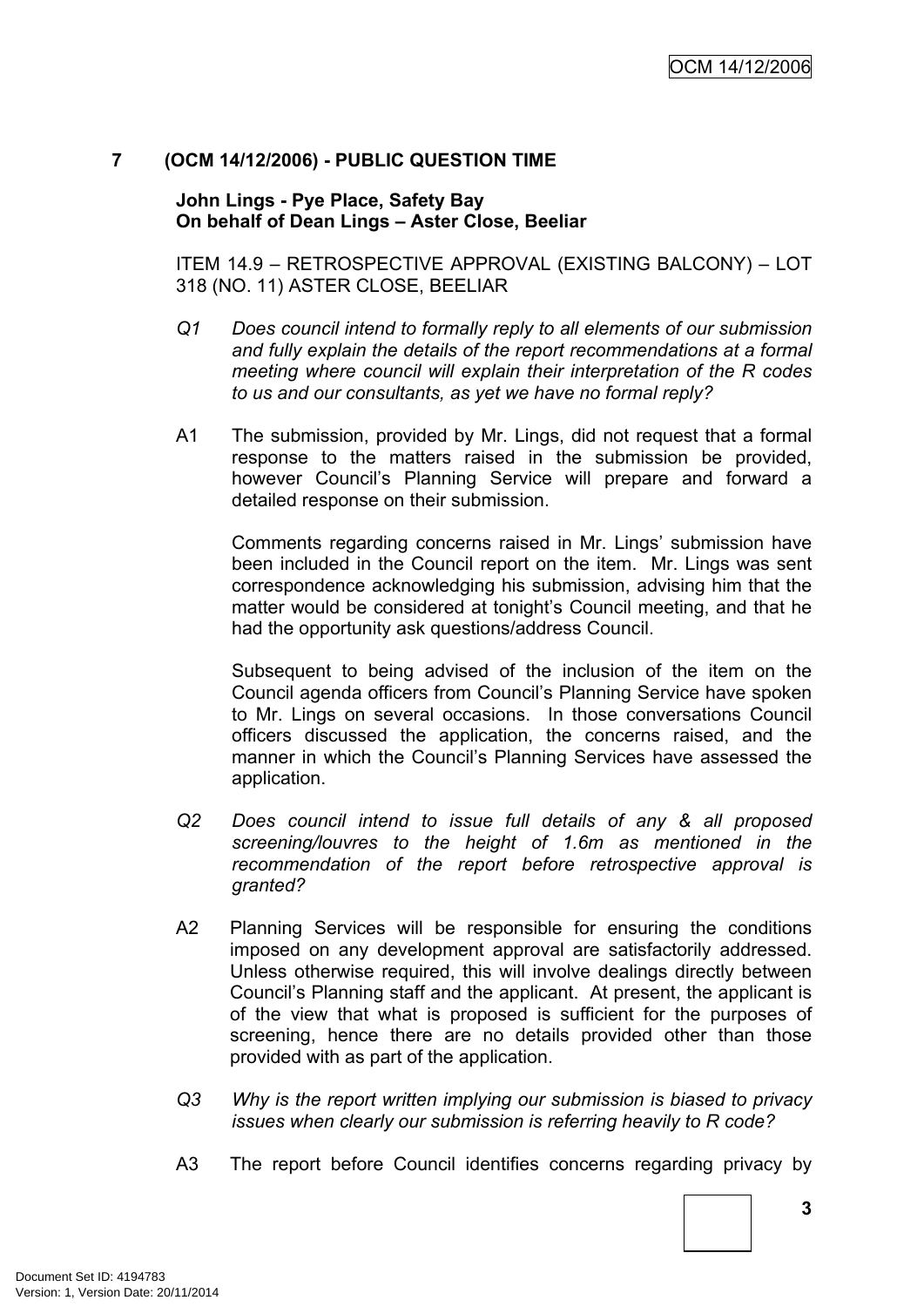virtue of non-compliance with R-Code provisions relating to the protection of visual privacy. It should be noted that the two matters are directly related and therefore are not dealt with separately.

NOTE: Due to time limitations, the Presiding Member advised Mr Lings that any unanswered questions would be responded to in writing.

#### **Mia Shilkin – Waverley Road, Coolbellup**

ITEM 13.1 – PROPOSED REVOCATION OF MINUTE NO. 3257 (AGENDA ITEM 14.8) COUNCIL MEETING 14 SEPTEMBER 2006 – PEDESTRIAN ACCESSWAY – EGEUS WAY TO WAVERLEY ROAD, COOLBELLUP

- *Q1 When will the laneway between 52-54 Waverley Road be closed as we have been asking for it to be closed for four years, we have a signed petition to present and are happy to cover costs of having the lane closed, which is unsafe to the residents in the neighbouring houses and surrounding area – we have Police reports as well?*
- A Council at its meeting on the 14 September 2006 resolved not to initiate the closure of the pedestrian accessway between Egeus Way and Waverley Road, Coolbellup and to install bollard lighting within the pedestrian accessway, with Neighbourhood Watch signs at either end. On the agenda of tonight's Council meeting there is an item (Item 13.1) seeking a revocation of that Council decision and dependent upon Council's determination of the revocation notice Council will advise Ms. Shilkin and the other petitioners as to whether Council is prepared to support the closure of the pedestrian accessway.

The Presiding Member asked the Director, Planning & Development, how long the process was likely to take should Council decide to close the PAW at the Ordinary Council Meeting this evening.

The Director, Planning & Development advised there was no specified time period. There are a number of utility services located within the PAW and it was dependent on the level of work involved, but an estimate would be at least six months.

### **Natasha and David Soltoggio – Hird Road, Success**

Item 14.7 – SINGLE HOUSE CODES APPROVAL (OUTBUILDING) – LOT 122 (NO. 4) HIRD ROAD, SUCCESS

- *Q Why was this outbuilding approved in 2004 and objected to in 2006?*
- A There was a previous application lodged for a similar structure in 2004, which was approved in April 2004. The approval however has subsequently lapsed and a new application is required. It has been assessed in accordance with Council's Policy (APD 18) and it also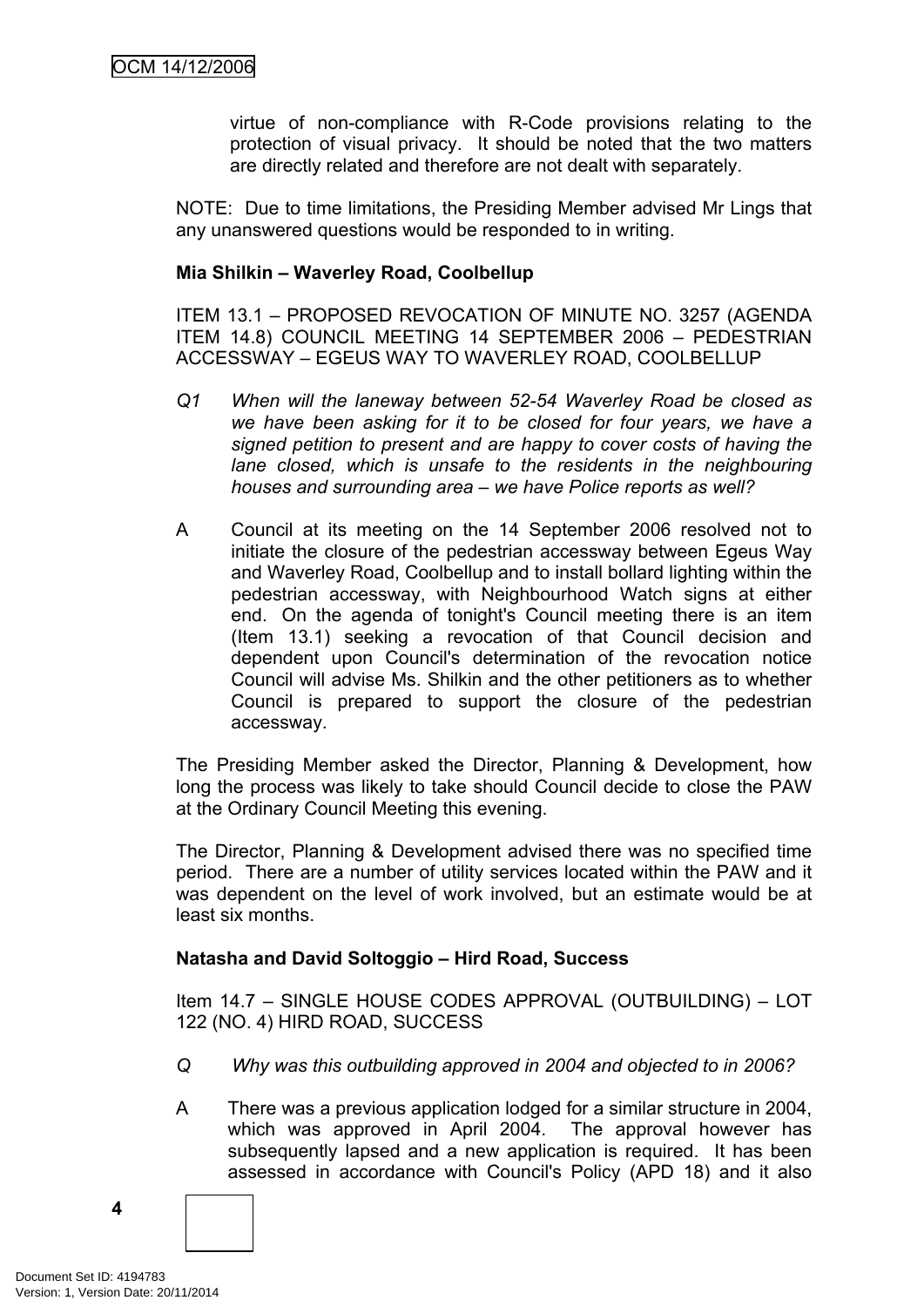required a variation to the R-Codes, which required it to be advertised to the adjoining landowners for comment. There have been changes that have occurred to the requirements over that period of time from when the application was previously lodged in 2004 to the current application in 2006.

### **N Cockterton – Mainsail Terrace, Yangebup**

### YANGEBUP ROAD CLOSURE

- Q Why are the road works involved in closing Yangebup Road being further delayed, particularly when the Mayor confirmed with the Director Engineering & Works at the Council meeting on 11 May that there was nothing anticipated that would hold up this construction?
- A The intersection of Yangebup Road and Spearwood Avenue has been completed and is open to traffic. Formal signing and lining has not been completed to date.

Yangebup Road west of the intersection is closed.

The upgrade of the intersection of Beeliar Drive and Birchley Street was recently completed and is also awaiting line-marking. This project was to be completed prior to closure of Yangebup Road east of the railway line.

Works to close Yangebup Road will be completed early in the New Year. Swan Transit will be notified and sufficient time will be provided to allow them to re-route their bus service. The works are progressing however we have experienced delays due to our labour shortage in both professional and operational areas.

The Presiding Member asked the Director, Engineering & Works, for an estimated date for the closure.

The Director, Engineering & Works anticipated closure would be finalised by the end of February 2007.

### **Hugh Needham – Quince Way, Coolbellup**

- *Q1 Dog Exercise area South beach to Catherine point Can the Council give an assurance that the dog exercise area known as South Beach will not be closed at any time other than for safety reasons even if recommended by the workshop that is being held on Monday 18/12/06.*
- A1 Whilst the workshop will be preparing a foreshore management plan that will cover activities on the foreshore and the dunes for South Beach, final acceptance of the management plan will be subject to Council deliberation.

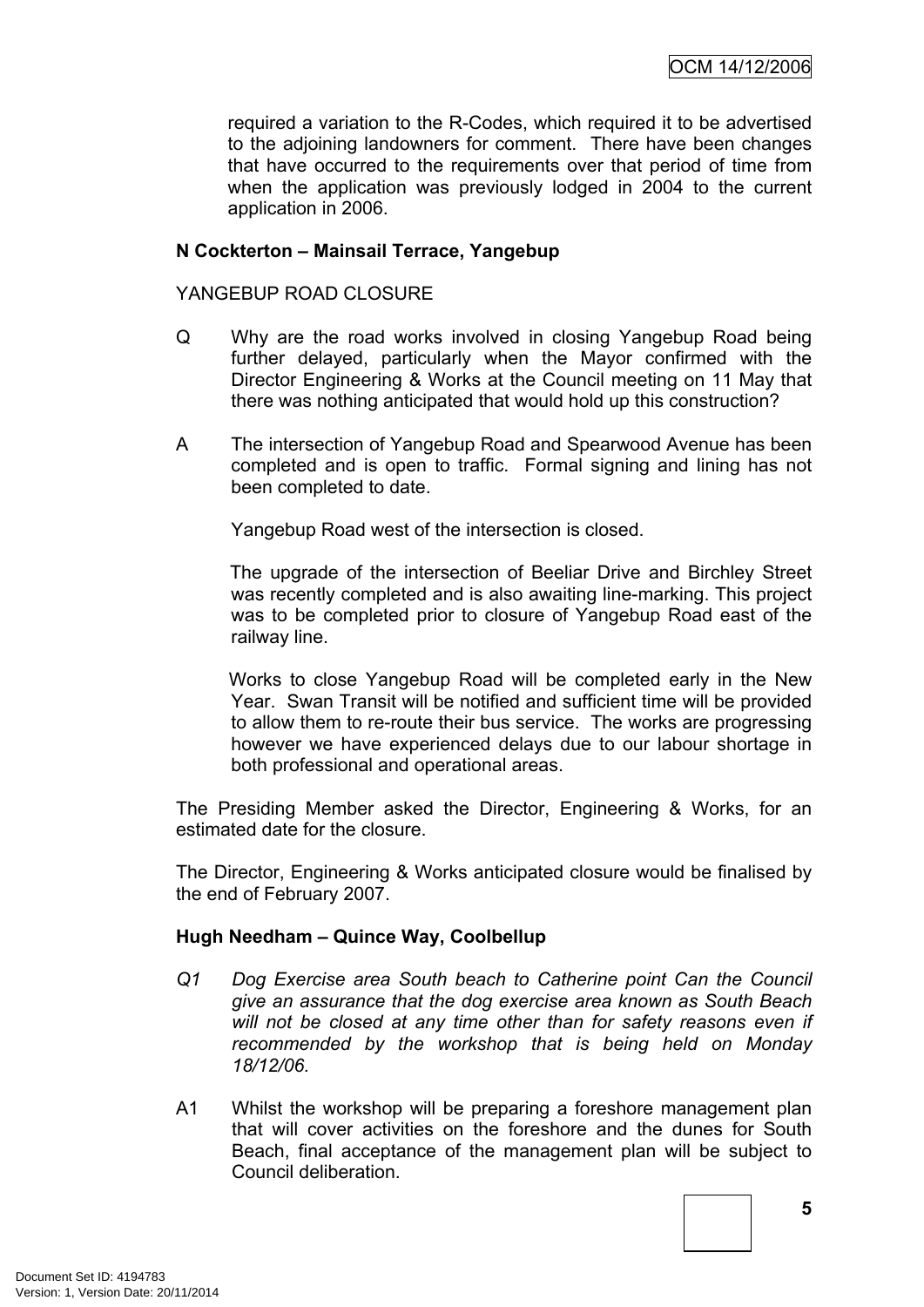- *Q2 Will council release names and suburbs of participants in any meeting or workshop pertaining to the coastal area South beach to Woodman's Point.*
- A2 It is not Council's position to release the names or details of any of the participants in the workshop. Suffice to say they come from a variety of the community groups across the City and represent residents in most of the surrounding suburbs as well as Councillors and other key members of the community.

### <span id="page-9-0"></span>**8. CONFIRMATION OF MINUTES**

### <span id="page-9-1"></span>**8.1 (MINUTE NO 3316) (OCM 14/12/2006) - (OCM 14/12/2006) - ORDINARY COUNCIL MEETING - 9 NOVEMBER 2006**

#### **RECOMMENDATION**

That the Minutes of the Ordinary Council Meeting held on Thursday, 9 November 2006 be adopted as a true and accurate record.

#### **COUNCIL DECISION**

MOVED Clr I Whitfield SECONDED Clr V Oliver the Minutes of the Ordinary Council Meeting held on Thursday, 9 November 2006 be adopted as a true and accurate record, subject to a notation in respect of Item 18.1 (Minute No. 3312) that Mr Joe Ferreira's submission on this item did not refer to "removing the proposed alignment from the rear boundary of his property".

# **CARRIED 8/0**

#### **Reason for Decision**

Mr Ferreira made a submission in relation to the "Draft Plan for the District" and the proposal to extend Spearwood Avenue between Hamilton Road and Cockburn Road. His proposal did not make mention of the alignment being at the rear of his property. His property does not share a boundary with either the proposed road alignment or the park.

### <span id="page-9-2"></span>**9. WRITTEN REQUESTS FOR LEAVE OF ABSENCE**

Nil

Document Set ID: 4194783<br>Version: 1, Version Date: 20/11/2014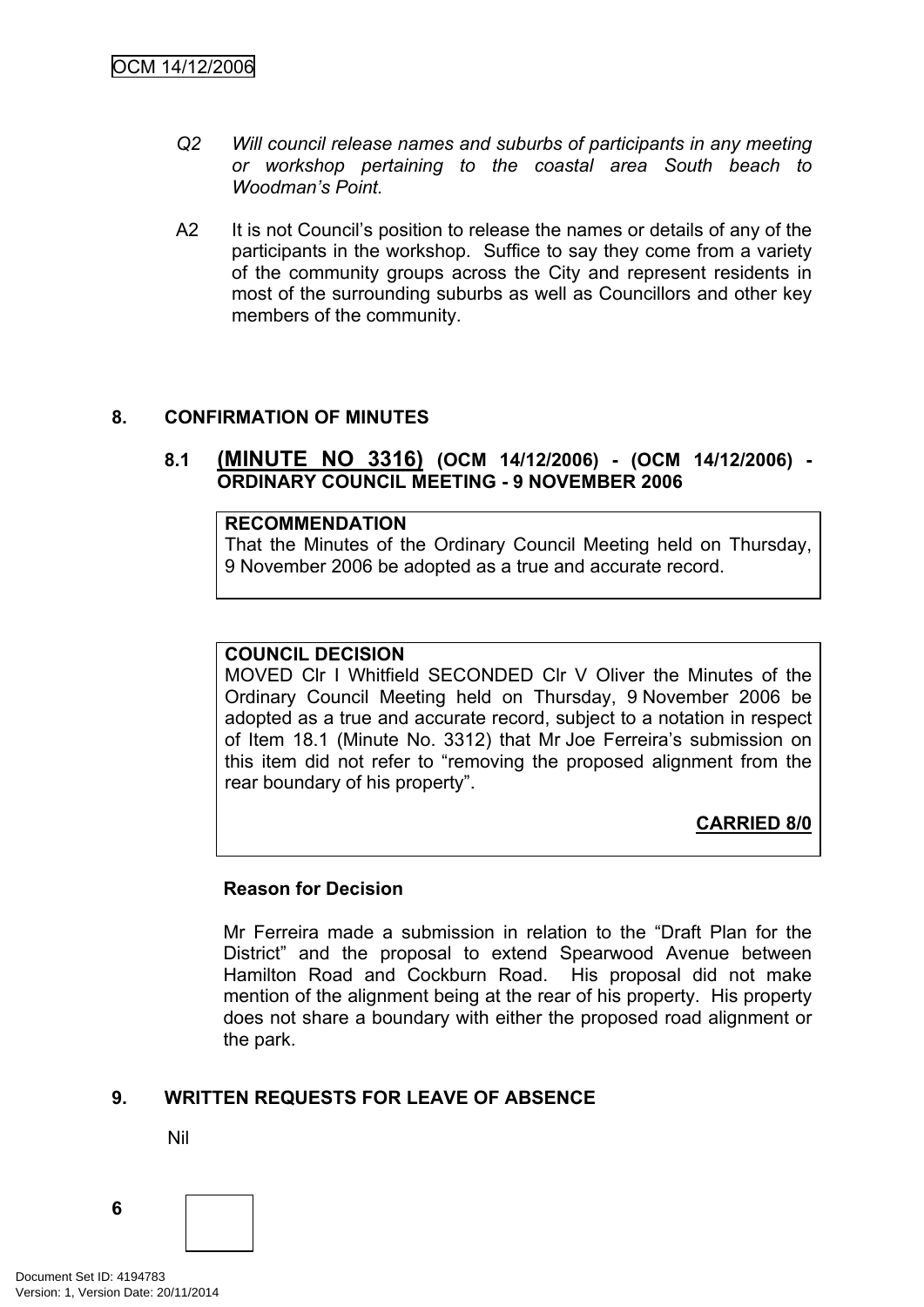### <span id="page-10-0"></span>**10 (OCM 14/12/2006) - DEPUTATIONS AND PETITIONS**

Clr Val Oliver tabled a petition which strongly opposed keeping the laneway between 52 and 54 Waverley Road open as it was felt to be a danger to the surrounding houses and neighbourhood and urged the Cockburn Council to approve it being closed as soon as possible.

### <span id="page-10-1"></span>**11. BUSINESS LEFT OVER FROM THE PREVIOUS MEETING (If adjourned)**

Nil

### <span id="page-10-2"></span>**12. DECLARATION OF COUNCILLORS WHO HAVE NOT GIVEN DUE CONSIDERATION TO MATTERS IN THE BUSINESS PAPER**

Nil

### <span id="page-10-3"></span>**13. COUNCIL MATTERS**

<span id="page-10-4"></span>**13.1 (MINUTE NO 3317) (OCM 14/12/2006) - PROPOSED REVOCATION OF MINUTE NO. 3257 (AGENDA ITEM 14.8) COUNCIL MEETING 14 SEPTEMBER 2006 - PEDESTRIAN ACCESSWAY - EGEUS WAY TI WAVERLEY ROAD, COOLBELLUP (450324) (DMG) (ATTACH)**

#### **RECOMMENDATION**

That Council revokes Minute No. 3257 (Agenda Item 14.8) as adopted by Council at its meeting held on 14 September 2006 in relation to this matter

### **TO BE CARRIED BY AN ABSOLUTE MAJORITY OF COUNCIL**

### **COUNCIL DECISION**

MOVED Clr V Oliver SECONDED Clr S Limbert that the recommendation be adopted.

# **CARRIED BY ABSOLUTE MAJORITY OF COUNCIL 7/1**

### **Background**

By letter dated 19 October 2006 Councillor Oliver has submitted a Notice to revoke the following Council decision made at its meeting conducted on 14 September 2006:-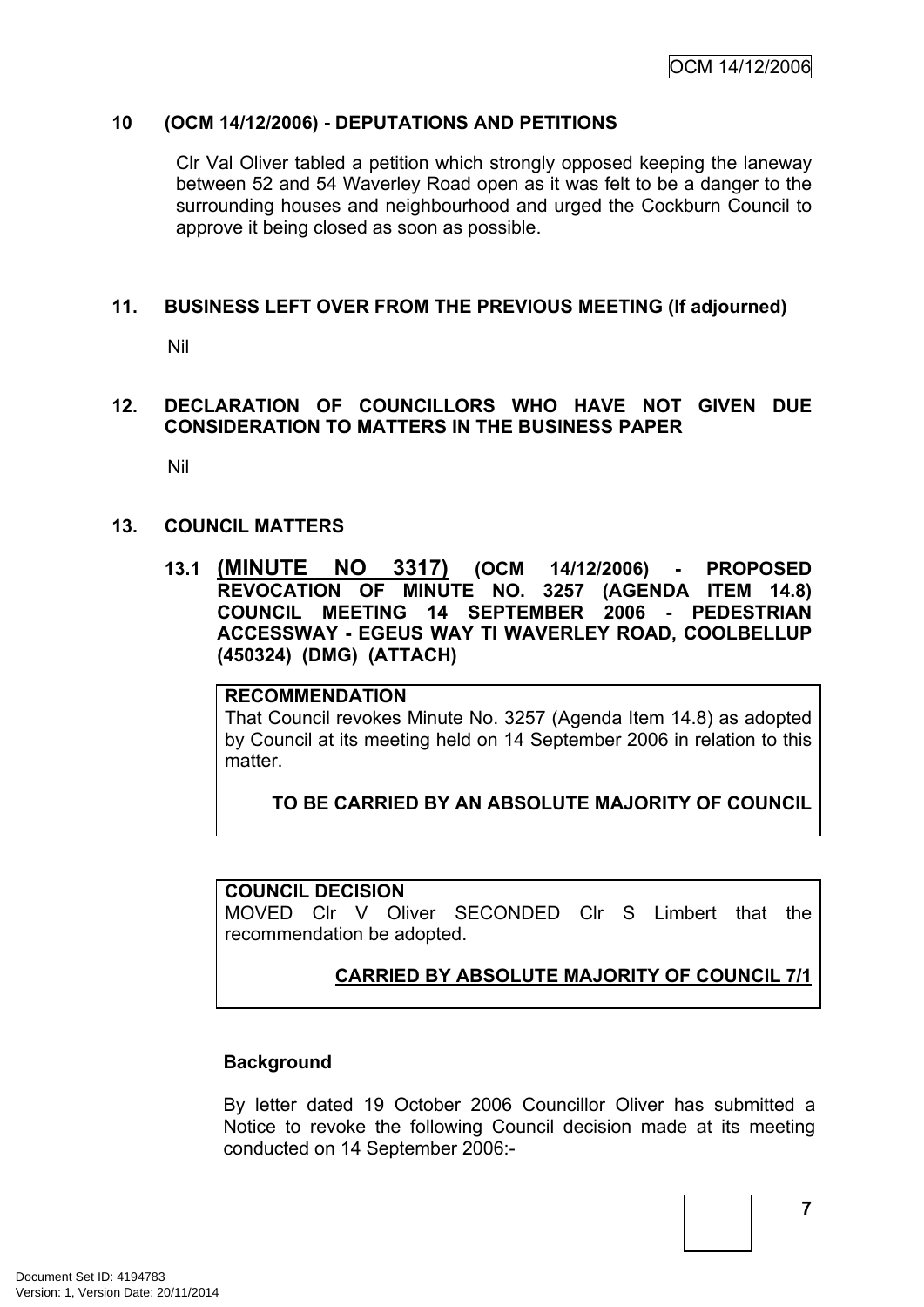14.8 (MINUTE NO 3257) (OCM 14/09/2006) - PEDESTRIAN ACCESSWAY - EGEUS WAY TO WAVERLEY ROAD, COOLBELLUP - OWNER: STATE OF WESTERN AUSTRALIA - APPLICANT: ADJOINING OWNERS (450324) (KJS) (ATTACH)

### **COUNCIL DECISION**

MOVED Clr S Limbert SECONDED Clr A Tilbury that Council:

- (1) receives the two petitions;
- (2) not initiate the closure of the Pedestrian Accessway between Egeus Way and Waverley Road, Coolbellup;
- (3) install bollard lighting at a cost of up to \$4,000 from the "Pedestrian Accessway Closure Costs" account within the 2006/07 Budget;
- (4) erect Neighbourhood Watch signs at each end of the Pedestrian Access Way; and
- (5) advise the petitioners of Council's decision.

# **CARRIED BY AN ABSOLUTE MAJORITY OF COUNCIL 6/1**

#### **Submission**

To revoke the Council decision made in response of this issue.

### **Report**

It has been confirmed that none of the actionable subrecommendations contained in the resolution have been initiated, therefore it is competent for Council to revoke the motion in its entirety.

Should the revocation motion be carried, Councillor Oliver has prepared the following motion to be considered in its place.

*"That Council:-*

- *(1) receive the petitions;*
- *(2) request the Minister for Planning and Infrastructure to close the pedestrian accessway between Egeus Way and Waverley Road, Coolbellup, subject to the adjacent landowners agreeing to:-*
	- *1. purchase the land involved;*
	- *2. pay for the cost of removing any infrastructure located within the accessway;*

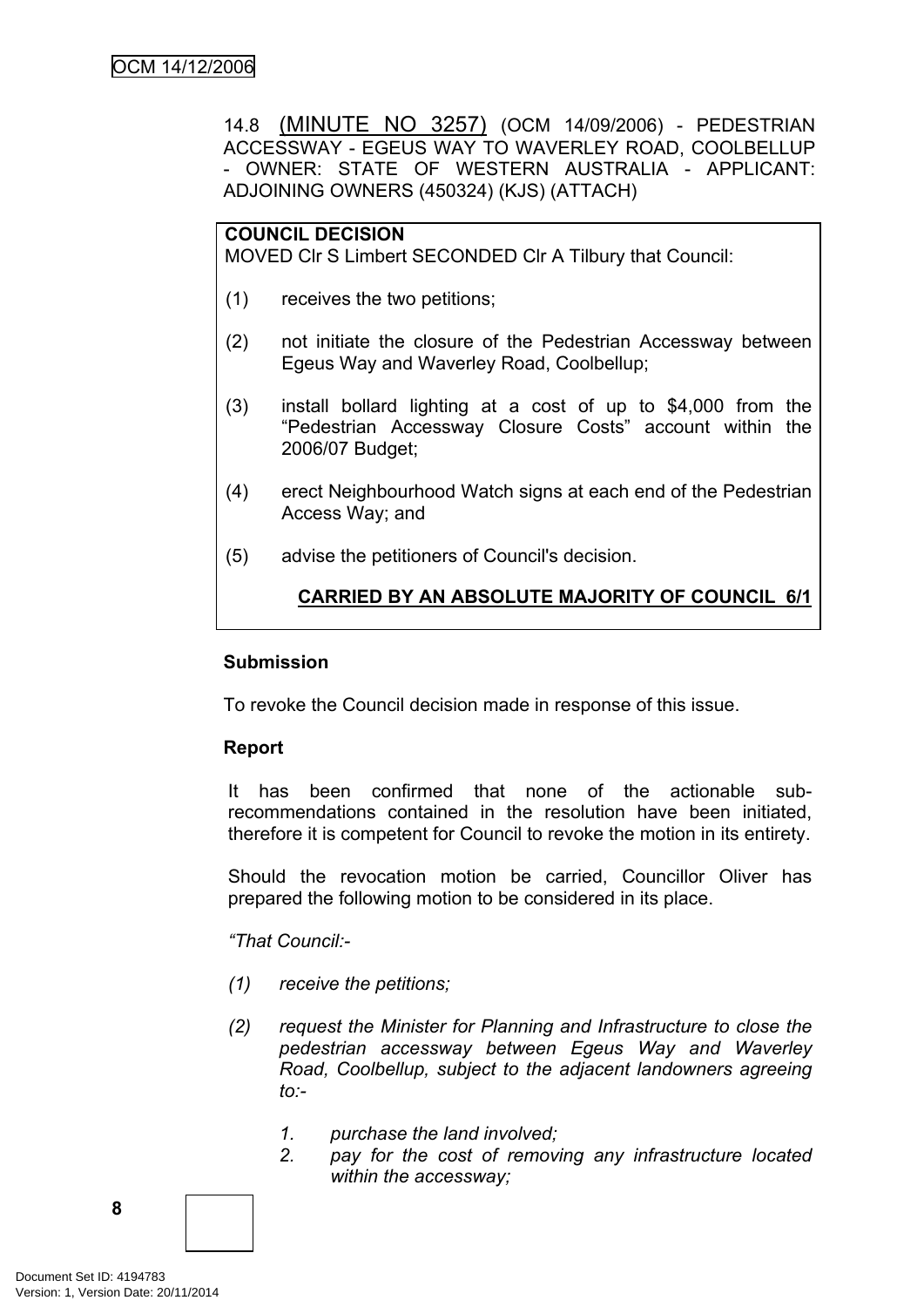- *3. pay the Council Administration Fee of \$250; and*
- *(3) advise the petitioners of Council's decision."*

### *Reason for Decision*

*Council considers that the degree of inconvenience caused to residents living adjacent to the accessway justifies a request to have it closed.*

Council may consider the motion without further officer comment on the matter, as there are no changes to the circumstances contained in the report submitted to the September Council meeting (see attachments).

### **Strategic Plan/Policy Implications**

#### *Governance Excellence*

*• To conduct Council business in open public forums and to manage Council affairs by employing publicly accountable practices.*

### **Budget/Financial Implications**

Nil

### **Legal Implications**

Local Government Act sec. 5.25 (1) (e) and Local Government (Administration) Regulation 10 refer.

### **Community Consultation**

N/A

### **Attachment(s)**

- 1. Notice of Revocation and alternative motion Councillor Oliver.
- 2. Report and Attachment OCM Item 14.8 September 2006

### **Advice to Proponent(s)/Submissioners**

N/A

# **Implications of Section 3.18(3) Local Government Act, 1995**

Nil.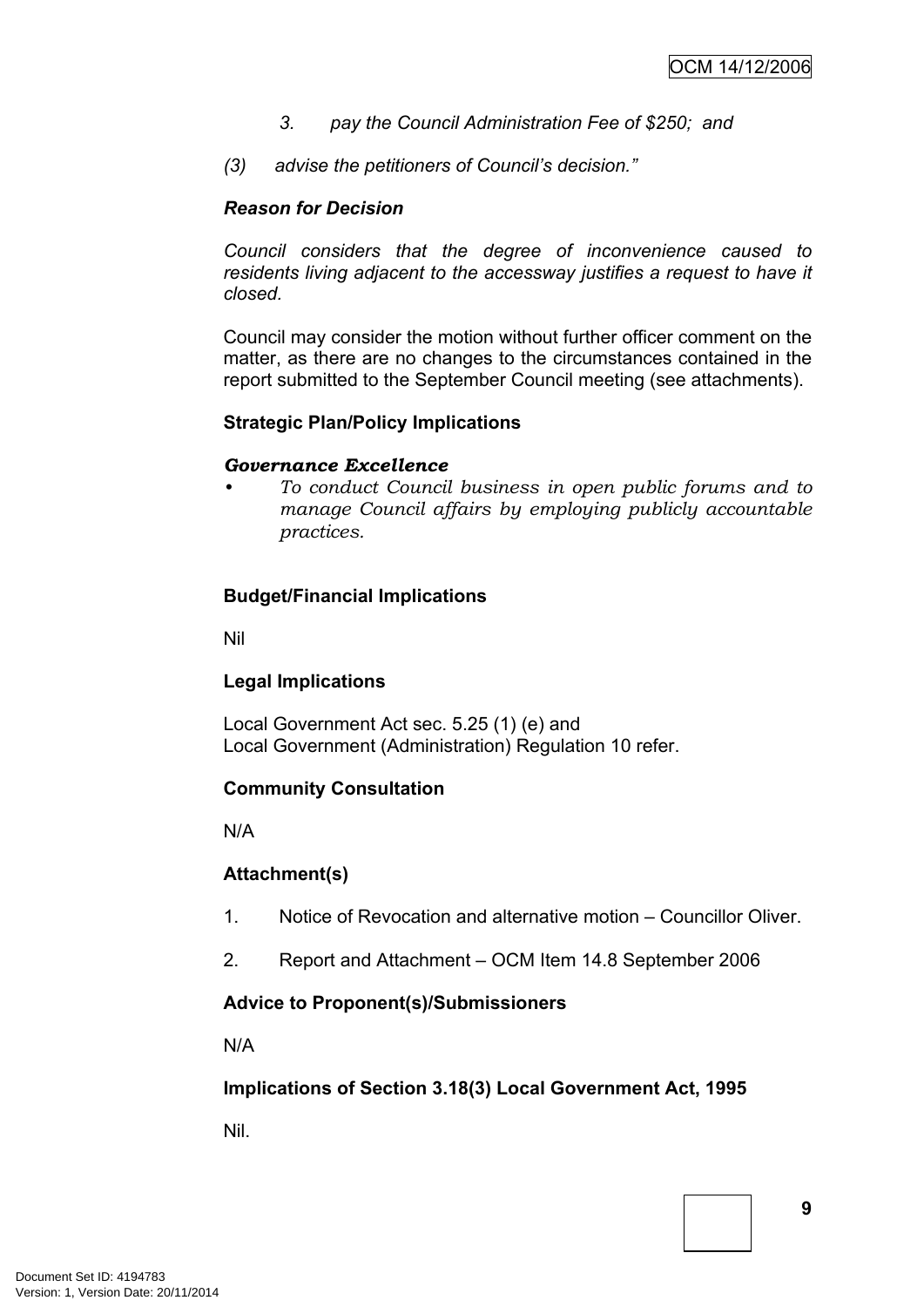### <span id="page-13-0"></span>**(MINUTE NO 3318) (OCM 14/12/2006) - PEDESTRIAL ACCESSWAY - EGEUS WAY TO WAVERLEY ROAD, COOLBELLUP - OWNER: STATE OF WESTERN AUSTRALIAN - APPLICANT: ADJOINING OWNERS (450324) (KJS)**

#### **COUNCIL DECISION**

MOVED Clr V Oliver SECONDED Clr S Limbert that Council:

- (1) receive the petitions;
- (2) request the Minister for Planning and Infrastructure to close the pedestrian accessway between Egeus Way and Waverley Road, Coolbellup, subject to the adjacent landowners agreeing to:
	- 1. purchase the land involved;
	- 2. pay for the cost of removing any infrastructure located within the accessway;
	- 3. pay for Council Administration Fee of \$250; and
- (3) advise the petitioners of Council's decision.

**CARRIED 7/1**

### **Reason for Decision**

Council considers that the degree of inconvenience caused to residents living adjacent to the accessway justifies a request to have it closed.

### <span id="page-13-1"></span>**13.2 (MINUTE NO 3319) (OCM 14/12/2006) - DELEGATED AUTHORITIES, POLICIES AND POSITION STATEMENTS COMMITTEE MEETING MINUTES 8 NOVEMBER 2006 (1054) (SGC) (ATTACH)**

#### **RECOMMENDATION**

That Council receives the Minutes of the Delegated Authorities, Policies and Position Statements Committee Meeting dated 8 November 2006, as attached to the Agenda, and adopts the recommendations contained therein.

### **TO BE CARRIED BY AN ABSOLUTE MAJORITY OF COUNCIL**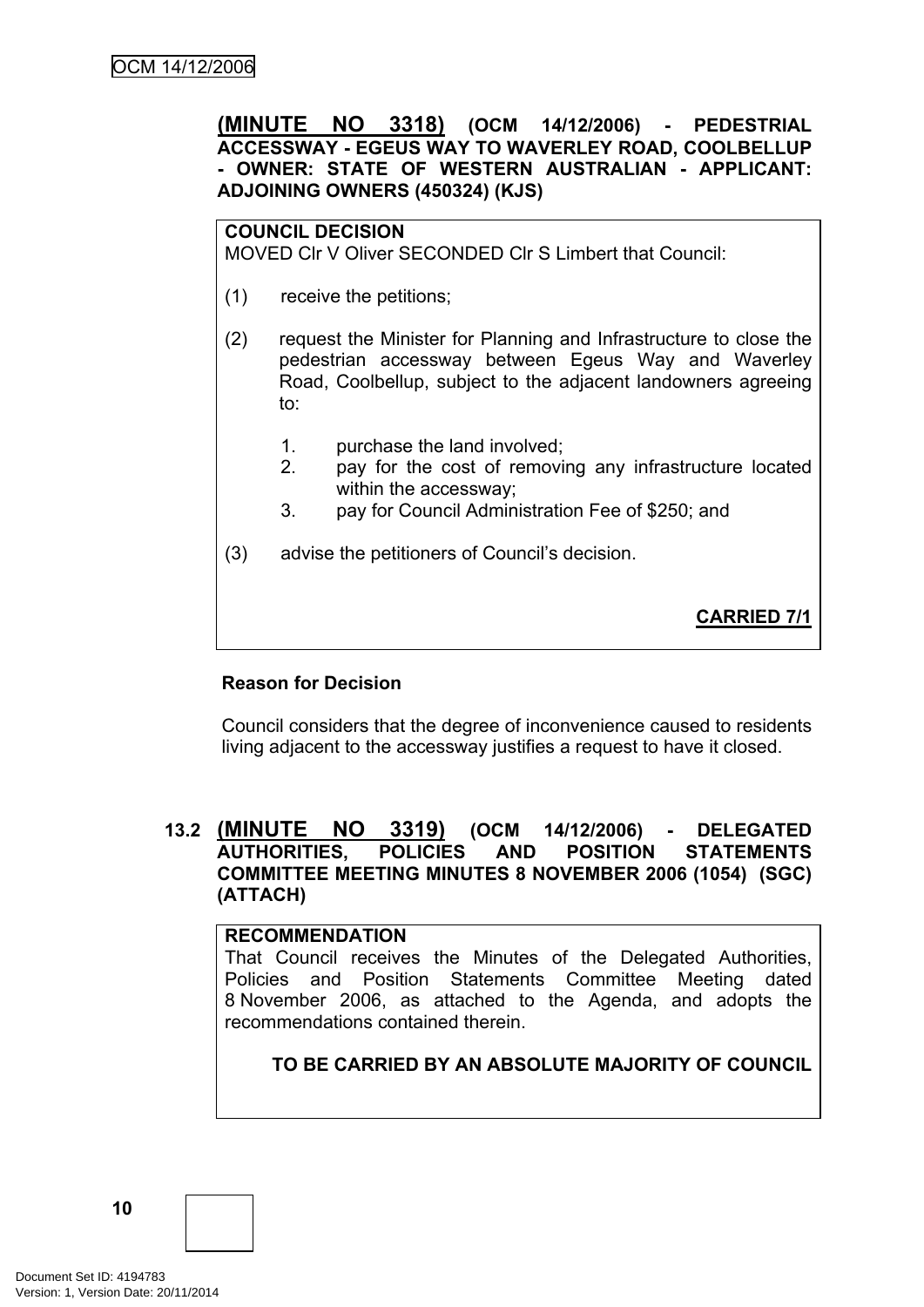### **COUNCIL DECISION**

MOVED Mayor S Lee SECONDED Clr K Allen that the recommendation be adopted.

### **CARRIED BY ABSOLUTE MAJORITY OF COUNCIL 8/0**

#### **Background**

The delegated Authorities, Policies and Position Statements Committee conducted a meeting on 8 November 2006. The minutes of the meeting are required to be presented to Council and its recommendations considered by Council.

#### **Submission**

The minutes of the Committee meeting are attached to the Agenda. Items dealt with at the Committee meeting form the basis of the Minutes.

#### **Report**

The Committee recommendations are now presented for consideration by council and if accepted, are endorsed as the decisions of Council. Any elected member may withdraw any item from the Committee meeting for discussion and propose an alternative recommendation for Council's consideration. Any such items will be dealt with separately, as provided for in Council's Standing Orders.

### **Strategic Plan/Policy Implications**

#### *Governance Excellence*

*• To conduct Council business in open public forums and to manage Council affairs by employing publicly accountable practices.*

#### **Budget/Financial Implications**

Committee Minutes refer.

#### **Legal Implications**

Committee Minutes refer.

### **Community Consultation**

Committee Minutes refer.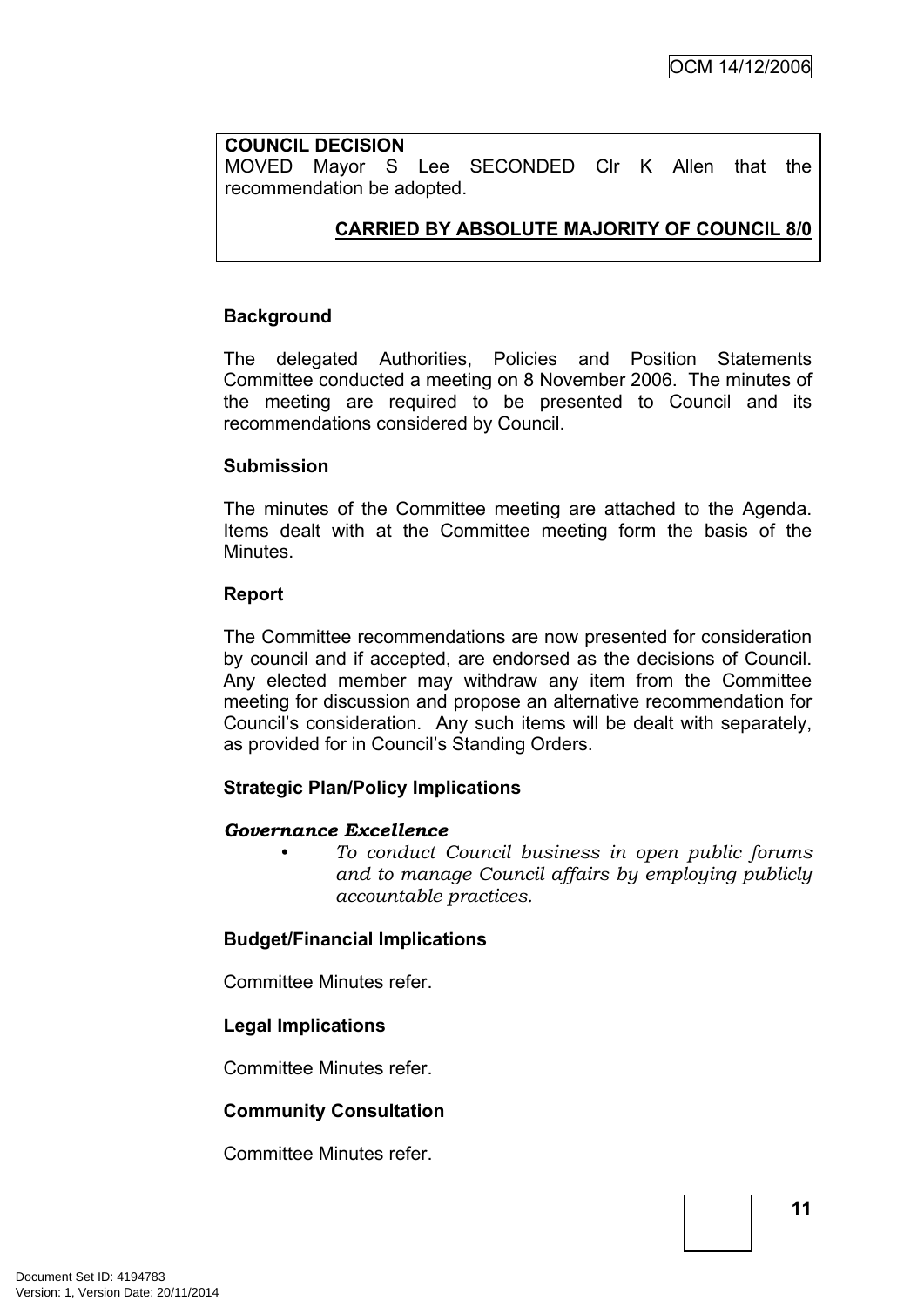# **Attachment(s)**

Minutes of the Delegated Authorities, Policies and Position Statements Committee Meeting dated 8 November 2006.

### **Advice to Proponent(s)/Submissioners**

N/A

**Implications of Section 3.18(3) Local Government Act, 1995**

Nil

### <span id="page-15-0"></span>**13.3 (MINUTE NO 3320) (OCM 14/12/2006) - MINUTES OF AUDIT COMMITTEE MEETING 8 NOVEMBER, 2006 (5017) (DMG) (ATTACH)**

### **RECOMMENDATION**

That Council receive the Minutes of the Audit Committee Meeting held on 8 November 2006, as attached to the Agenda and the recommendation contained therein be adopted.

### **COUNCIL DECISION**

MOVED Clr S Limbert SECONDED Clr T Romano that the recommendation be adopted.

**CARRIED 8/0**

### **Background**

A meeting of the Audit Committee was conducted on 8 November 2006.

### **Submission**

To receive the Minutes of the Committee and adopt its recommendation.

### **Report**

The committee considered the following reports:-

1. Purchasing processes – Remedial action taken in respect of the City's purchasing and payments system.

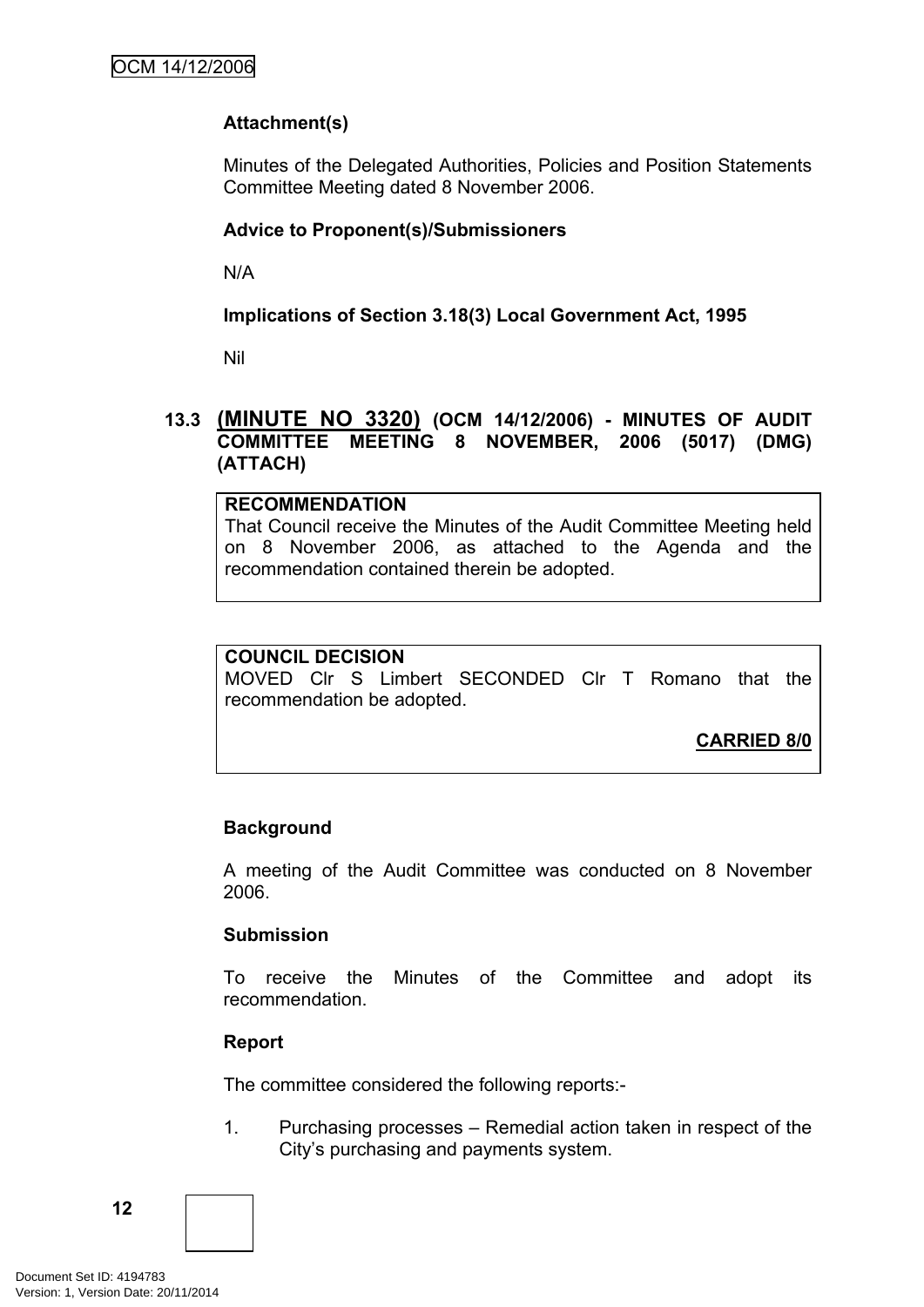- 2. Audit of fuel used for Council's fleet A quotation has been received from KPMG to undertake the review. However, as no funds can be identified to allocate to the project, it is recommended that the matter be reconsidered at the Budget review in 2007.
- 3. Annual Financial External Audit Report for 2005/06 As the Report is not yet available, the committee resolved to defer this matter to another meeting of the Audit Committee to be conducted in December 2006.
- 4. Internal Audit Compliance Review 2005/06 The Internal Audit Report demonstrated a high level of compliance in those areas tested. It is recommended that the scope of the Audit be further reviewed at the March 2007 Audit Committee meeting.
- 5. Review of Tendering Arrangements The Tendering Procedures Evaluation process was reviewed and recommended for adoption with minor modifications.
- 6. Legal Proceedings A report in accordance with Position Statement PSES13 "Legal Proceedings Between Council and Other Parties" was presented to committee and is recommended for adoption.
- 7. I.T. Risk Impact Analysis Report A report undertaken by consulting firm L7 Solutions was considered with a list of 10 areas to action noted.

# **Strategic Plan/Policy Implications**

Strategic Plan Initiative Outcome refers:

### *Governance Excellence:*

*• To provide effective monitoring and regulatory services that administer relevant legislation and local laws in a fair and impartial way*

### **Budget/Financial Implications**

As contained in Minutes

# **Legal Implications**

As contained in Minutes

# **Community Consultation**

N/A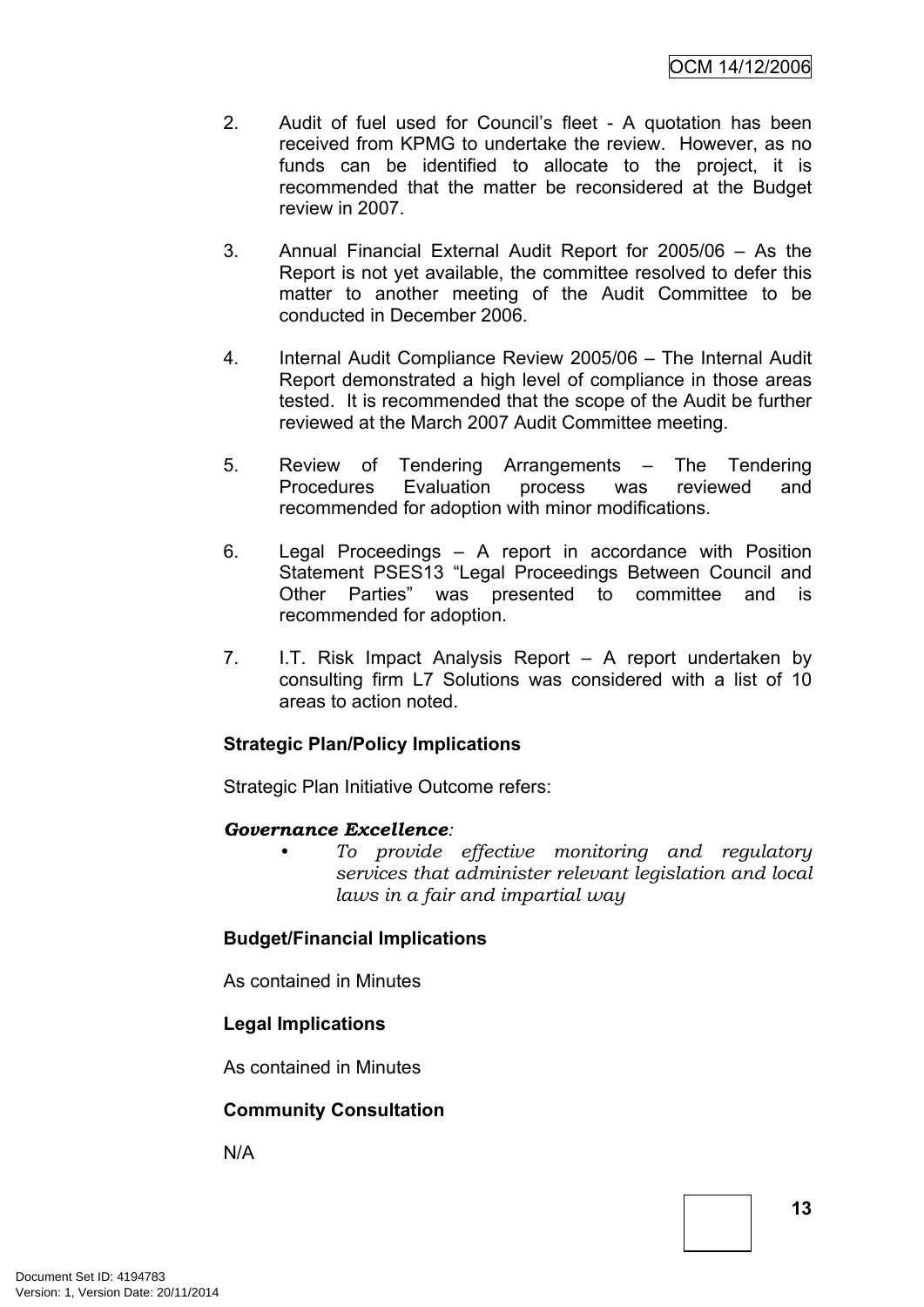# **Attachment(s)**

Minutes of Audit Committee 8 November 2006.

# **Advice to Proponent(s)/Submissioners**

N/A

**Implications of Section 3.18(3) Local Government Act, 1995**

Nil

# **DECLARATION OF INTEREST**

Clr Limbert declared a financial interest in the following item, the nature of the interest being that she is a nominated Director of a body corporate which is an applicant for Council funding.

Clr Allen declared a financial interest in the following item, the nature of the interest being that he is an executive officer of a body corporate which is an applicant for Council funding.

CLRS LIMBERT AND ALLEN LEFT THE MEETING AT THIS POINT, THE TIME BEING 7.46PM.

### <span id="page-17-0"></span>**13.4 (MINUTE NO 3321) (OCM 14/12/2006) - MINUTES OF GRANTS AND DONATIONS COMMITTEE MEETING 21 NOVEMBER 2006 (5930) (RA) (ATTACH)**

### **RECOMMENDATION**

That Council receive the Minutes of the Grants and Donations Committee meeting held on 21 November 2006, as attached to the Agenda and the recommendations contained therein be adopted.

# **COUNCIL DECISION**

MOVED Mayor S Lee SECONDED Clr V Oliver that the recommendation be adopted.

**CARRIED 6/0**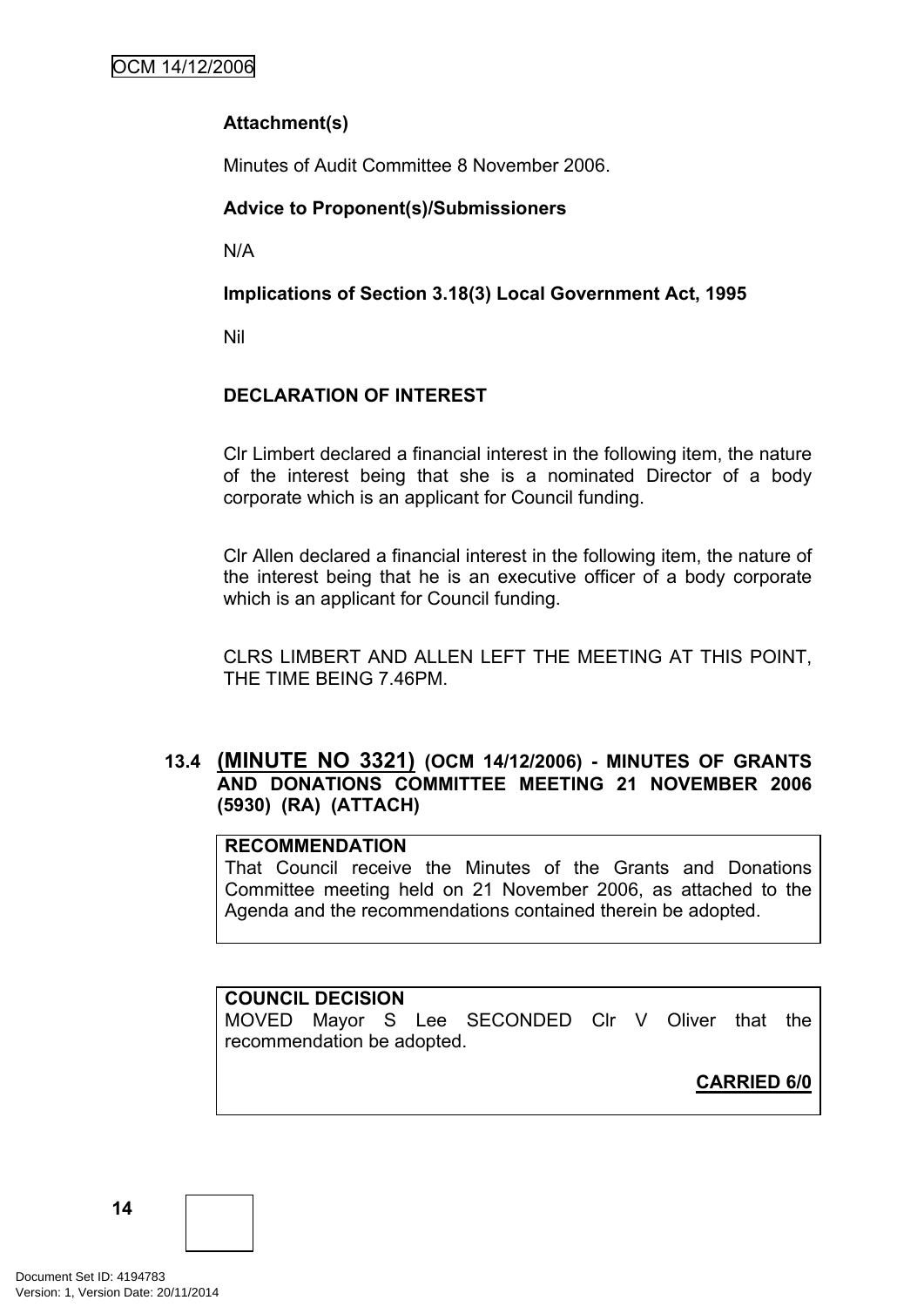### **Background**

A meeting of the Grants and Donations Committee was held on 21 November 2006.

### **Submission**

To receive the minutes of the Grants and Donations Committee and adopt the recommendations of the Committee.

### **Report**

On Council's 2006/07 Budget the sum of \$490,000 was identified for distribution as grants and donations to not for profit organisations and to individuals. The Grants and Donations Committee at its meeting of the 15 August 2006 gave consideration to the level and nature of grants and donations for 2006/07.

The availability of donations to community organisations was advertised. Applications for donations have been considered by the Grants and Donations committee at its meeting of 21 November 2006.

A list of the recommended grants and donations made by the committee is attached to the Agenda along with the minutes of the Grants and Donations Committee.

### **Strategic Plan/Policy Implications**

#### *Governance Excellence*

*• To conduct Council business in open public forums and to manage Council affairs by employing publicly accountable practices.*

### **Budget/Financial Implications**

All Grants and Donations will be considered in the context of Council Policy SC35 "Grant and Donations – Not for Profit Organisations" which establishes that 2% of rateable income will be available for this purpose.

### **Legal Implications**

Elected members need to be aware of the requirements of the Disclosure of Financial Interests and Disclosure of Interests Affecting Impartiality provisions of the Local Government Act, 1995 and related Regulations.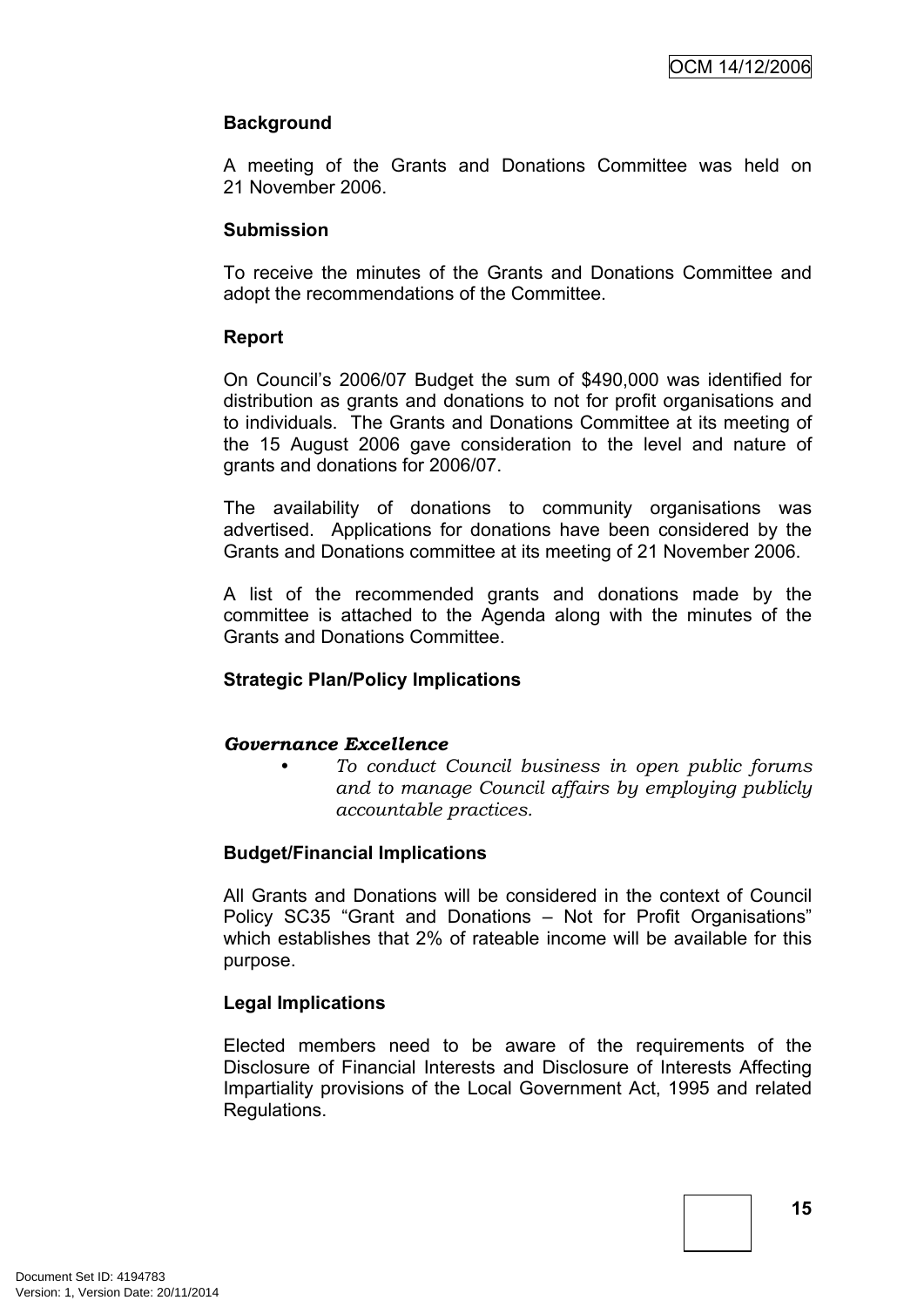### **Community Consultation**

The availability of Community Grants and Donations has been advertised in local newspapers and City of Cockburn publications.

### **Attachment(s)**

- 1. Minutes of Grants and Donations Committee Meeting 21 November 2006.
- 2. Proposed Grants and Donations Allocations for November 2006/07 as recommended by the administration and committee.

### **Advice to Proponent(s)/Submissioners**

N/A

### **Implications of Section 3.18(3) Local Government Act, 1995**

Nil.

CLRS LIMBERT AND ALLEN RETURNED TO THE MEETING, THE TIME BEING 7.49PM.

THE PRESIDING MEMBER ADVISED CLRS LIMBERT AND ALLEN OF THE DECISION OF COUNCIL WHILST THEY WERE ABSENT FROM THE MEETING.

### <span id="page-19-0"></span>**14. PLANNING AND DEVELOPMENT DIVISION ISSUES**

<span id="page-19-1"></span>**14.1 (MINUTE NO 3322) (OCM 14/12/2006) - SINGLE HOUSE CODES APPROVAL - LOT 433 (NO. 12) JESMOND LANE, SUCCESS - OWNER: G DWYER - APPLICANT: JWH GROUP PTY LTD (6005028) (AJW) (ATTACH)**

RECOMMENDATION That Council:

(1) grant its approval for a two (2) storey single dwelling on Lot 433 (No.12) Jesmond Lane, Success, in accordance with the approved plans subject to the following conditions:

#### **CONDITIONS**

1. Development can only be undertaken in accordance with the details of the application as approved herein and any approved plans.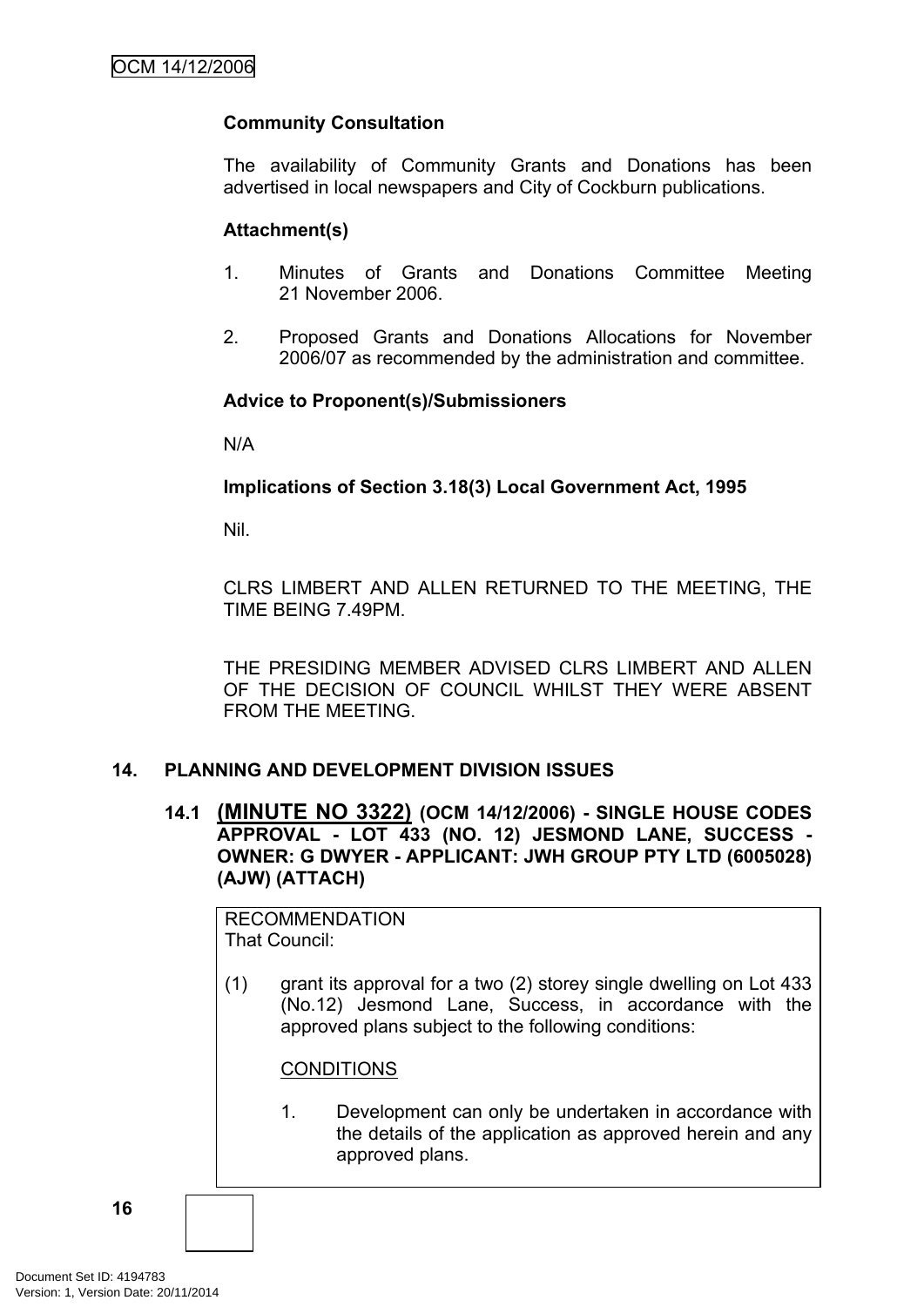- 2. Nothing in the approval or these conditions shall excuse compliance with all other relevant written laws in the commencement and carrying out of the development.
	- 3. Walls, fences and landscape areas are to be truncated within 1.5 metres of where they adjoin vehicle access points where a driveway and/or parking bay meets a public street or limited in height to 0.75 metres.
	- 4. All stormwater is to be contained and disposed of on-site.
	- 5. Driveways are to be provided and completed in accordance with the requirements of the Detailed Area Plan applicable to the lot and location.
	- 6. Fencing is to be completed in accordance with the requirements of the Detailed Area Plan applicable to the lot and location.
	- 7. Air conditioning or cooling units, and solar hot water units are to be placed on the dwelling and/or site in accordance with the requirements of the Detailed Area Plan applicable to the lot and location;
	- 8. Any retaining wall(s) are to be constructed in accordance with a qualified Structural Engineer's design.

# FOOTNOTES

- 1. The development is to comply with the requirements of the Building Code of Australia.
- 2. In the event there are any questions regarding the requirements of this approval, or the planning control applicable to the land and/or location, Council's Planning Services should be consulted.
- (2) issue a Schedule 9 Notice of Determination on Application for Planning Approval (inclusive of MRS Form 2 Notice of Approval);
- (3) advise the applicant and submissioner of Council's decision accordingly.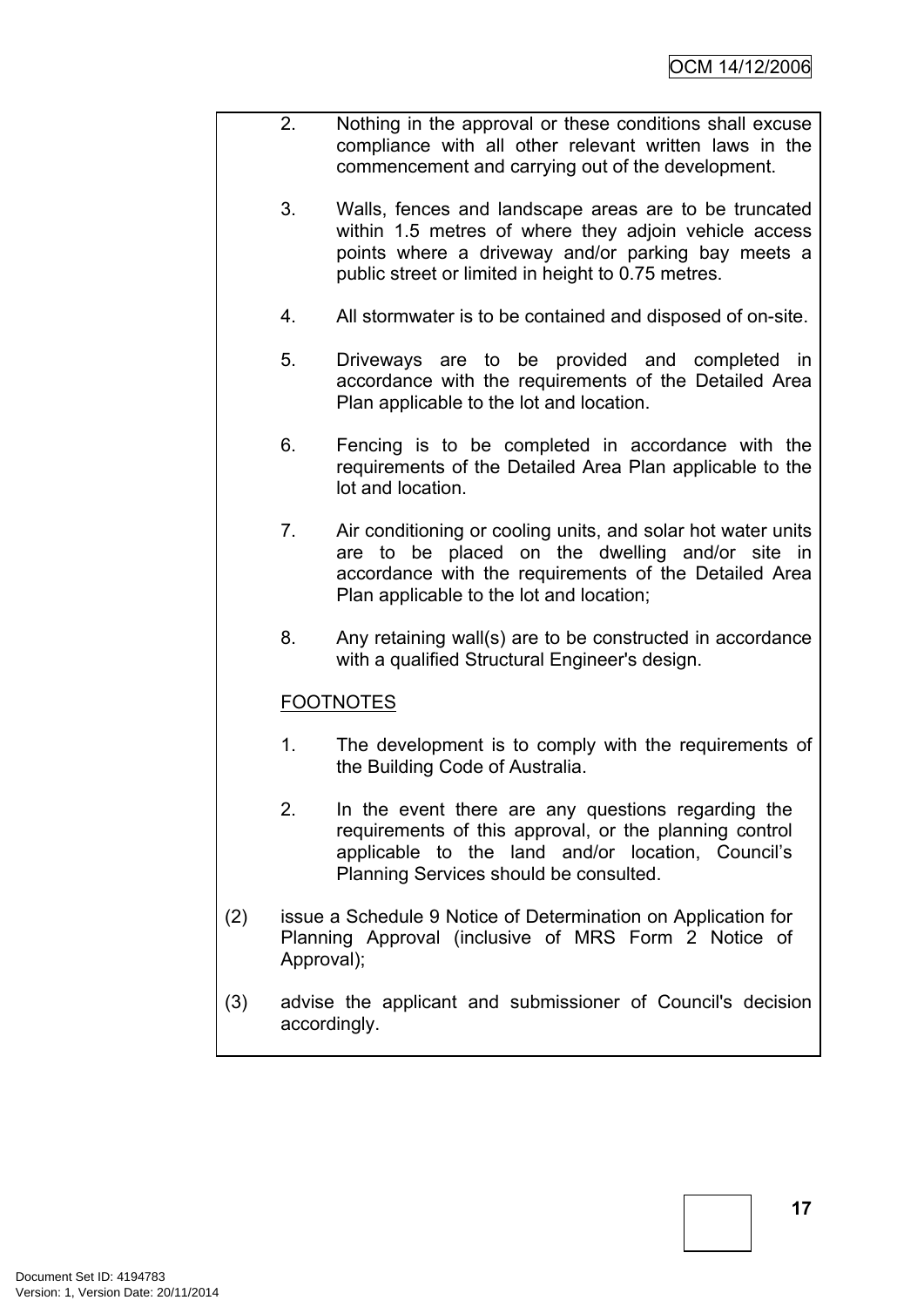### **COUNCIL DECISION**

MOVED Clr S Limbert SECONDED Clr T Romano that the recommendation be adopted.

# **CARRIED 8/0**

### **Background**

| ZONING:    | MRS:              | ∣Urban                                  |
|------------|-------------------|-----------------------------------------|
|            |                   | TPS3:   Residential R40                 |
| LAND USE:  | Residential       |                                         |
| LOT SIZE:  | 427m <sup>2</sup> |                                         |
| USE CLASS: |                   | House – Single (R-Code) 'P' (Permitted) |

### **Submission**

Application has been made to erect a two (2) storey single dwelling on the subject land. The proposal generally complies with the requirements of the Detailed Area Plan (DAP) applicable to the land and the requirements of the R-Codes with the exception of the following matters:

- Privacy 'Cone of Vision' projection across north side boundary (from upper level guest room); and
- Privacy -'Cone of Vision' projection across south side boundary (from upper level bedroom two and balcony).

### **Report**

The variations detailed above are considered minor and are supported.

#### **Consultation**

Adjoining property owners were consulted about the proposal, primarily in respect of the Cone of Vision projections. No response was received from the owners to the north regarding the minor projection across the northern side boundary. The owner adjoining to the south, however, has objected to the proposal. As explained in the submission, the main concern of the adjoining owner relates to an envisaged loss of privacy.

In response to the above concern, it is noted that the window and balcony from which the Cone of Vision projections occur form part of what amounts to be the front, or public elevation of the dwelling. The rear of all lots on the eastern side of Jesmond Lane front onto an area of local public open space. This interface with the public domain,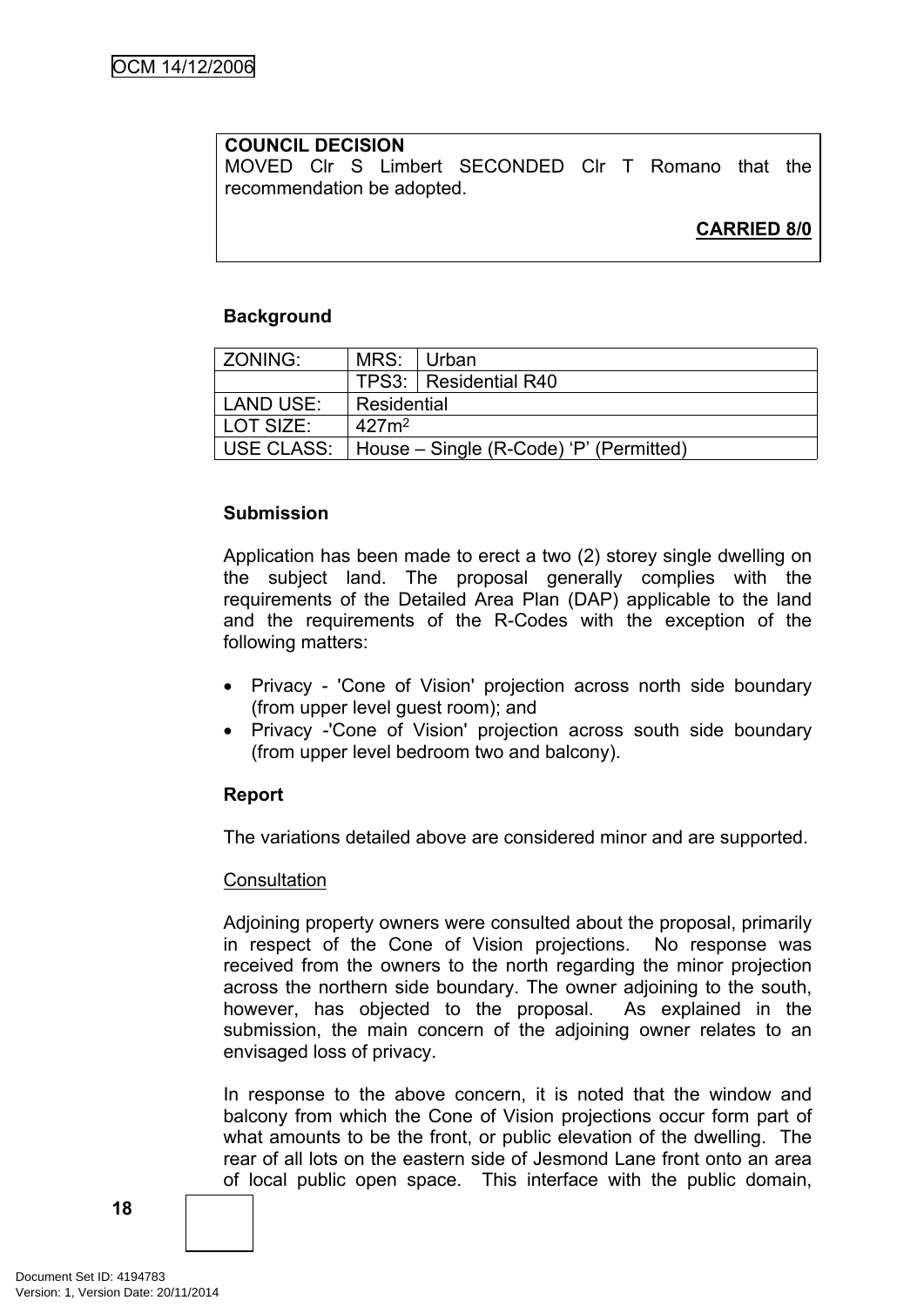therefore, is tantamount to that where a dwelling typically fronts a road reserve - discounting the expectation that the level of privacy should be similar to that, for example, of a rear yard.

To the contrary, the composition of the proposed elevation is considered to be consistent with that anticipated in circumstances where dwellings do front onto roads and public spaces. In this regard, the establishment of a positive connection between the private and public domain is encouraged, providing for high degrees of natural surveillance and improved security for local residents and the community generally.

Bearing the above in mind, it is recommended that Council exercise its discretion and approve the variations presented as part of the application for the erection of a single dwelling on the subject land.

#### Recommendation

That Council conditionally approve the application for a two (2) storey single dwelling on Lot 433 (No.12) Jesmond Lane, Success.

#### **Strategic Plan/Policy Implications**

### *Demographic Planning*

*• To ensure development will enhance the levels of amenity currently enjoyed by the community.*

### **Budget/Financial Implications**

In the event an application for review to the State Administrative Tribunal arises in respect of any of the conditions proposed to be imposed on approval, there may be a cost to be borne by Council.

#### **Legal Implications**

Town Planning Scheme No.3 Residential Design Codes 2002 Planning and Development Act 2005

### **Community Consultation**

Adjoining owners were consulted regarding the proposal.

### **Attachment(s)**

- (1) Location Plan
- (2) Site plan, floor plans and elevations;
- (3) Objector submission.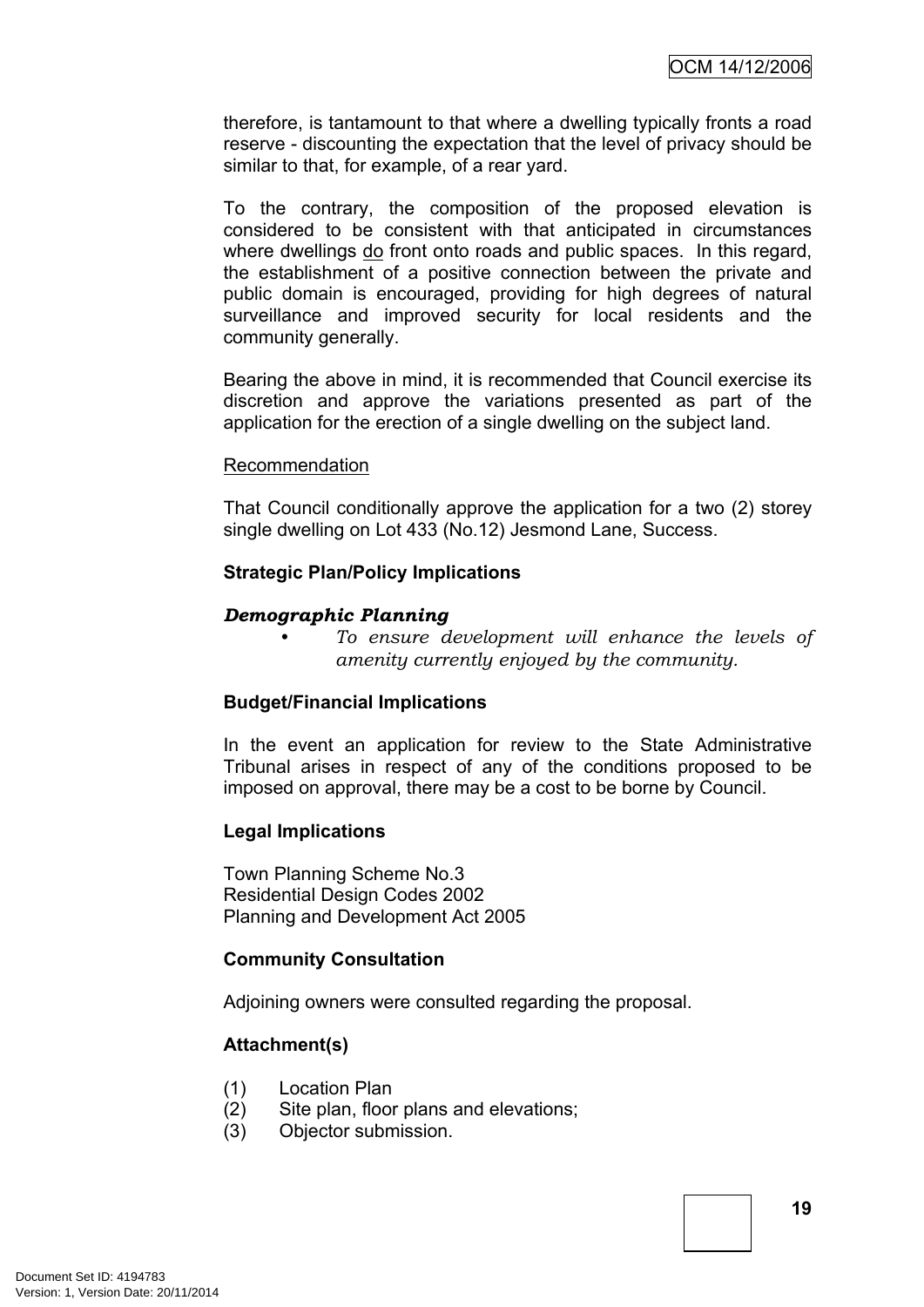# **Advice to Proponent(s)/Submissioners**

The Proponent(s) and those who lodged a submission on the proposal have been advised that this matter is to be considered at the 14 December 2006 Council Meeting.

### **Implications of Section 3.18(3) Local Government Act, 1995**

Nil.

### <span id="page-23-0"></span>**14.2 (MINUTE NO 3323) (OCM 14/12/2006) - GROUPED (R-CODE) DWELLING - 36 DWELLINGS - LOT 1 (NO. 7) FLORIZEL STREET, COOLBELLUP - OWNER: DEPARTMENT OF HOUSING AND WORKS - APPLICANT: MIRVAC (WA) PTY LTD (1100822) (MR) (ATTACH)**

# **RECOMMENDATION**

That Council:

(1) grant its approval to thirty six (36) grouped dwellings on Lot 1 (No 7) Florizel Street, Coolbellup in accordance with the approved plan subject to the following conditions:-

### STANDARD CONDITIONS

- 1. Development may be carried out only in accordance with the terms of the application as approved herein and any approved plan.
- 2. Nothing in the approval or these conditions shall excuse compliance with all relevant written laws in the commencement and carrying out of the development.
- 3. Retaining wall(s) being constructed in accordance with a suitably qualified Structural Engineer's design and a building licence being obtained prior to construction.
- 4. Landscaping and tree planting to be undertaken in accordance with the approved plan prior to the occupation of the site.
- 5. The landscaping installed in accordance with the approved detailed landscape plan, must be reticulated or irrigated and maintained to the satisfaction of the Council.
- 6. No development or building work covered by this approval shall be commenced until the landscape plan has been submitted and approved, by the Council.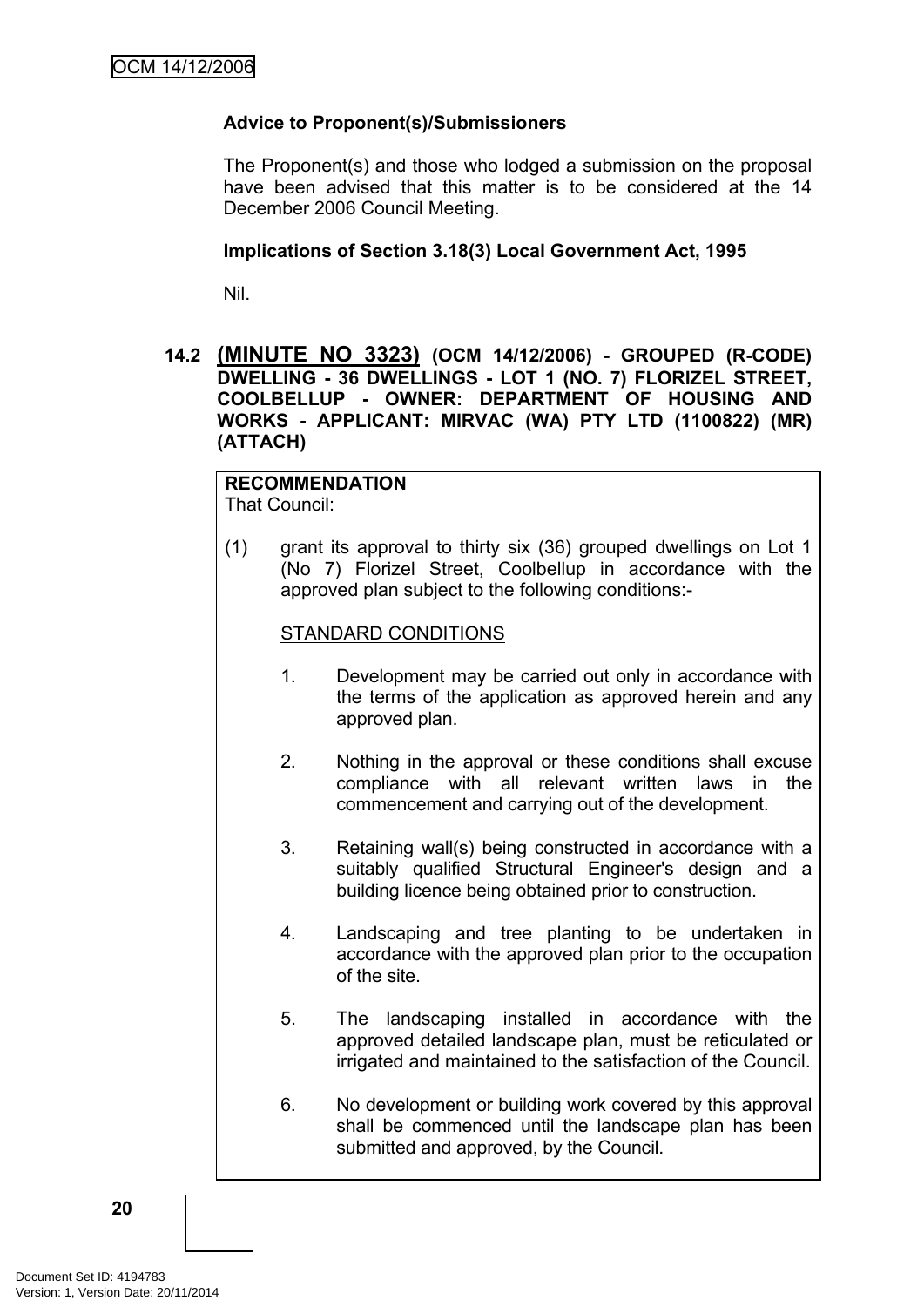- 7. No wall, fence or landscaping greater than 0.75 metres in height measured from the natural ground level at the boundary, shall be constructed within 1.5 metres of a vehicular accessway unless the wall, fence or landscaping is constructed with a 2.1 metre truncation, as depicted on the approved plan.
	- 8. Earthworks over the site and batters must be stabilised to prevent sand or dust blowing, and appropriate measures shall be implemented within the time and in the manner directed by the Council in the event that sand or dust is blown from the site.
	- 9. All stormwater being contained and disposed of on-site.
	- 10. Works depicted on the approved parking plan shall be maintained to the satisfaction of the Council.
	- 11. The development site must be connected to the reticulated sewerage system of the Water Corporation before commencement of any use.
	- 12. The vehicle parking area shall be sealed, kerbed, drained and line marked in accordance with the approved plans and specifications certified by a suitably qualified practicing Engineer to the satisfaction of the Council.
	- 13. The parking bay/s, driveway/s and points of ingress and egress to be designed in accordance with the Australian Standard for Offstreet Carparking (AS2890) unless otherwise specified by this approval and are to be constructed, drained and marked in accordance with the design and specifications certified by a suitably qualified practicing Engineer and are to be completed **prior to the development being occupied** and thereafter maintained to the satisfaction of the Council.
	- 14. Carbay grades are not to exceed 6% and disabled carbays are to have a maximum grade 2.5%.
	- 15. Landscaping is to be undertaken in the street verge adjacent to the Lot(s) in accordance with the approved plans and be established **prior to the occupation of the building**; and thereafter maintained to the Council's satisfaction.
	- 16. All outdoor living areas must be fully developed with appropriate paving, reticulation and landscaping with visually permeable front fences above 1.2 metres in height.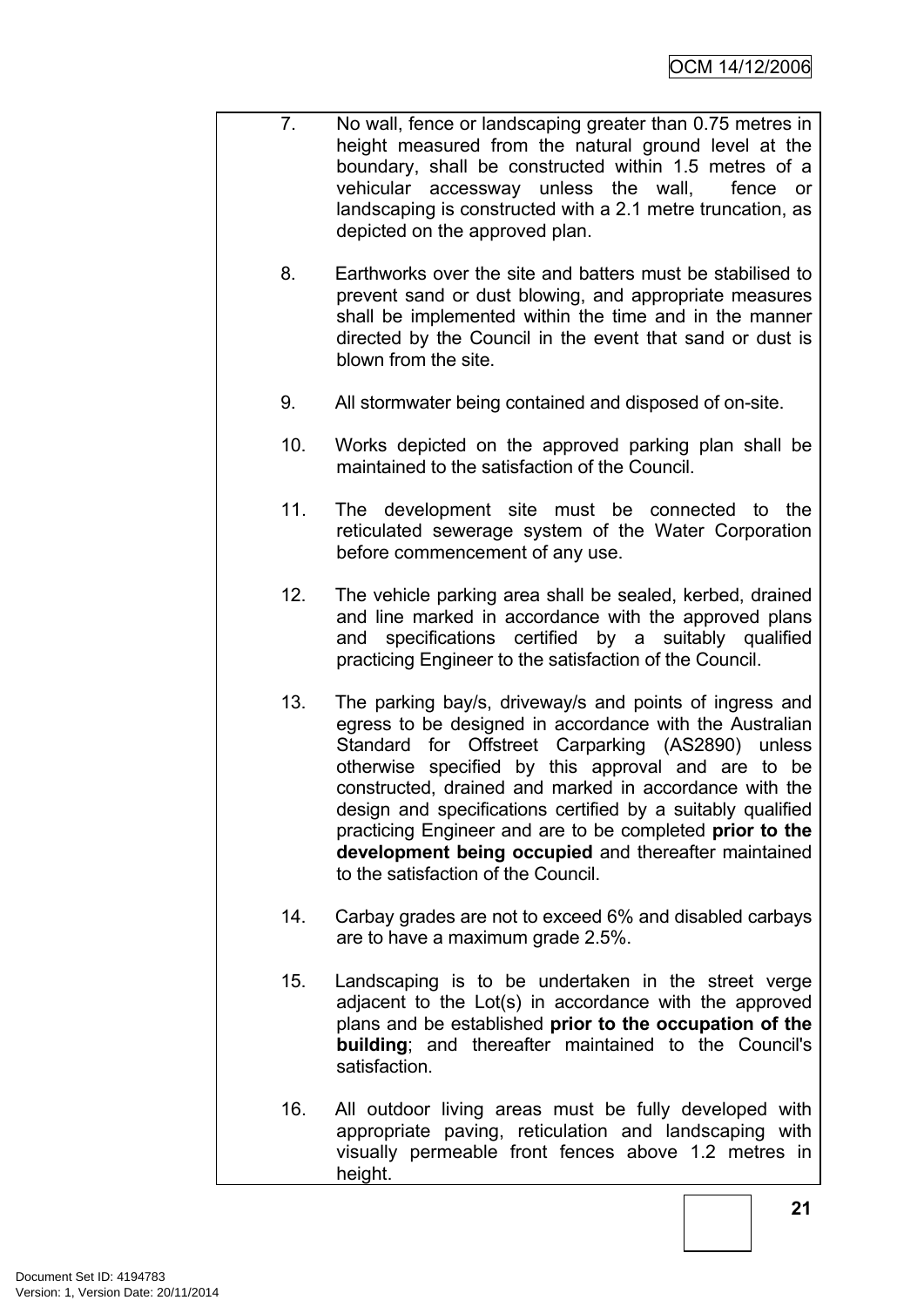- 17. The emissions of airborne dust and sand drift must not cause nuisance to neighbours during subdivision works. Prior to commencement of any site works, a Dust Management Plan, in accordance with the Local Government Guidelines for the preparation of Dust Management Plans, is to be submitted by the subdivider to the Local Government for approval.
- 18. Measures being taken to the satisfaction of the Council to ensure the identification and protection of all mature trees on the site worthy of retention prior to the commencement of site works.
- 19. The new road reserve being a minimum width of 13 metres in accordance with the WAPC subdivision approval of 29 March 2006.
- 20. Street corners within the development being truncated to the standard truncation of 8.5 metres unless otherwise determined by Council.
- 21. Redundant crossovers being removed and footpaths and kerbline being reinstated to the satisfaction of Council.

# SPECIAL CONDITIONS

- 22. The proposed development must only be carried out in accordance with the Coffey Geosciences Pty Ltd "Bowan Court Apartments, Coolbellup Geotechnical Investigation", dated 14 May 2006 (P6570.01-AB), and further require that the footing detail equivalent to an ("M") foundation be used.
- 23. Soak wells must be installed at least 4m clear of house footings (including those on adjacent lots) in accordance with Coffey Geosciences Pty Ltd subsequent recommendations. Flexible connections for the hydraulic services must also be utilised to accommodate any potential building movement.
- 24. Site compaction at all times must not cause unacceptable vibration that adversely affects the amenity of surrounding residents.
- 25. The founding conditions and footing design for each dwelling unit proposed on the land must be certified by Structerre based on the stiffened raft slab that the buildings will perform adequately based on Coffey Geosciences Pty Ltd settlement estimates.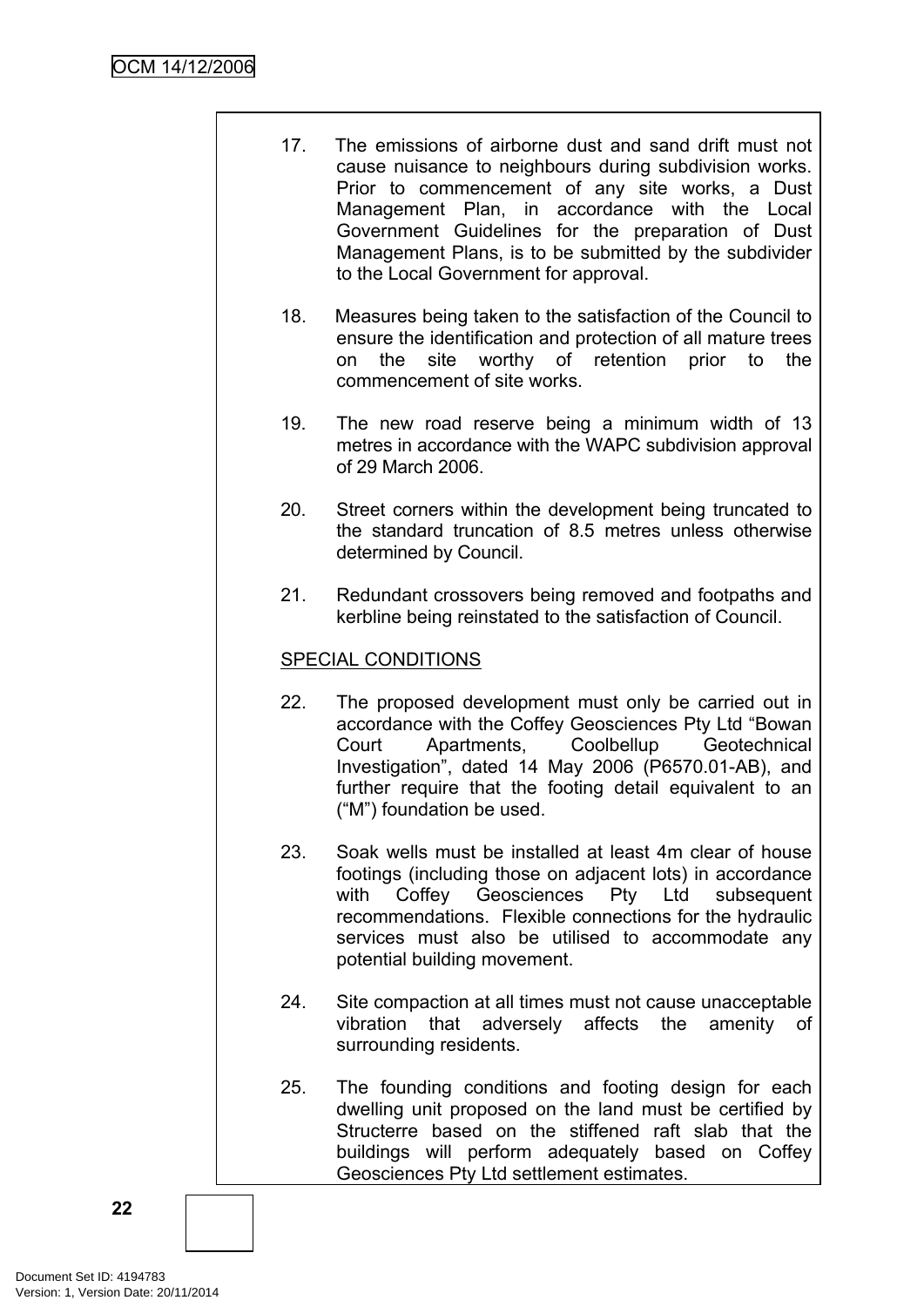- 26. Structerre must provide compaction certificates and carry out structural inspections for all 36 building pads and carryout inspections throughout the duration of building construction to ensure adherence to their designs. Structerre must also accept responsibility for any failure of the structure constructed in accordance with their certification.
	- 27. A notification under Section 70A of the Transfer of Land Act is to be prepared in the form below and lodged with the Registrar of Titles Office on the Certificate of Title of all lots for endorsement of development works. This Notification affects 36 lots and is to be sufficient to alert prospective purchasers of the geotechnical investigation and site classification including building and site construction requirements. The Notification should (at the cost of the applicant) state as follows:

*"This land has been classified 'P' under AS2870 – 1996, because of the presence of loose soils within the soil profile, which could lead to unacceptable settlement for a residential structure if not addressed by adequate engineering. Foundations for a 'P' classification must to be designed by a Structural Engineer taking into account the conditions that have resulted in this classification. These requirements can result in additional development costs. Proposed light structures within the affected area must be certified by a Structural Engineer on a 'P' type soil classification. Soak wells must also be installed at least 4 metres clear of house footings (including those on adjacent lots)."*

# CONDITIONS TO BE COMPLIED WITH PRIOR TO APPLYING FOR A BUILDING LICENCE

- 28. All **stormwater** drainage shall be designed in accordance with the document entitled "Australian Rainfall and Runoff" 1987 (where amended) produced by the Institute of Engineers, Australia, and the design is to be **certified by a suitably qualified practicing Engineer**, and designed on the basis of a 1:10 year storm event. Special drainage requirements defined in Coffey's Geotechnical Report must be addressed.
- 29. A landscape plan must be submitted to the Council and approved, **prior to applying for building licence** and shall include the following:-
	- (1) the location, number and type of existing and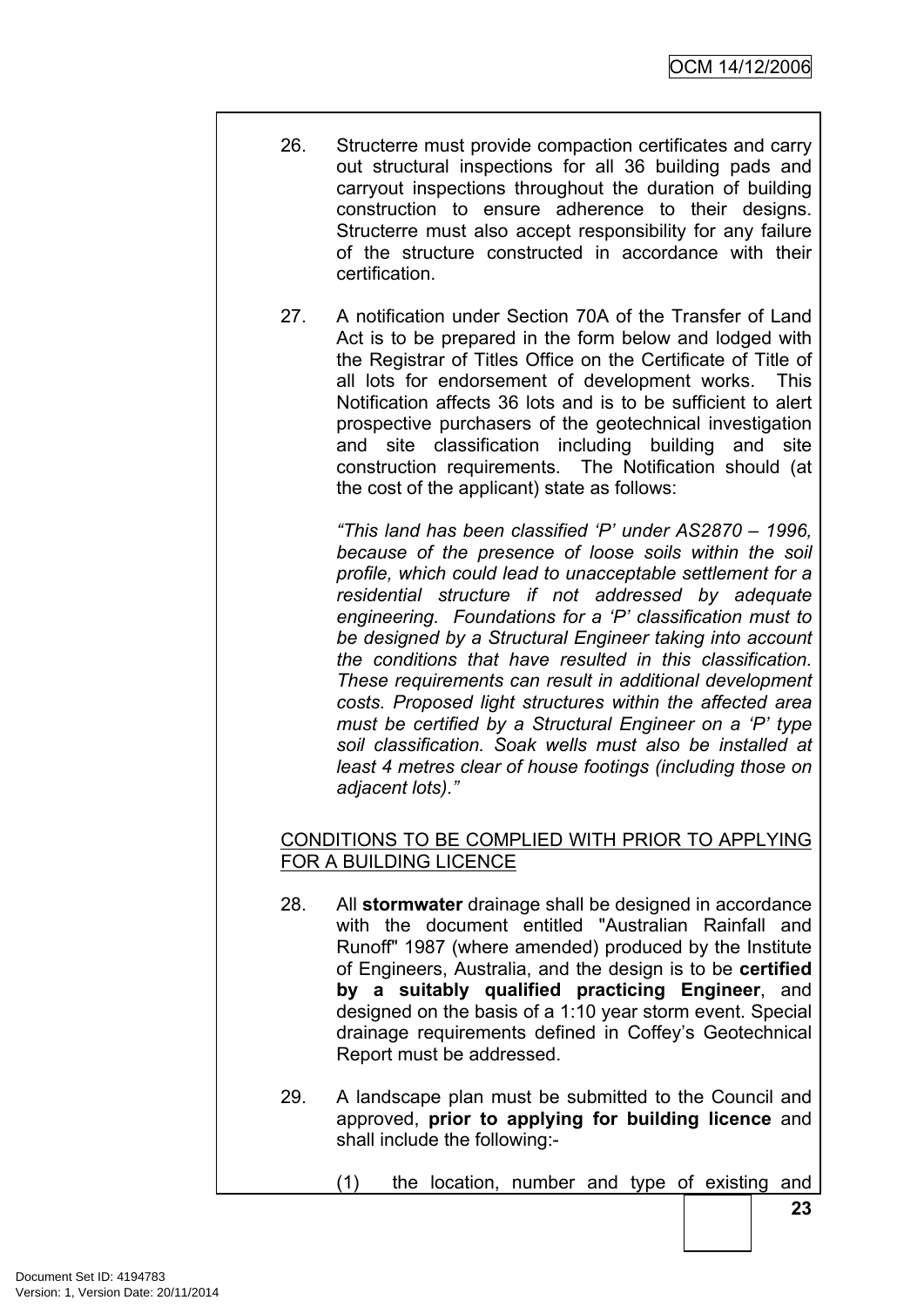proposed trees and shrubs, including calculations for the landscaping area being in conformity with the City of (2)Cockburn Greening Plan;

- (2) any lawns to be established;
- (3) any natural landscape areas to be retained;
- (4) those areas to be reticulated or irrigated; and verge treatments.

### FOOTNOTES

- 1. The development is to comply with the requirements of the Building Code of Australia.
- 2. This development has been assessed and approved as "grouped dwellings". Approval of the development application should not be construed as an approval to subdivide the land and in particular the proposed development may not be suitable for "single house" subdivision.
- 3. Council has exercised its discretion not to impose the requirements of the R-Codes relating to visitor car parking bays and lockable storage areas for units on the basis that the proponent proceeds to subdivide the subject land into separate titles. A reduced side setback of 1.0m in lieu of 1.5m adjacent to bedrooms 1, 2, 3, bathroom and laundry and 1.4m setback in lieu of 1.5m adjacent to kitchen and living room has been accepted in accordance with the submitted application. All setbacks must comply with BCA requirements as a minimum.
- 4. This approval has been granted having due regard to Council's decision at its meeting on 9 March 2006 to advise to the Western Australian Planning Commission of its conditional support to the 36 lot subdivision (WAPC Ref 130186).
- (2) issue a Schedule 9 Notice of Determination on Application for Planning Approval – Approval (inclusive of MRS Form 2 Notice of Approval).

### **COUNCIL DECISION**

MOVED Clr S Limbert SECONDED Clr T Romano that the recommendation be adopted.

**CARRIED 8/0**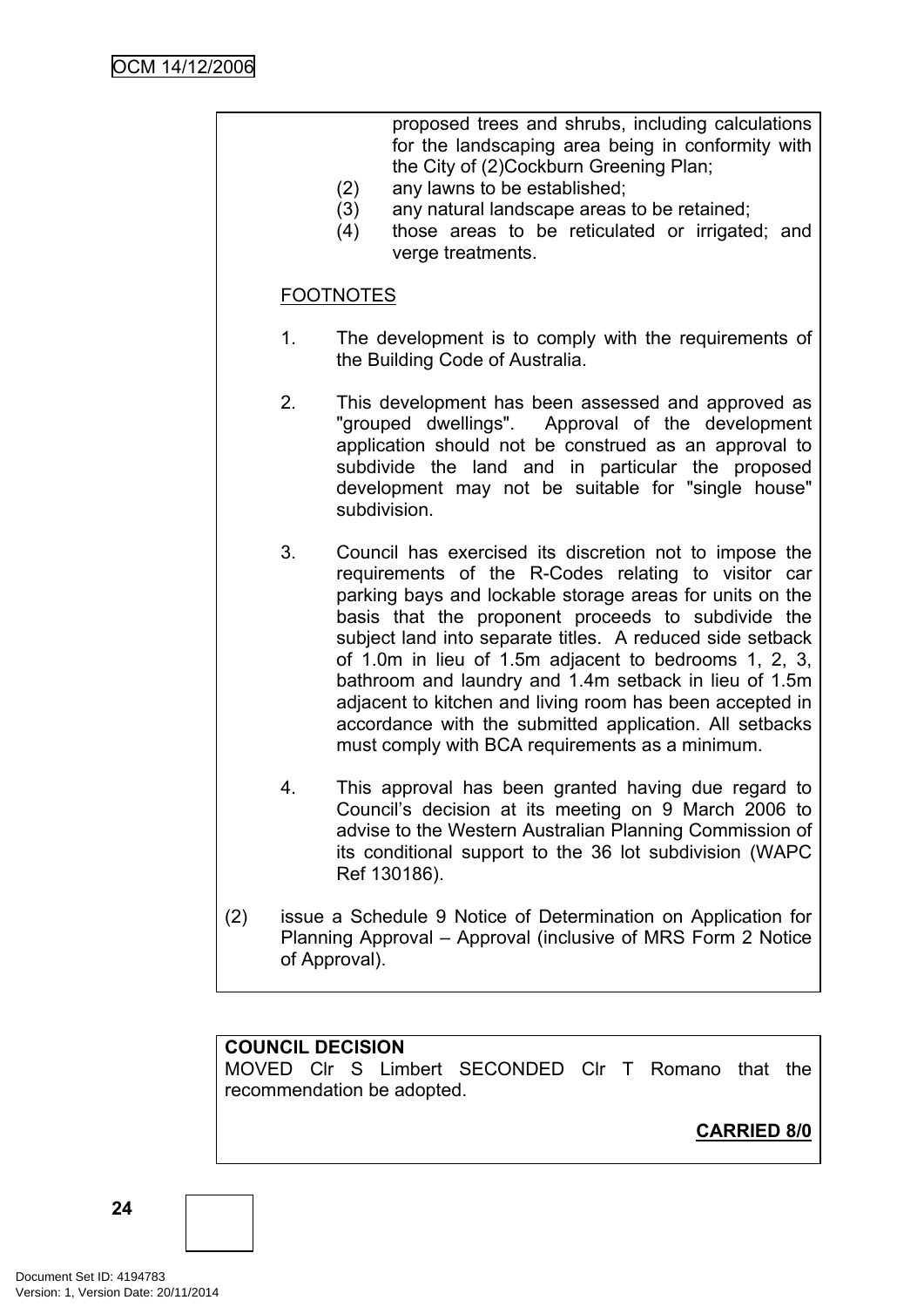### **Background**

| ZONING:    | MRS: Urban  |                                      |
|------------|-------------|--------------------------------------|
|            |             | TPS3   Residential R40               |
| LAND USE:  | Residential |                                      |
| LOT SIZE:  | 1.3082ha    |                                      |
| USE CLASS: |             | <b>Grouped Dwellings "Permitted"</b> |

The subject land was previously developed for housing by the Department of Housing and Works. The site comprised three apartment blocks referred to as Bowan Court Apartments. These apartments were demolished in 2004 as part of the Department of Housing and Works' New Living Program.

The Western Australian Planning Commission approved the subdivision of the subject site into 24 lots on 15 December 2003. This application facilitated retention of one of the three apartment blocks located on site. The apartment block has subsequently been demolished and the approval was not implemented.

On 4 January 2006, the City received a subdivision referral from the Western Australian Planning Commission in regards to Lot 1, (No. 7) Florizel Street, Coolbellup to create 36 lots. The City is yet to provide its response to the WAPC.

Council at its Meeting on 9 March 2006 resolved to support an application for subdivision of the subject land into 36 lots subject to various conditions of approval. The Western Australian Planning Commission subsequently granted subdivision approval on 29 March 2006.

### **Submission**

The application – Mirvac acting as Project Manager for the Department of Housing and Works (DHW), proposes to deliver a fully built-out housing development through a 'New Living' Agreement established in 1999. Mirvac will also be the Registered Builder and Real Estate Agent for the development.

A summary of the background to this proposal is outlined as follows:

- Originally the site contained 3 large three-storey apartment buildings from the early 1970's.
- The site was redeveloped in 2004 leaving one building remaining that was intended to be refurbished.
- During building refurbishment a structural defect was detected.
- Upon structural and geotechnical analysis by Golder Assoc. Pty Ltd the site was classified in March 2004 to be Class P.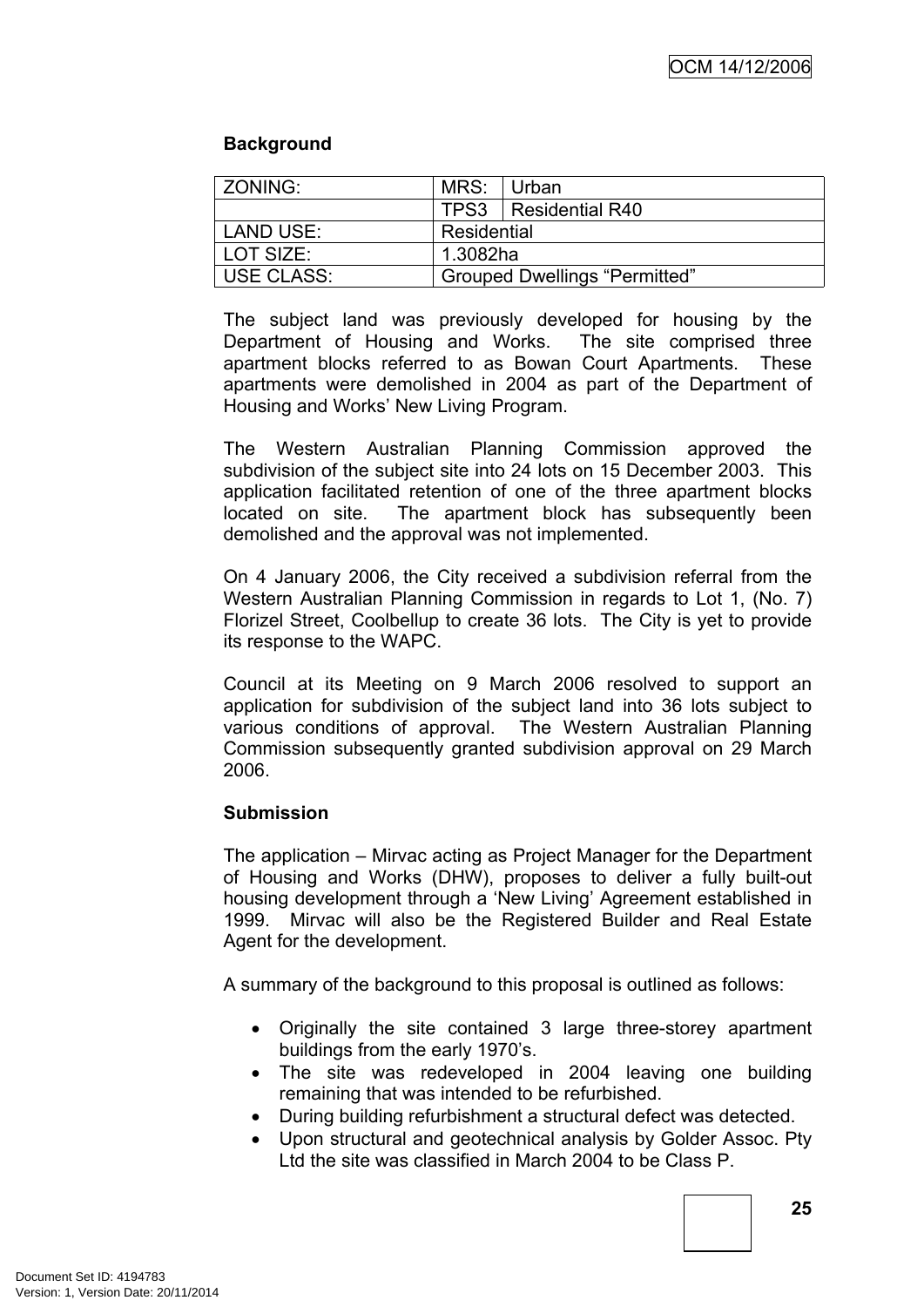- The Class P was due to the presence of weathered limestone and loose sand;
- A second opinion was sought from Coffey Geosciences Pty Ltd in May 2004 with similar conclusions as Golder Associates Pty Ltd but included alternative recommendations on how the land could be developed.
- It was concluded to demolish the remaining apartment building and redevelop the whole site, providing a fully designed and certified structural solution to overcome the soils issue.
- A fully built out (36 no.), single storey grouped housing development was proposed rather than selling individually subdivided blocks as this ensured total in-house control of the specific engineering requirements for this development.
- Western Australian Planning Commission approval for this proposal was received on 29 March 2006 that was the subject of the Council's recommendation in support.
- A review of the site remediation options was undertaken and it was concluded that the development could not proceed with any of the site remediation options due to the potential damage that could be caused to surrounding residences.
- Based on recommendations in Item 8.4.10 of the Coffey Geosciences report the structural engineers have designed all dwellings and retaining walls with a class M stiffened raft footing in accordance with AS2870.
- All structural work and site work will be carried out in accordance with the Coffey Geosciences investigation dated 14 May 2004.
- The proposed buildings are all single storey to further minimise the risks of differential settlement whereas the Coffey report was based on worst case scenarios of single and two storey buildings.
- Dennis, Price & Miller (DPM) have been appointed as civil engineers for the design, documentation and certification of the subdivision works.
- DPM will also provide upon completion of compaction levels achieved and that the specification and method statements have been adhered to.
- Structerre have been appointed as structural engineers for the structural design, documentation and certification of the built form houses.
- Mirvac will be employing full time construction supervision onsite to ensure the requirements of the design documentation are executed on-site.
- Coffey Geosciences are currently reviewing and will provide confirmation that Structerre's structural design for each dwelling will be suitable for this development.
- It is agreed for a Section 70A notification under the Transfer of Land Act to be included on all new lots alerting purchasers of

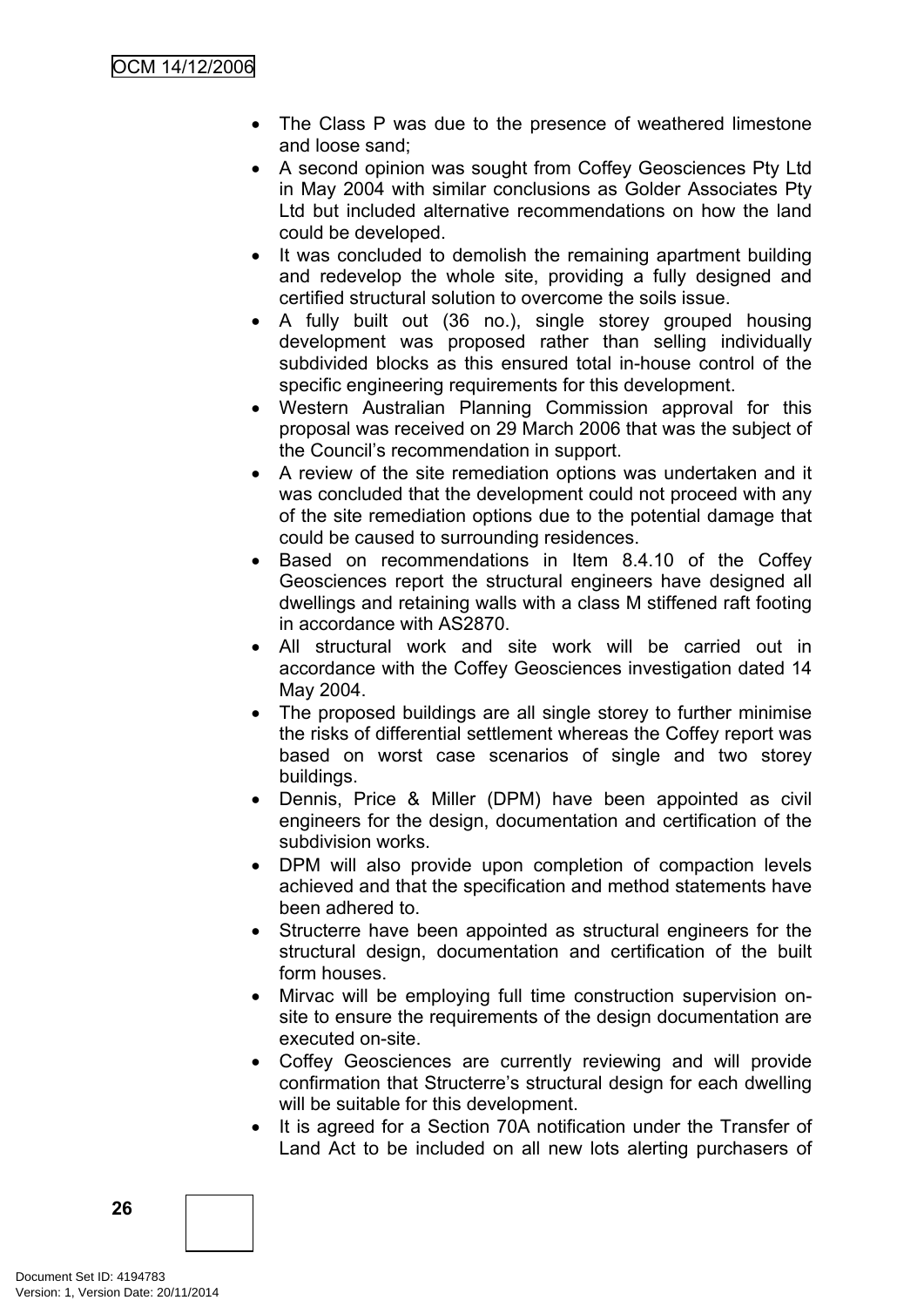the geotechnical investigation and site classification including building and site construction requirements.

A copy of the applicant's full submission should be read in conjunction with this report and is contained in the agenda attachments.

### **Report**

The subject land is zoned Residential R40 under the City of Cockburn Town Planning Scheme No 3. Council has the discretion to either approve (with or without conditions) or to refuse the application.

The proposed development complies with the standards and provisions of the City's Town Planning Scheme No 3/Residential Design Codes with the exception of the following:-

- 1.0m setback in lieu of 1.5m adjacent bedrooms 1, 2,3 bathroom and laundry.
- 1.4m setback in lieu of 1.5m adjacent kitchen and living room.
- Given that the grouped development will be subdivided into single house lots the normal requirements for 4sqm storage areas and visitor car parking are requested to be waived.

### Geotechnical Investigations

The subject site has a 'Poor' classification for residential development in accordance with Australian Standard 2870 (1996). Council's Filling of Land Policy APD35 does not accept class 'P', 'H' and 'E' sites, which are required to be fully remediated to enable building construction based upon Class 'A', Class 'S' or Class 'M' standard. Ordinarily the City would not favour this 'P' classification over the entire site, as prospective purchasers are disadvantaged and forced to bear the costs associated with foundation design.

The applicant has advised that the Department of Housing and Works will subdivide and build the 36 residential dwellings and therefore all engineering requirements and costs will be coordinated and be fully borne upfront by the developer. This design and construction process enables a proper coordinated approach to subdivision through to development using a select number of qualified consultants with geotechnical and structural engineering expertise. The alternative to this based on the subdivision approval is that the lots are created and on-sold to 36 new owners who individually engage Geotechnical Engineers and Structural Engineers which would be highly undesirable.

The applicant's Geotechnical Engineer in a report dated 11 May 2004 advised that a footing equivalent to that for Class M conditions as set out in AS2870-1996 should be able to accommodate the expected differential settlement. Soak wells would need to be at least 5m from house footings. Accordingly this approach is based on Stiffened Raft Footings (Class M) with on-site disposal of run-off as the preferred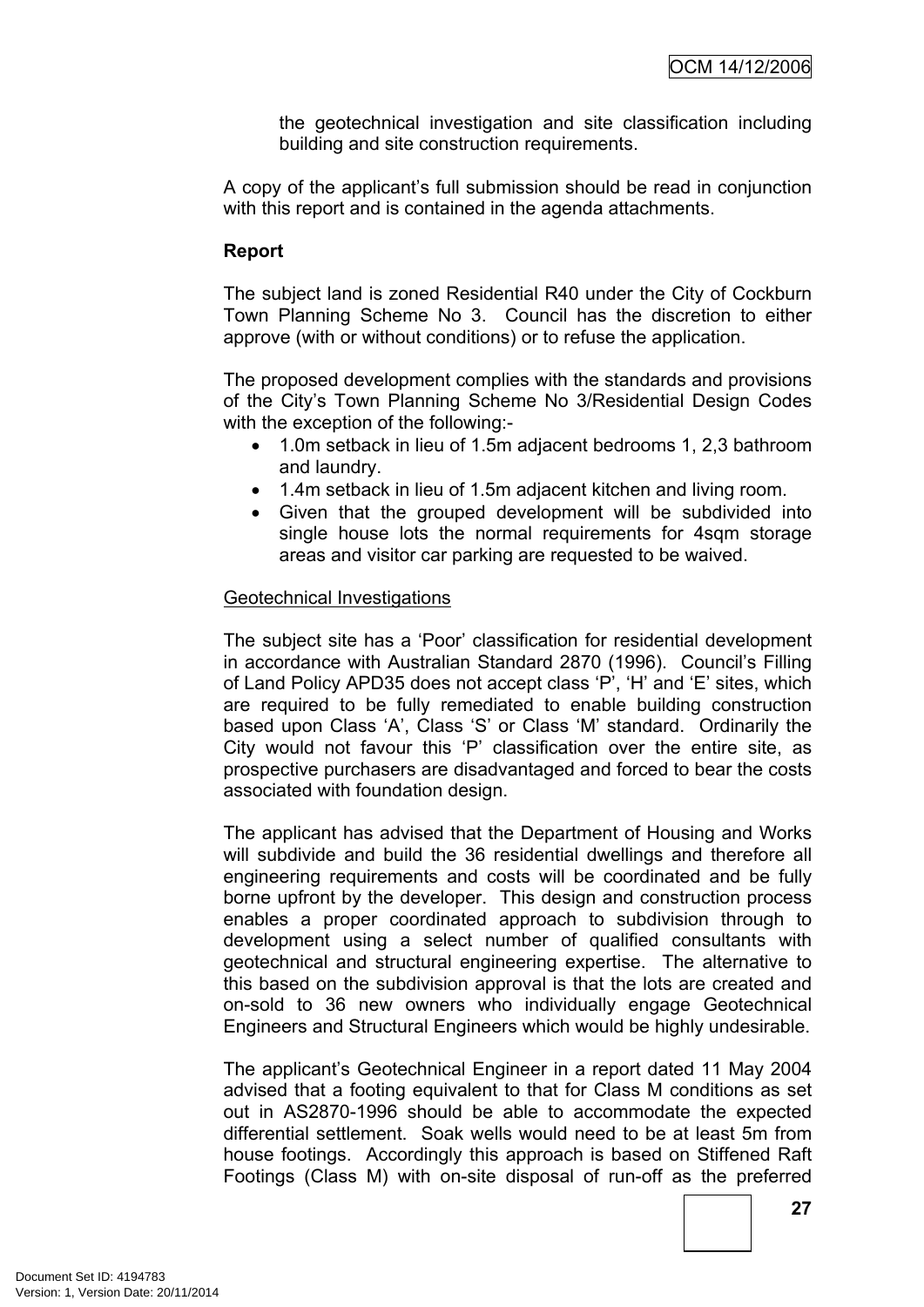option. Accordingly full remediation of the site is not required given that other engineering solutions can be applied to ensure that the site is acceptable for residential development.

It was subsequently advised by Mirvac (14/11/06) that the proposed design comprises a reinforced raft foundation with integrated garage slabs and reinforced brickwork. In accordance with Coffey's recommendations all soakwells will be a minimum of 4m from foundations (revised setback).

### Recommendation

Based on the geotechnical advice that the applicant has obtained that indicates the site can be developed for residential development with the engineering design solution it is recommended that the application for 36 grouped dwellings be approved subject to conditions that reflect the unique site characteristics.

### **Strategic Plan/Policy Implications**

### *Demographic Planning*

*• To ensure the planning of the City is based on an approach that has the potential to achieve high levels of convenience and prosperity for its citizens.*

#### *Lifestyle and Aspiration Achievement*

*• To conserve the character and historic value of the human and built environment.*

The Planning Policies which apply to this item are:-

| APD <sub>17</sub> | <b>Standard Development Conditions and Footnotes</b> |
|-------------------|------------------------------------------------------|
| APD30             | Road Reserve and Pavement Standards                  |
| APD35             | Filling Of Land                                      |

#### **Budget/Financial Implications**

Nil.

### **Legal Implications**

Town Planning Scheme No 3 Residential Design Codes 2002 Planning and Development Act 2005 State Administrative Tribunal Regulations

### **Community Consultation**

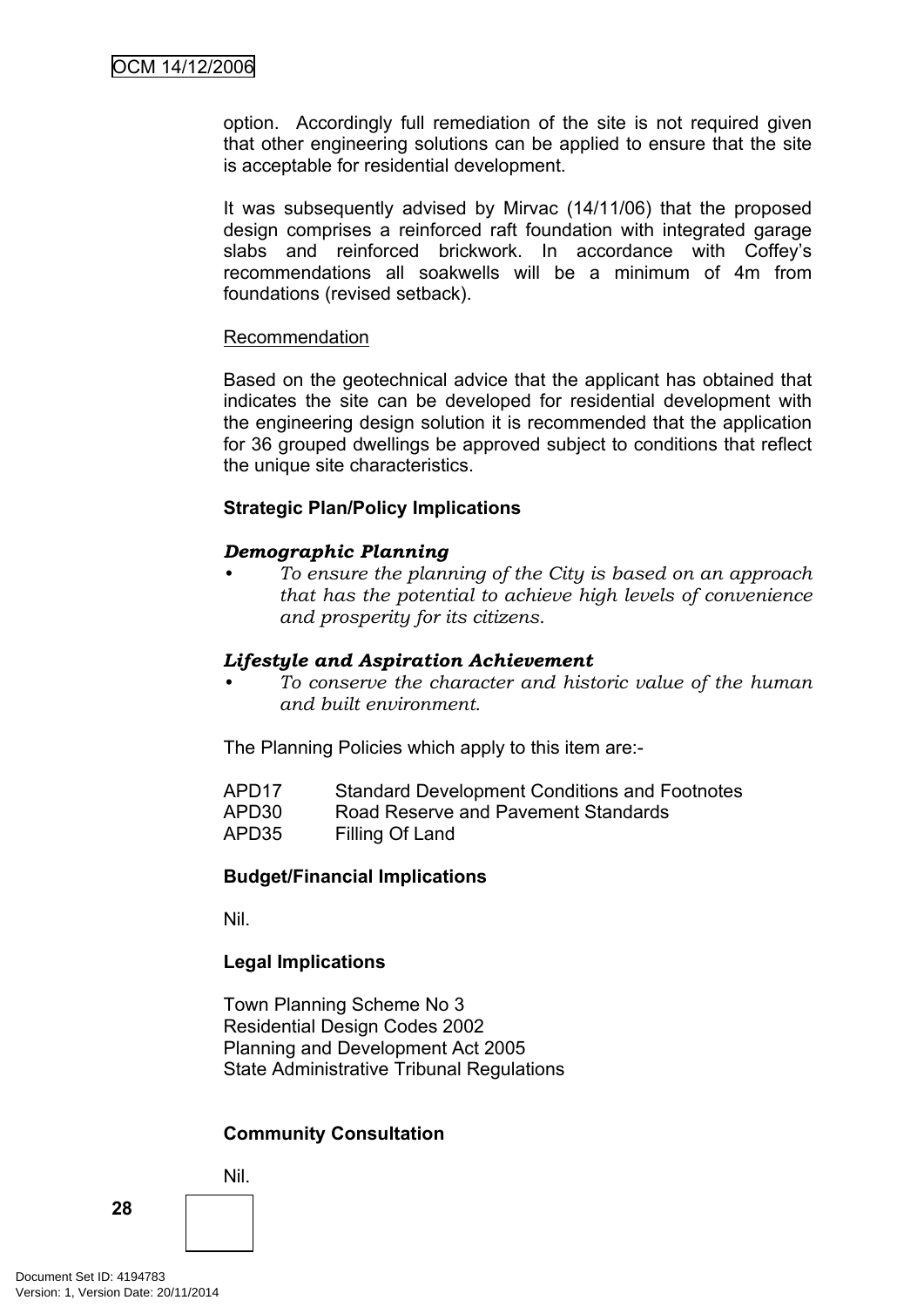# **Attachment(s)**

- (1) Location Plan
- (2) Site Plan and Elevations
- (3) Applicant's justification

### **Advice to Proponent(s)/Submissioners**

The Proponent(s) have been advised that this matter is to be considered at the 14 December 2006 Council Meeting.

### **Implications of Section 3.18(3) Local Government Act, 1995**

N/A

# **DECLARATION OF INTEREST**

Clr Allen declared a financial interest in the following item, the nature of the interest being the proximity of property of which he is an owner to the land which is subject to development.

CLR ALLEN LEFT THE MEETING AT THIS POINT, THE TIME BEING 7.50PM.

### <span id="page-32-0"></span>**14.3 (MINUTE NO 3324) (OCM 14/12/2006) - PORT COOGEE DETAILED AREA PLAN - STAGE 1 - PORT COOGEE - OWNER: AUSTRALAND - APPLICANT: TAYLOR BURRELL BARNETT (9022) (MR) (ATTACH)**

# **RECOMMENDATION**

That Council:

- (1) approve the Port Coogee Detailed Area Plan Stage 1 in accordance with the plan submitted dated 15 November 2006 pursuant to clause 6.2.15.7 of the City of Cockburn Town Planning Scheme No 3;
- (2) advise Taylor Burrell Barnett that all designs for houses should be pre-checked by a suitably qualified planning or design consultant for compliance with the Detailed Area Plan prior to application for a building licence with the City, which must include a pre-approval stamped set of drawings.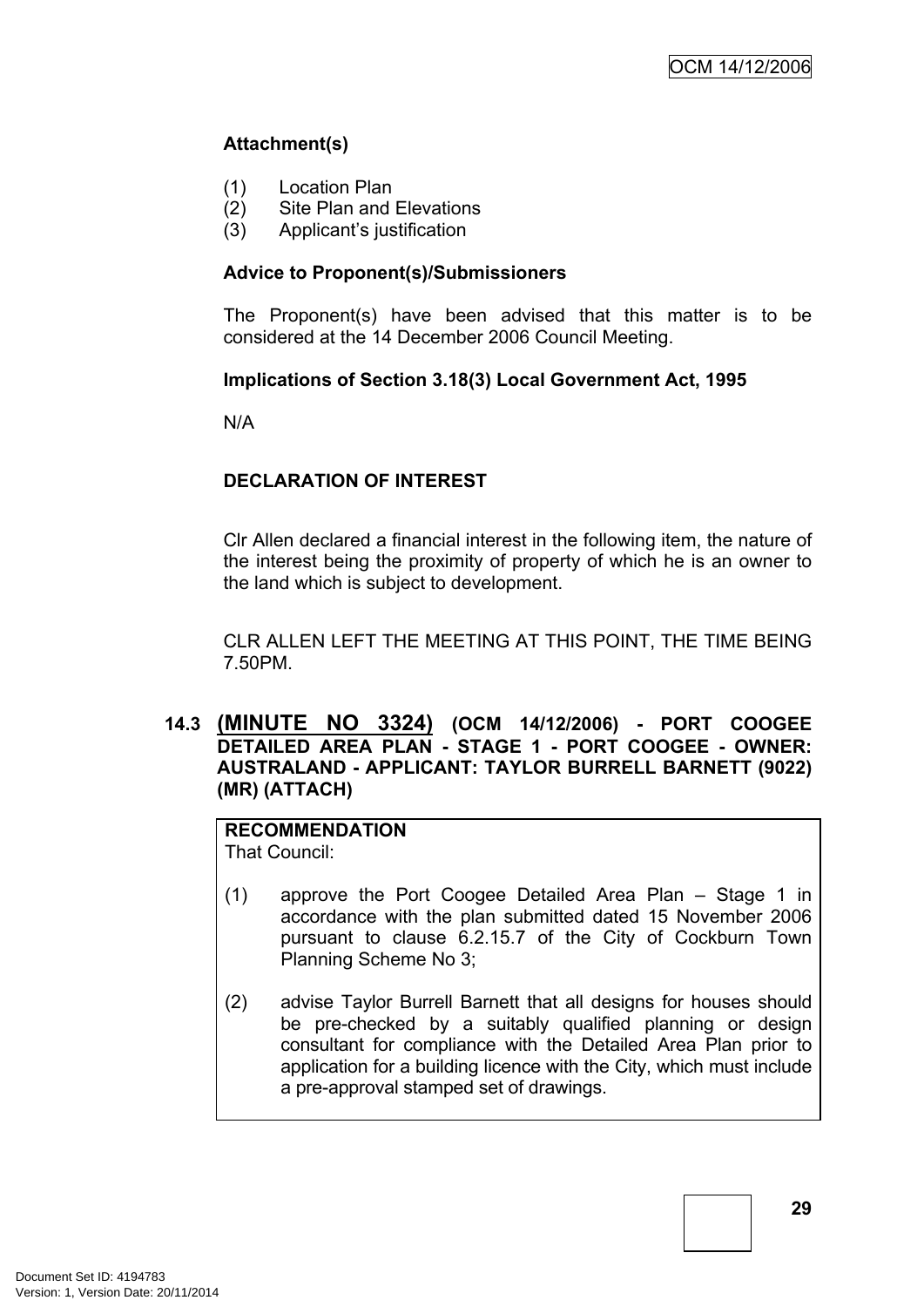# **COUNCIL DECISION**

MOVED Clr I Whitfield SECONDED Clr L Goncalves that the recommendation be adopted.

# **CARRIED 7/0**

### **Background**

Council has previously resolved to require any Detailed Area Plans for Port Coogee to be referred to Council for determination. (Min. 2335 OCM 16/3/04)

#### **Submission**

The applicant has provided a Detailed Area Plan for Stage 1 of Port Coogee which include:

- building envelopes
- building setbacks for two storey houses with loft
- orientation of buildings to address streets
- maximum building heights
- Finished design surface levels of lots and garage finished floor level
- Fencing
- Retaining Walls
- Air Conditioning or cooling units/ solar hot water units
- Noise Attenuation Quiet House design

### **Report**

Town Planning Scheme No 3 Development Area 22 Provisions 13 and 14 enable the Council to require Detailed Area Plans under clause 6.2.15 of the Scheme to guide development for a particular lot or lots within the adopted Structure Plan, which must be referred to the Council for its consideration and determination.

The proposed Detailed Area Plans for Stage One reflect detailed design requirements as specified in the City's Town Planning Scheme and provide appropriate alternative design requirements from that specified by the Residential Design Codes 2002.

Given that Detailed Area Plans are intended for all lots within the Port Coogee development when normally only laneway lots and multiple housing sites would require such plans it is recommended that consultants be engaged by Australand to pre-check building plans for conformity to the design requirements prior to builders making an application for building licence.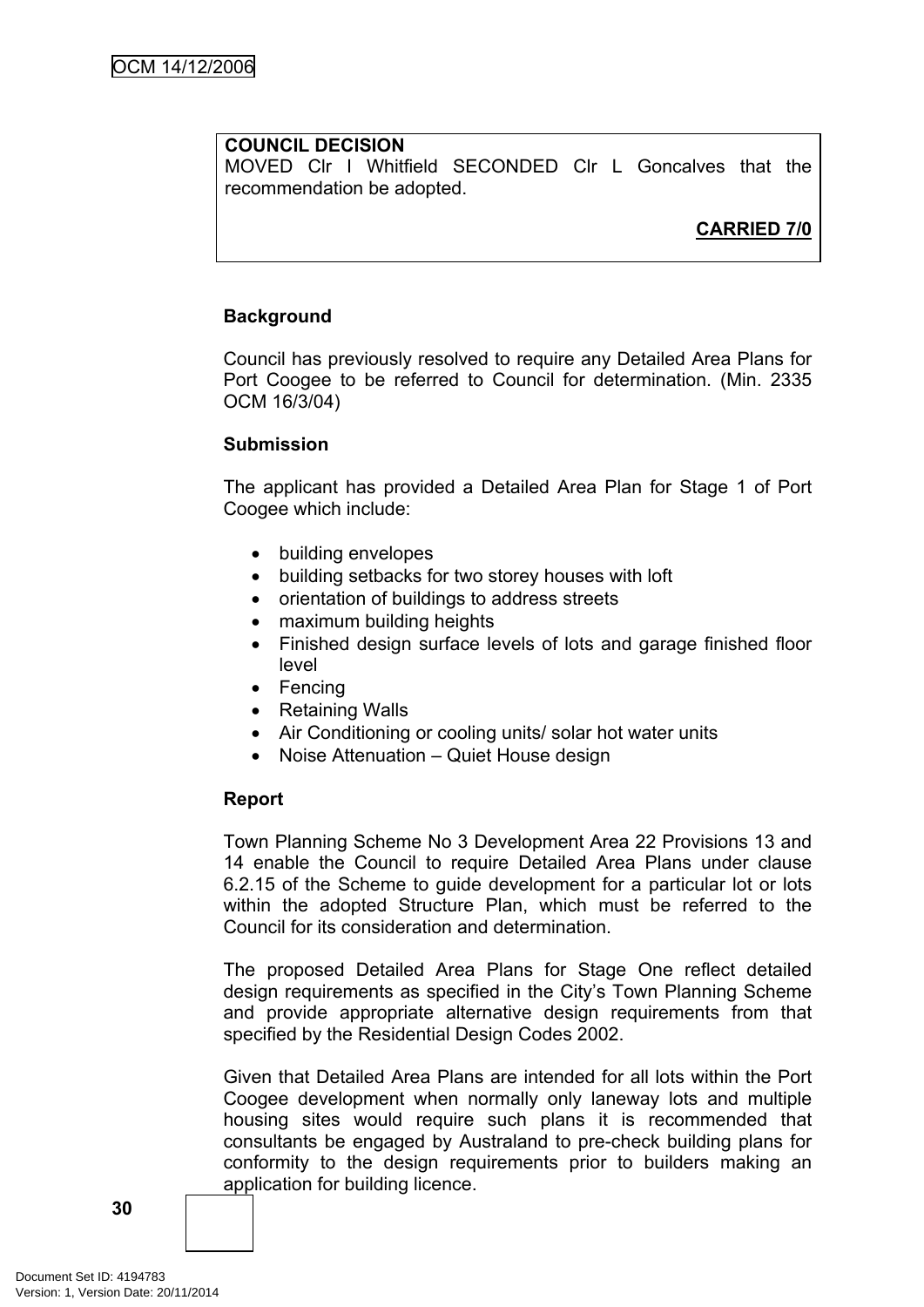It is recommended that Council proceed to approve the Detailed Area Plans for Stage One without modification.

### **Strategic Plan/Policy Implications**

### *Lifestyle and Aspiration Achievement*

- *• To facilitate and provide an optimum range of community services and events.*
- *• To identify community needs, aspirations, expectations and priorities for services that are required to meet the changing demographics of the district.*

#### *Governance Excellence*

*• To conduct Council business in open public forums and to manage Council affairs by employing publicly accountable practices.*

The Planning Policies which apply to this item are:-

APD31 Detailed Area Plans

### **Budget/Financial Implications**

Nil.

### **Legal Implications**

Town Planning Scheme No 3 Planning and Development Act 2005

### **Community Consultation**

Community consultation has not been undertaken given that the DAP complies with the building height of two storeys plus loft as outlined in the City of Cockburn Town Planning Scheme No 3 provisions that apply in Development Area 22 provision 18.

Pursuant to clause 6.2.15.3 of TPS3 where a DAP may affect landowners other than the owner of the land the subject of the plan the Council may advertise the DAP for comment and call for submissions. In this instance as explained above it is not considered necessary because the DAP complies with Scheme requirements and does not impact on residents within Coogee. People living in Coogee have similar development rights under the Residential Design Codes.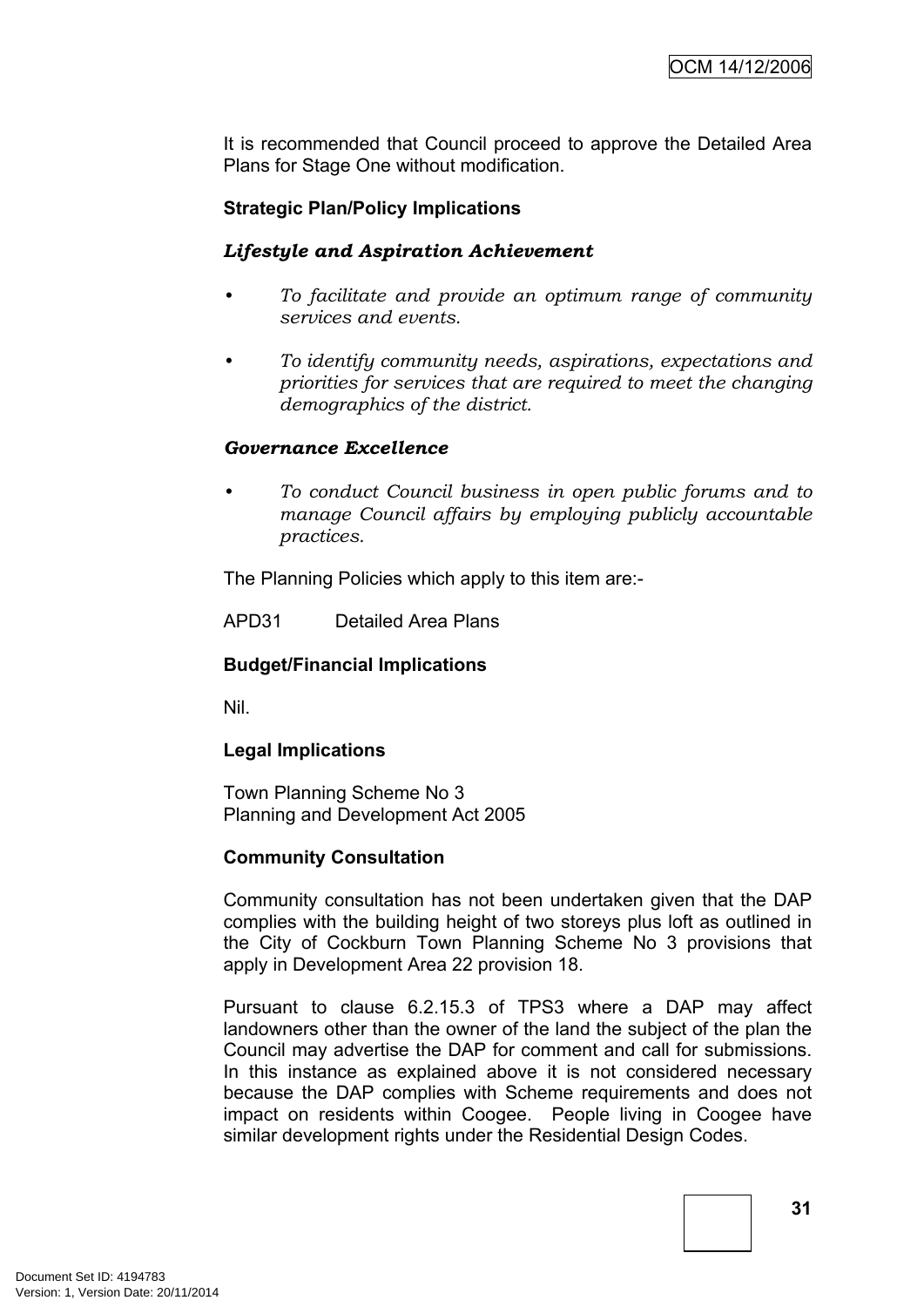# **Attachment(s)**

(1) Detailed Area Plan

# **Advice to Proponent(s)/Submissioners**

The proponent has been advised that this matter is to be considered at the 14 December 2006 Council Meeting.

### **Implications of Section 3.18(3) Local Government Act, 1995**

N/A

CLR ALLEN RETURNED TO THE MEETING AT THIS POINT, THE TIME BEING 7.51PM.

THE PRESIDING MEMBER ADVISED CLR ALLEN OF THE DECISION OF COUNCIL WHILST HE WAS ABSENT FROM THE MEETING.

<span id="page-35-0"></span>**14.4 (MINUTE NO 3325) (OCM 14/12/2006) - PROPOSED AMENDMENT NO. 48 TO TOWN PLANNING SCHEME NO. 3 - VARIOUS LOTS IN HENDERSON - OWNER: VARIOUS - APPLICANT: DEVELOPMENT PLANNING STRATEGIES (6004499) (MR) (ATTACH)**

# **RECOMMENDATION**

That Council:

- (1) adopt the amendment for final approval without modification;
- (2) in anticipation of the Hon. Minister's advice that final approval will be granted, the documents be signed, sealed and forwarded to the Western Australian Planning Commission;
- (3) advise the applicant of Council's decision accordingly.

### **COUNCIL DECISION**

MOVED Clr S Limbert SECONDED Clr T Romano that the recommendation be adopted.

**CARRIED 8/0**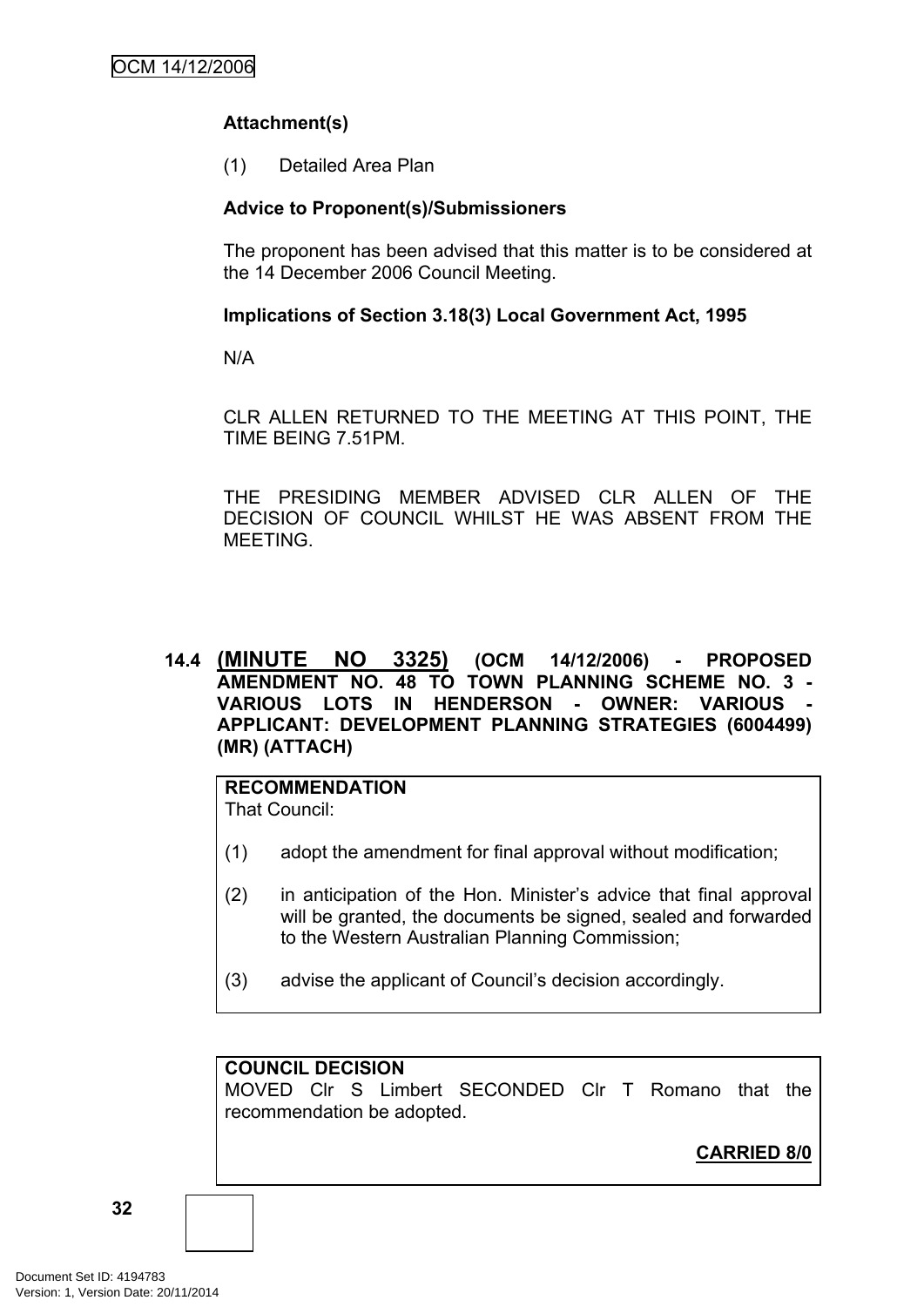#### **Background**

Council at its meeting on 11 May 2006 resolved to initiate an amendment to the City of Cockburn Town Planning Scheme No 3 to bring the City's Scheme into line with the Metropolitan Region Scheme Amendment 1071/33 that proposes the rezoning of land from 'Primary Regional Roads' and 'Other Regional Roads' to 'Industrial'. Council initiated the following corresponding changes to TPS3 as follows:-

- *"(1) 1. Amending the Scheme Map by extending 'Special Use Zone No.2' and 'Development Area No.15' to include lots 4995 – 4997 Cockburn Road and portions of Quill Way & Stuart Drive.*
	- *2. Amending the Scheme Map by zoning Lots 500 – 502, 400, 303 & portion of Lot 4620 Cockburn Road, portions of Lots 4291, 21, 2 – 5 & 101 Russell Road, portion of 4895 Success Way, portion of Lot 4896 & 4898 Jessie Lee Street, and portions of the Success Way, Jessie Lee Street & Crane Street road reserves 'Industry'; and*
	- *3. Amending the Scheme Map by zoning Lot 106 and portion of Lot 105 Russell Road 'Light and Service Industry'*
- *(9) during the public consultation process representatives from LandCorp, Main Roads WA and the Department of Planning and Infrastructure are to be invited to a meeting to discuss the scheme amendment in more detail with Mayor Lee, Cr Baker and the Director Planning and Development, and/or additional staff as deemed necessary by the Chief Executive Officer."*

#### **Submission**

The scheme amendment under consideration applies to land in the Henderson Industrial area that will be affected by the gazettal of MRS Amendment 1071/33. The MRS Amendment proposes the rezoning of the land from 'Primary Regional Roads' and 'Other Regional Roads' to 'Industrial'.

The land the subject of this proposal (10.5 ha area) stretches along 3 kilometres of Russell Road and Cockburn Road within the Henderson Industrial Area (see Agenda attachment 1).

The land is in a variety of ownerships, including both private and public, with various portions of the former MRS reservations having been acquired by the State Government to facilitate the Fremantle to Rockingham Highway.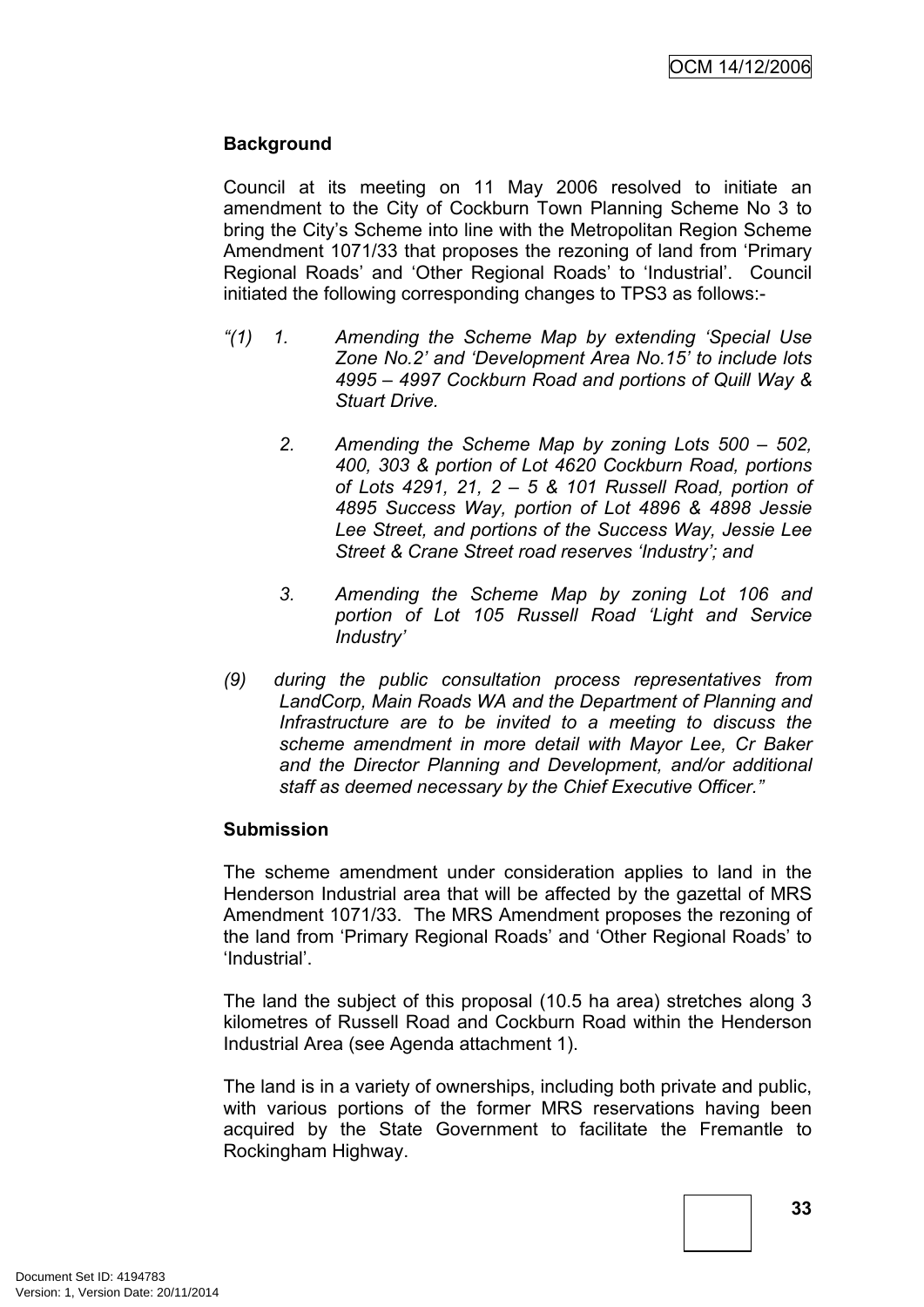#### **Report**

The subject land is currently reserved under the Metropolitan Region Scheme (MRS) as either 'Primary Regional Road' and 'Other Regional Road'. The City of Cockburn Town Planning Scheme No.3 (TPS3) currently reflects the existing regional road reservations over the subject land (see Agenda attachments 2 & 3).

Upon gazettal of MRS Amendment 1071/33, the land will be rezoned to 'Industrial' under the MRS (see Agenda attachment 4).

However, the subject land will become 'unzoned land' under the TPS3 as a result of its removal from the Fremantle – Rockingham Highway Primary and Other Regional Road Reserve upon the gazettal of MRS Amendment 1071/33. The Scheme Amendment seeks to extend the current TPS3 zones of the adjoining industrial estates to encompass the 'unzoned' land. The Scheme Amendment proposes the rezoning of the land from 'Primary Regional Roads' and 'Other Regional Roads' to 'Special Use' (SU2) and 'Development Area' (DA15) as well as 'Industry' and 'Light & Service Industry' Zone (see agenda attachment 5).

The Scheme Amendment will provide the Council with development control commensurate with that which guides the adjoining industrial estates.

The amendment was advertised in accordance with the Regulations and no submissions were received.

A meeting was arranged by the Director Planning and Development the subject of item (9) of Council's resolution from its meeting on 11 May 2006. The meeting clarified the intent of the scheme amendment as not having any adverse impacts.

It is recommended that Council proceed to grant final adoption to the scheme amendment and seek endorsement from the Hon. Minister for Planning and Infrastructure.

#### **Strategic Plan/Policy Implications**

#### *Employment and Economic Development*

*• To plan and promote economic development that encourages business opportunities within the City.*

#### *Transport Optimisation*

*• To ensure the City develops a transport network that provides maximum utility for its users, while minimizing environmental and social impacts.*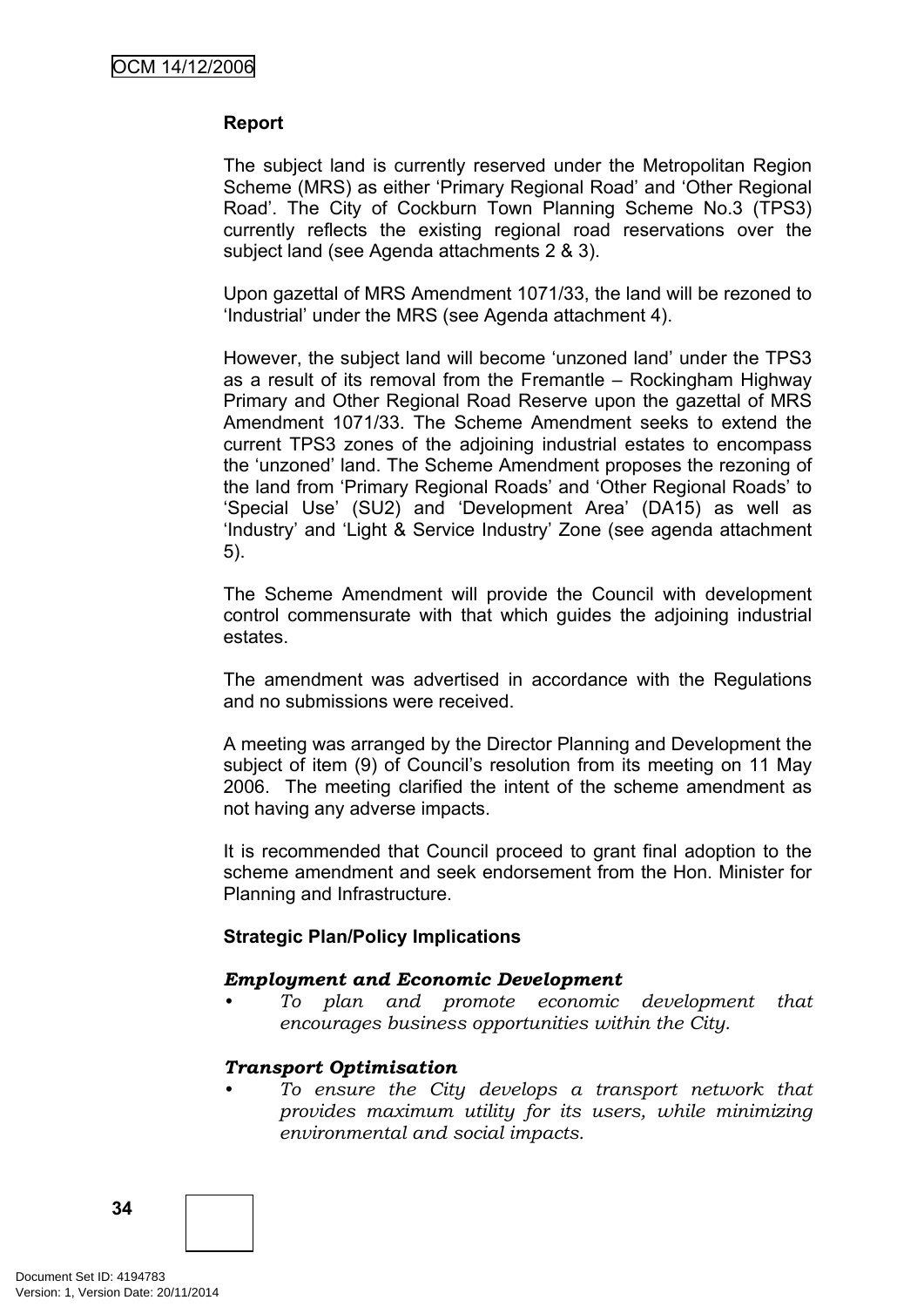*• To achieve provision of an effective public transport system that provides maximum amenity, connectivity and integration for the community.*

## **Budget/Financial Implications**

Nil.

## **Legal Implications**

Planning and Development Act 2005 Metropolitan Region Scheme Town Planning Scheme No 3 Planning Regulations 1967

#### **Community Consultation**

Consultation was undertaken in accordance with the Regulations and at the close of the advertising period no submissions were received.

## **Attachment(s)**

(1) Scheme Amendment Documents

#### **Advice to Proponent(s)/Submissioners**

N/A

## **Implications of Section 3.18(3) Local Government Act, 1995**

Nil.

#### **14.5 (MINUTE NO 3326) (OCM 14/12/2006) - CHILD CARE CENTRE PLAY AREA EXTENSION TO THE REAR OF EXISTING HOUSE - LOT 864 (NO.7) AMY COURT, MUNSTER - OWNER: T BRIEN & F CARABIN - APPLICANT: T R BRIEN (3316212) (MR) (ATTACH)**

**RECOMMENDATION** That Council:

(1) grant its approval for an extension of the play area for the Child Care Centre (Lollipops) on Lot 864 (No. 7) Amy Court, Munster in accordance with the approved plan subject to the following conditions:-

#### STANDARD CONDITIONS

1. Development may be carried out only in accordance with the terms of the application as approved herein and any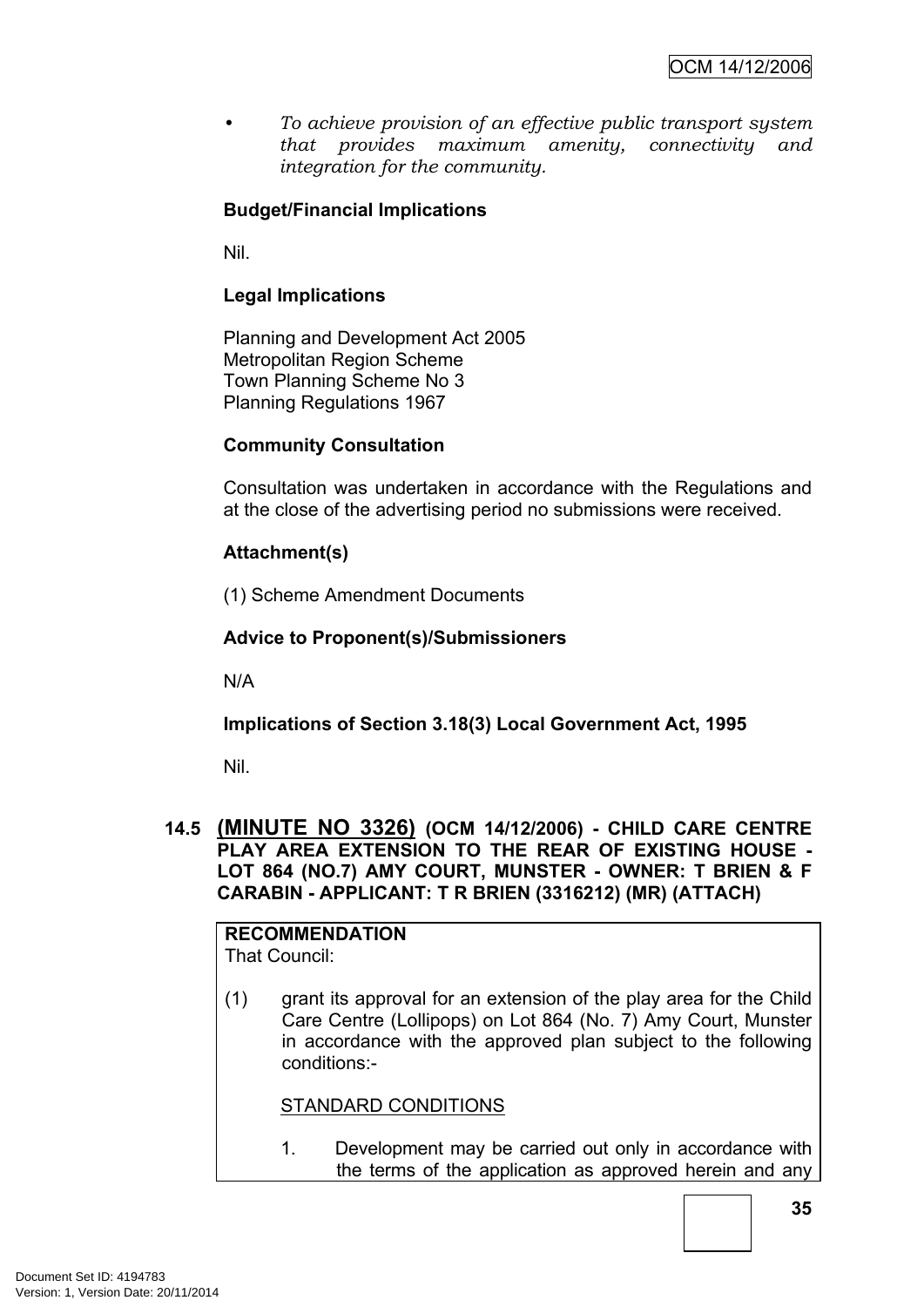approved plan.

- 2. Nothing in the approval or these conditions shall excuse compliance with all relevant written laws in the commencement and carrying out of the development.
- 3. Retaining wall(s) being constructed in accordance with a suitably qualified Structural Engineer's design and a building licence being obtained prior to construction.
- 4. All stormwater being contained and disposed of on-site.

#### SPECIAL CONDITIONS

- 5. This playground approval specifically relates to the 109m<sup>2</sup> area of the rear yard and doesn't include the balance area of No. 7 Amy Court and the house.
- 6. All access and car parking for the child care center must continue to occur via Lot 800 Marvell Avenue and Rockingham Road and not at all via Amy Court.
- 7. A screen brick wall shall be constructed along the perimeter of the new play area, as agreed between the applicant and the adjoining owner of 5 Amy Court within 3 months of the commencement of the approval to the satisfaction of Council.
- 8. Hours of operation are limited to 6:45am to 6:00pm Monday to Friday and not at all on Saturday, Sunday or Public Holidays.
- 9. This approval is for a maximum of 60 children as per the planning approval granted by Council at its Ordinary Meeting on 18 November 2003 to increase the number of children at the existing premises on Lot 800 (No 504) Rockingham Road, Munster.
- 10. The play area extension at 7 Amy Court being subdivided and amalgamated with lot 800 (No 504) Rockingham Road, Munster. An application for subdivision/amalgamation must be submitted to the Western Australian Planning Commission for approval and lodged for titles at the Department of Land Information.

## FOOTNOTES

1. The development is to comply with the Environmental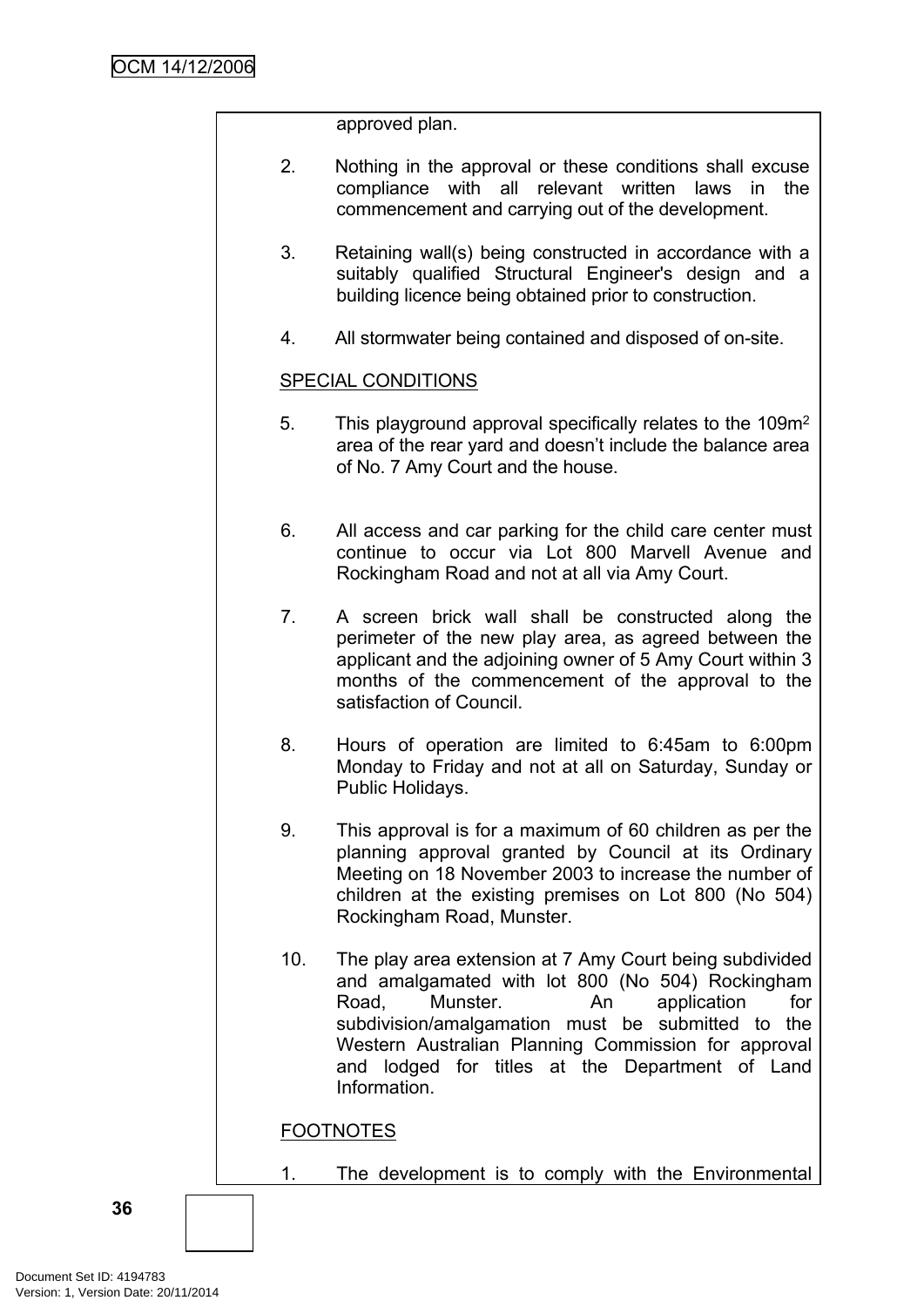Protection Act 1986 which contains penalties where noise limits exceed those prescribed by the Environmental Protection (Noise) Regulations 1997.

- 2. Access and facilities for disabled persons is to be provided in accordance with the requirements of the Building Code of Australia.
- (2) issue a Schedule 9 Notice of Determination on Application for Planning Approval – Approval (inclusive of MRS Form 2 Notice of Approval).

#### **COUNCIL DECISION**

MOVED Clr S Limbert SECONDED Clr T Romano that the recommendation be adopted.

**CARRIED 8/0**

#### **Background**

| ZONING:    | MRS:              | Urban                                       |
|------------|-------------------|---------------------------------------------|
|            |                   | TPS3   Residential R20                      |
| LAND USE:  |                   | <b>Existing Residence</b>                   |
| LOT SIZE:  | 843m <sup>2</sup> |                                             |
| USE CLASS: |                   | Child Care Premises "A" – discretionary use |

An application for the development of a child care premises on the subject property was refused by Council on 2 May 1995 for the reason that "*it would create a traffic conflict on Rockingham Road with parents dropping off and picking up children in proximity to the Marvell Avenue intersection, the Gull service station and St Jeromes School".*

The Applicant subsequently appealed against the decision and in August 1995, the Minister for Planning upheld the Appeal subject to:-

- *"1. The access to the parking area being from Marvell Avenue. All crossovers to be designed and installed to Council's satisfaction.*
- *2. The portion of the Lot shown to be excised not to be created as a separate lot and to be landscaped as part of the development in order to provide an effective visual separation from the lot to the rear.*
- *3. The development complying with such conditions as the City of Cockburn might reasonably impose on a development of this type."*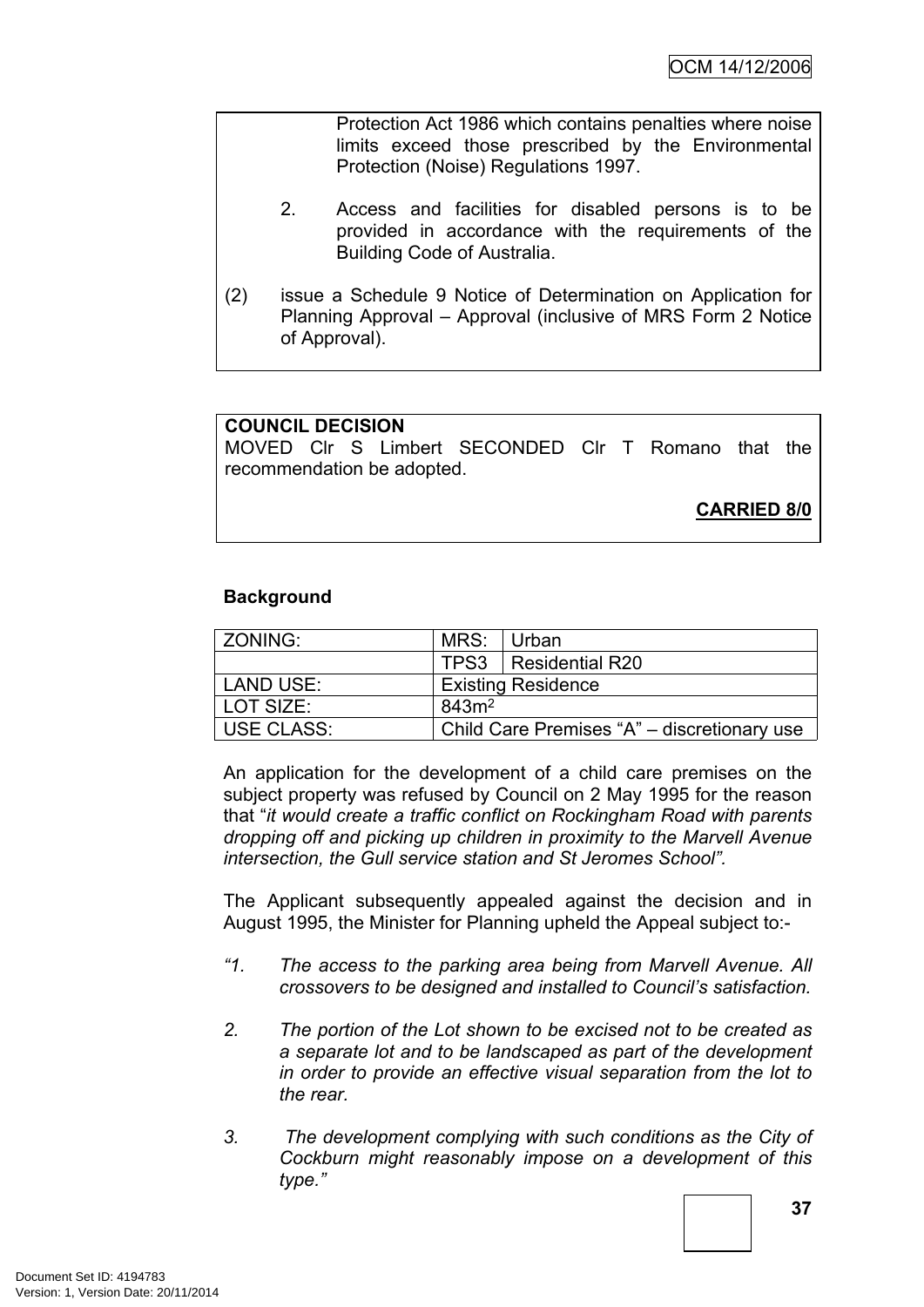Council subsequently issued approval for a child care premises on the 11 October 1995 subject to a number of conditions.

On 14 August 2003, an application was received for 3 additional facility rooms. The proposal involves enclosing three existing patio areas, two at the front of the building and one at the rear of the building. The application also proposed to create a staff room from the existing garage, which is no longer in use.

The application included an increase in the number of children being cared for from 39 to approximately 60. The staff levels are proposed to increase from 7 to 10 to meet the increase in children being cared for.

In 2003, Council advertised the proposal and received two objections from the adjoining owners – D & C Conclaves of 7 Amy Court and P Sprlyan of 496 Rockingham Road. Concerns were raised regarding the expansion of the child care premises regarding increased noise and the existing dividing fence being inadequate and not providing an adequate visual or noise barrier to the adjoining child care premises. Mr Sprlyan claimed the proposal would devalue his property, increase noise and fumes from service station may impact on children.

Council addressed the issues of concern by special conditions of approval at its Meeting on 18 November 2003.

#### **Submission**

The applicant has provided the following justification in support of the proposal:-

*"Please find enclosed the required documentation for approval of the change of use to Special Use Child Care of 152sqm of land at 7 Amy Court Munster.*

*The intention is that the change of use will enable the future subdivision of 7 Amy Court. This land would be taken by Lollipops Child Care Centre next door to increase the size of the outdoor play area by 109sqm."*

#### **Report**

The subject land is zoned Residential R20 under the City of Cockburn Town Planning Scheme No 3. Council has the discretion to either approve (with or without conditions) or to refuse the application.

It is proposed to use 109sqm of the back yard of 7 Amy Court as a play area for Lollipop's Child Care Centre. The proposal does not include the use of the house associated with the business. All vehicular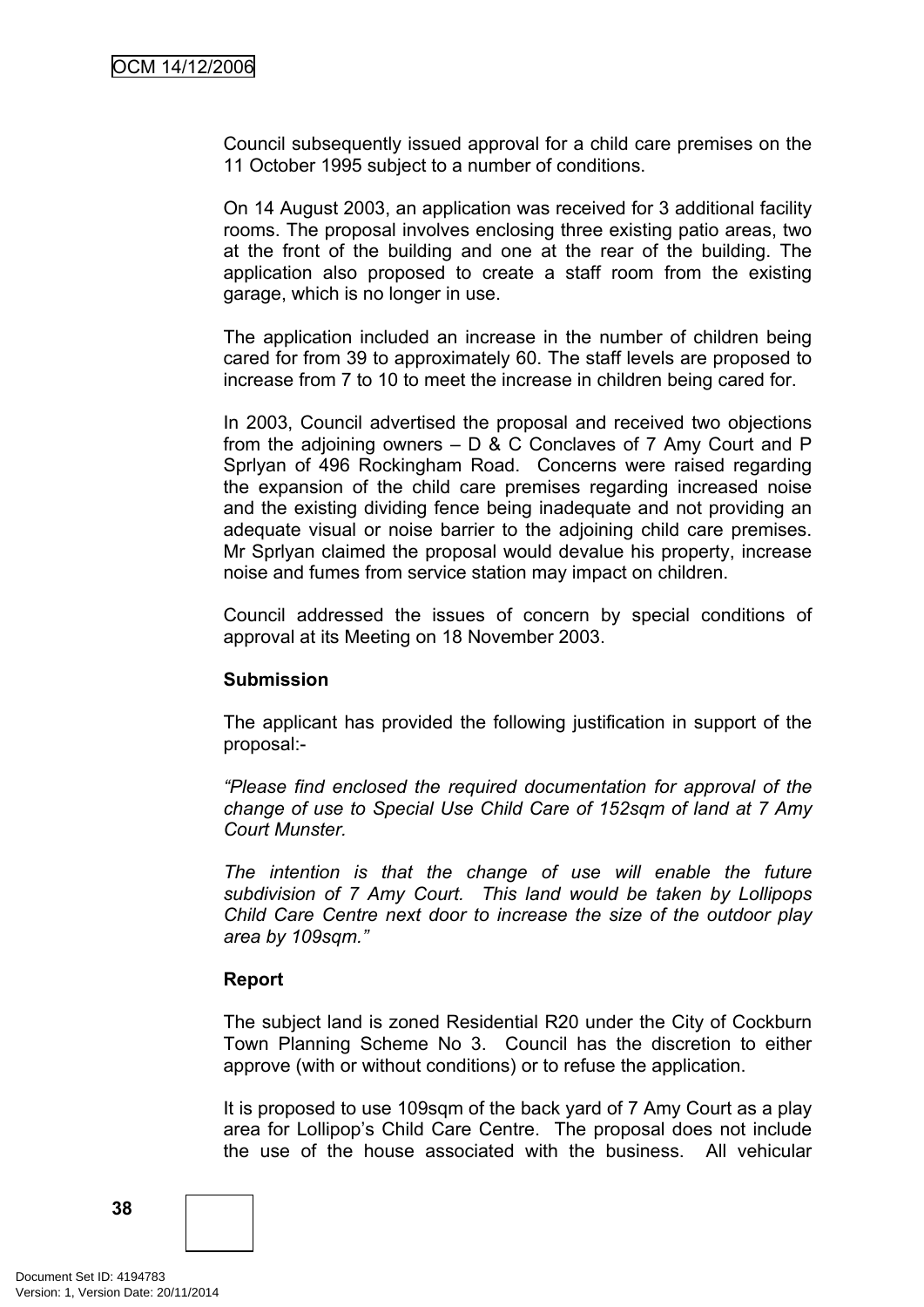access and car parking will occur from the Lollipop car park. There will be no change to the residential appearance of 7 Amy Court.

The adjoining owners were given the opportunity to provide comments within 14 days by letter dated 16 August 2006. At the close of the submission period, which was extended to the owner of 5 Amy Court, two submissions were received. A submission of no objection was received from 502 Rockingham Road. One of objection to the proposal included a petition containing 10 signatures representing 5 properties at No 2, 3, 4 & 5 Amy Court and No 66 Turfan Way. Several concerns were raised regarding noise and impacts from the centre and they have all been considered by the City and in the applicant's response.

Council has previously examined noise generated from another child care centre in the district which showed that the noise generated from an operating centre at the closest residence as a result of 83 children (current approval is less at 60 children) playing was 40dB(A), which complied with the Regulations (maximum level of 53dB(A). The calculations also demonstrated that before 7am hours noise received at the neighbouring premises would also comply with the regulatory requirements. The owner must ensure that the premise complies with the Environmental Protection (Noise) Regulations 1997.

The child care premise has views into the neighbouring property, as the subject property is substantially higher than the adjoining properties to the north of the site even within the site subject of the application. It is recommended that the brick wall be constructed along a realigned boundary to the extended play area of an appropriate height in a residential area in order to achieve an appropriate screen wall and assist in noise attenuation.

There will also be no noise disturbance during the weekend and on public holidays based on the limitation on the days of operation.

Any claims that the operation of a child care centre devalues the surrounding residential properties are unsubstantiated and are not a relevant planning consideration.

The proposal has also been assessed for conformity with the City's Policy on *Location of Child Care Centres within residential Areas.* The relevant consideration in the Policy is that outdoor play areas should be located so as to minimise their impact on the amenity of the adjoining properties whilst taking advantage of solar orientation where possible. It is desirable for these areas to be screened from sources of pollution. The rear backyards of neighbours backing onto the outdoor play area will increase in the vicinity of 5 Amy Court, but the construction of a wall and storage use of the area along the common boundary should provide effective screening.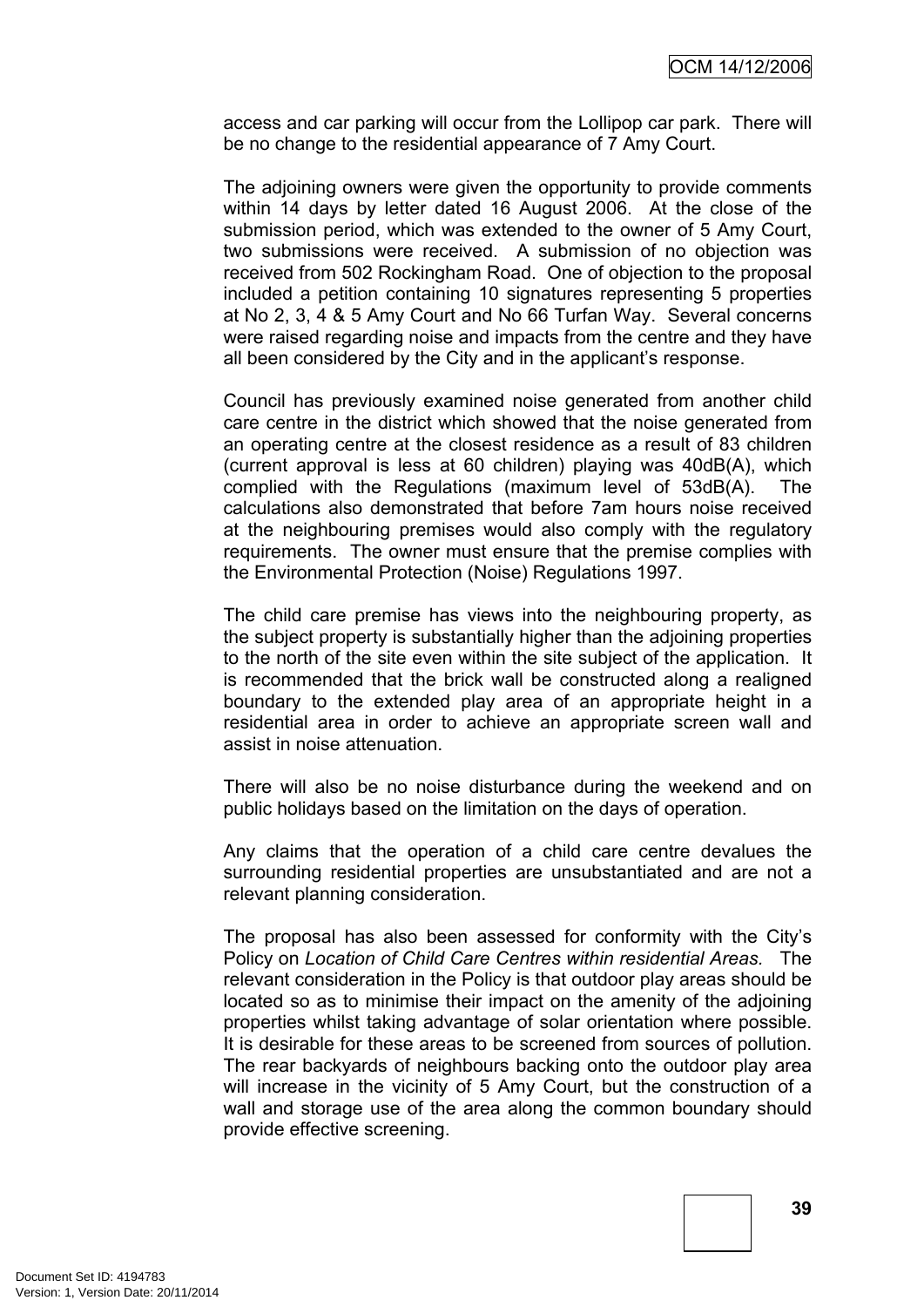#### Recommendation

The concerns raised by the adjoining owner have been extensively set out but having considered each point raised it is believed that the issues of concern have either been appropriately addressed by the applicant and can also be addressed through conditions of approval. It is recommended that Council grant conditional approval to the proposal to extend Lollipops Child Care Centre given that the existing centre operating next door has a limited play area and the location of the activity next to the St Jerome's Primary School. Special conditions are considered appropriate to address the concerns of the adjoining owner.

#### **Strategic Plan/Policy Implications**

#### *Lifestyle and Aspiration Achievement*

- *• To facilitate and provide an optimum range of community services and events.*
- *• To identify community needs, aspirations, expectations and priorities for services that are required to meet the changing demographics of the district.*

#### *Governance Excellence*

*• To conduct Council business in open public forums and to manage Council affairs by employing publicly accountable practices.*

#### **Budget/Financial Implications**

The Planning Policies which apply to this item are:-

APD17 Standard Development Conditions and Footnotes APD44 Location of Child Care Centres within Residential Areas

## **Legal Implications**

Town Planning Scheme No 3 Planning and Development Act 2005

#### **Community Consultation**

The submission of objection raised the following concerns:-

- Don't understand what is being proposed change of use is over the whole property.
- Noise problem. Raised noise complaint on previous occasions. The brick boundary wall has not be fully constructed only a small length on boundary to 5 Amy Court

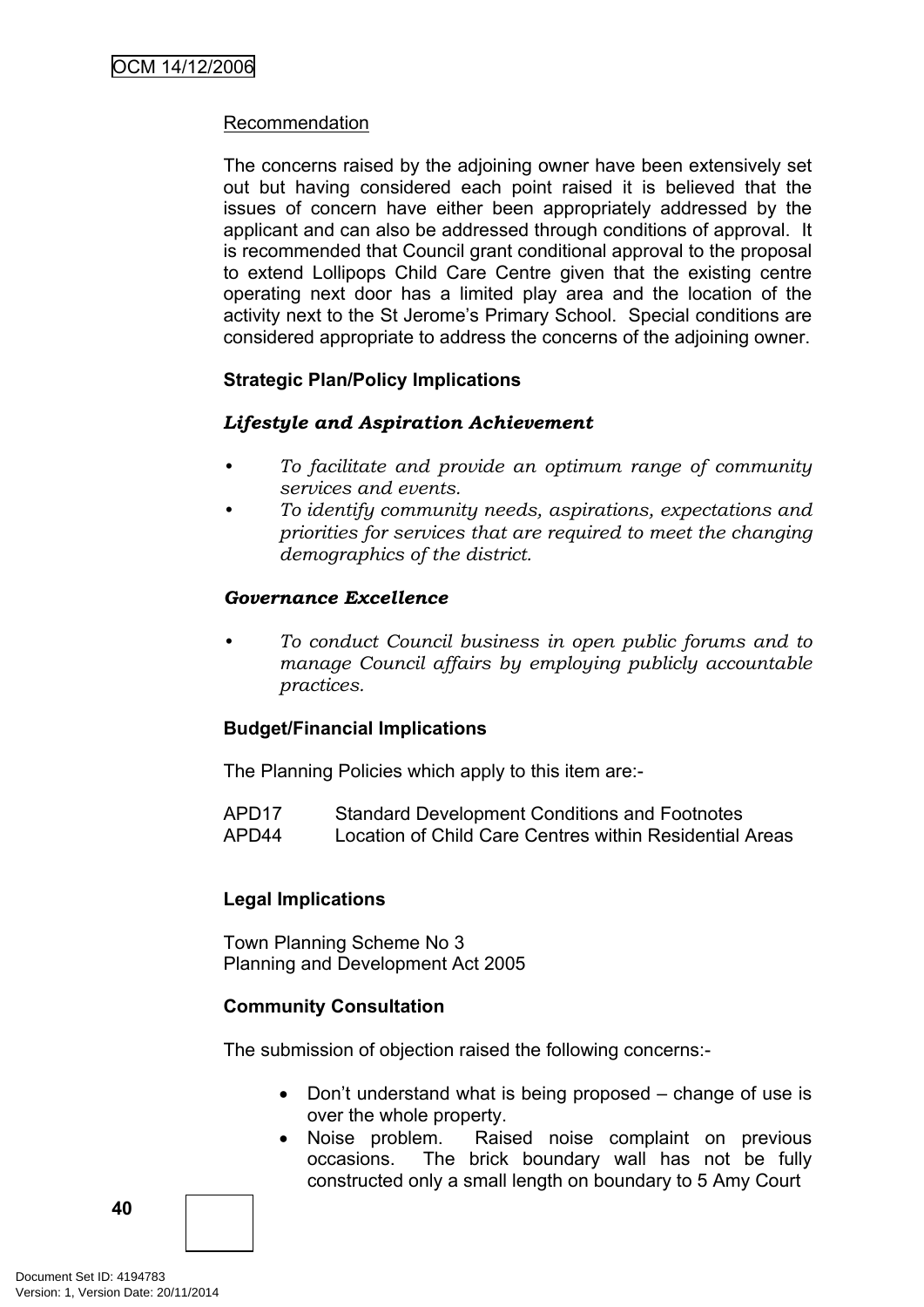- Previous agreement to use 7 Amy Crt as a child care centre was temporary following the fire at the Lollipops Child Care Centre. Following this temporary use the site was not to be used in future as a child care centre.
- Mess of toys that fly over the fence to Lollipops
- Risk of visitors injuring themselves by toys thrown over the fence
- Visual eyesore of playground. My house overlooks the backyard of 7 Amy Crt where the playground is being proposed.
- A shade sail over the play equipment would block views and late afternoon sun.
- Reduced value of property
- Outlined family history of Council being involved in a Resumptive Town Planning Scheme of the family property
- Suggested the centre be relocated

A copy of the full objection is included in the Agenda attachments and should be read in conjunction with this report.

The applicant has responded to the submission concerns as follows:-

- The petition from local residents has raised issues that are incorrect as the change of use is for the portion of land to be subdivided and not the remaining land and buildings.
- The use of the outdoor play area is for children to have a physical outdoor activity area. There is no intention of erecting any more play equipment.
- We are open to discussion with our neighbours and Council as to the kind of area we create and are willing to erect screening to reduce any impact but have cautioned that this will look odd from the street and the neighbours property.
- Access to construct a new boundary wall would mean a significant footing and access from the neighbours property which would become difficult.
- We have owned the centre for almost 6 months and have received no complaints from neighbours.
- There has been no need to retrieve toys from 7 Amy Court in the past 6 months.
- Any agreements with the previous owners are "out of our hands".
- We were unaware of any agreements and did all of the correct searches prior to purchase.
- A good quality child care centre can in the operators view increase property values.
- We are experienced child care operators with another centre in Palmyra.
- We have a substantial investment in the Centre to serve the local community.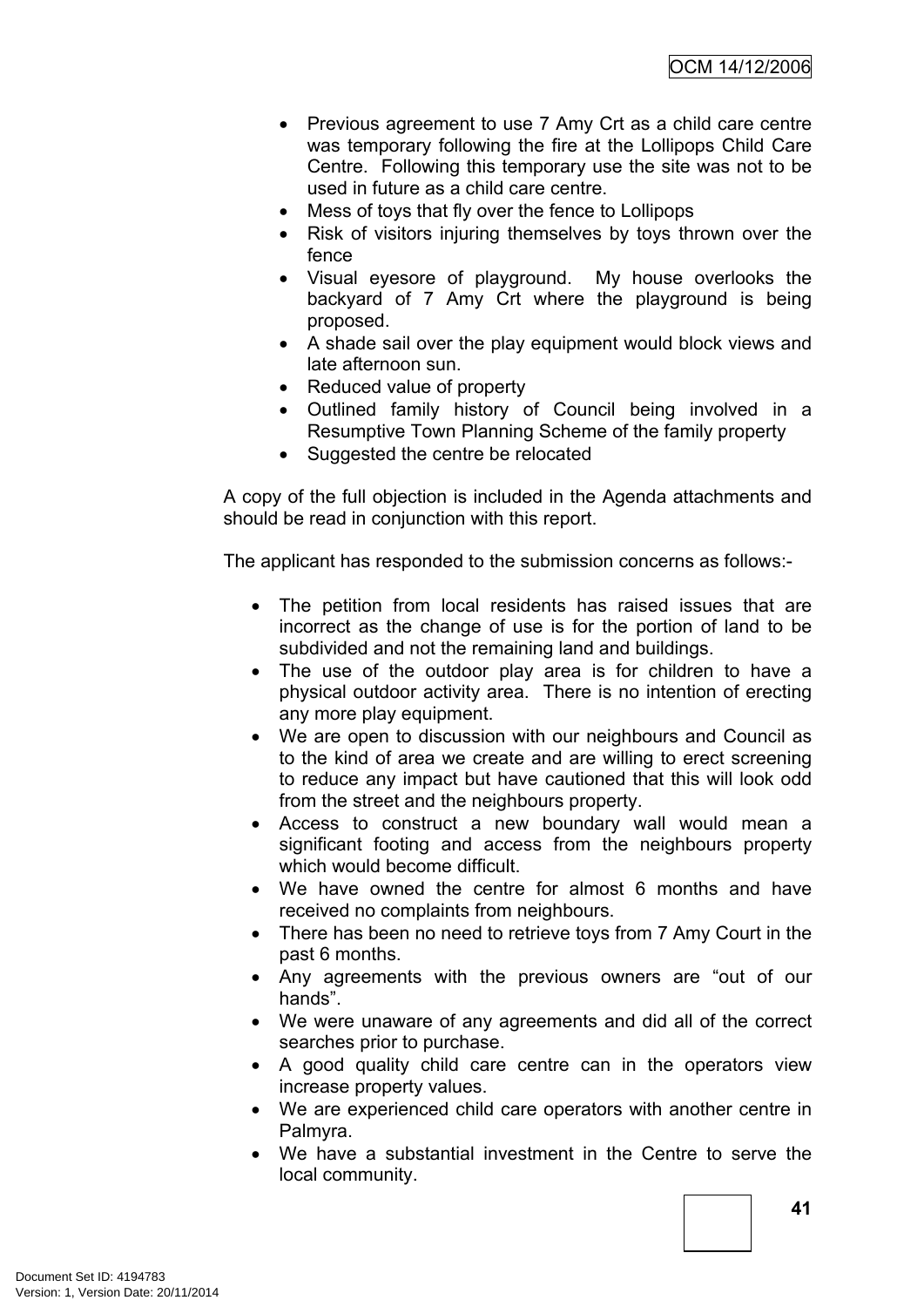- We have people on our waiting list who are willing to travel from Armadale to ensure their child has high care.
- Children are put first not profits and care is taken in everything that is done.
- Child Care Regulations have made the requirement for more land to happen, not greed.

#### **Attachment(s)**

- (4) Location Plan
- (5) Site Plan of proposal
- (6) Objection and Petition from Mr Sprlyan of 5 Amy Court Munster
- (7) Letter of response from T & F Brien

#### **Advice to Proponent(s)/Submissioners**

The proponent has been advised that this matter is to be considered at the 14 December 2006 Council Meeting.

#### **Implications of Section 3.18(3) Local Government Act, 1995**

Nil

#### **14.6 (MINUTE NO 3327) (OCM 14/12/2006) - SINGLE HOUSE CODES APPROVAL - LOT 561 (NO.3) GOSSHAWK PASS, BEELIAR - OWNER/APPLICANT: ROBERTO ZICCARDI (6004268) (AJW) (ATTACH)**

## **RECOMMENDATION**

That Council:

(1) grant approval for the erection of a single dwelling on Lot 561 (No.3) Gosshawk Pass, Beeliar, in accordance with the approved plans subject to the following conditions:

## **CONDITIONS**

- 1. Development can only be undertaken in accordance with the details of the application as approved herein and any approved plans.
- 2. Nothing in the approval or these conditions shall excuse compliance with all other relevant written laws in the commencement and carrying out of the development.
- 3. The surface finish of the boundary wall abutting the adjoining lot is to be either face brick or rendered the same colour as the external appearance of the proposed dwelling unless otherwise agreed with the adjoining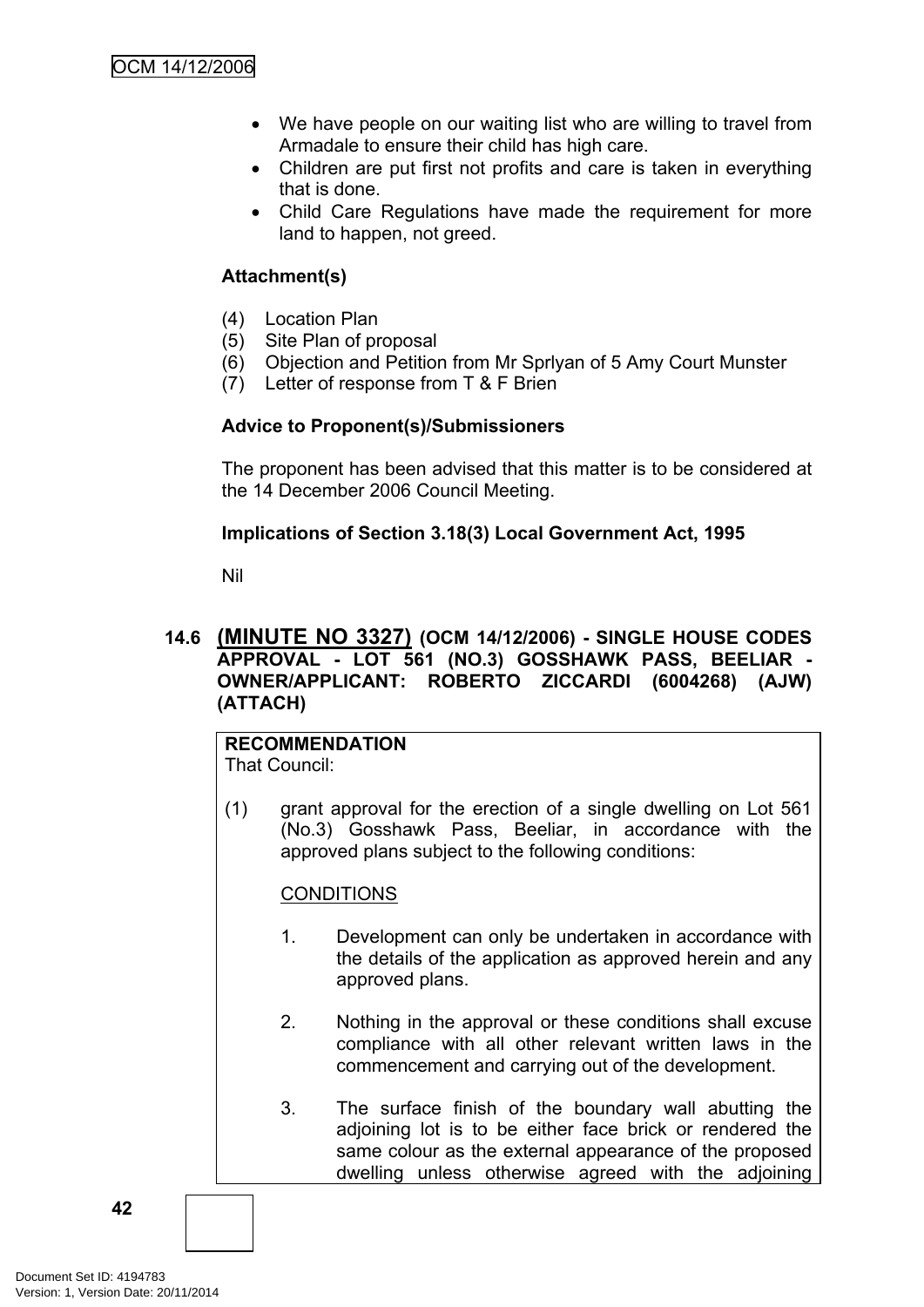property owner. In all instances, the standard of work is to be of a high standard.

- 4. Walls, fences and landscape areas are to be truncated within 1.5 metres of where they adjoin vehicle access points where a driveway and/or parking bay meets a public street or limited in height to 0.75 metres.
- 5. All plant and equipment i.e. air conditioning condenser units, solar hot water units etc is to be placed and/or erected so as to not be visible from public view.
- 6. All stormwater is to be contained and disposed of on-site.

#### FOOTNOTES

- 1. The development is to comply with the requirements of the Building Code of Australia.
- 2. In the event there are any questions regarding the requirements of this approval, or the planning controls applicable to the land and/or location, Council's Planning Services should be consulted.
- (2) issue a Schedule 9 Notice of Determination on Application for Planning Approval (inclusive of MRS Form 2 Notice of Approval);
- (3) advise the applicant and submissioner of Council's decision accordingly.

#### **COUNCIL DECISION**

MOVED Clr S Limbert SECONDED Clr T Romano that the recommendation be adopted.

## **CARRIED 8/0**

#### **Background**

| ZONING:           | MRS:              | ∣Urban                                |  |
|-------------------|-------------------|---------------------------------------|--|
|                   |                   | TPS3: Residential R20                 |  |
| LAND USE:         | Residential       |                                       |  |
| LOT SIZE:         | 786m <sup>2</sup> |                                       |  |
| <b>USE CLASS:</b> |                   | Single (R-Code) House 'P' (Permitted) |  |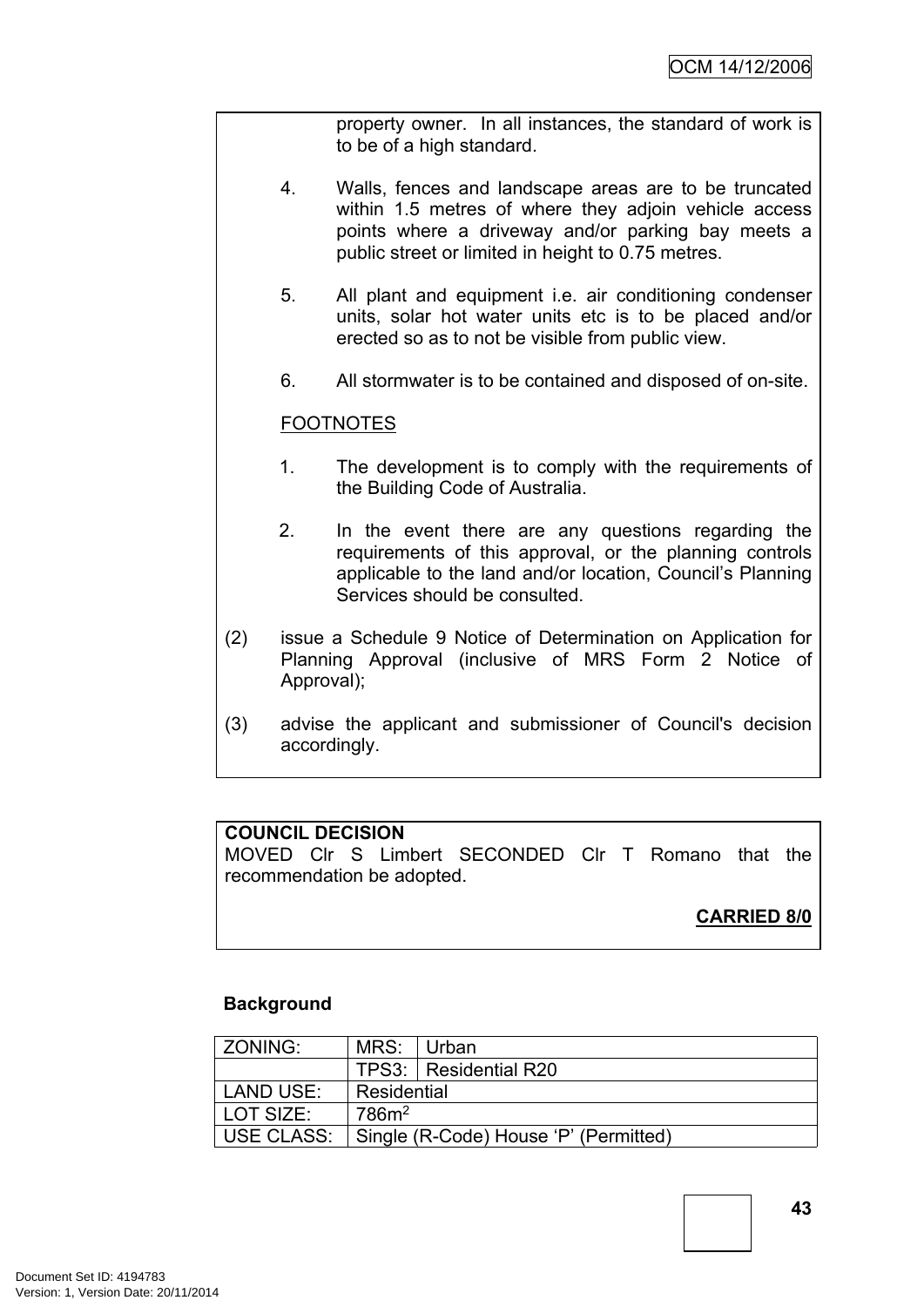## **Submission**

Application has been made to erect a single dwelling on the subject land. The proposal generally complies with the requirements of the R-Codes with the exception of the following matters:

- The reduced side setback proposed for the front part (approximately 6.4 metres) of the eastern side wall; and
- The extent of builtform proposed for the western side boundary (garage wall and alfresco patio combined).

#### **Report**

#### Reduced Side Setback

The reduced side setback (required 1.5 metres, proposed 1.0 metre) is for a relatively small section of the eastern side of the proposed dwelling, and is supported. The balance of the building on the eastern side (over 70% of the builtform) is setback at, or greater than the required 1.5 metres. It is also noted that the adjoining landowners consulted in respect of the variation either did not respond, or do not object.

#### Building Proposed for West Side Boundary

The R-Codes provide for boundary walls not higher than 3.0 metres, with an average of 2.7 metres up to 9.0 metres in length on one side boundary in an R20 zone. As proposed, the garage wall complies with this requirement. By definition, however, the patio proposed above the applicant's alfresco area is also considered to form part of the boundary wall, amounting to a variation to the Acceptable Development standard in the Code.

Due to the above, the west side property owners were consulted in respect of the application. In response, the owners presented a submission indicating that they object to the proposal, their grounds for concern relating to:

- the garage wall forming the boundary wall; and
- there being a setback of just 1.5 metres to bedroom one of their house.

In response to the concerns raised, it is important to note that the subject property sits approximately 1.4 metres below that adjoining to the west (due to retaining associated with the subdivision of the location). The disparity in height provides for a situation whereby the height of the garage wall and alfresco patio will project no more than approximately 1.3 metres beyond the height of the retaining wall on the adjoining property - and will generally sit below the height of any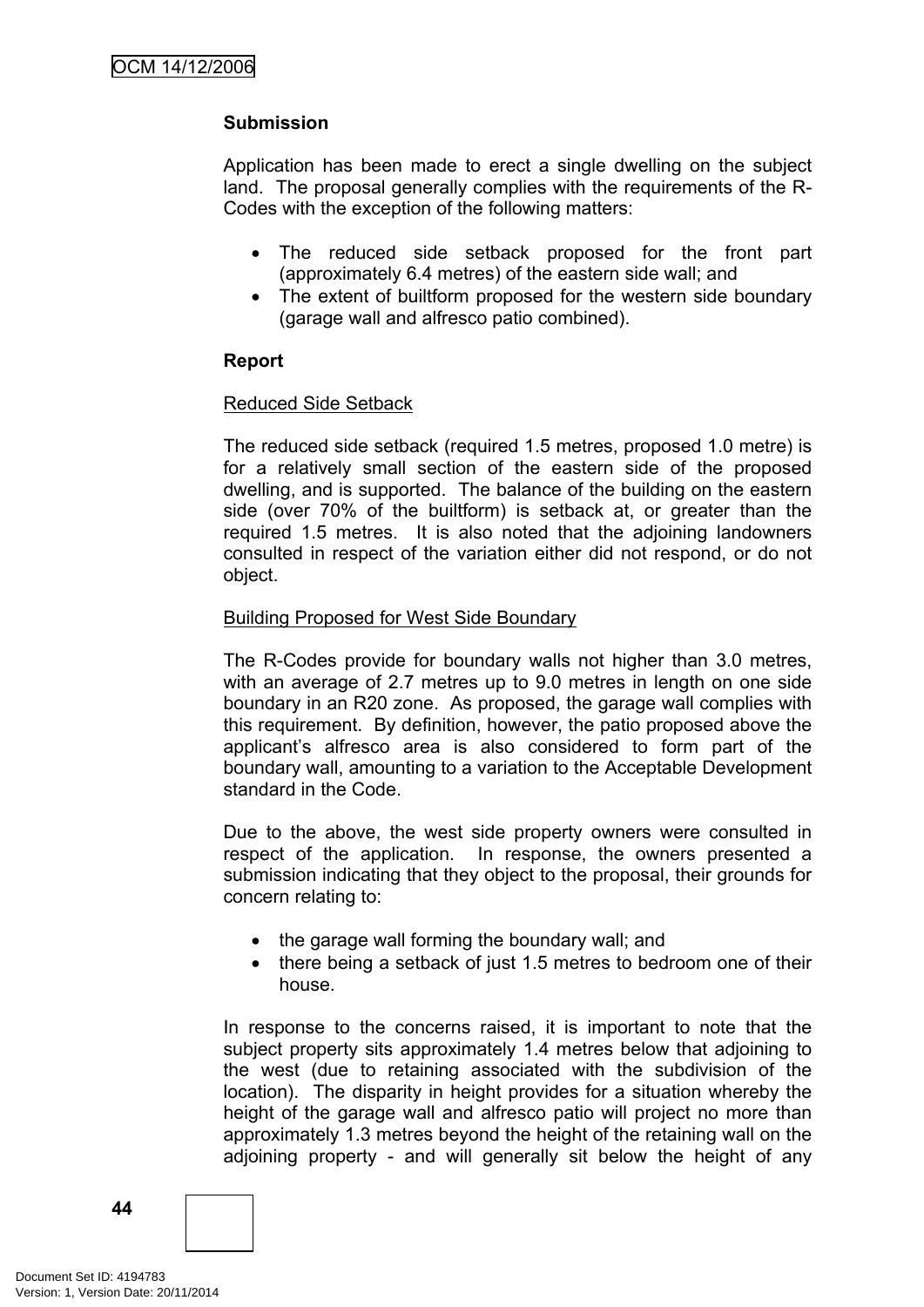fencing atop the retaining wall (assuming a typical 1.8 metre high boundary fence is erected).

To summarise, the construction proposed for the western side boundary of the subject land will sit well below that of the dwelling recently commenced on the adjoining property to the west. Bearing this in mind, the concerns raised are not considered valid.

#### Recommendation

That Council conditionally approve the application for a single dwelling on Lot 561 (No.3) Gosshawk Pass, Beeliar.

#### **Strategic Plan/Policy Implications**

#### *Demographic Planning*

*• To ensure development will enhance the levels of amenity currently enjoyed by the community.*

#### **Budget/Financial Implications**

In the event an application for review to the State Administrative Tribunal arises in respect of any of the conditions proposed to be imposed on approval, there may be a cost to be borne by Council.

#### **Legal Implications**

Town Planning Scheme No.3 Residential Design Codes 2002 Planning and Development Act 2005

#### **Community Consultation**

Adjoining owners were consulted regarding the proposal.

#### **Attachment(s)**

- (1) Site plan, floor plans and elevations;
- (2) Objector submission.

#### **Advice to Proponent(s)/Submissioners**

The proponent and the submissioner have been advised that this matter is to be considered at the 14 December 2006 Council Meeting.

#### **Implications of Section 3.18(3) Local Government Act, 1995**

Nil.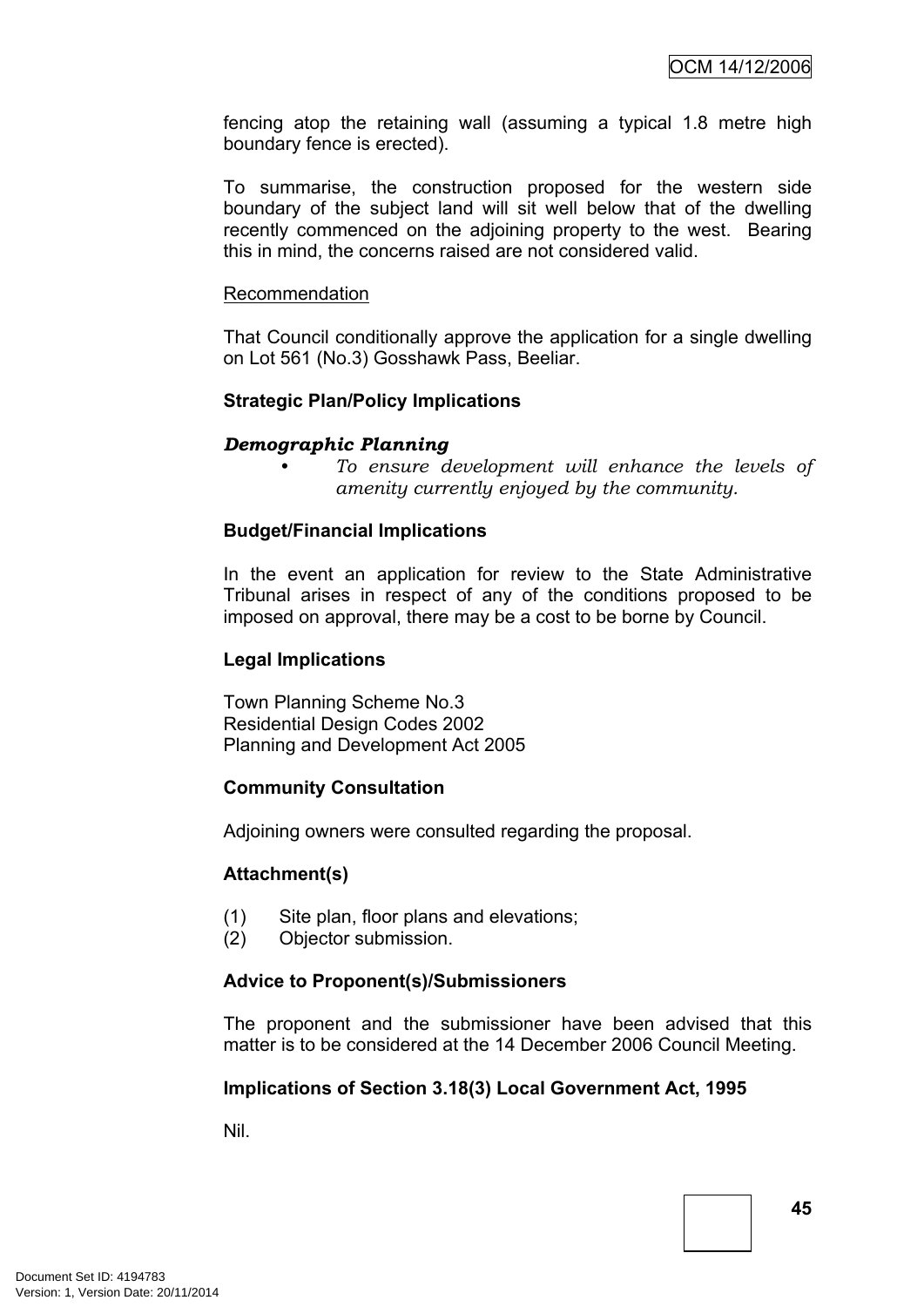## **DECLARATION OF INTEREST**

Clr Allen declared a financial interest in the following item, the nature of the interest being the proximity of property of which he is an owner to the land which is subject to development.

CLR ALLEN LEFT THE MEETING AT THIS POINT, THE TIME BEING 7.52PM.

#### **14.7 (MINUTE NO 3328) (OCM 14/12/2006) - SINGLE HOUSE CODES APPROVAL (OUTBUILDING) - LOT 122 (NO.4) HIRD ROAD, SUCCESS - OWNER: DN & NL SOLTOGGIO - APPLICANT: HIGHLINE LIMITED (6001397) (AJW) (ATTACH)**

# **RECOMMENDATION**

That Council:

.

(1) grant its approval for the erection of an outbuilding on Lot 122 (No.4) Hird Road, Success, in accordance with the approved plans subject to the following conditions:

## **CONDITIONS**

- 1. Development can only be undertaken in accordance with the details of the application as approved herein and any approved plans.
- 2. Nothing in the approval or these conditions shall excuse compliance with all other relevant written laws in the commencement and carrying out of the development.
- 3. The garage/outbuilding being setback 2.0 metres from the southern boundary of the subject property, the details in respect of which are to be satisfied as part of an application for Building Licence.
- 4. The roof of the outbuilding being modified from a pitched form to a flat roof, the details in respect of which are to be presented to the satisfaction of Council as part of the application for Building Licence.
- 5. The rear setback area being landscaped with appropriate vegetation for the purposes of screening that part of the structure that extends beyond the height of the fencing dividing the subject and adjoining property, the details in respect of which are to be presented to the satisfaction of Council as part of the application for Building Licence.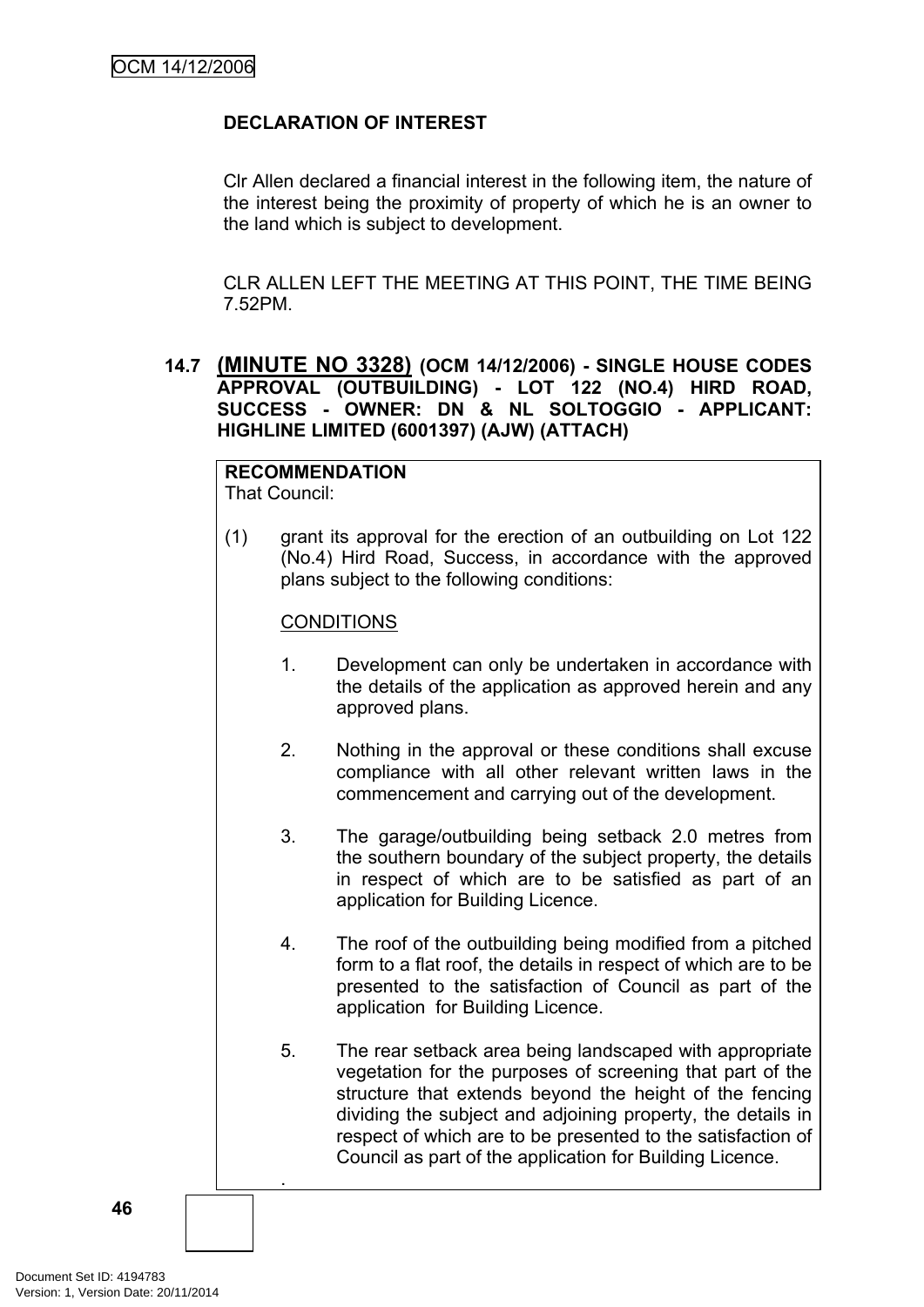- 6. All stormwater is to be contained and disposed of on-site.
- 7. No activities are to be carried out within the outbuilding that would cause noise and/or inconvenience to neighbours being carried out after 7.00pm or before 7.00am, Monday to Saturday, and not at all on Sunday or Public Holidays.
- 8. The outbuilding may only be used for domestic purposes consistent with the residential use of the property.

#### **FOOTNOTES**

- 1. The development is to comply with the requirements of the Building Code of Australia.
- 2. In the event there are any questions regarding the requirements of this approval, or the planning controls applicable to the land and/or location, Council's Planning Services should be consulted.
- (2) issue a Schedule 9 Notice of Determination on Application for Planning Approval (inclusive of MRS Form 2 Notice of Approval);
- (3) advise the applicant and submissioner of Council's decision accordingly.

## **COUNCIL DECISION**

MOVED Clr T Romano SECONDED Clr S Limbert that the recommendation be adopted.

## **CARRIED 7/0**

#### **Background**

| ZONING:           | MRS:                                  | Urban                   |  |
|-------------------|---------------------------------------|-------------------------|--|
|                   |                                       | TPS3:   Residential R20 |  |
| <b>LAND USE:</b>  | Residential                           |                         |  |
| LOT SIZE:         | 850 <sup>m²</sup>                     |                         |  |
| <b>USE CLASS:</b> | Single (R-Code) House 'P' (Permitted) |                         |  |
| ARFA              | 73.45m <sup>2</sup>                   |                         |  |

In April 2004, approval was granted for the erection of a similar structure (to that proposed) in the same location on the subject land. This approval, however, has subsequently lapsed.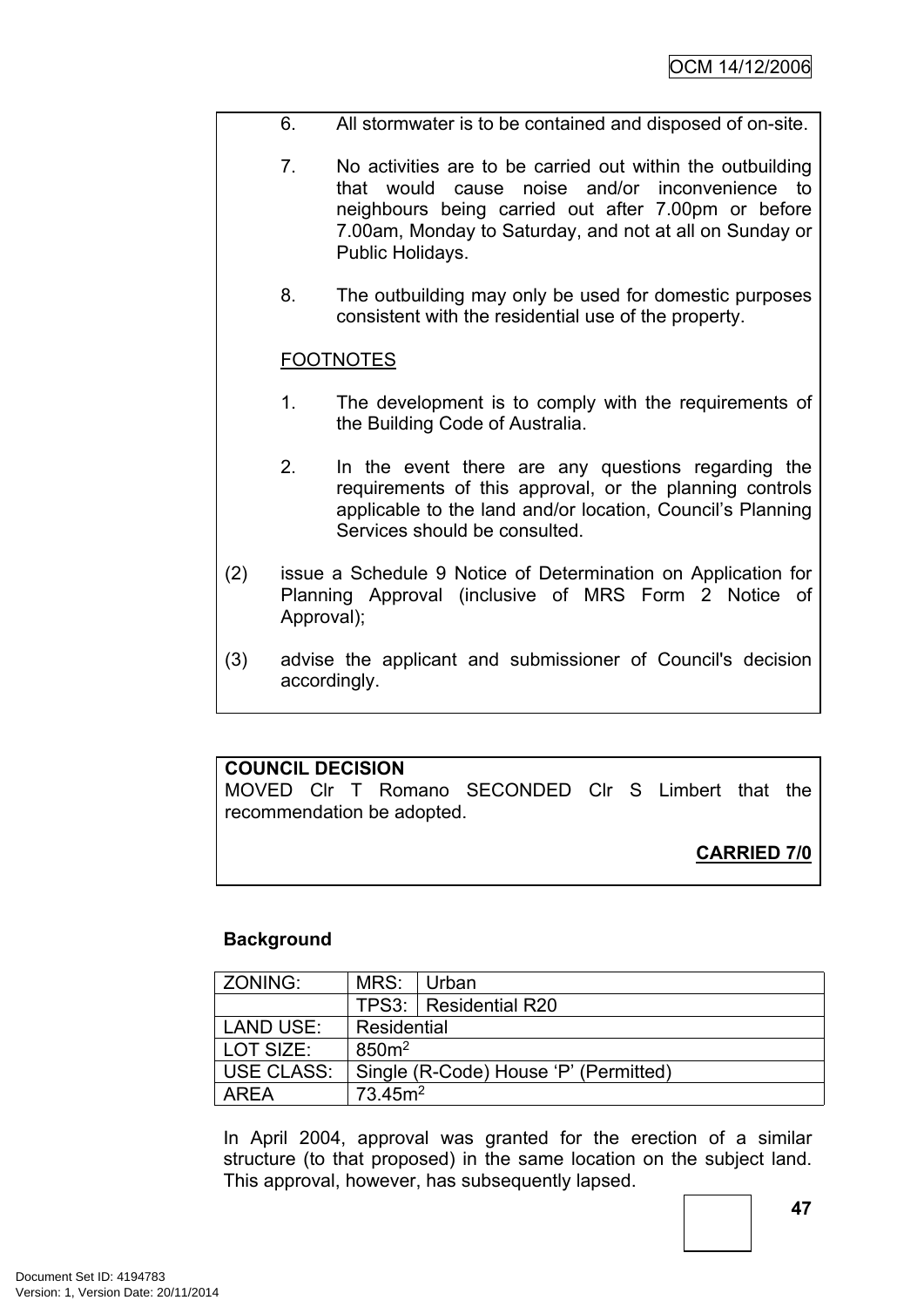#### **Submission**

Application has been made to erect an outbuilding to store a boat in the south-west corner of the subject property. The proposed structure is 11.3 metres long and 6.5 metres wide, and will adjoin the western boundary of the lot. A one (1.0) metre setback is proposed from the rear boundary. The height of the proposed structure is 4.5 metres (walls) and approximately 5.68 metres (roof ridge height).

The proposal generally complies with the requirements of the R-Codes and Council's Policy APD 18 dealing with 'Outbuildings' with the exception of the following matters:

- The length and height of the wall proposed to be located on the western side boundary of the land; and
- The wall and roof height of the structure.

#### **Report**

The following comments are provided in respect of the variations detailed above, and the consultation and subsequent negotiation that has taken place with the applicant.

The City's Town Planning Scheme No. 3 permits outbuildings on a residential property of 100m<sup>2</sup> or less with a wall height of 3 metres, as opposed to the proposed area of 73.45m<sup>2</sup> and wall height of 4.5m. The ridge height is also 5.68m instead of 4.2m and a wall height of 2.4m in the Residential Design Codes. The proposal is therefore non-compliant with both the wall and ridge height acceptable standards.

#### **Consultation**

Adjoining property owners were consulted about the proposal.

In response to being consulted about the length and height of the wall to be located on the western side boundary of the land (and the height of the structure generally), the property owners adjoining to the west have advised they do not object to the proposal.

The property owner adjoining to the south, however, has objected to the proposal. As stated in the Submission Response received by Council, the structure "*will block natural light for what is to become my only outdoor living/entertaining area. I have also spoken to real estate agents and have been advised that as an eyesore right in dominating view of the entertainment area it will devalue my property*".

Following receipt of the submission objecting to the proposal, the owner has been asked to consider the extent to which amendments

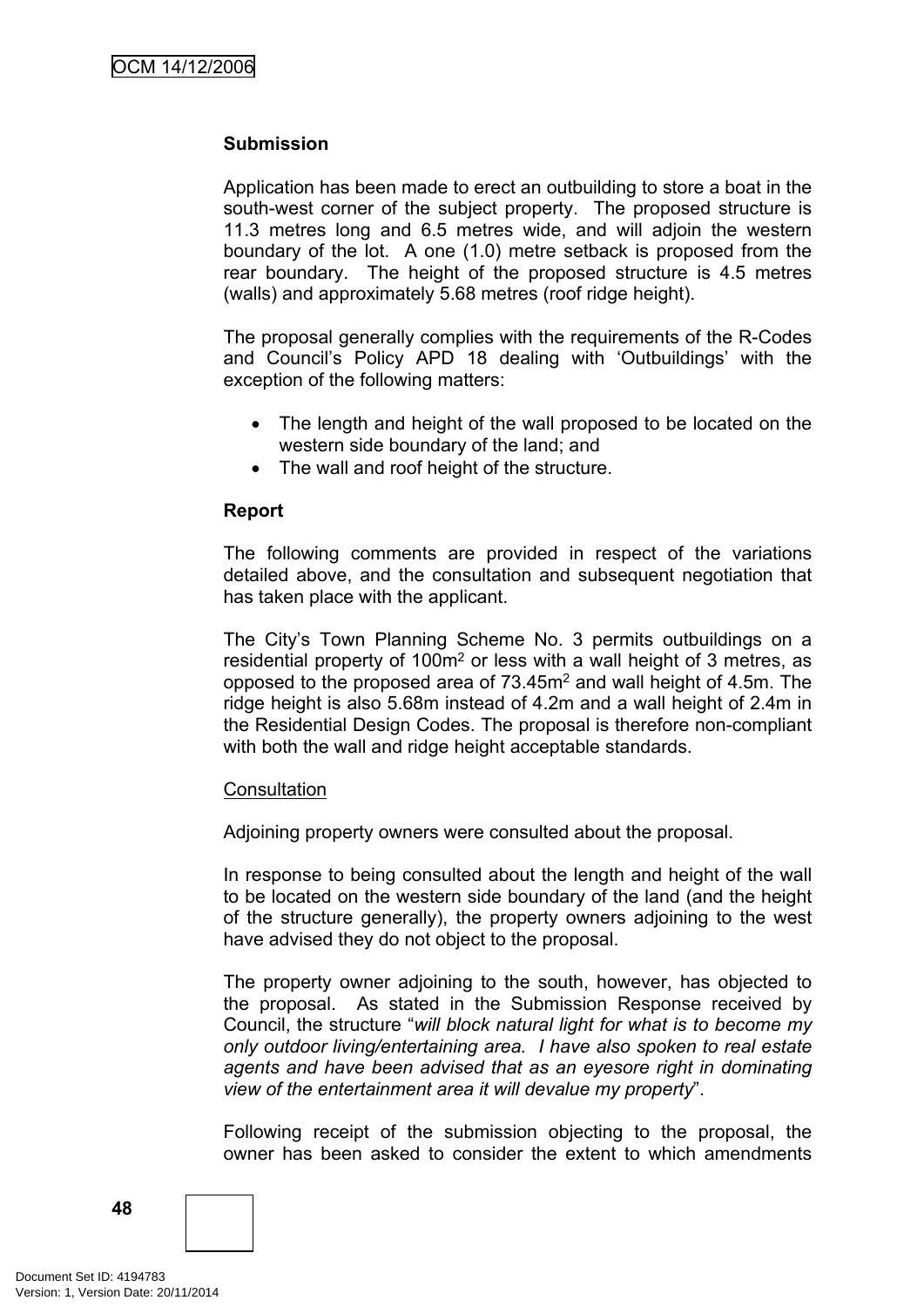can be made to address the concerns raised. In response, the owner has verbally advised that the following change is possible:

• An increase in the rear setback of the proposed building from 1.0 to 2.0 metres.

Whilst the possibility of reducing the height of the building was discussed, by changing the roof from a pitched form to a flat roof, the owner advised that this might be difficult to achieve.

From a planning perspective, increasing the rear setback is considered appropriate given the height of the structure, and an appropriate condition requiring such is recommended. It is also recommended that the height of the structure be reduced. This can be achieved by requiring a flat roof, instead of a pitched roof. The reduction in height of the structure will be approximately 1.15 metres – from 5.65 metres to just above the wall height of 4.5 metres. It is noted that the previously approved building had 3.85 metre wall heights.

A further condition requiring the rear setback area to be landscaped with appropriate vegetation for the purposes of screening that part of the structure that extends beyond the height of the rear dividing fence is also recommended.

#### Recommendation

That Council conditionally approve the application for a garage/outbuilding on Lot 122 (No.4) Hird Road, Success.

#### **Strategic Plan/Policy Implications**

#### *Demographic Planning*

*• To ensure development will enhance the levels of amenity currently enjoyed by the community.*

#### **Budget/Financial Implications**

In the event an application for review to the State Administrative Tribunal arises in respect of any of the conditions proposed to be imposed on approval, there may be a cost to be borne by Council.

#### **Legal Implications**

Town Planning Scheme No.3 Residential Design Codes 2002 Planning and Development Act 2005

#### **Community Consultation**

Adjoining owners were consulted regarding the proposal.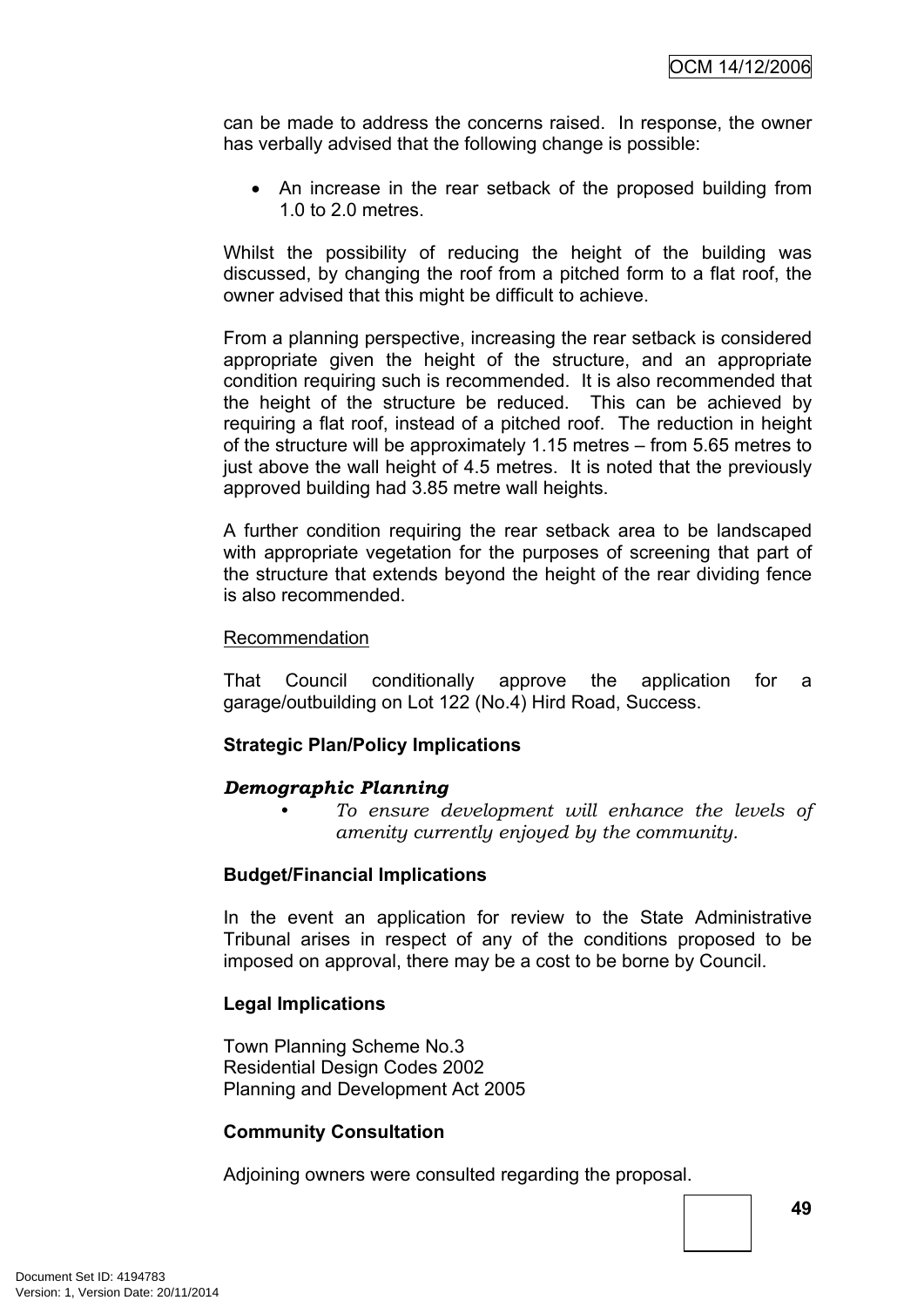## **Attachment(s)**

- (1) Site plan, floor plans and elevations;
- (2) Objector submission.

#### **Advice to Proponent(s)/Submissioners**

The proponent and the submissioner have been advised that this matter is to be considered at the 14 December 2006 Council Meeting.

#### **Implications of Section 3.18(3) Local Government Act, 1995**

Nil.

CLR ALLEN RETURNED TO THE MEETING, THE TIME BEING 7.52PM.

THE PRESIDING MEMBER ADVISED CLR ALLEN OF THE DECISION OF COUNCIL WHILST HE WAS ABSENT FROM THE MEETING.

#### **14.8 (MINUTE NO 3329) (OCM 14/12/2006) - RETROSPECTIVE APPROVAL (EXISTING FENCING) - LOT 149 (NO.6) COLGRAVE MEWS, SOUTH LAKE - OWNER/APPLICANT: C.L. RICHARDSON (6001397) (AJW) (ATTACH)**

**RECOMMENDATION** That Council:

- (1) refuse the application seeking retrospective approval for the existing fencing in the primary street setback area on Lot 149 (No.6) Colgrave Mews, South Lake, for the following reasons:
	- 1. The fencing does not comply with the Acceptable Development standards of the Residential Design Codes of Western Australia relating to Street Walls and Fences (notably clause 3.2.5 A5 of the Codes).
	- 2. The fencing represents an inappropriate intrusion into the Colgrave Mews streetscape which is characterised by generally open front setback areas i.e. void of front walls and fences.
	- 3. The fencing is considered contrary to the maintenance of a visually transparent streetscape that provides for interaction and engagement between residents.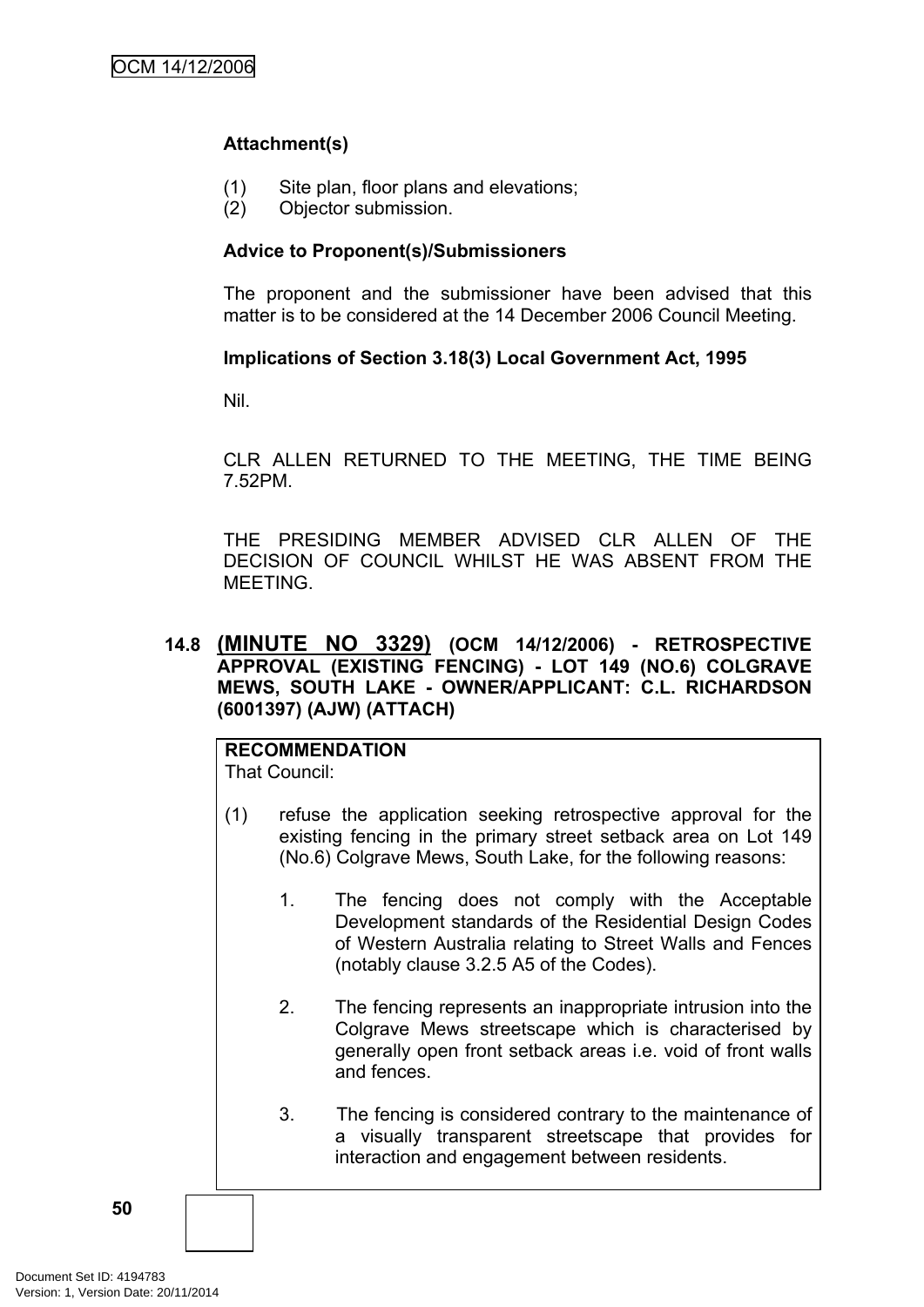- 4. The fencing is considered contrary to the maintenance of a safe and secure street environment by precluding the opportunity for the natural surveillance of the public domain.
	- 5. The fencing affects the safe movement of vehicles on adioining properties due to the obscuring of sightlines in the vicinity of Colgrave Mews road reserve.
	- 6. The fencing is considered contrary to the orderly and proper planning of the locality, and the preservation of the amenity of the locality.
- (2) serve a written direction on the owner pursuant to section 214(3) of the Planning and Development Act 2005 to remove the unlawful fence and restore the land as close as practicable to its condition immediately before the development took place to the satisfaction of the responsible authority within 60 days of the issue of the written direction.
- (3) issue a Schedule 9 Notice of Determination on Application for Planning Approval (inclusive of MRS Form 2 Notice of Approval);
- (4) advise the applicant and submissioners of Council's decision accordingly.

## **COUNCIL DECISION**

MOVED Clr S Limbert SECONDED Clr T Romano Council

(1) grant retrospective approval for the existing fencing in the primary street setback area on Lot 149 (No.6) Colgrave Mews, South Lake, subject to the following conditions:

## **CONDITIONS**

- 7. The height of the fencing, in front of the building setback line, being reduced to a maximum of 1200mm above natural ground level, in accordance with the Acceptable Development standards of the Residential Design Codes of Western Australia relating to Street Walls and Fences (notably clause 3.2.5 A5 of the Codes).
- 8. The fence being truncated or reduced to a height no greater than 750mm within 1.5m of the driveway of the subject property and the adjoining properties, in accordance with the Acceptable Development standards of the Residential Design Codes of Western Australia relating to Street Walls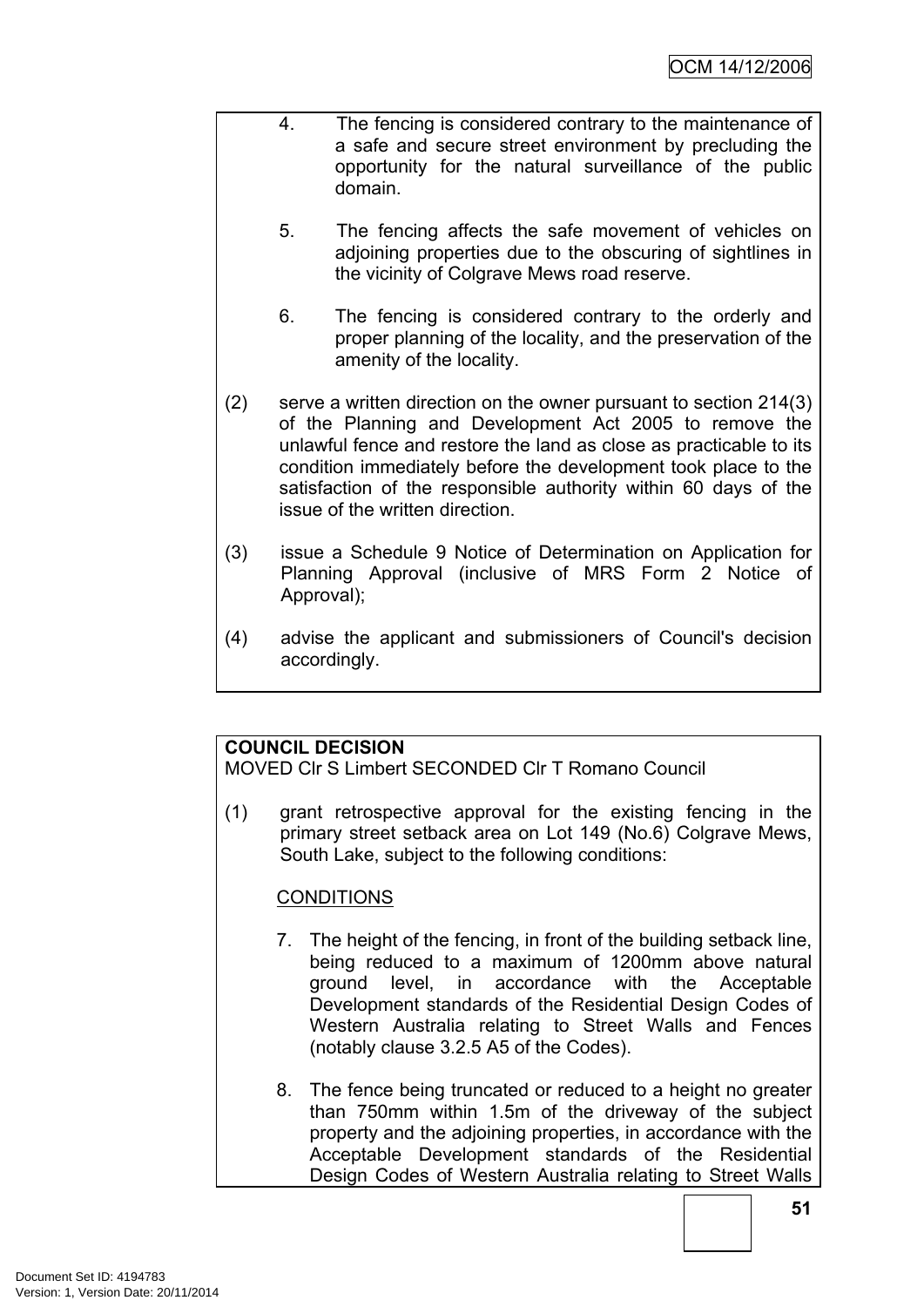and Fences (notably clause 3.2.5 A6 of the Codes).

FOOTNOTE

- 1. No screening is permitted to be placed on top of or in addition to the fencing.
- 2. The fence is to be modified in accordance with the conditions specified within twenty eight (28) days of the date of this approval.
- (2) serve a written direction on the owner pursuant to section 214(3) of the Planning and Development Act 2005 to remove the unlawful fence and restore the land as close as practicable to its condition immediately before the development took place to the satisfaction of the responsible authority within 60 days of the issue of the written direction, should the height of the fence not be reduced in accordance with the conditions of approval within 28 days of the date of Council's determination;
- (3) issue a Schedule 9 Notice of Determination on Application for Planning Approval (inclusive of MRS Form 2 Notice of Approval); and
- (4) advise the applicant and submissioners of Council's decision accordingly.

**CARRIED 8/0**

## **Reason for Decision**

Councils Officers investigated the matter and advised the owner of non-compliance, and the need to modify the fence or submit an application for retrospective planning approval. Council believes that the applicant should be given the opportunity to modify the fence to the acceptable height of 1.2 m.

Should there be non compliance with the fence reduction within 28 days of Council's decision, then the applicant will be issued with a direction to remove the fence within 60 days or face legal action.

#### **Background**

| <b>ZONING:</b> | MRS:              | ∣ Urban                                  |
|----------------|-------------------|------------------------------------------|
|                |                   | TPS3:   Residential R20                  |
| LAND USE:      | Residential       |                                          |
| LOT SIZE:      | 537 <sub>m²</sub> |                                          |
| USE CLASS:     |                   | Single (R-Code) House (Existing Fencing) |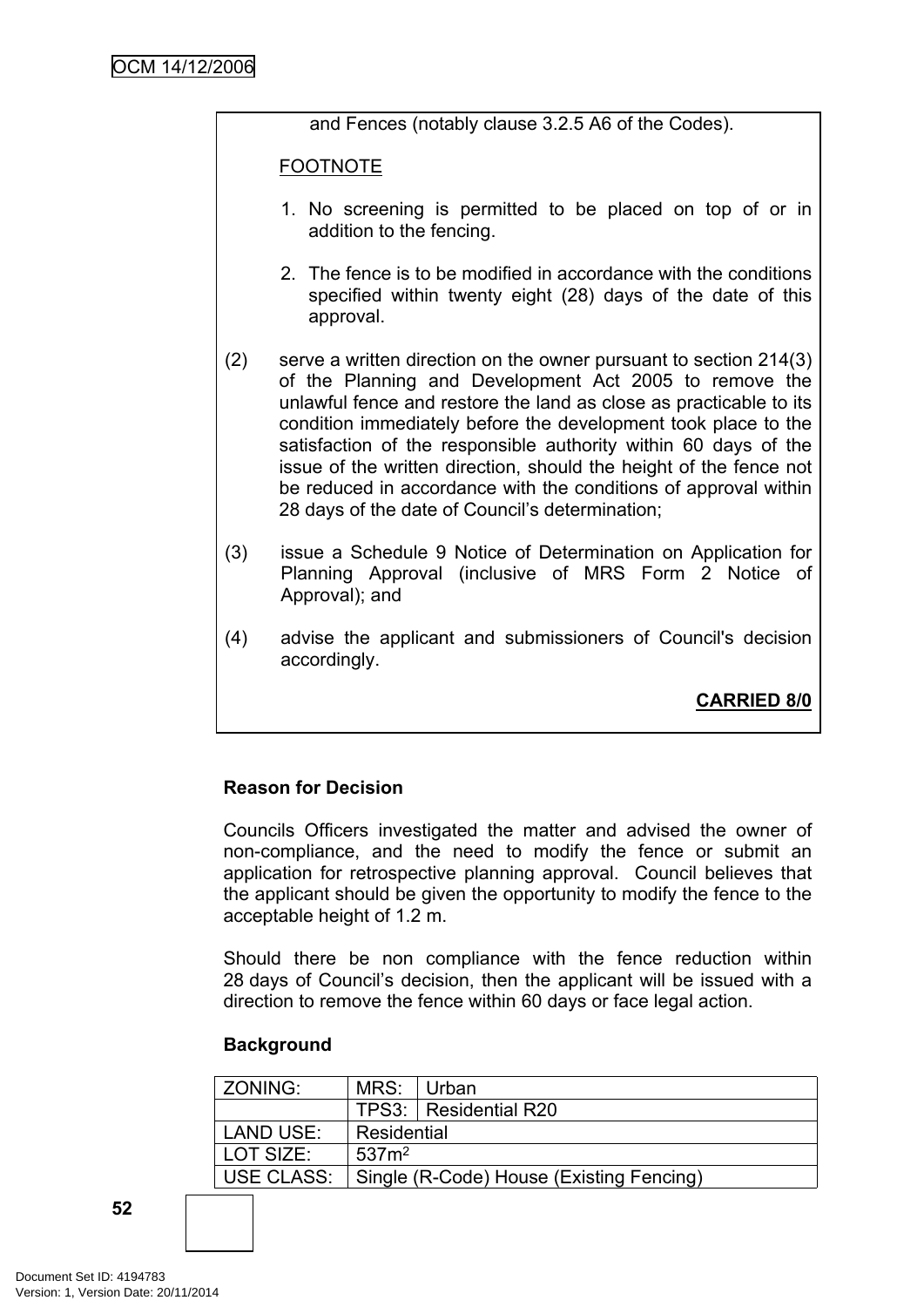In July 2006, Council received a letter of concern regarding the erection of fencing within the front setback area and across the front boundary of the property the subject of this application.

Council's Officer(s) subsequently investigated the matter and determined that the fencing erected was not compliant with the planning controls applicable to the land. The owner of the property was accordingly advised of the non-compliance, and of the need to either modify the fence or submit an application for retrospective planning approval if it is intended to retain the fencing as is. At the same time, the owner was also advised of the possibility that application for such may still be refused.

#### **Submission**

Application seeking retrospective planning approval for the fencing at the front of the site has been made. The plans and elevations submitted with the application show the following:

- Solid Colourbond fencing, 1.8 metres high, extending along both side boundaries to the front of the property (with the exception of the south west corner where the fence reduces in height to approximately 1.0 metre, approximately 2.5 metres from the front boundary);
- A dog-leg extension of the side fence, approximately 1.8 metres high, that runs parallel with the 1.0 metre high fence on the side boundary (mentioned above). The 1.0 metre high section of fence on the side boundary is separated from the parallel section of 1.8 metre fence by approximately 800mm (0.8 metres). Both sections of fence are solid;
- A 1.8 metre high fence across the front of the site, the bottom 1.2 metres of which is noted as being solid, the top 0.6 metres consisting of a semi transparent lattice feature.

It is noted that what is shown on plan is not precisely accurate with what is on-site. The heights on-site are marginally higher than what is shown on the plans and elevations. Given the discrepancy, the applicant has advised that approval is being sought for the on-site heights.

## **Report**

#### Planning Considerations

With the exception of the existing situation at 6 Colgrave Mews, the street represents a traditional suburban environment, characterised by an open streetscape void of high front walls and fences. In this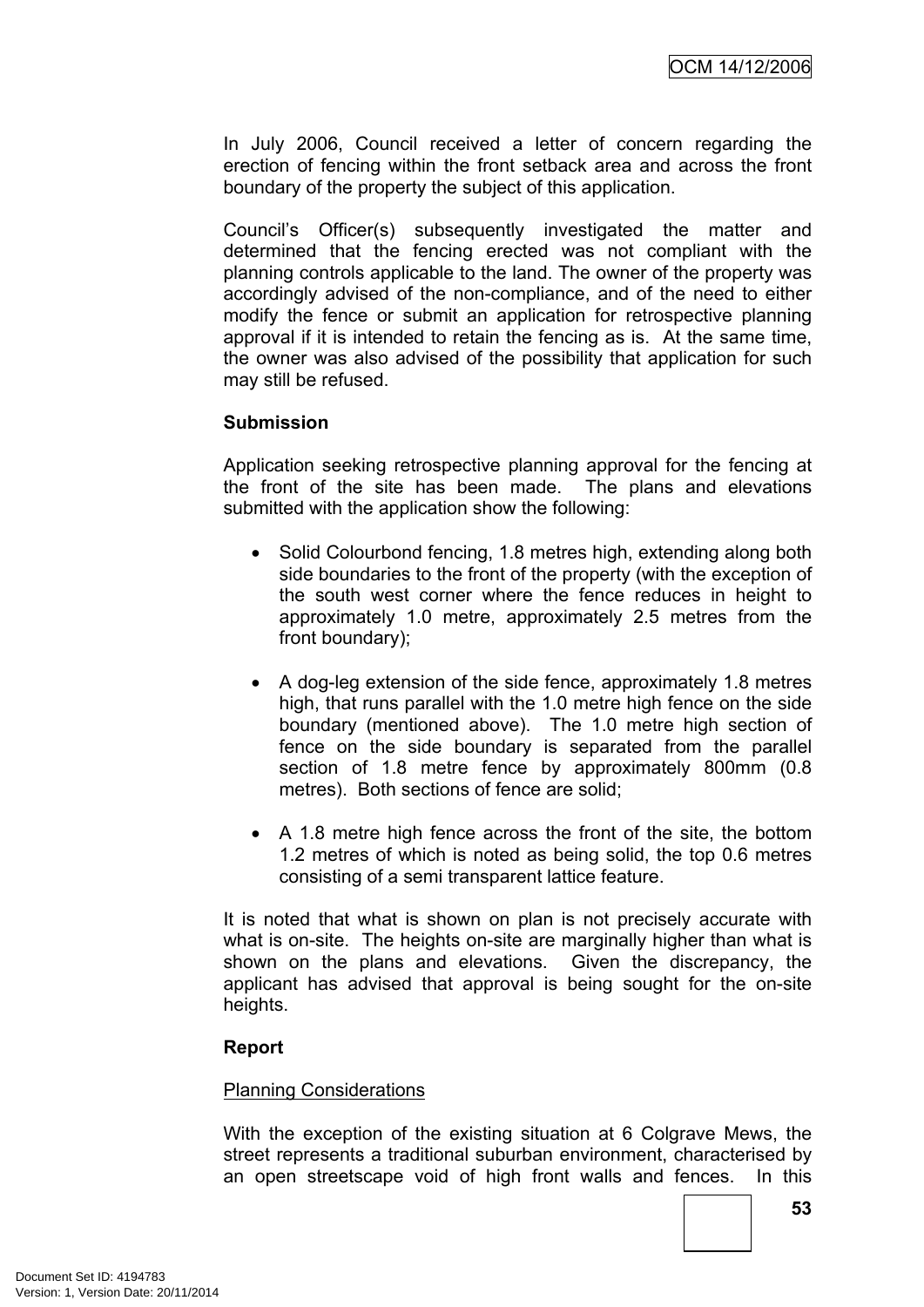context, the fence for which approval is sought is considered inappropriate, and it is recommended that the application be refused.

In addition to concerns regarding the appearance of the fence in the street are those relating to the impact of such on the function of adjoining properties. In this regard, specific concern is raised in relation to the impact the fencing has on the visual sightlines of adjoining residents, particularly when reversing from adjoining parking areas into the carriageway of Colgrave Mews. The other issue in this regard is pedestrian safety. It is for these reasons that Council imposes conditions on the majority of development applications requiring truncation areas in the vicinity of where driveways meet the road reserve to be clear of fences and vegetation.

#### R-Code Requirements

The 'Acceptable Development' standard of the R-Codes for fencing refers to "*Front walls and fences within the primary street setback area that are visually permeable 1.2m above natural ground level*". In the case of the subject location, the primary street setback is six (6.0) metres. The fences on the side boundaries in the primary street setback area are solid and approximately 1.8 metres high. They are, therefore, non-compliant with the Acceptable Development standard. The fencing across the front of the property is solid to a height of approximately 1.34 metres (as measured on-site), and whilst visually permeable above the solid section, the permeability does not comply with the definition relating to such.

#### **Consultation**

Five property owners in the vicinity of the subject property  $-$  two  $(2)$ adjoining and three (3) adjacent, were consulted in respect of the proposal. In response, three (3) Submission Responses objecting to the application have been received by Council. The following points are made in the submissions:

- The fencing is "*unsightly and too high*";
- The fencing "*obstructs some of our view when reversing from the driveway*";
- We "*object to the … proposal as it will not fit with the street standard of front gardens in Colgrave Mews. When we purchased this block, we had to abide by standards set by the proprietor. Why should #6 Colgrave Mews be excused from these standards?*";
- "*Other gardens in Colgrave Mews are clean, tidy and open. This unsightly wall is the oposite* (sic)";
- "*We built in this area because its new, young, fresh and open*".

The standards referred to in point 3 above are Special Covenants registered against the Certificate of Title to each lot. With respect to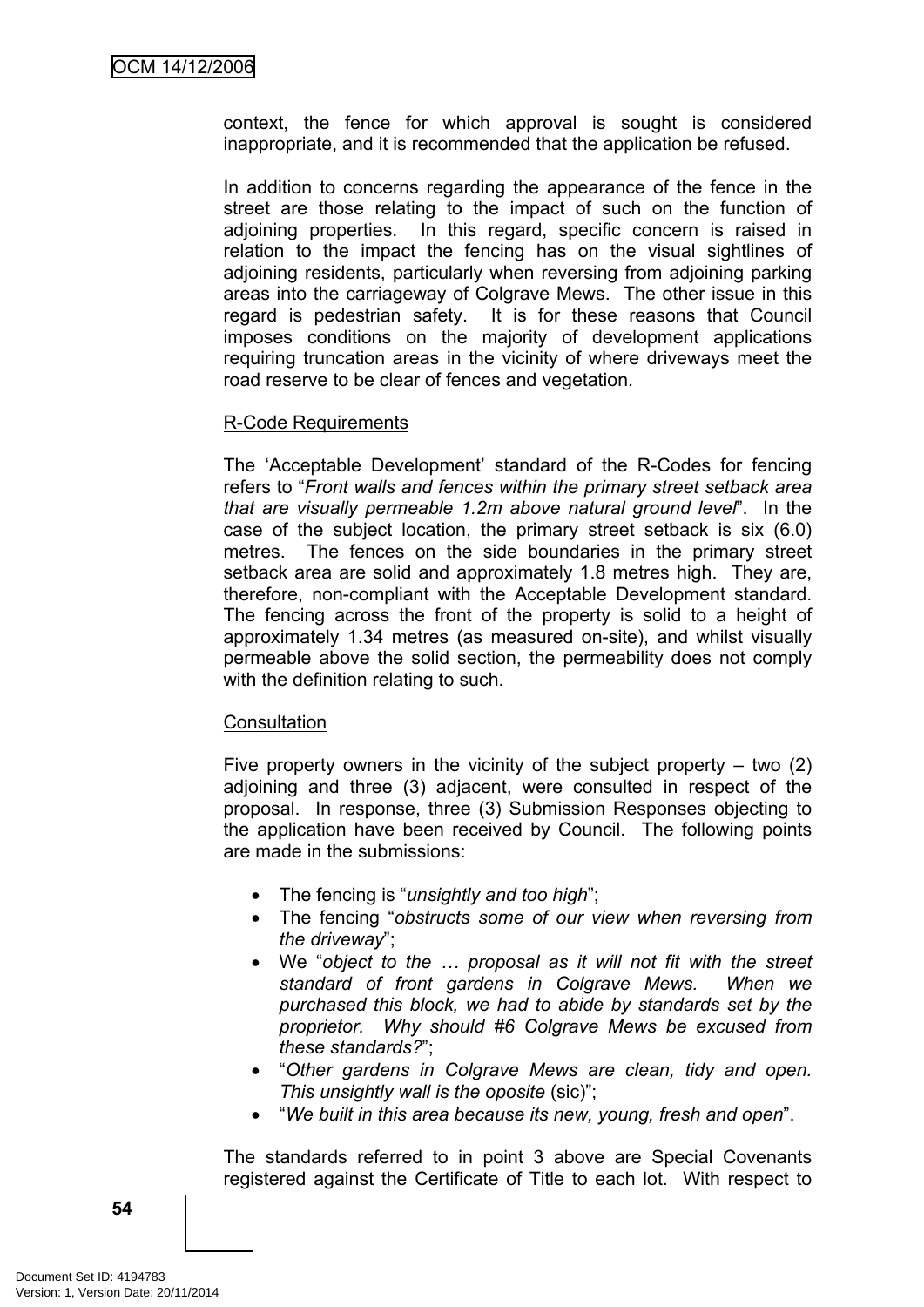fencing, the Covenant states that "*any boundary fence forward of the building line shall not (except in the case of a swimming pool safety fence) exceed 1.0m in height*".

#### Recommendation

That Council refuse the application seeking retrospective approval for existing fencing at Lot 149 (No.6) Colgrave Mews, South Lake. It is also recommended that Council resolve to serve a written direction on the owner pursuant to section 214(3) of the Planning and Development Act 2005 to remove the unlawful fence and restore the land as close as practicable to its condition immediately before the development took place to the satisfaction of the responsible authority within 60 days of the issue of the written direction

#### **Strategic Plan/Policy Implications**

#### *Demographic Planning*

*• To ensure development will enhance the levels of amenity currently enjoyed by the community.*

#### **Budget/Financial Implications**

In the event an application for review to the State Administrative Tribunal arises in respect of the refusal, there may be a cost to be borne by Council.

## **Legal Implications**

Town Planning Scheme No.3 Residential Design Codes 2002 Planning and Development Act 2005

#### **Community Consultation**

Adjoining owners were consulted regarding the proposal.

#### **Attachment(s)**

- (1) Site plan, elevations and photos;
- (2) Objector submissions.

#### **Advice to Proponent(s)/Submissioners**

The proponent and those who lodged submissions on the proposal have been advised that this matter is to be considered at the 14 December 2006 Council Meeting.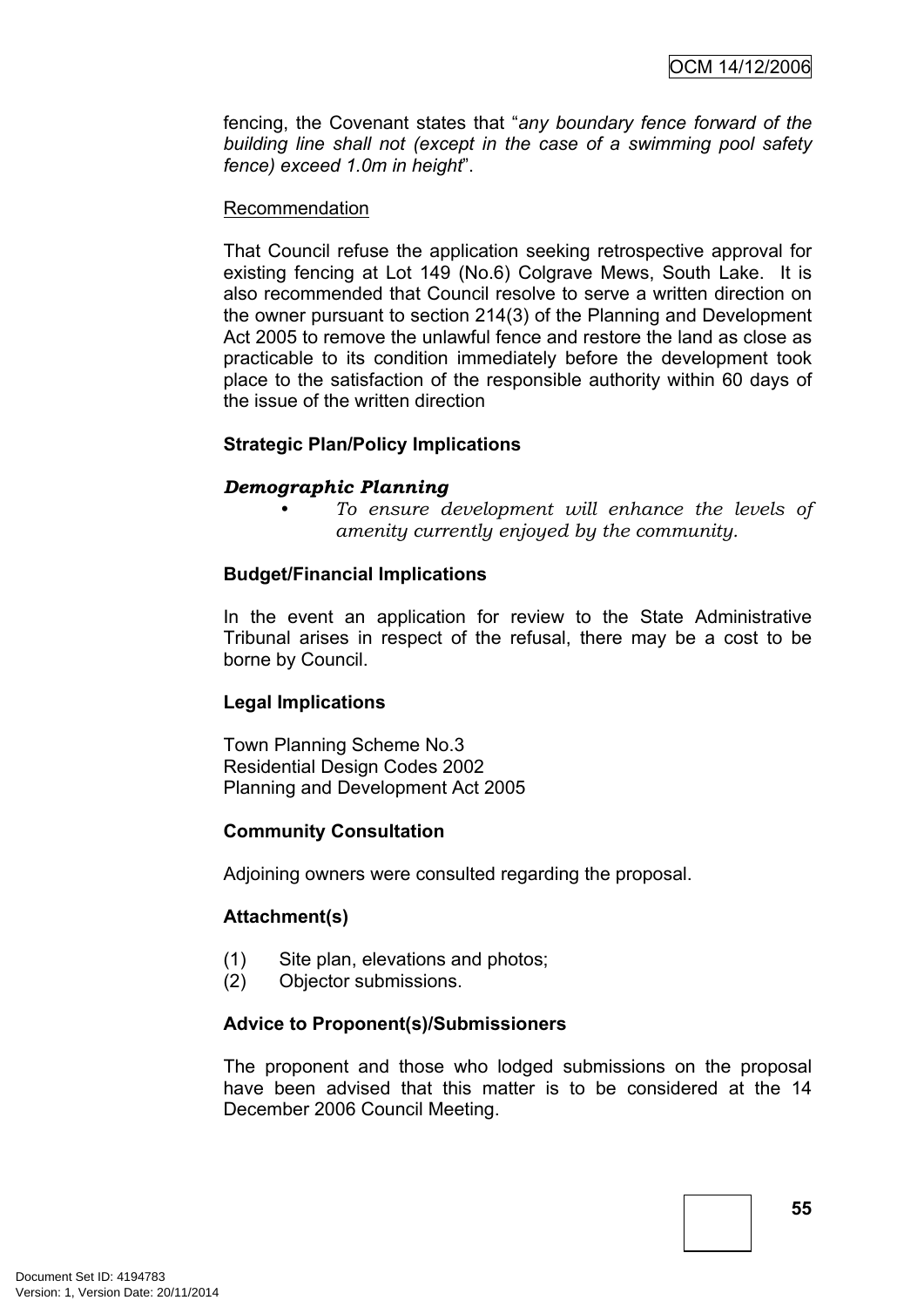## **Implications of Section 3.18(3) Local Government Act, 1995**

Nil.

**14.9 (MINUTE NO 3330) (OCM 14/12/2006) - RETROSPECTIVE APPROVAL (EXISTING BALCONY) - LOT 318 (NO.11) ASTER CLOSE, BEELIAR - OWNER/APPLICANT: JM & A P DE ABREU (4413773) (AJW) (ATTACH)**

#### **RECOMMENDATION** That Council:

(1) grant retrospective approval to the existing first floor balcony at Lot 318 (No.11) Aster Close, Beeliar, in accordance with clause 8.4.1 of Town Planning Scheme No. 3 and the approved plans subject to the following conditions:

#### **CONDITIONS**

- 1. Development can only be undertaken in accordance with the details of the application as approved herein and any approved plans.
- 2. Nothing in the approval or these conditions shall excuse compliance with all other relevant written laws in the commencement and carrying out of the development.
- 3. The erection of a purpose-designed fixed louvred screen on top of the eastern side balustrade to a height of 1.6 metres, the details in respect of which are to be provided to Council's satisfaction prior to the erection of the screen.
- 4. No activities causing noise and/or inconvenience to neighbours being carried out after 7.00pm or before 7.00am, Monday to Saturday, and not at all on Sunday or Public Holidays.

## FOOTNOTES

- 1. The development is to comply with the requirements of the Building Code of Australia.
- 2. In the event a louvred screen is not preferred, an alternative vertical screen to a height of 1.6 metres may be considered, in consultation with, and to Council's satisfaction.
- 3. In the event there are any questions regarding the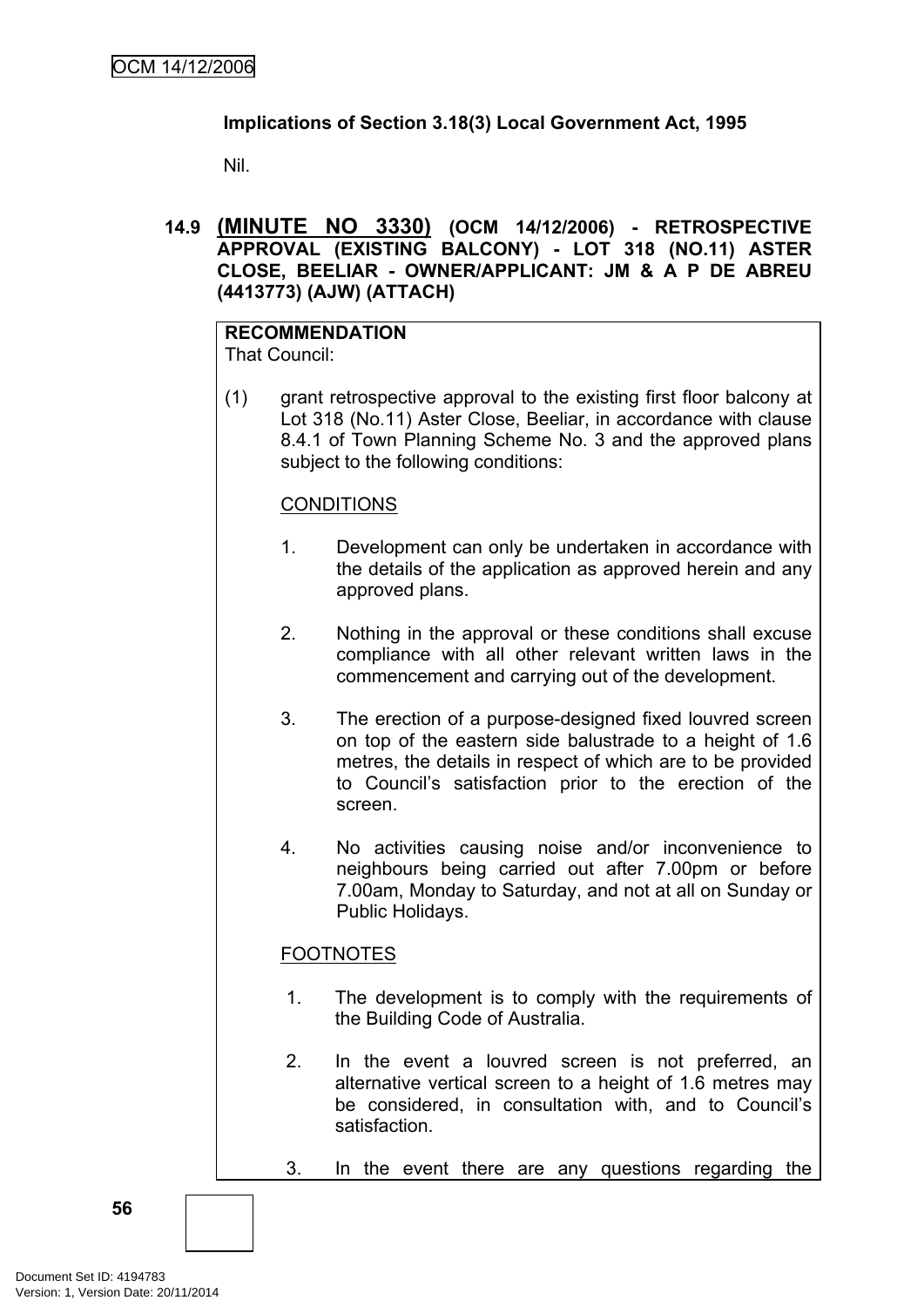requirements of this approval, or the planning controls applicable to the land and/or location, Council's Planning Services should be consulted.

- (2) issue a Schedule 9 Notice of Determination on Application for Planning Approval (inclusive of MRS Form 2 Notice of Approval);
- (3) advise the applicant and submissioner of Council's decision accordingly.

#### **COUNCIL DECISION**

MOVED Clr V Oliver that Council not approve this retrospective existing first floor balcony on Lot 318 (No. 11) Aster Close, Beeliar.

## **MOTION LAPSED FOR WANT OF A SECONDER**

#### **Background**

| <b>ZONING:</b> | MRS: Urban        |                                           |
|----------------|-------------------|-------------------------------------------|
|                |                   | TPS3:   Residential R20                   |
| LAND USE:      | Residential       |                                           |
| LOT SIZE:      | 583m <sup>2</sup> |                                           |
| USE CLASS:     |                   | Single (R-Codes) House (Existing Balcony) |

The subject land is situated on the northern side of Aster Close in Beeliar and is occupied by a two (2) storey single residence (approved by Council in September 1999). The site is flanked to the east and west by single dwellings. The rear of the site is also bound by single dwellings, albeit at a lower level, fronting Nogga Retreat.

In April 2006, the erection of an unlawful balcony on the north east corner of the dwelling on-site was drawn to the attention of Council's Building Services.

#### **Submission**

This application seeks retrospective planning approval for the balcony. The plans and elevations submitted with the application detail the following:

• A balcony extension to the north east corner of the existing building (at the first floor level). The balcony is shown to be 5.89 metres long by 4.2 metres wide;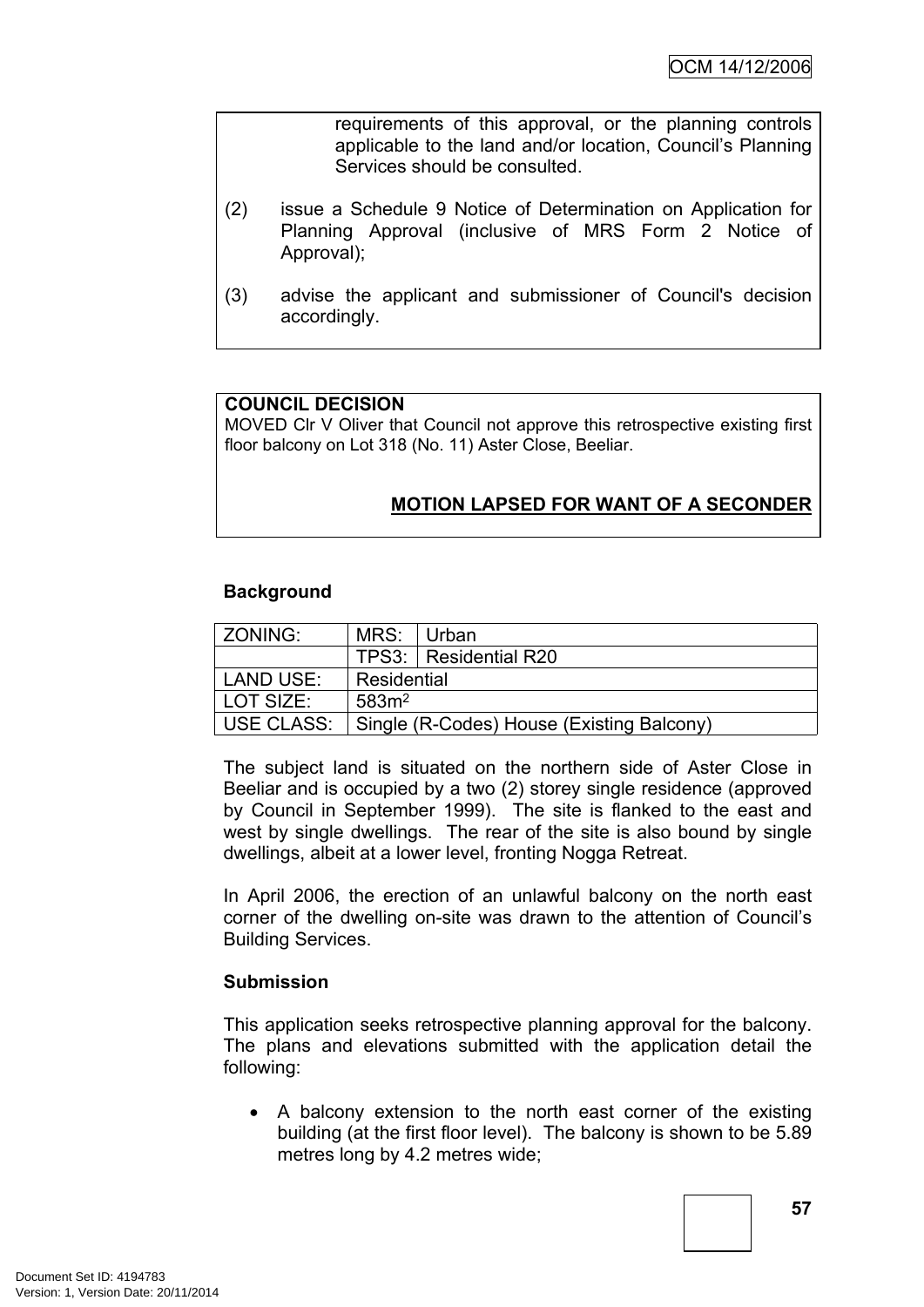- Enclosure of the balcony with a one (1.0) metre high balustrade containing opaque glass panels; and
- An angled "*visual screen*" attached to the top of the baluster. The screen extends at 45 degrees away from the top of the balustrade and is 250mm in height.

At present, the floor of the balcony and surrounding balustrade have been constructed. The glass panels and visual screen, however, have not been installed/attached.

In support of the application, the owner makes the following comments:

*"My neighbour's backyard is shielded by a line of leafy green trees 3 metres high, which run along the entire length of our boundary;*

*A fence between our two properties, which is 1.8 metres high, shields my neighbour's windows and back yard from sight;*

*Clearly, the only things which can be seen from my balcony are:*

- *a) My neighbour's tiled roof, and*
- *b) The line of trees along the boundary.*"

#### **Report**

The principal issue with the balcony, and therein the subject application, is one of privacy. Whilst the balcony affords expansive overlooking into the adjoining property at the rear of the site, and to a lesser extent the property situated to the north east, the owners of both these properties have provided written confirmation to Council that they raise no objection to the proposal. The owners of the adjoining property to the east, however, object to the application on grounds relating to privacy.

#### R-Code Requirements

To satisfy the 'Acceptable Development' provisions of the R-Codes relating to Visual Privacy, balconies similar to that for which approval is sought should be setback a minimum of 7.5 metres from the boundary, or alternatively, suitably screened to restrict views and prevent situations where a direct line of site within the 'Cone of Vision' can occur. In this regard, the Codes elaborate by referring to the prevention of "*direct line of sight within the cone of vision to ground level of the adjoining property if closer than 25m to the opening or equivalent*".

In the case of the subject proposal, the balcony is setback approximately 5.75 metres from the side boundary, whilst the visual screen proposed on top of the balcony balustrade is not considered to be a suitable screen for the purpose of protecting privacy. Having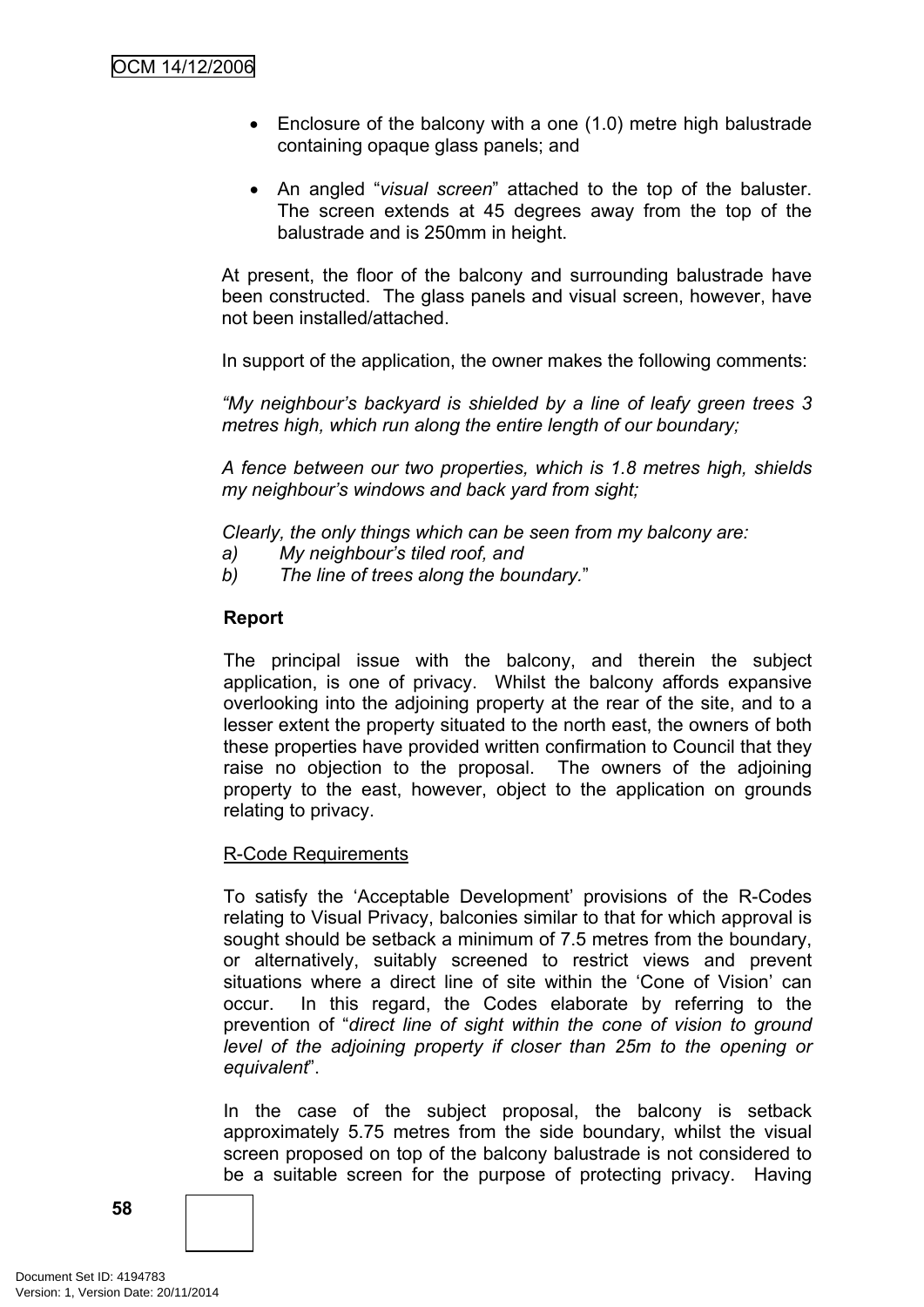regard, therefore, for the concerns raised by the adjoining property owners (detailed below), an appropriate, permanent screening solution up to 1.6 metres in height, is considered warranted for the eastern side of the balcony.

The main views from the balcony are in a northerly direction, towards the city skyline. The screening envisaged for the purposes of addressing the concerns raised, will not detract from, or erode the extent of views towards the city. Secondary views available from the balcony are toward the north east and east - though across the adjoining property. For the purposes of preserving the secondary views whilst addressing the issue of direct overlooking, it is recommended that the erection of a purpose-designed louvred screen on top of the balcony balustrade be required.

Whilst protecting the privacy of the adjoining property, the louvred blades (set at 45 degrees to the orientation of the balcony), will still permit views in a north easterly direction.

#### **Consultation**

The adjoining property owners to the east object to the proposal on grounds relating to visual and acoustic privacy.

With respect to visual privacy, concern is raised in regard to both the side and rear (southern end) of the balcony. The erection of the screen detailed above will address the concerns raised regarding the side of the balcony. In regard to the southern end of the balcony, it is noted the Cone of Vision does not extend beyond the common boundary between the two properties.

In terms of acoustic privacy, it is considered the balcony will contribute only marginally to the existing situation, noting the primary living/outdoor entertaining area is situated beneath the balcony and between the boundary, of the adjoining property.

#### Recommendation

That Council conditionally approve the application for a first floor balcony at Lot 318 (No.11) Aster Close, Beeliar. It is also recommended that a specific footnote be included in the approval advising the applicant that in the event a louvred screen is not preferred, an alternative suitable screen to a height of 1.6 metres may be considered, in consultation with, and to Council's absolute satisfaction.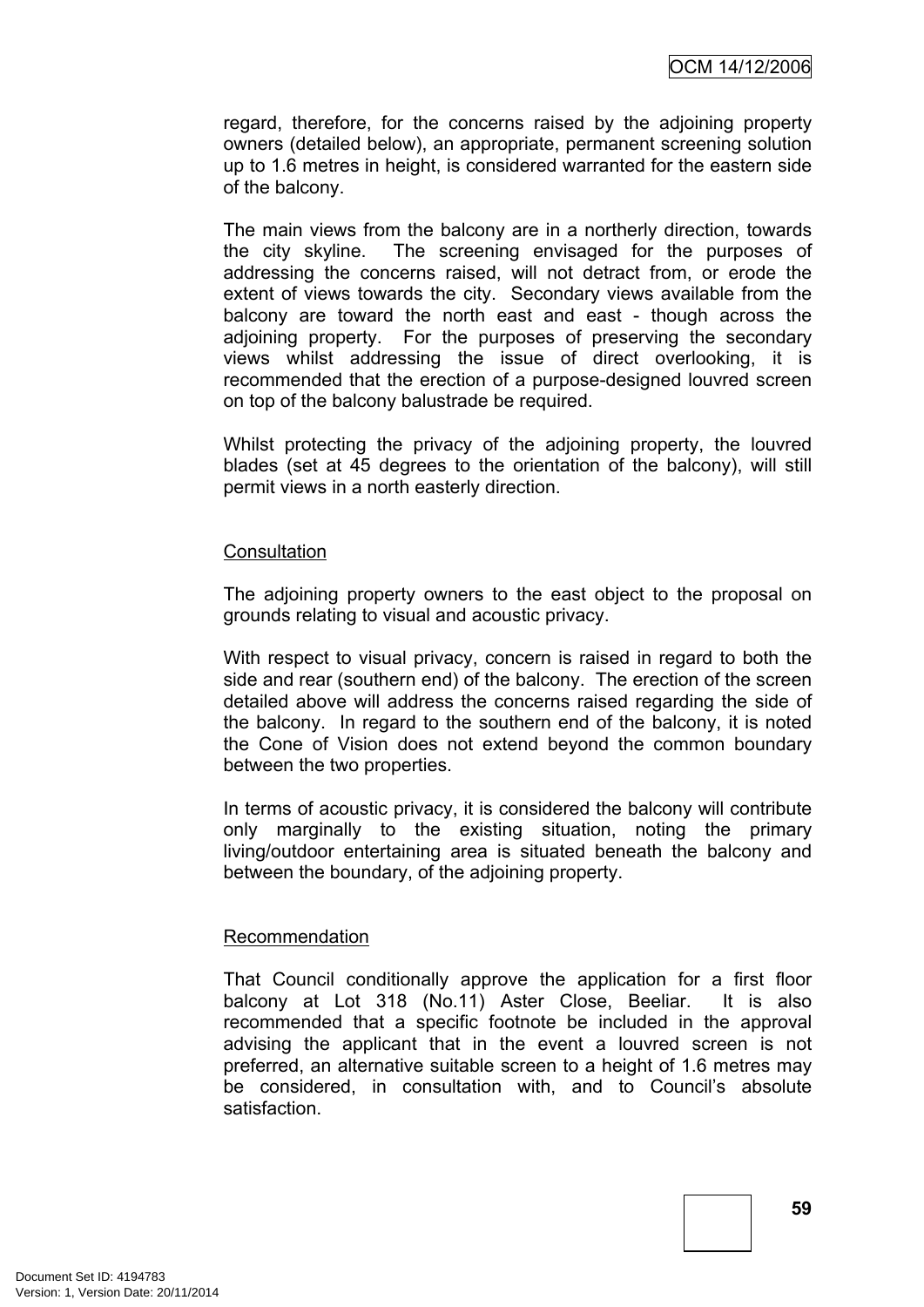#### **Strategic Plan/Policy Implications**

#### *Demographic Planning*

*• To ensure development will enhance the levels of amenity currently enjoyed by the community.*

#### **Budget/Financial Implications**

In the event an application for review to the State Administrative Tribunal arises in respect of any of the conditions proposed to be imposed on approval, there may be a cost to be borne by Council.

#### **Legal Implications**

Town Planning Scheme No.3 Residential Design Codes 2002 Planning and Development Act 2005

#### **Community Consultation**

Adjoining owners were consulted regarding the proposal.

#### **Attachment(s)**

- (1) Floor plans and elevations;
- a. Objector submission;
- b. Site photographs (taken from the balcony and adjoining property (east side).

#### **Advice to Proponent(s)/Submissioners**

The proponent and submissioner have been advised that this matter is to be considered at the 14 December 2006 Council Meeting.

#### **Implications of Section 3.18(3) Local Government Act, 1995**

Nil.

**(MINUTE NO 3331) (OCM 14/12/2006) - RETROSPECTIVE APPROVAL (EXISTING BALCONY) - LOT 318 (NO. 11) ASTER CLOSE, BEELIAR - OWNER/APPLICANT: JM & AP DE ABREU (4413773) (AJW) (ATTACH)**

#### **COUNCIL DECISION**

MOVED Clr I Whitfield SECONDED Clr T Romano that the recommendation be adopted subject to amendment to Condition 3 as follows:

```
3. The erection of a purpose-designed fixed louvred screen
```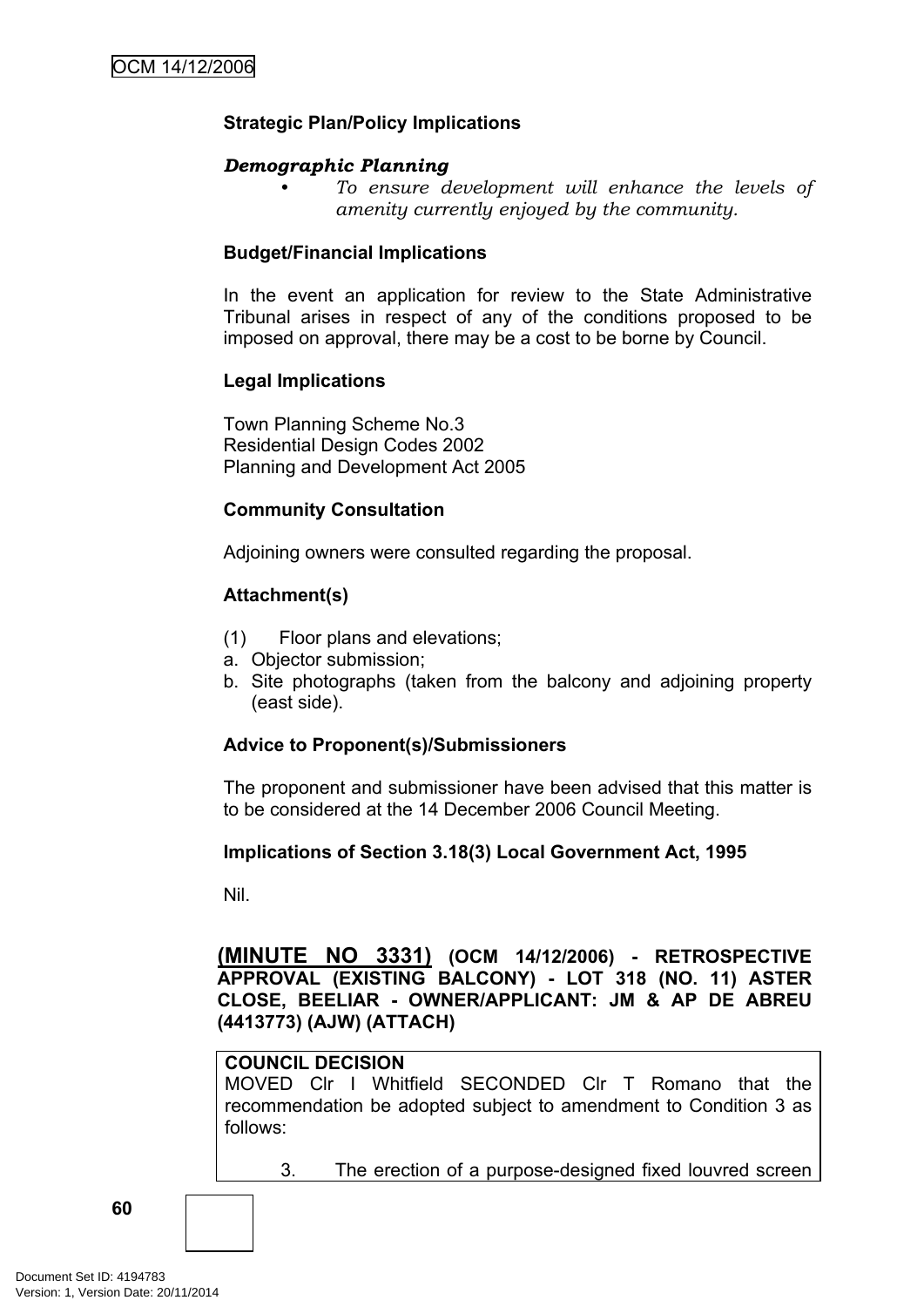on top of the eastern side balustrade to a height of 1.6 metres, the details in respect of which are to be provided to Council's satisfaction prior to the erection of the screen. The approved screen is to be installed prior to the balcony being used.

**CARRIED 7/1**

#### **Reason for Decision**

The Officer's report covers all the problems and the erection of the purpose design screen will make sure all parties are satisfied with the result.

#### **14.10 (MINUTE NO 3332) (OCM 14/12/2006) - SUBDIVISION OF LOT 45 (NO.147) PEARSE ROAD, WATTLEUP - OWNER: HE & MD DENIC - APPLICANT: MCMULLAN NOLAN & PARTNERS (123666) (AJW) (ATTACH)**

## **RECOMMENDATION**

That Council:

- (1) recommend to the Western Australian Planning Commission that the application proposing the subdivision of Lot 45 (No.147) Pearse Road, Wattleup, be refused for the following reasons:
	- 1. The proposed subdivision does not comply with the Council's Rural Subdivision Policy (APD7) which recommends against ad hoc subdivision of land proposed to be retained for rural pursuits both under the Metropolitan Region Scheme and the City of Cockburn Town Planning Scheme.
	- 2. The land is zoned 'Rural' under both the Metropolitan Region Scheme and the local Town Planning Scheme (No.3). The purpose and intent of the rural zoning is to preserve the area's current rural use and intensity of development. Subdivision in the manner proposed would establish the potential for the introduction of increased non-rural activity in conflict with the zoning objectives.
	- 3. The property is affected by the Environmental Protection (Atmospheric Wastes) Policy 1999 and draft Statement of Planning Policy under the MRS where there is a presumption against subdivision and increased residential activity based on environmental constraints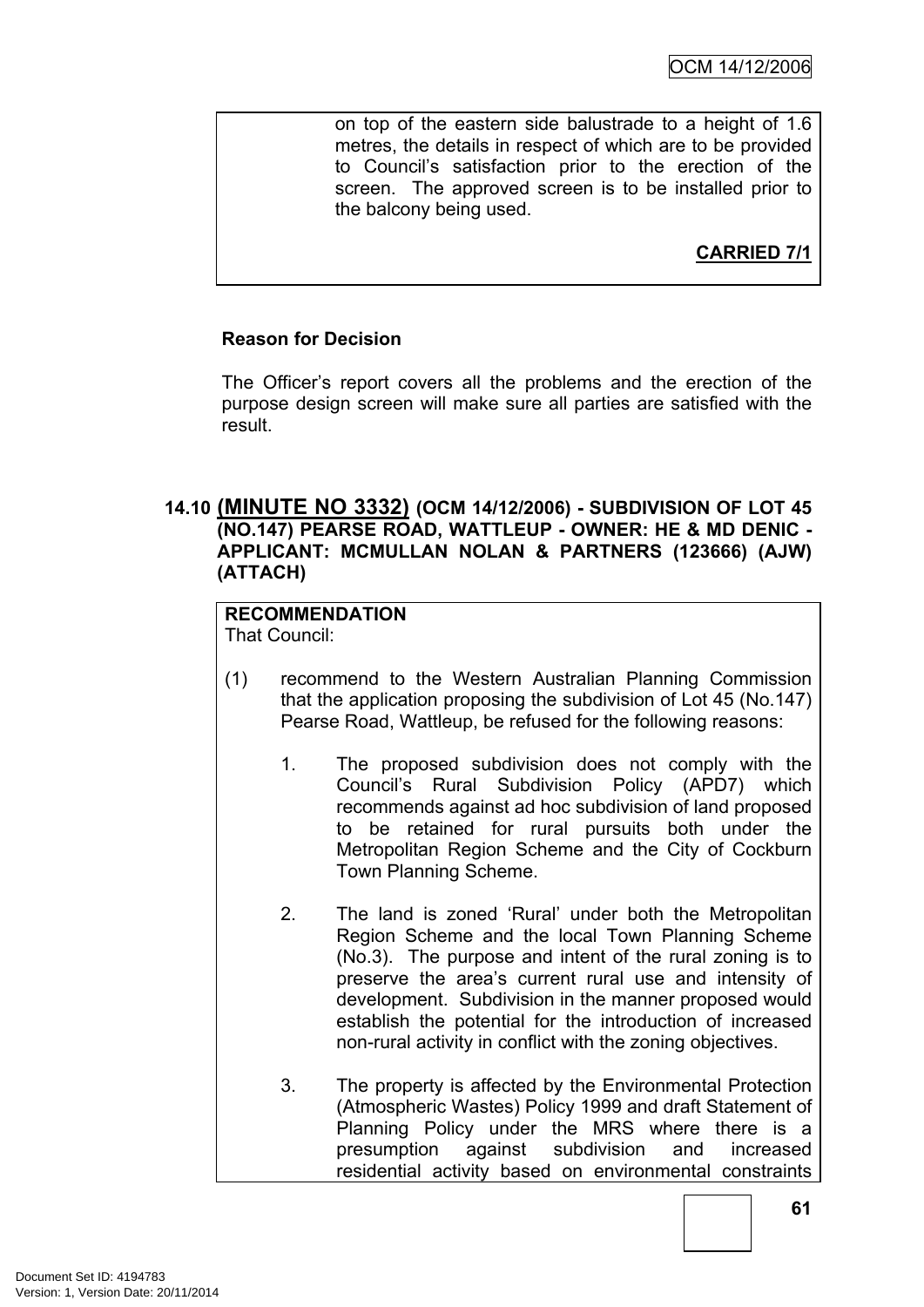that apply to the land.

(2) advise the applicant of Council's decision accordingly.

## **COUNCIL DECISION**

MOVED Clr S Limbert SECONDED Clr I Whitfield that Council:

- (1) request that the Western Australian Planning Commission grant Council an extension of time in which to respond to the Commission on the subdivision application for Lot 45 (No. 147) Pearse Road, Wattleup, in order for Council to review its policy on rural subdivisions within the Kwinana Industrial Area Air Quality Buffer;
- (2) directs Administration to review Policy APD7 (Rural Subdivision Policy), in respect to Council's position on the subdivision of land within the Kwinana Industrial Area Air Quality Buffer, with a view to supporting limited subdivision within this area. The review to be tabled at the next meeting of the Delegated Authority Policy and Position Statement Committee; and
- (3) advise the applicant accordingly of its recommendation.

**CARRIED 7/1**

## **Reason for Decision**

Whilst Council considers that the subdivision should potentially be supported, it acknowledges that such a decision would be contrary to its adopted policy on rural subdivision. It is therefore seeking consent from the Western Australian Planning Commission to defer its determination on the subdivisional application to enable the Council to review its policy, with a view to Council amending the policy so that it may support such subdivisions in the area.

## **Background**

| ZONING:   | MRS:  Rural                          |  |  |
|-----------|--------------------------------------|--|--|
|           | TPS3: Rural                          |  |  |
| LAND USE: | Dwelling and Ancillary Accommodation |  |  |
| LOT SIZE: | 14.228m2                             |  |  |

The subject land is occupied by a house and a brick ancillary accommodation and numerous sheds. The site is flanked to the south by land used for rural purposes (market garden) and to the north by a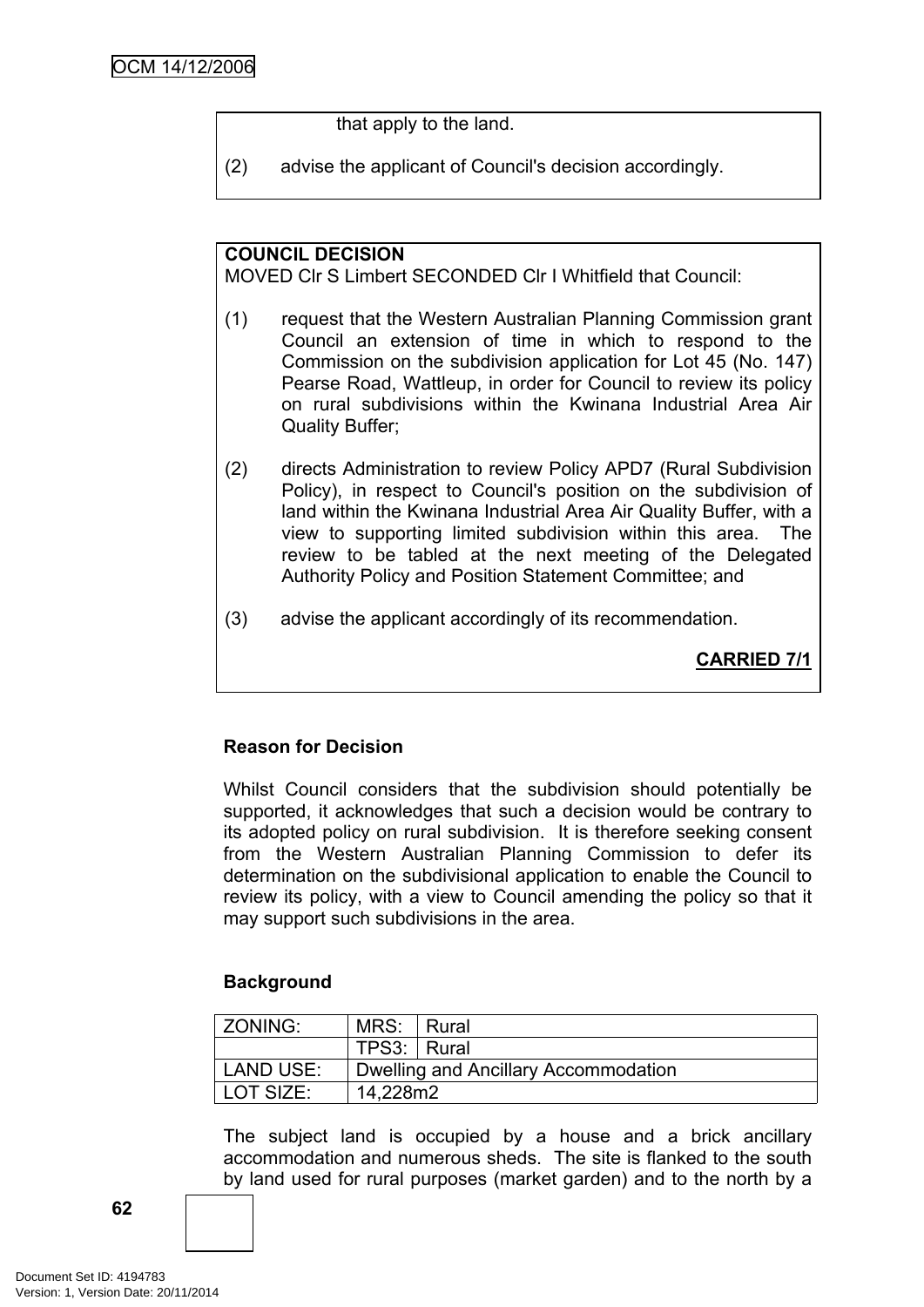property occupied by improvements similar to those on the subject land. The rear of the site adjoins a 'bush block', whilst the adjacent side of Pearse Road consists of land Reserved for Parks and Recreation under the Metropolitan Region Scheme (encompassing the Thompson's Lake wetland system).

#### **Submission**

Application to subdivide the subject land into two (2) lots has been made to the Western Australian Planning Commission (WAPC) for determination. The WAPC has subsequently referred the application to a number of different authorities for comment, including the City of Cockburn. The application proposes the following:

- Lot 500, fronting Pearse Road (size: 2563m2, frontage 38.47m);
- Lot 501, fronting Pearse Road (size 11.736ha, frontage 42.0m.

#### **Report**

Proposals to subdivide rural land within the City are assessed in accordance with the provisions of Council's Policy APD7 dealing with 'Rural Subdivision'. One of the 'Purposes' of this Policy is – "*To recommend against the ad-hoc subdivision of land proposed to be retained for rural pursuits under both the Metropolitan Region Scheme and Town Planning Scheme.*"

Council's policy states that it will not support further subdivision of land within the Metropolitan Region Scheme Rural Zone, particularly where the land is contained within the Kwinana Industrial Area and Cockburn Cement Air Quality Buffer (and north west of Jandakot Airport). The subject land is affected by the EPP (Environmental Protection Policy Buffer).

The Policy also states that "*The Council will not make recommendations in support of an application referred to it by the WAPC, on compassionate and hardship grounds as these are irrelevant matters that are not taken into account by the Western Australian Planning Commission*."

Bearing the above in mind, the proposed subdivision is not supported.

#### Recommendation

That Council resolve to refer the application (WAPC Ref: 132666) proposing the subdivision of Lot 45 (No.147) Pearse Road, Wattleup, into two (2) lots back to the WAPC with a recommendation that the application be refused.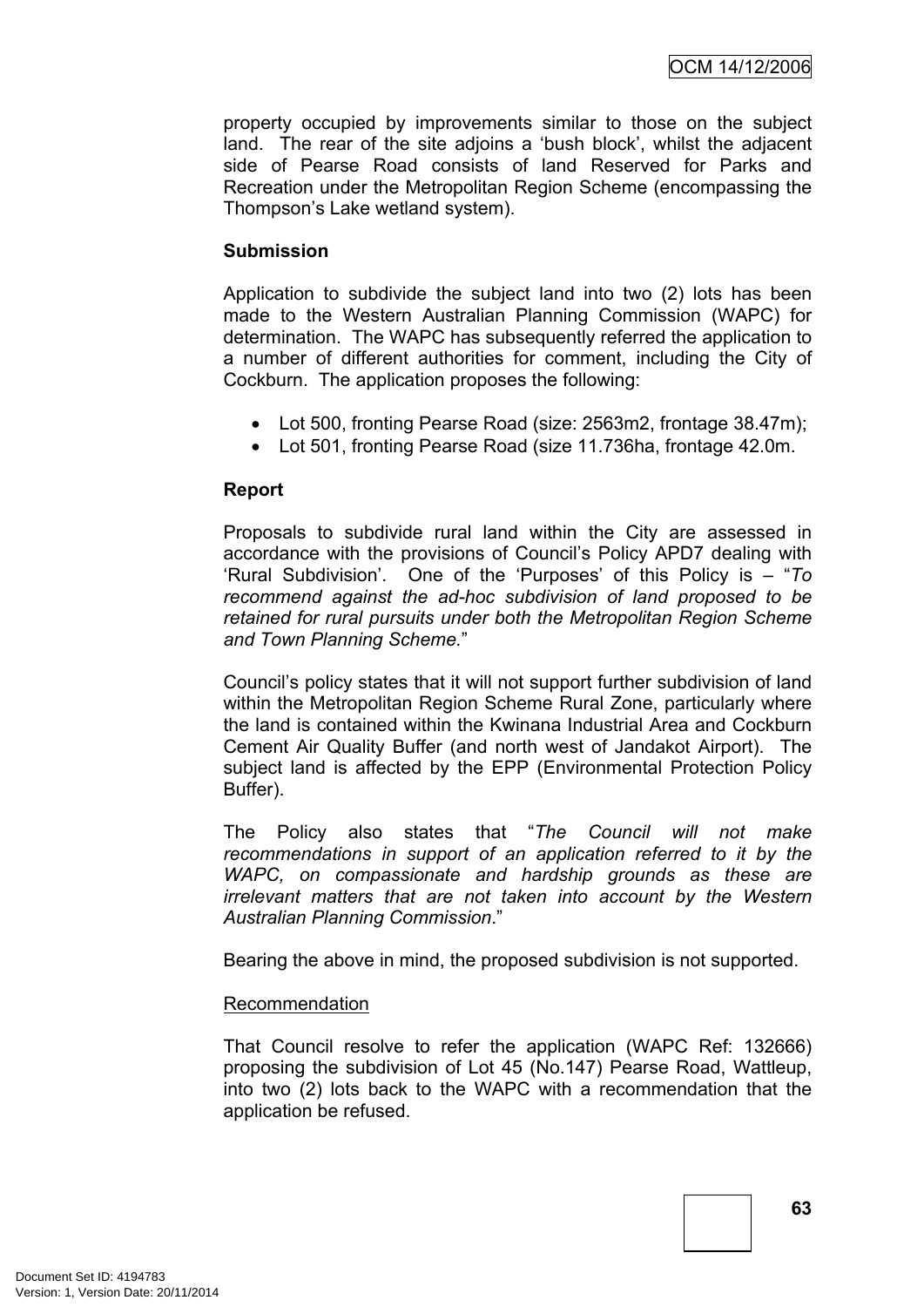## **Strategic Plan/Policy Implications**

#### *Demographic Planning*

*• To ensure development will enhance the levels of amenity currently enjoyed by the community.*

#### *Governance Excellence*

*• To conduct Council business in open public forums and to manage Council affairs by employing publicly accountable practices.*

#### *Natural Environmental Management*

*• To ensure development of the district is undertaken in such a way that the balance between the natural and human environment is maintained.*

#### **Budget/Financial Implications**

In the event an application for review to the State Administrative Tribunal arises in respect of any of the WAPC's decision, there may be a cost to be borne by Council.

#### **Legal Implications**

Planning and Development Act 2005

#### **Community Consultation**

N/A. Adjoining owners were not consulted in respect of the proposal, as consultation is not required for sub-divisions.

#### **Attachment(s)**

(1) Subdivision Plan

#### **Advice to Proponent**

The proponent of the proposal has been advised that this matter is to be considered at the 14 December 2006 Council Meeting.

#### **Implications of Section 3.18(3) Local Government Act, 1995**

Nil.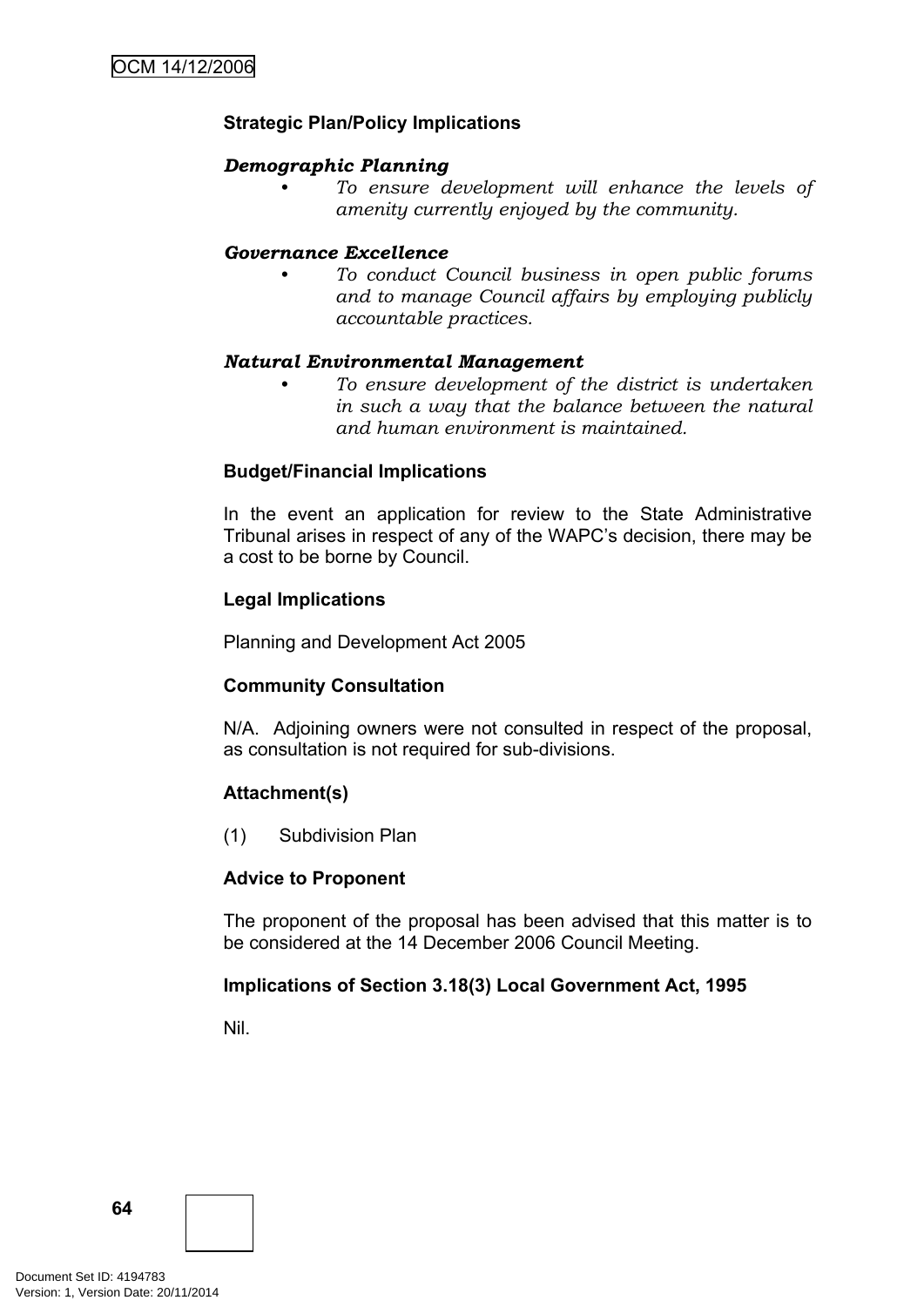#### **14.11 (MINUTE NO 3333) (OCM 14/12/2006) - PROPOSED STRUCTURE PLAN - LOT 80 BARFIELD ROAD, HAMMOND PARK - OWNER: SKYWIDE HOLDINGS PTY LTD - APPLICANT: URBANPLAN (9685) (MD) (ATTACH)**

#### **RECOMMENDATION**

That Council:

- (1) receive the report;
- (2) adopt the structure plan for Lot 80 Barfield Road, Hammond Park subject to the following modifications to the structure plan and report:
	- 1. extend the structure plan boundaries to include Lot 81 Gaebler Road, Hammond Park and to show Lot 81 as Residential ('R30') to be developed as a separate Grouped Housing site and amend the structure plan report accordingly;
	- 2. include a notation on the structure plan over Lot 81 stating that the subdivision/development of Lot 81 will be subject to a cash payment in lieu of public open space and amend the structure plan report accordingly;
- (3) upon receipt of a revised Structure Plan compliant with Clause (2) above, forward the Structure Plan documents and schedule of submissions to the Western Australian Planning Commission for its endorsement pursuant to Clause 6.2.10 of Town Planning Scheme No 3;
- (4) adopt the officer comments on the Schedule of Submissions contained in the Agenda attachments for Lot 80 Barfield Road, Hammond Park and forward those comments requiring consideration to the applicant for information; and
- (5) advise those persons who made a submission of Council's decision.

#### **COUNCIL DECISION**

MOVED Clr S Limbert SECONDED Clr T Romano that the recommendation be adopted.

**CARRIED 8/0**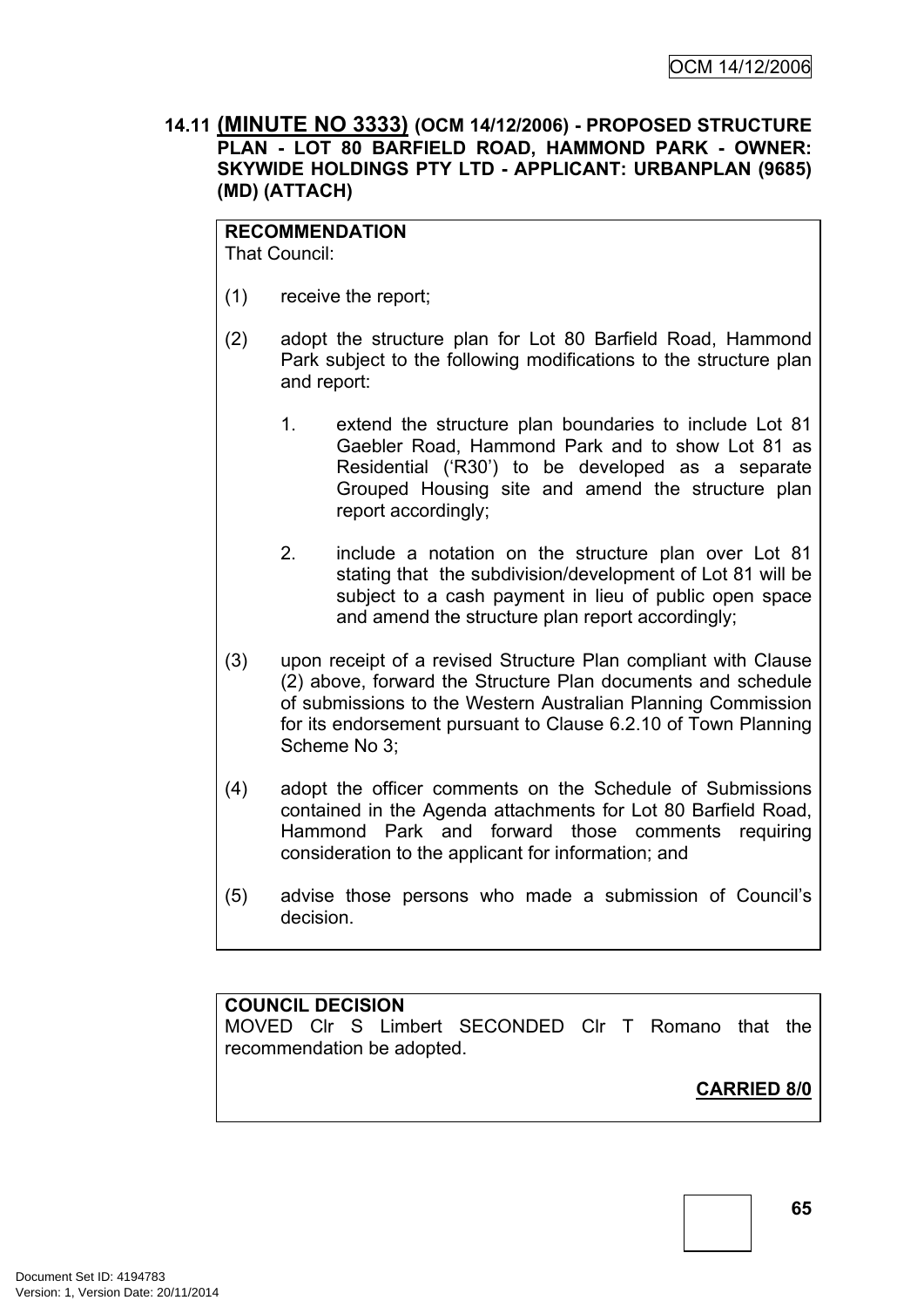## **Background**

| ZONING:           | MRS:               | <b>Urban</b>                    |
|-------------------|--------------------|---------------------------------|
|                   |                    | TPS3:   Development             |
|                   |                    | Development Area 9              |
|                   |                    | Development Contribution Area 3 |
| LAND USE:         | Vacant             |                                 |
| <b>I OT SIZE:</b> | 2.82 <sub>ha</sub> |                                 |

#### **Submission**

UrbanPlan has submitted a proposed structure plan for Lot 80 Barfield Road, Hammond Park. The structure plan proposes approximately 31 single residential lots (R20) and the provision of a public open space (POS) area of 2,800m<sup>2</sup> . It is proposed to accommodate a swale for 1:10 year storm events within the POS.

Refer proposed Structure Plan contained in the Agenda attachments.

#### **Report**

The proposed structure plan is consistent with the Southern Suburbs District Structure Plan (Stage 1), which identifies the subject land for residential development.

#### Community Consultation

The proposed Structure Plan was advertised to surrounding landowners and relevant government agencies and was advertised in two local papers circulating within the locality for a period of 21 days, which closed on 24<sup>th</sup> November 2006, in accordance with the requirements of the Council's Scheme.

The City received 5 submissions during the advertising period which included a submission from the Department of Housing and Works (DHW). DHW have recently acquired Lot 81 Gaebler Road from Western Power. Lot 81 is located adjacent to the south eastern boundaries of Lot 80 Barfield Road. DHW have requested that Lot 81 be included within the structure plan and shown as Residential with a residential density code of R30, to facilitate future grouped housing development.

The City is supportive of including Lot 81 within the structure plan and coding Lot 81 as R30 as this will allow development of Lot 81 to proceed independently to Lot 80 Barfield Road as a grouped housing development, with access being obtained from Gaebler Road. It is recommended that the structure plan be amended to include Lot 81 and to show Lot 81 as a Residential (R30) site. The developer of Lot 81 will be required to provide cash-in-lieu of public open space and this should be notated on the structure plan.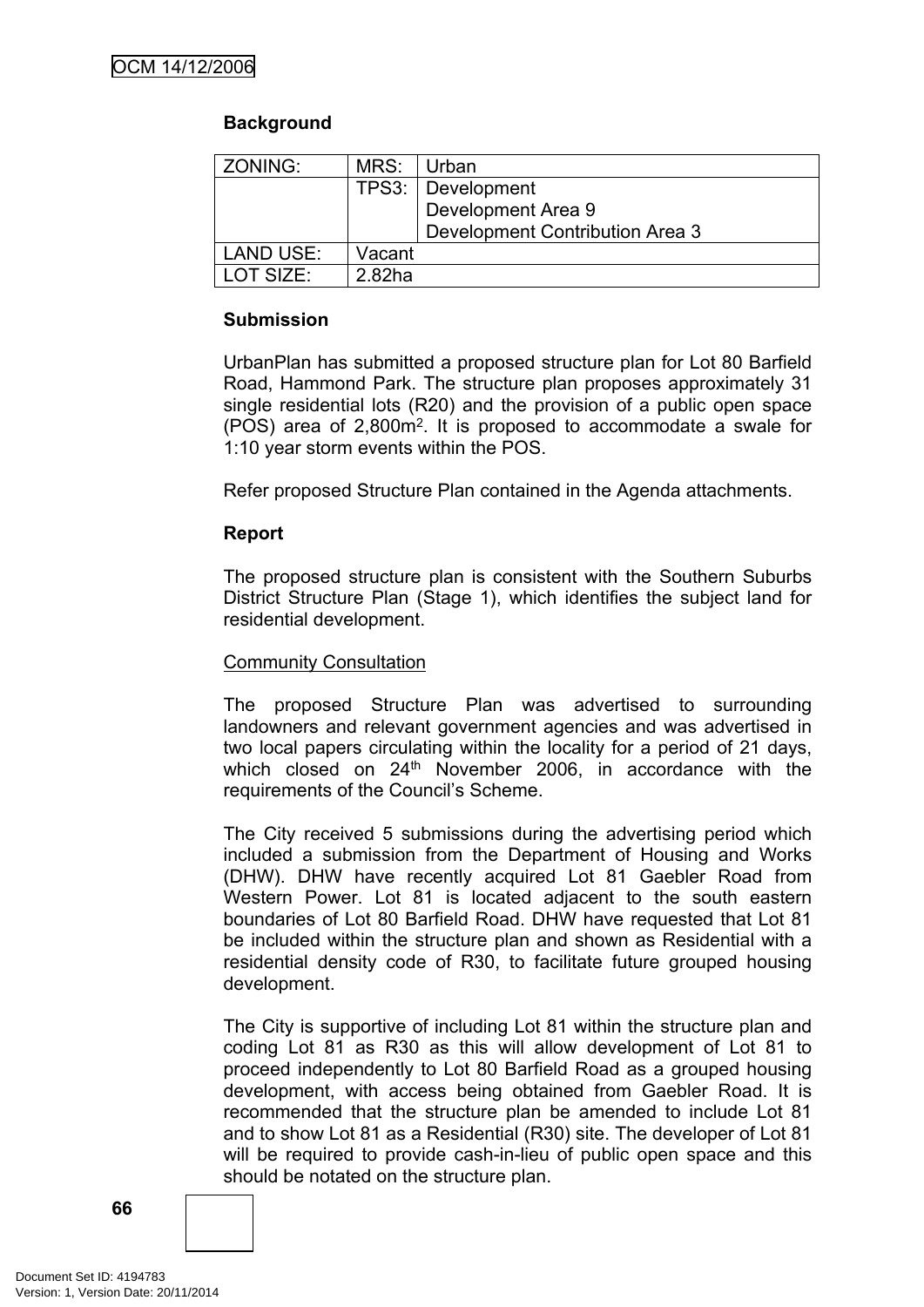The Department of Water raised issues regarding Flora and Fauna Surveys, acid sulfate soil investigations, Water Management Plan and clearing of vegetation. The City is supportive of the comments made and these issues can be addressed at the subdivision stage.

The City also received a submission from a representative of an adjoining landowner regarding the payment of proportional contributions to the adjoining landowner for the drainage and upgrading of Barfield Road. This is acknowledged by the City and it is recommended that the Council write to the applicant advising of this requirement.

The submissions do not require explanation over and above that outlined in the Schedule of Submissions.

Refer Schedule of Submissions contained in the Agenda attachments.

#### **Conclusion**

It is recommended that the Council adopt the structure plan for Lot 80 Barfield Road, Hammond Park, subject to the modifications outlined in the recommendation section of the report, and refer the structure plan to the WA Planning Commission for final consideration.

#### **Strategic Plan/Policy Implications**

#### *Demographic Planning*

*• To ensure the planning of the City is based on an approach that has the potential to achieve high levels of convenience and prosperity for its citizens.*

#### *Infrastructure Development*

*• To construct and maintain parks and bushland reserves that are convenient and safe for public use, and do not compromise environmental management.*

#### **Budget/Financial Implications**

The Planning Policies which apply to this item are:

APD4 Public Open Space

#### **Budget/Financial Implications**

The cost of maintaining the public open space at the expiry of the 2 year maintenance period.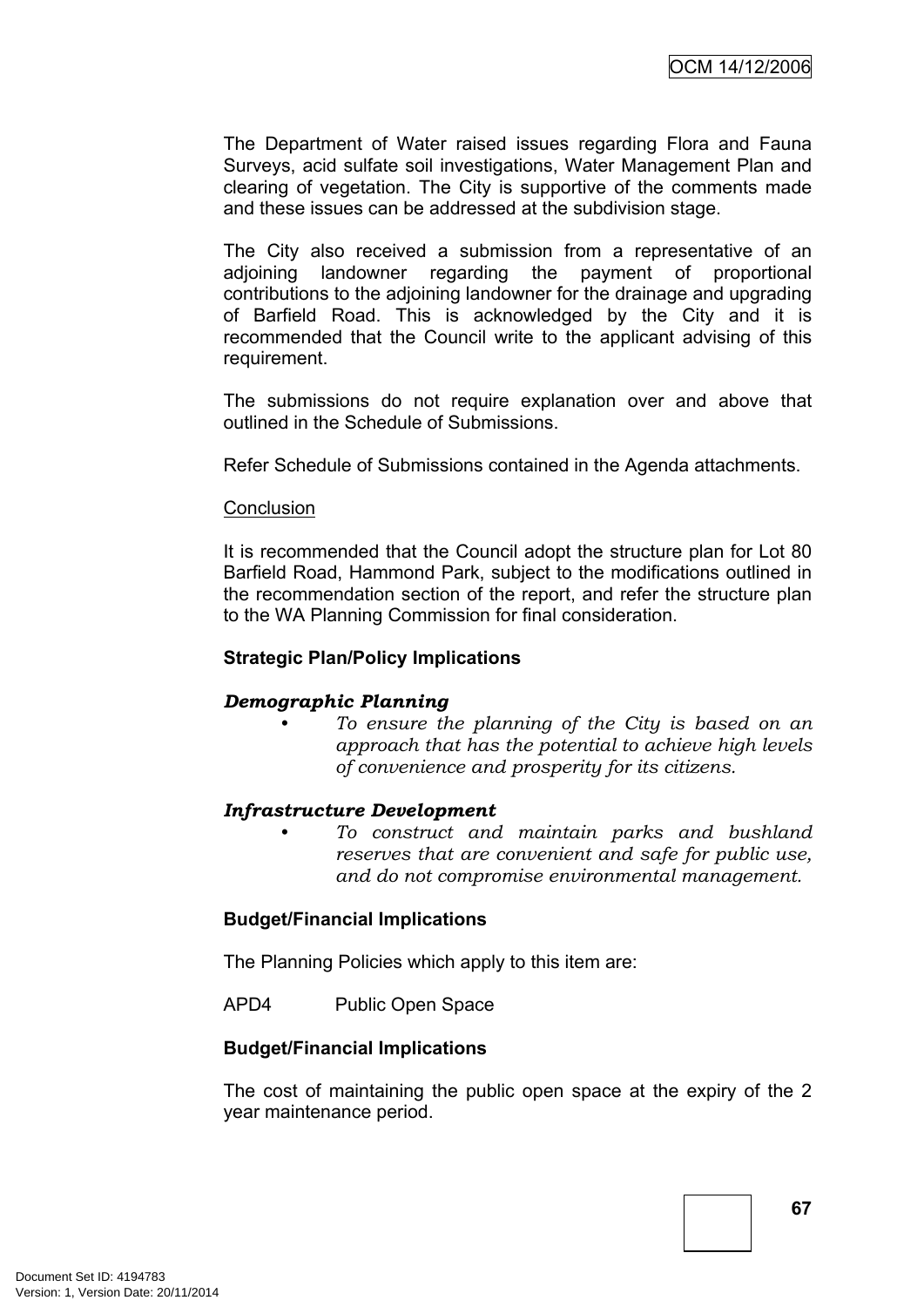## **Legal Implications**

Advertised in accordance with the provisions of section 6.2.8 of City of Cockburn Town Planning Scheme No 3

#### **Community Consultation**

The structure plan was advertised to the community for a period of 21 days. This included an advertisement in two local papers circulating in the District, letters to adjoining owners, letters to servicing and other government agencies, copies of the report and plans on Councils Web site and a copy at the front counter.

#### **Attachment(s)**

- (1) Site Plan
- (2) Structure Plan
- (3) Schedule of submissions.

#### **Advice to Proponent(s)/Submissioners**

The Proponent(s) and those who lodged a submission on the proposal have been advised that this matter is to be considered at the December 2006 Council Meeting.

#### **Implications of Section 3.18(3) Local Government Act, 1995**

Nil.

#### **14.12 (MINUTE NO 3334) (OCM 14/12/2006) - GROUPED (R-CODE) DWELLING - PROPOSED SECOND DWELLING - LOT 514 (NO. 46) HEBBLE LOOP, BANJUP - OWNER/APPLICANT: PB & PH SPITTLE (5513571) (MR) (ATTACH)**

RECOMMENDATION That Council:

- (1) refuse the application for a second dwelling on Lot 514 (No 46) Hebble Loop, Banjup for the following reasons:-
	- 1. The proposed development is interpreted as a "grouped dwelling" as distinct from a "dwelling" and therefore is not provided for in Statement of Planning Policy No. 2.3 – Jandakot Groundwater Protection Policy and is not permitted in the Resource Zone pursuant to Clause 5.10.11 (e) of the City of Cockburn Town Planning Scheme No. 3.
	- 2. The proposed second dwelling is inconsistent with the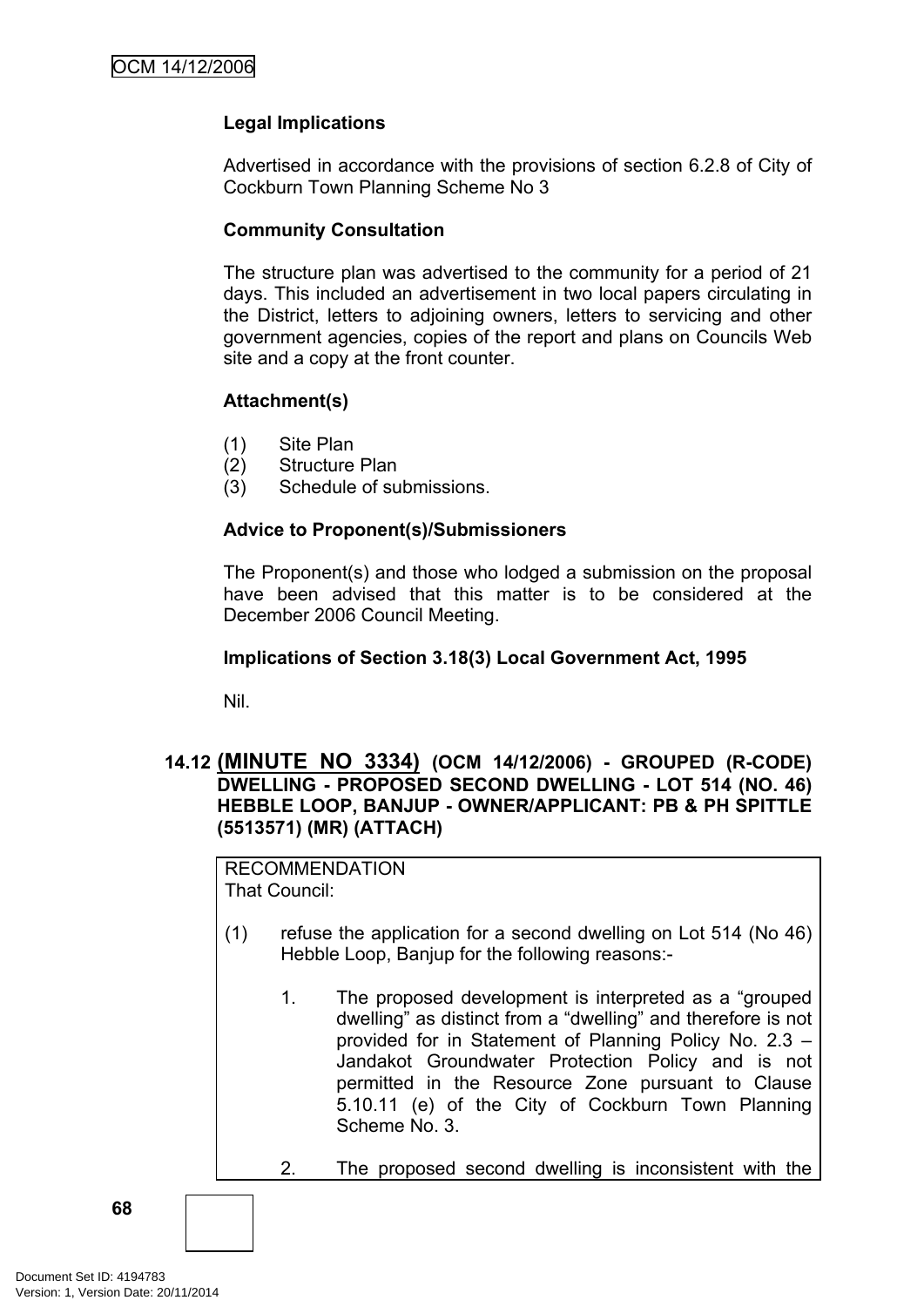objective of limiting land use and development over public groundwater to achieve an acceptable risk for contamination and where the continuation of existing approved levels of activity is provided as outlined in Statement of Planning Policy No. 2.3 – Jandakot Groundwater Protection Policy.

3. The proposed second dwelling will result in the land use intensification of a rural lifestyle lot and may give rise to future landowner expectation to subdivide the land into two lots based on separate occupancy of the same lot.

# FOOTNOTE

- 1. The applicant is advised that a fresh application can be made to the Council for ancillary accommodation provided that the net area of the ancillary accommodation does not exceed 60m<sup>2</sup> pursuant to clause 5.10.2 (f) (iii) of the City of Cockburn Town Planning Scheme No. 3.
- (2) issue a Schedule 9 Notice of Determination on Application for Planning Approval – Refusal and an MRS Form 2 Notice of Refusal.

# **COUNCIL DECISION**

MOVED Clr I Whitfield SECONDED Clr S Limbert that Council defer a determination on this item, at the applicant's request, until the next meeting of Council in January 2007.

# **CARRIED 8/0**

# **Reason for Decision**

The applicant, Mr Spittle, wishes to seek legal opinion regarding some of the aspects of the Officer's report before he addresses the Council. To allow him the extra time does not impinge on any other development and shows that the Council is willing to listen to the needs of its ratepayers. Council is in receipt of a copy of a document confirming Mr Spittle is seeking legal opinion.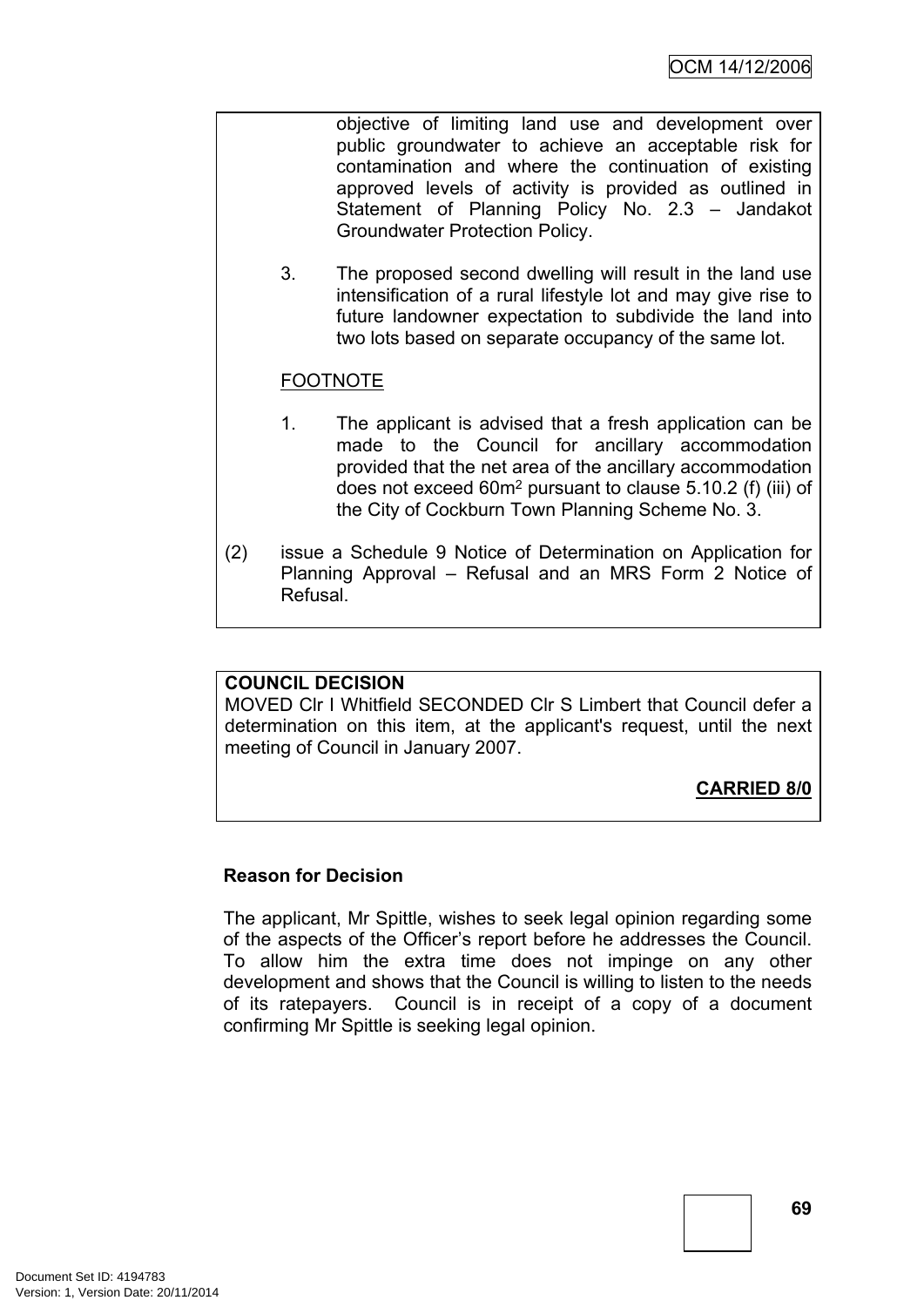# **Background**

| ZONING:          | MRS: Rural Water Protection               |                 |  |
|------------------|-------------------------------------------|-----------------|--|
|                  |                                           | TPS3   Resource |  |
| <b>LAND USE:</b> | Residence & Outbuilding                   |                 |  |
| LOT SIZE:        | 2.0 <sub>ha</sub>                         |                 |  |
| USE CLASS:       | Land Use must be in accordance with Table |                 |  |
|                  | 1 of Statement of Planning Policy No 2.6  |                 |  |

Prior to the gazettal of the Resource Zone in former District Zoning Scheme No 2 the subject property was zoned – Special Rural – 4.0 Tapper Road Banjup. The Sixth Schedule of the Scheme reinforced that only a single house was a permitted use. Other discretionary uses included limited rural activities. Grouped dwellings or second houses were not listed in the schedule and therefore were "not permitted". The Scheme also included provisions requiring the minimum lot size to be 2.0 hectares and clearing restrictions and other requirements.

An application for approval for a second dwelling was previously refused on 20 October 2006 by the City under delegated authority of Council for the following reasons:-

- *1. "The proposed second dwelling is a use that is not listed in Table 1 – Land use suitability for the Rural – Water Protection Zone in Statement of Planning Policy No 2.3 – Jandakot Groundwater Protection Policy (Gazetted 12/06/98) as amended and therefore is a land use that is generally not permitted.*
- *2. The proposed second dwelling is inconsistent with the objective of limiting land use and development over public groundwater to achieve an acceptable risk for contamination and where the continuation of existing approved levels of activity is provided.*
- *3. The proposed second dwelling may result in a landowner expectation to subdivide the land into two lots based on separate occupancy of the same lot.*
- 4. *The Jandakot Groundwater Protection Policy No 2.3 reinforces a minimum lot size of 2ha with a single house and restricted land uses. The proposed development fails to comply with this requirement."*

The following footnote was included in accordance with Council's Policy requirements:-

*"Alternatively, if you are dissatisfied with this decision you may write to the Council within 14 days of the date of this advice requesting that the application be referred to the Council for its consideration and determination. This does not extinguish your right of appeal."*

It was subsequently determined upon closer review of the City of Cockburn Town Planning Scheme No 3 that no discretion to approve the proposed development exists.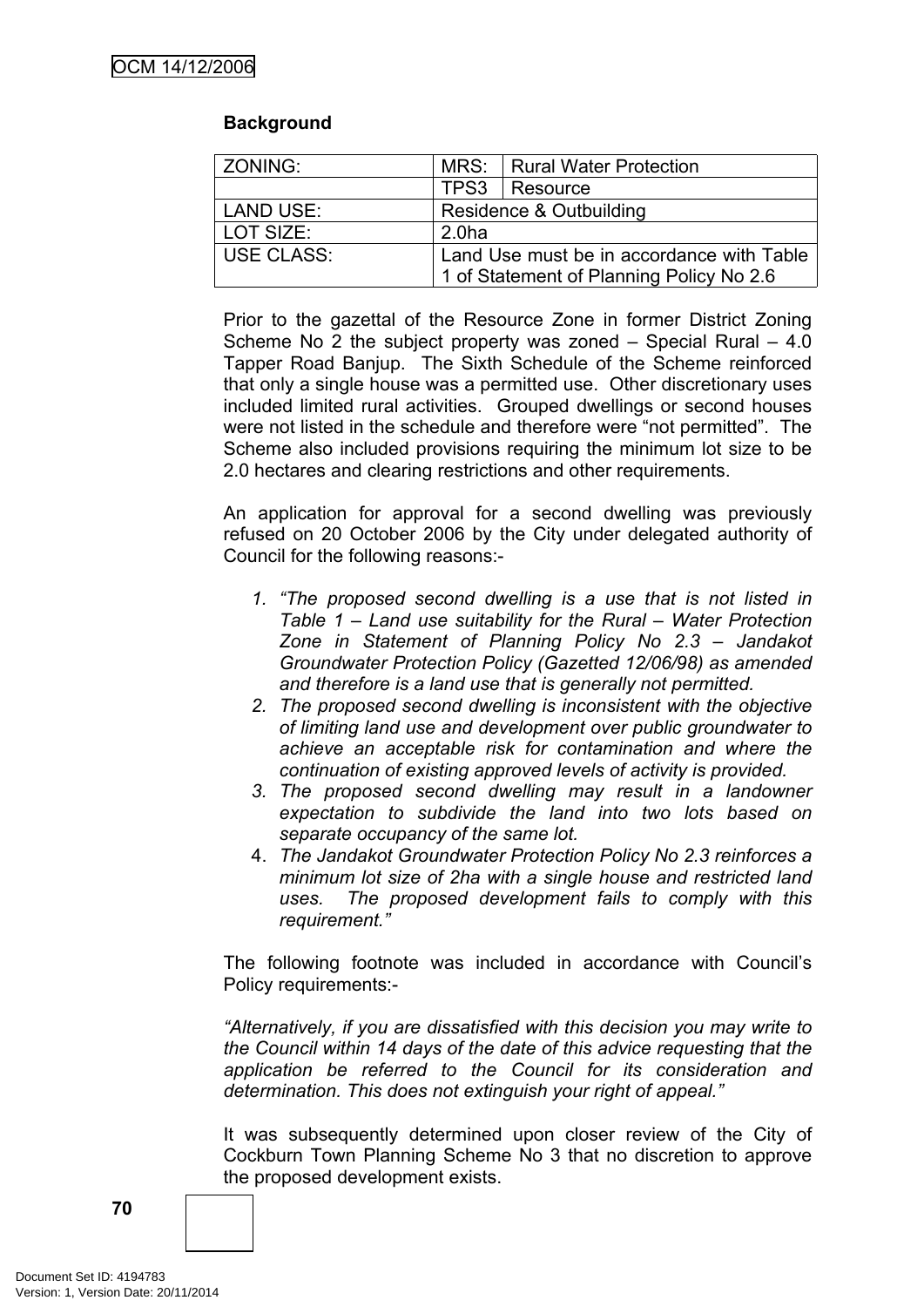# **Submission**

The applicant has provided the following justification in support of the proposal which has been summarised accordingly:-

A copy of the applicant's full submission should be read in conjunction with this report and is contained in the agenda attachments.

- A second dwelling is not proposed and perhaps should be referred to as a new residence or new house;
- The second house will be left empty and will not be a prime place of residence;
- The new house would include the installation of a new alternative treatment unit for waste water called Envirosafe Septic System;
- Rural set backs on blocks are 20 & 10 metres from the front and back respectively. The proposed new house will not be built into rural setbacks;
- There are no preconceived ideas or expectations to subdivide the land into two lots based on separate occupancy of the same lot;
- Property was purchased for rural lifestyle reasons that will be maintained;
- The restricted land use requirements that apply under Jandakot Groundwater Protection Policy No 2.3 will remain unchanged with a new house on the lot:
- The option to redevelop the existing house is not an acceptable option;
- The applicant has an aging Mother who lives in Atwell. She is 79 years old. Although she lives alone at the moment, she will need closer care in the near future and this house may provide an ideal place for her to live. The family will be able to aid her in her aging years with assistance to do things she is no longer capable of.
- The immediate neighbours were contacted and the applicant has submitted 6 letters of no objection to the proposal from them, 3 are from Hebble Loop and 3 are from Bartram Road.

# **Report**

The subject land is zoned Resource under the City of Cockburn Town Planning Scheme No 3. The use and development of land within the Resource Zone is in accordance with Statement of Planning Policy No 2.3 – Jandakot Groundwater Protection Policy. The SPP is a State Planning Policy that Council must have proper regard in its determination of planning applications within the Policy Area.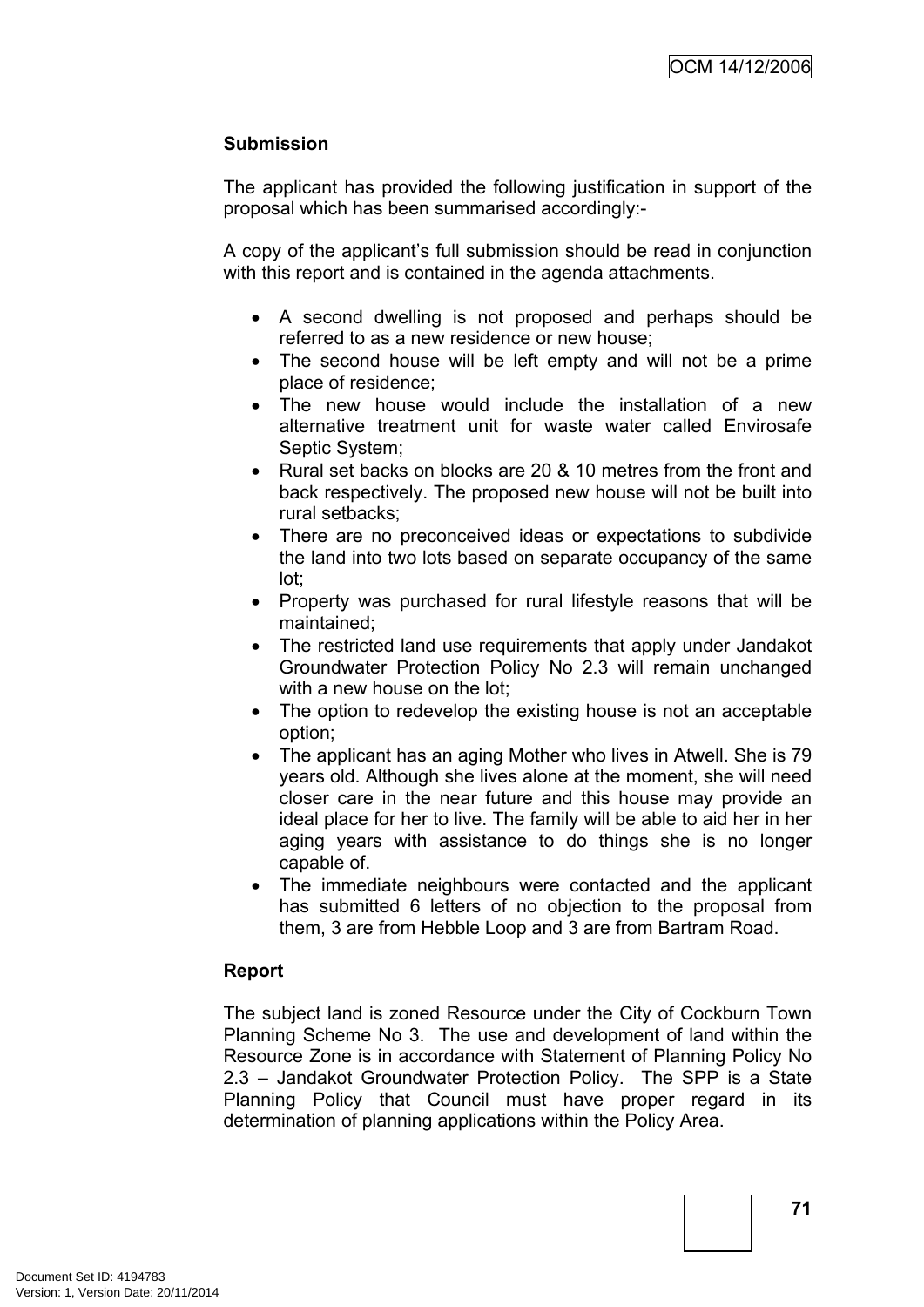SPP2.3 permits a dwelling on each lot in Table 1. The use is "dwelling" in a singular sense not plural to mean "dwellings" or "grouped dwellings". SPP 2.3 and the City's Town Planning Scheme No 3 don't define "dwelling" but the Residential Design Codes do as follows:-

*"A building or portion of a building being used, adapted, or designed or intended to be used for the purpose of human habitation on a permanent basis by a single person, a single family or no more than six persons who do not comprise a single family."*

Thus the SPP 2.3 dwelling use class only permits a single dwelling and prohibits second dwellings or grouped dwellings. Various sections of the Resource Zoned area were previously included in Special Rural Zoned and Rural Zoned lots with 2ha minimum lot sizes and limited to a single house. These requirements were translated into the Resource Zone applied through SPP 2.3. The area is essentially a Rural Living Area with the ability subject to site conditions for subdivision down to a minimum lot area of 2ha.

Clause 5.10.11 (e) states that where any use is not provided for in Table 1 of Statement of Planning Policy No 2.3 – Jandakot Groundwater Protection Policy is not permitted 'X' in the Resource Zone. Accordingly Council doesn't have the ability to approve the proposed second dwelling.

An alternative to a second dwelling on the site is for the applicant to consider lodging an application for ancillary accommodation. Clause 5.10.2 of the Scheme allows the Council to approve ancillary accommodation on a lot where a single house already exists on the lot in the Resource Zone where the net area of the ancillary accommodation does not exceed 60m<sup>2</sup> and the area of the lot is to be greater than 2ha.

The applicant has already been given the opportunity to lodge a fresh application for ancillary accommodation and has rejected this option. In the interim if the applicant obtained an approval for two houses on the lot, (despite that this doesn't seem legally possible) it was intended to leave the existing house vacant leaving the applicant's family living in the (new) second house. If the family circumstances changed in the future then the house could be occupied by the applicant's mother.

The applicant has also questioned the approvals for Lot 515 Hebble Loop and Lot 513 Hebble Loop. In both instances the buildings have been granted approval for ancillary accommodation by Council.

#### Recommendation

Council does not have the ability to approve the proposal for a second residence and therefore the refusal decision must apply.

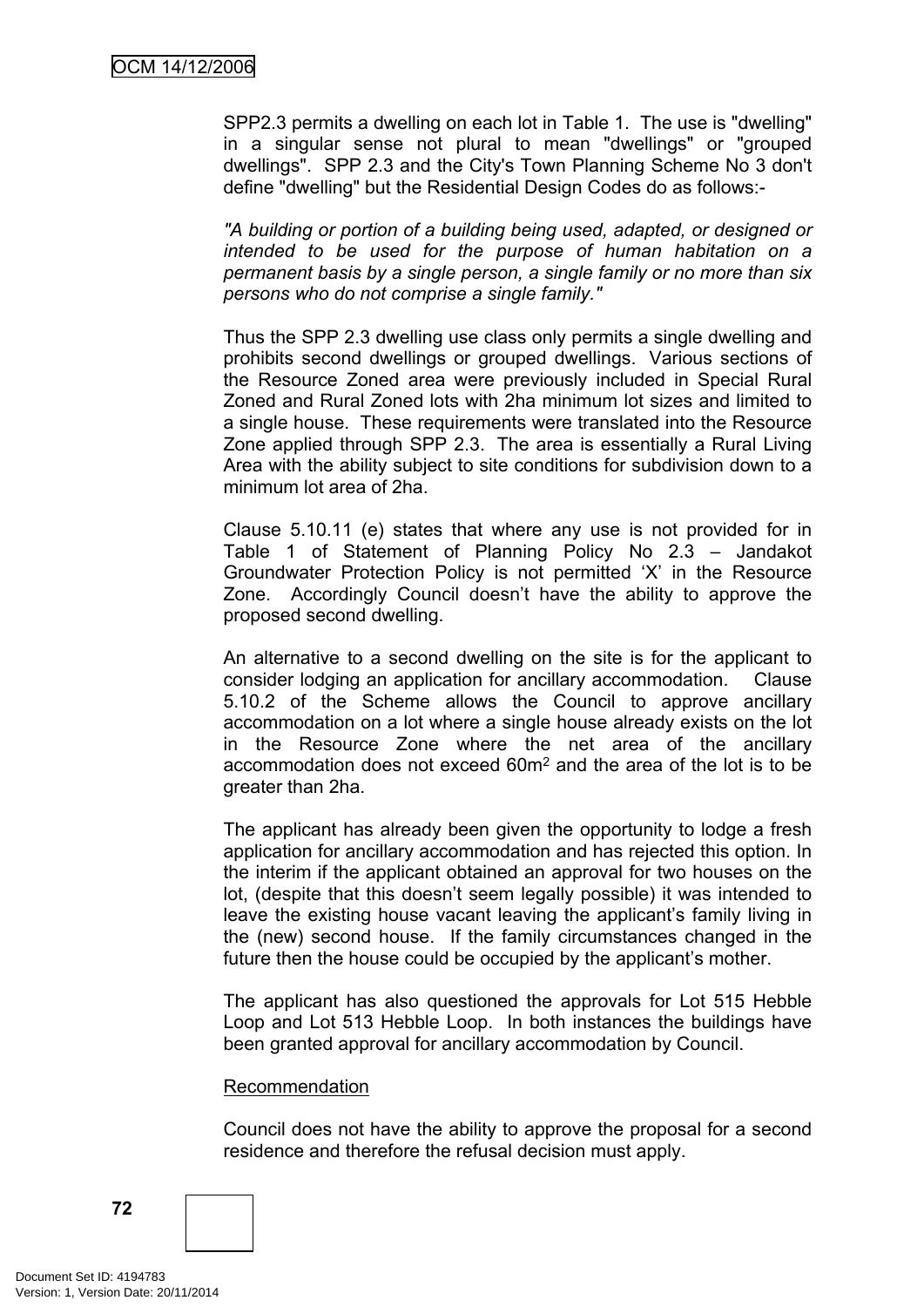The reasons for refusal have been refined to more accurately reflect the Scheme and Policy requirements that apply to the land.

# **Strategic Plan/Policy Implications**

# *Demographic Planning*

*• To ensure the planning of the City is based on an approach that has the potential to achieve high levels of convenience and prosperity for its citizens.*

#### *Natural Environmental Management*

- *• To conserve, preserve and where required remediate the quality, extent and uniqueness of the natural environment that exists within the district.*
- *• To ensure development of the district is undertaken in such a way that the balance between the natural and human environment is maintained.*

The Planning Policies which apply to this item are:-

SPD1 Bushland Conservation Policy APD40 Response To Appeals

#### **Budget/Financial Implications**

If the applicant lodges an appeal the City may incur costs in defending such an appeal despite the fact that an appeal right does not appear to exist.

# **Legal Implications**

Town Planning Scheme No 3 Residential Design Codes 2002 Planning and Development Act 2005 State Administrative Tribunal Regulations

# **Community Consultation**

The applicant has included letters of support to the proposal from nearby neighbours.

# **Attachment(s)**

- (8) Location Plan
	- (9) Site Plan (10) Applicant's justification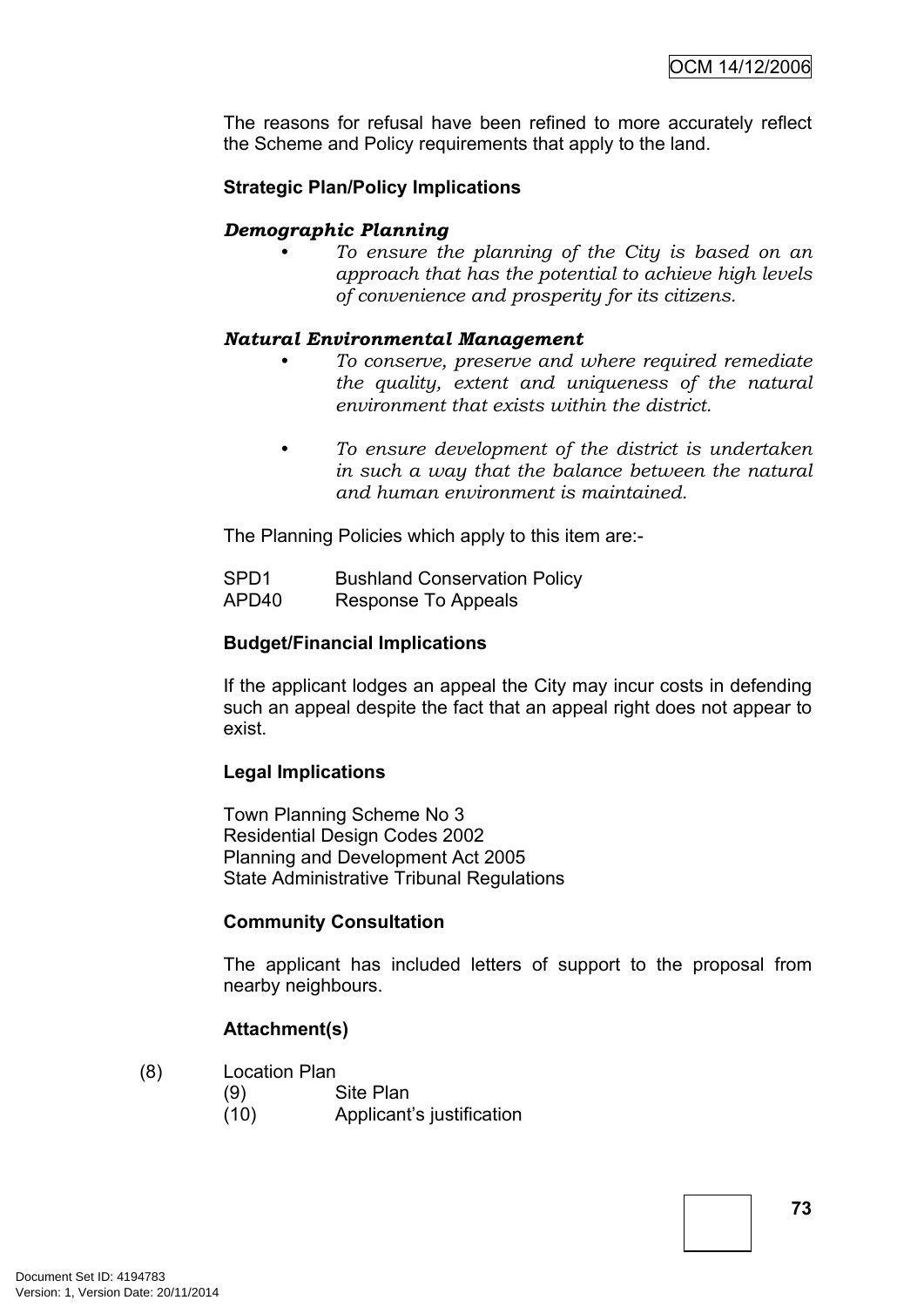# **Advice to Proponent(s)/Submissioners**

The proponent and submissioners(s) have been advised that this matter is to be considered at the 14 December 2006 Council Meeting.

### **Implications of Section 3.18(3) Local Government Act, 1995**

Nil.

# **14.13 (MINUTE NO 3335) (OCM 14/12/2006) - CONSIDERATION OF TENDER DOCUMENTS - CONSULTANCY/PROJECT MANAGEMENT SERVICES - REVITALISATION OF COOLBELLUP TOWN CENTRE PRECINCT (93010) (AJB) (ATTACH)**

# **RECOMMENDATION**

That Council:

- (1) accept the tender submitted by Syme Marmion & Co for Tender RFT22/2006 as the contractor for the Revitalisation of Coolbellup Town Centre precinct project at the tendered price of \$41,771 (ex. GST); and
- (2) advise those tenderers who were not awarded the contract of Council's decision and thank them for making a submission.

# **COUNCIL DECISION**

MOVED Clr S Limbert SECONDED Clr T Romano that the recommendation be adopted.

**CARRIED 8/0**

# **Background**

| ZONING:   | MRS:                | ∣ Urban            |
|-----------|---------------------|--------------------|
|           |                     | TPS3: Development  |
|           |                     | Development Area 7 |
| LAND USE: | <b>Local Centre</b> |                    |

On the 20 November 2001 Council agreed to request the Department for Housing and Works (DHW) and the Department for Planning and Infrastructure (DPI) undertake a joint planning study on the Coolbellup Town Centre Precinct.

An Enquiry-By-Design community consultation workshop was established as a result of the agreement and the workshop investigated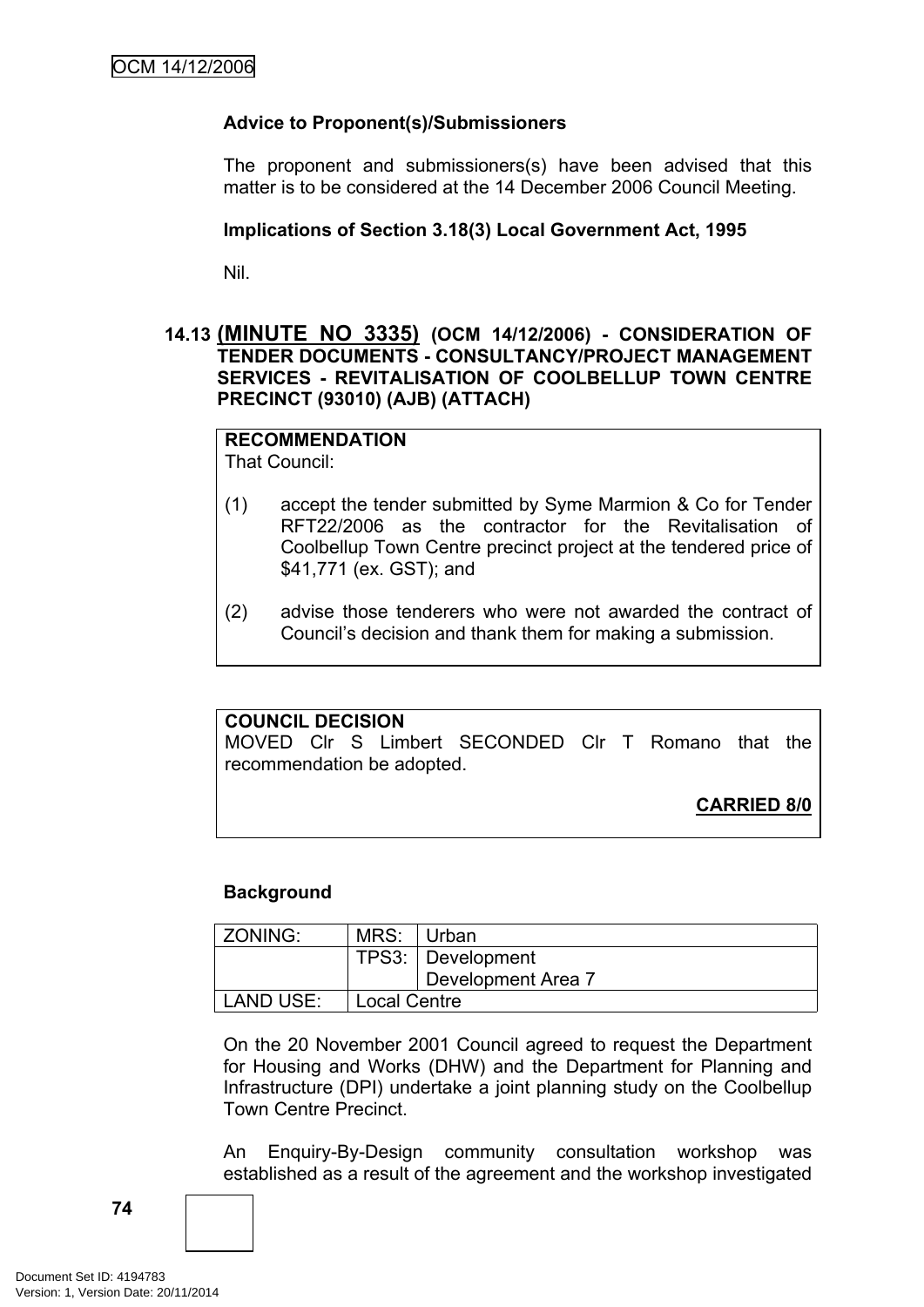options for the redevelopment of the existing under performing Coolbellup Town Centre. One of the options investigated – "Scenario 3", involved the relocation and redevelopment of the existing Town Centre on the former Koorilla Primary School site.

Council at its meeting held  $17<sup>th</sup>$  February 2004 (Minute No 2316) resolved to pursue Town Centre - Scenario 3 as the preferred option for the redevelopment of the Coolbellup town centre and to establish a consultative process to include landowners and lessees within the commercial precinct, government agencies and Council, to further investigate Town Centre Scenario 3 and to develop an implementation strategy.

#### **Submission**

The City of Cockburn is seeking the services of a qualified and experienced Project Manager/Consultant to undertake the necessary feasibility studies, needs assessments, implementation strategies and detailed structure plans to assess the possible redevelopment of the Coolbellup Town Centre on the former Koorilla Primary School site and the existing Town Centre site.

The request for tender closed on 26 September 2006 with 3 submissions received from:

- $\bullet$  GHD
- Syme Marmion & Co
- Voran

# **Report**

#### Review of Tender Documents

The assessment criteria outlined in the tender documents are as follows: -

| $\bullet$ | <b>Relevant Experience</b>          | <b>25%</b> |
|-----------|-------------------------------------|------------|
| $\bullet$ | Key Personnel Skills and Experience | <b>25%</b> |
| $\bullet$ | <b>Tenderer's Resources</b>         | <b>20%</b> |
| $\bullet$ | Demonstrated Understanding          | $30\%$     |

GHD, Syme Marmion & Co and Voran are reputable companies with sound experience and positive references. All tenderers were deemed compliant with the condition of tendering and compliance criteria.

Tenders were evaluated by:

- Manager Planning Services Allen Blood
- Senior Planning Officer Mike Davis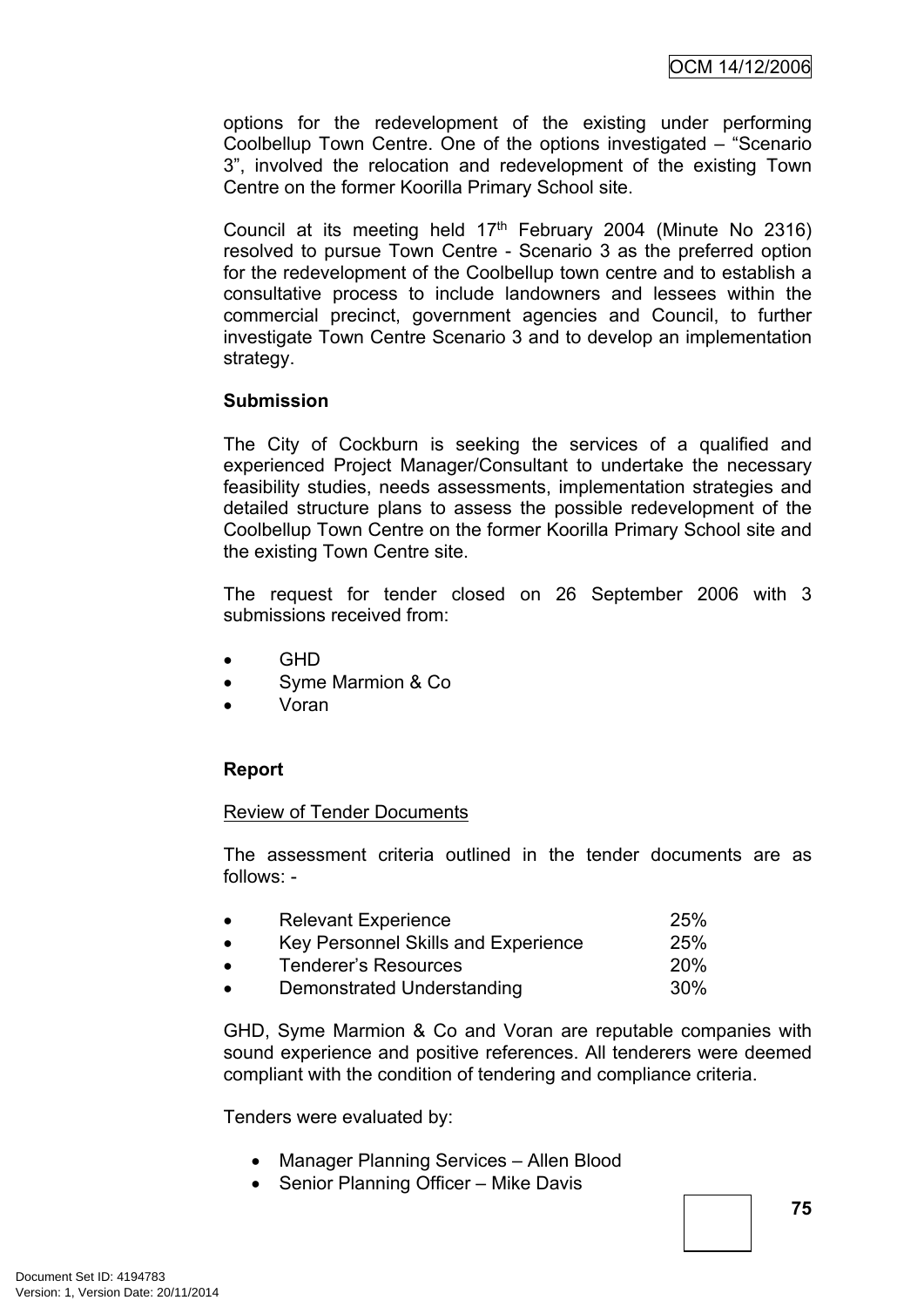#### Scoring Table

| <b>Tender Name</b> | Non Cost<br>Evaluation<br>Score | <b>Cost Evaluation</b><br>Score | <b>Total Score</b> |
|--------------------|---------------------------------|---------------------------------|--------------------|
| <b>GHD</b>         | 72%                             | N/A                             | 72%                |
| Syme Marmion & Co  | 75%                             | N/A                             | 75%                |
| Voran              | 73.5%                           | N/A                             | 73.5%              |

Syme Marmion and Co's tender performed marginally better than the other tenders, particularly in the area of relevant experience, where Syme Marmion & Co were involved in the original Coolbellup Enquiryby-Design process. Given that the price tendered by Syme Marmion & Co is significantly less than the price tendered by GHD and Voran, it is recommended that the Council appoint Syme Marmion & Co to undertake the project.

Refer to Tender Evaluation Sheet (confidential attachment) contained in the Agenda attachments for detailed performance and tendered prices.

#### **Consultation**

Further to the consultation undertaken as part of the Enquiry-by-Design exercise, which indicated strong support for Scenario 3, a survey was sent to all owners and tenants of the Coolbellup shopping centre to determine the current level of support for the proposed redevelopment of the Coolbellup Town Centre on the former Koorilla Primary School site.

Eight (8) survey responses were received. Of these, three tenants strongly objected to the proposal, two tenants supported the proposal in principle, two survey responses required additional information to make a decision and one survey response had doubts about the proposal. No response was received from the Coolbellup Community Association.

Refer Schedule of Submissions – Survey Results contained with the Agenda attachments.

The survey results confirm that the Coolbellup shopping centre tenants and owners as a group are not strongly opposed to the Council proceeding with the investigation into the proposed redevelopment of the Coolbellup Town Centre on the former Koorilla Primary School site.

As such, it is recommended that Council appoint a consultant to undertake the necessary investigations as previously resolved by Council at its meeting held 17<sup>th</sup> February 2004.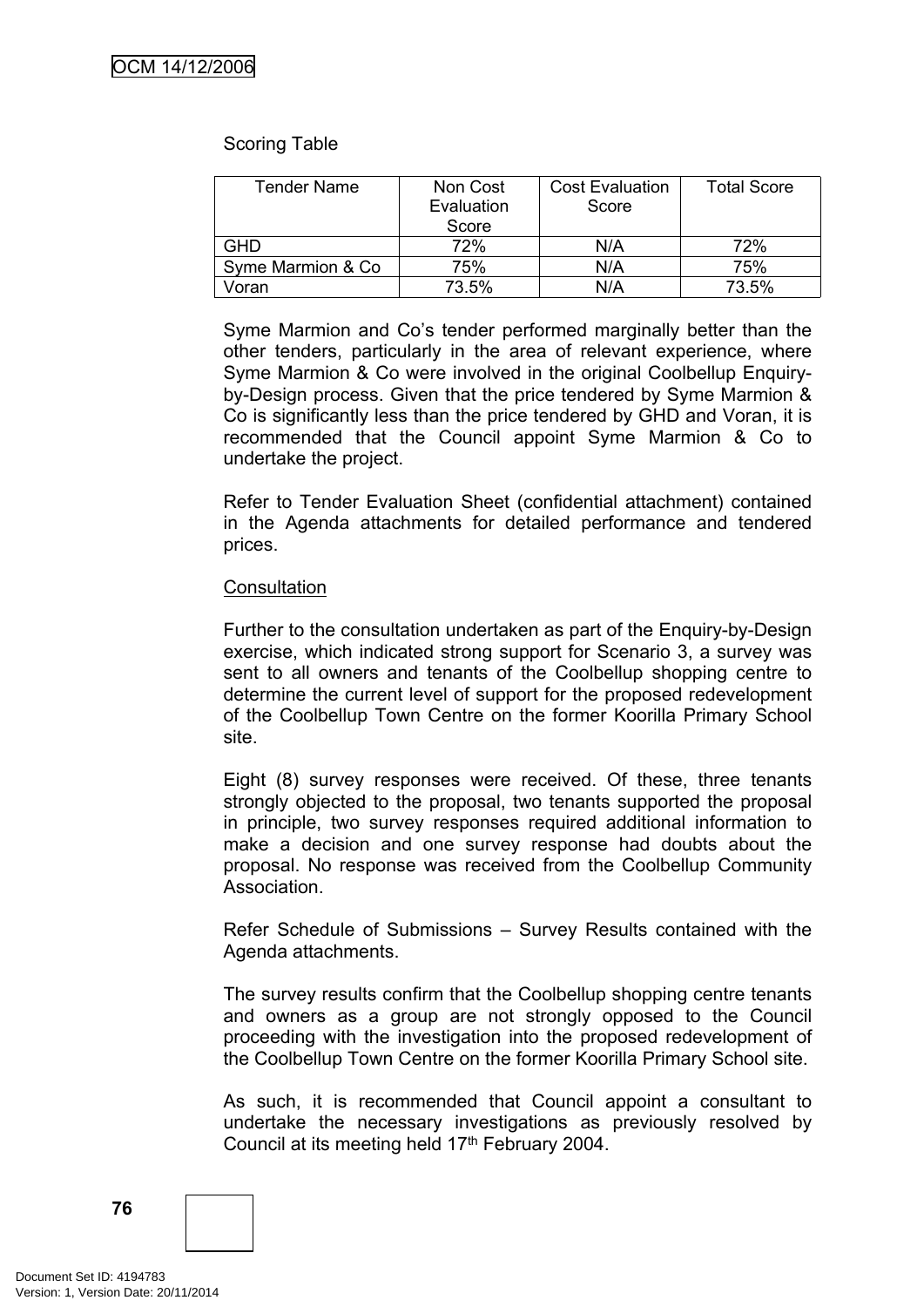# **Conclusion**

It is recommended that Council appoint Syme Marmion & Co as the contractor for the Revitalisation of Coolbellup Town Centre precinct project and advise the tenderers of Council's decision.

# **Strategic Plan/Policy Implications**

# *Demographic Planning*

*• To ensure the planning of the City is based on an approach that has the potential to achieve high levels of convenience and prosperity for its citizens.*

# *Lifestyle and Aspiration Achievement*

*• To foster a sense of community spirit within the district generally and neighbourhoods in particular.*

# *Governance Excellence*

*• To conduct Council business in open public forums and to manage Council affairs by employing publicly accountable practices.*

# **Budget/Financial Implications**

The tender value of \$41,771 is marginally more than the budgeted amount of \$40,000 for this project (OP 9817). The variation to the budget is not classed as significant and accordingly no amendment to the budget is required.

# **Legal Implications**

- Section 3.57 of the Local Government Act 1995
- Part 4 of the Local Government (Functions and General) Regulations 1996
- Public Interest Disclosure Act 2003

# **Community Consultation**

Tenders closed on 26 September 2006.

A survey of all landowners and tenants of the Coolbellup Shopping Centre was also undertaken to determine the level of support to proceed with the project.

# **Attachment(s)**

- (1) Site Plan
- (2) Schedule of submissions
- (3) Tender Evaluation Sheet including Tendered Prices Confidential Attachment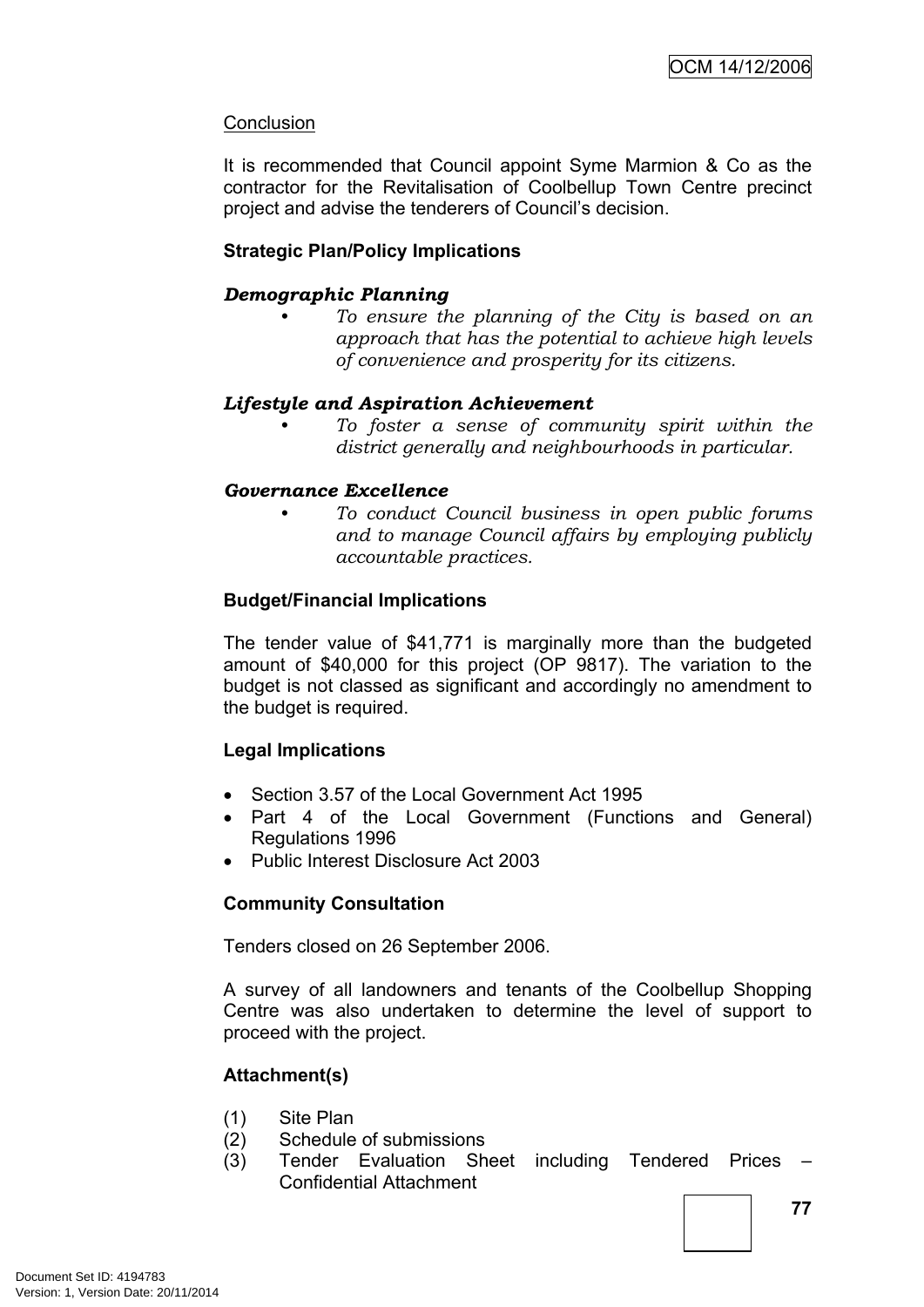# **Advice to Proponent(s)/Submissioners**

The tenderers have been advised that this matter is to be considered at the December 2006 Council Meeting.

# **Implications of Section 3.18(3) Local Government Act, 1995**

Nil.

# **DECLARATION OF INTEREST**

Clr Allen declared a conflict of interest in the following item, the nature of the interest being that he is in partnership with a Director of one of the property owners.

CLR ALLEN LEFT THE MEETING AT THIS POINT, THE TIME BEING 8.14PM.

# **14.14 (MINUTE NO 3336) (OCM 14/12/2006) - PROPOSED STRUCTURE PLAN - LOTS 27, 28 & 29 ROCKINGHAM ROAD, MUNSTER - OWNER: L27 - C BURNBY, L28 & 29 - FEYMORE STARLINE JOINT VENTURE - APPLICANT: BURGESS DESIGN GROUP (9686) (MD) (ATTACH)**

# **RECOMMENDATION** That Council:

- (1) adopt the structure plan for lots 27, 28 and 29 Rockingham Road, Munster subject to;
	- 1. The structure plan report being modified to include the text amendments recommended by the Water Corporation as contained in the Schedule of **Submissions.**
	- 2. The Structure Plan being amended to show combined access roads along the common boundary of lots 28 and 29 and along the southern boundary of lot 27 and for reciprocal rights of access over the roadways to be provided in the event that strata development is undertaken.
- (2) adopt the officer recommendations on the Schedule of Submissions contained in the Agenda attachments .and forward a copy of the Structure Plan and Schedule of Submissions to the Western Australian Planning Commission for its endorsement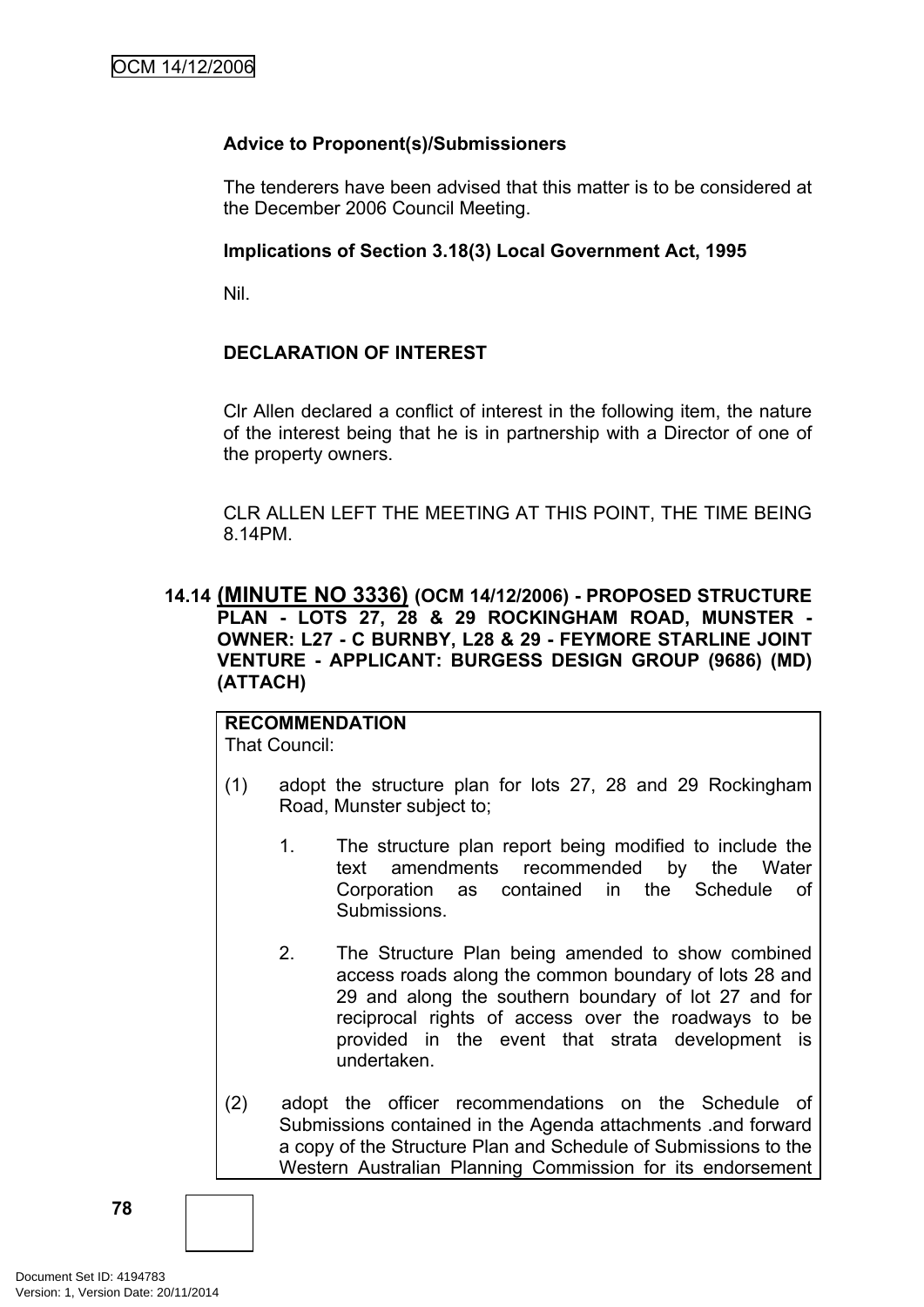pursuant to clause 6.2.10 of Town Planning Scheme No 3; and

(3) advise the applicant and those who lodged a submission of Council's decision accordingly.

# **COUNCIL DECISION**

MOVED Clr S Limbert SECONDED Clr I Whitfield that the recommendation be adopted.

**CARRIED 7/0**

# **Background**

| ZONING:          | MRS:             | Urban                           |  |
|------------------|------------------|---------------------------------|--|
|                  |                  | TPS3: Development               |  |
|                  |                  | Development Area 5              |  |
|                  |                  | Development Contribution Area 6 |  |
| <b>LAND USE:</b> | Residential      |                                 |  |
| LOT SIZE:        | Lot 27: 0.3258ha |                                 |  |
|                  |                  | Lot 28: 0.3398ha                |  |
|                  |                  | Lot 29: 0.3561ha                |  |

# **Submission**

Burgess Design Group has submitted a proposed Structure Plan for Lots 27, 28 and 29 Rockingham Road, Munster. The proposed structure plan shows the subject lots being zoned Residential R40.

Refer to proposed Structure Plan contained in the Agenda attachments.

# **Report**

POS

The structure Plan does not propose any public open space (POS). This is acceptable to the City given that the structure plan area is approximately 1.0200ha in area and the subdivider(s) would only be required to give up approximately 1000m<sup>2</sup> as POS. Council Policy *APD4 – Public Open Space* recommends a minimum of 1500m<sup>2</sup> for POS areas given that any smaller area of POS would likely become a management burden to the City and would provide limited benefit to the community.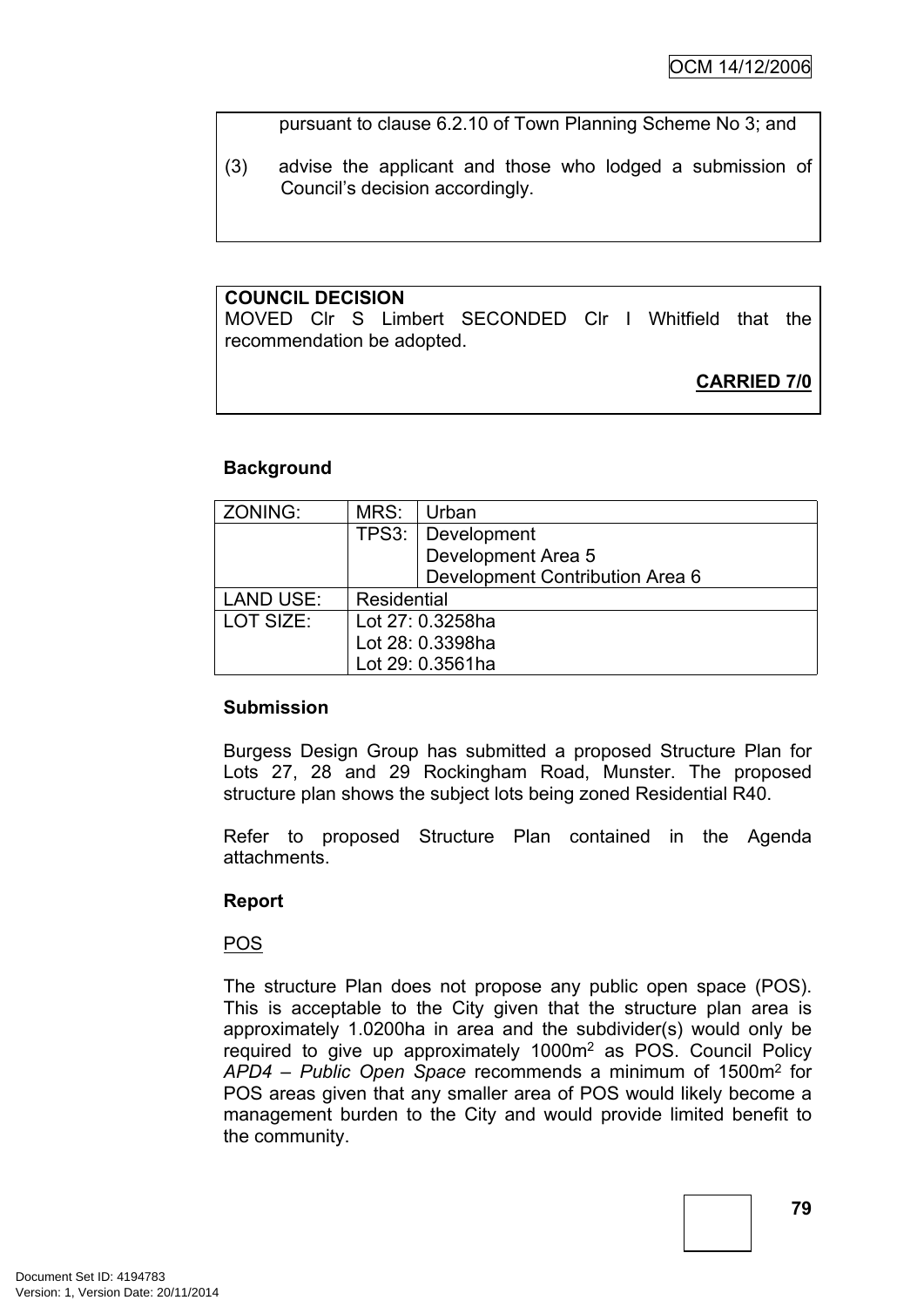It is recommended that 10% POS being provided as cash-in-lieu is justified in this instance.

# Community Consultation

The proposed Structure Plan was advertised to surrounding landowners and relevant government agencies and was advertised in two local papers circulating within the locality for a period of 21 days, which closed on 24<sup>th</sup> November 2006, in accordance with the requirements of the Council's Scheme.

The submissions do not require explanation over and above that outlined in the Schedule of Submissions.

Refer to Schedule of Submissions contained in the Agenda attachments.

#### **Conclusion**

It is recommended that the Council adopt the structure plan for Lots 27, 28 and 29 Rockingham Road, Munster and refer the structure plan to the WA Planning Commission for final consideration.

#### **Strategic Plan/Policy Implications**

# *Demographic Planning*

*• To ensure the planning of the City is based on an approach that has the potential to achieve high levels of convenience and prosperity for its citizens.*

# *Infrastructure Development*

*• To construct and maintain parks and bushland reserves that are convenient and safe for public use, and do not compromise environmental management.*

The Planning Policies which apply to this item are:

APD4 Public Open Space

# **Budget/Financial Implications**

The subdivider will be required to provide 10% Public Open Space in the form of cash-in-lieu, which can be used by the Council to develop POS in the locality.

# **Legal Implications**

Advertised in accordance with the provisions of section 6.2.8 of City of Cockburn Town Planning Scheme No 3.

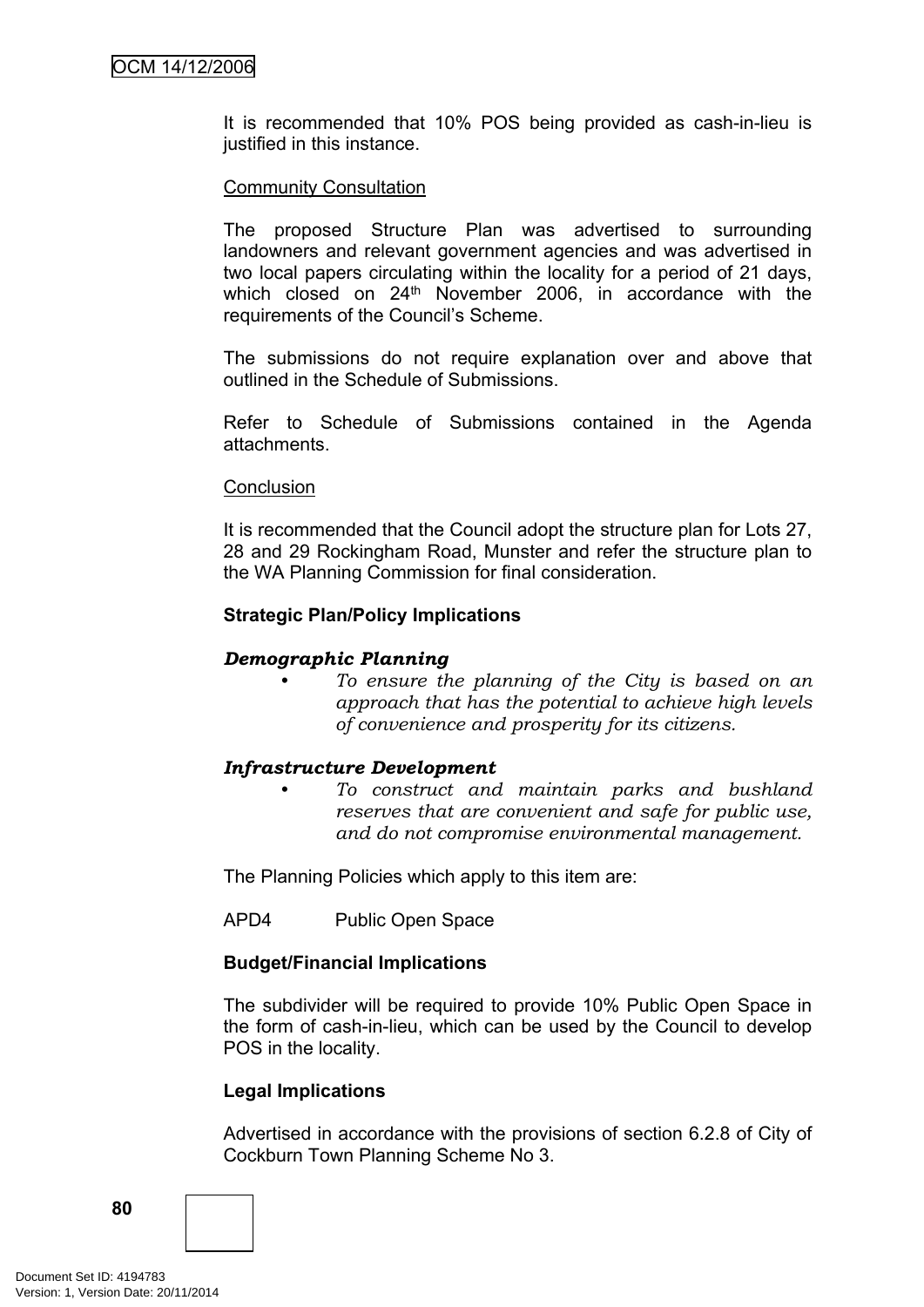# **Community Consultation**

The structure plan was advertised to the community for a period of 21 days. This included an advertisement in two local papers circulating in the District, letters to adjoining owners, letters to servicing and other government agencies, copies of the report and plans on Councils Web site and a copy at the front counter.

Submissions were received from Alinta Gas, Western Power, Water Corporation and Department of Water.

# **Attachment(s)**

- (1) Site Plan / Structure Plan.
- (2) Schedule of submissions.

# **Advice to Proponent(s)/Submissioners**

The Proponent(s) and those who lodged a submission on the proposal have been advised that this matter is to be considered at the December 2006 Council Meeting.

# **Implications of Section 3.18(3) Local Government Act, 1995**

Nil.

CLR ALLEN RETURNED TO THE MEETING, THE TIME BEING 8.15PM.

THE PRESIDING MEMBER ADVISED CLR ALLEN OF THE DECISION OF COUNCIL WHILST HE WAS ABSENT FROM THE MEETING.

# **14.15 (MINUTE NO 3337) (OCM 14/12/2006) - LIQUOR STORE - LOT 2 (NO. 64) COOLBELLUP AVENUE, COOLBELLUP - OWNER: NIGHTVIEW PTY LTD - APPLICANT: INFRATEC PTY LTD (1104406) (JH) (ATTACH)**

# **RECOMMENDATION**

That Council:

- (1) in accordance with clause 4.4.2 (b) (ii) determines that a Liquor Store is a use which may be consistent with the objectives of the Development Zone (Development Area No.7);
- (2) grant approval to a Liquor Store on Lot 2 (No.64) Coolbellup Avenue, Coolbellup in accordance with the approved plans subject to the following conditions:-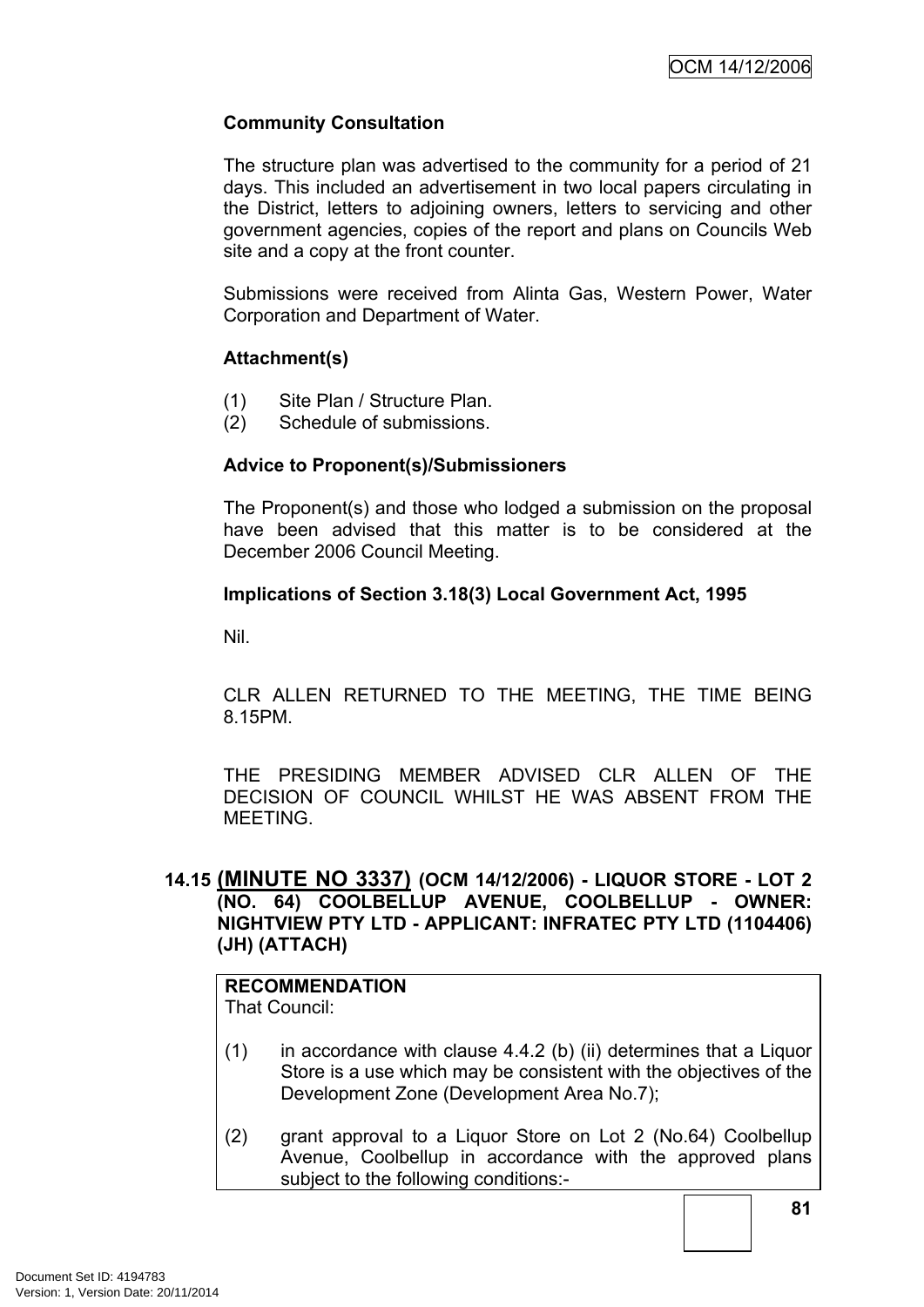# STANDARD CONDITIONS

- 1. Development may be carried out only in accordance with the terms of the application as approved herein and any approved plan.
- 2. Nothing in the approval or these conditions shall excuse compliance with all relevant written laws in the commencement and carrying out of the development.
- 3. The premises shall be kept in a neat and tidy condition at all times by the owner/occupier to the satisfaction of the Council.
- 4. A plan or description of all signs for the proposed development (including signs painted on a building) shall be submitted to and approved by the Council as a separate application. The application (including detailed plans) and appropriate fee for a sign licence must be submitted to the Council prior to the erection of any signage on the site/building.
- 5. No bunting is to be erected on the site (Bunting includes streamers, streamer strips, banner strips or decorations of similar kind).
- 6. The landscaping installed in accordance with the approved detailed landscape plan must be reticulated or irrigated and maintained to the satisfaction of the Council.
- 7. No wall, fence or landscaping greater than 0.75 metres in height measured from the natural ground level at the boundary, shall be constructed within 1.5 metres of a vehicular accessway unless the wall, fence or landscaping is constructed with a 2.1 metre truncation, as depicted on the approved plan.
- 8. All stormwater shall be contained and disposed of on-site to the satisfaction of the Council.
- 9. Refuse bins shall be provided adequate to service the development and the bins are to be screened to the satisfaction of the Council before the development is occupied or used.
- 10. The vehicle parking and manoeuvring area shall be sealed, kerbed, drained and line marked in accordance with the approved plans and specifications certified by a suitably qualified practicing Engineer to the satisfaction of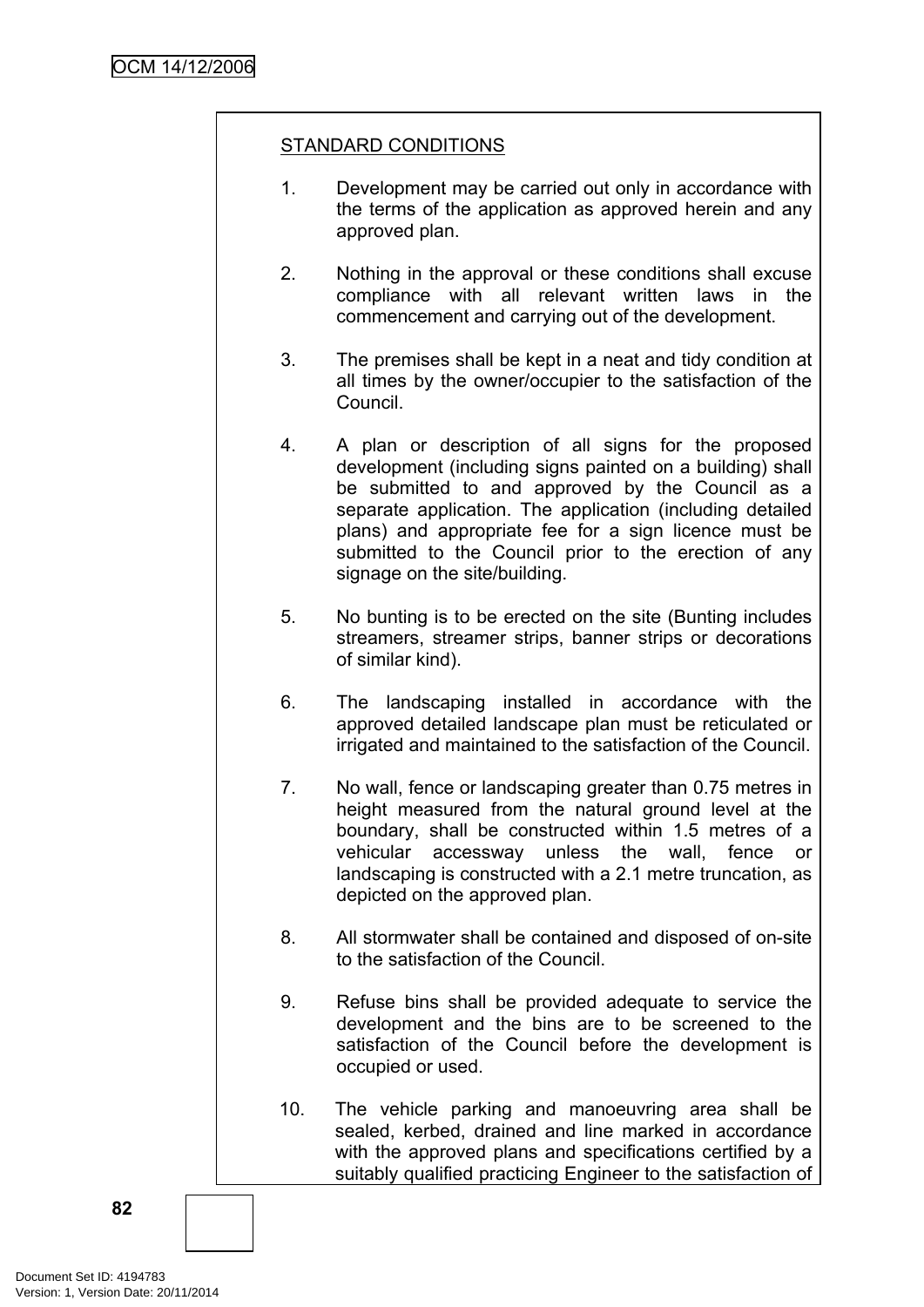the Council.

- 11. Works depicted on the approved parking plan shall be maintained to the satisfaction of the Council.
- 12. A minimum of 1 disabled carbay designed in accordance with Australian Standard 2890.1 – 1993 is to be provided in a location convenient to, and connected to a continuous accessible path to, the main entrance of the building or facility. Design and signage of the bay(s) and path(s) is to be in accordance with Australian Standard 1428.1 – 1993. Detailed plans and specifications illustrating the means of compliance with this condition are to be submitted in conjunction with the building licence application.
- 13. Carbay grades are not to exceed 6% and disabled carbays are to have a maximum grade 2.5%.

# STANDARD CONDITIONS TO BE COMPLIED WITH PRIOR TO THE ISSUE OF A BUILDING LICENCE

- 14. Notwithstanding the detailed specifications required to be submitted for a building licence approval, a separate schedule of the colour and texture of the building materials shall be submitted and approved to the satisfaction of the Council prior to the occupation of the site and before the commencement or carrying out of any work or use authorised by this approval.
- 15. A landscape plan being submitted to the Council and approved, prior to applying for a building licence and shall include the following:-
	- (1) the location, number and type of existing and proposed trees and shrubs, including calculations for the landscaping area being in conformity with the City of Cockburn Greening Plan;
	- (2) any lawns to be established;
	- (3) any natural landscape areas to be retained;
	- (4) those areas to be reticulated or irrigated; and
	- (5) verge treatments

# STANDARD CONDITIONS TO BE COMPLIED WITH PRIOR TO OCCUPANCY

16. The parking bay/s, driveway/s and points of ingress and egress to be designed in accordance with the Australian Standard for Offstreet Carparking (AS/NZS 2890.1: 2004) unless otherwise specified by this approval and are to be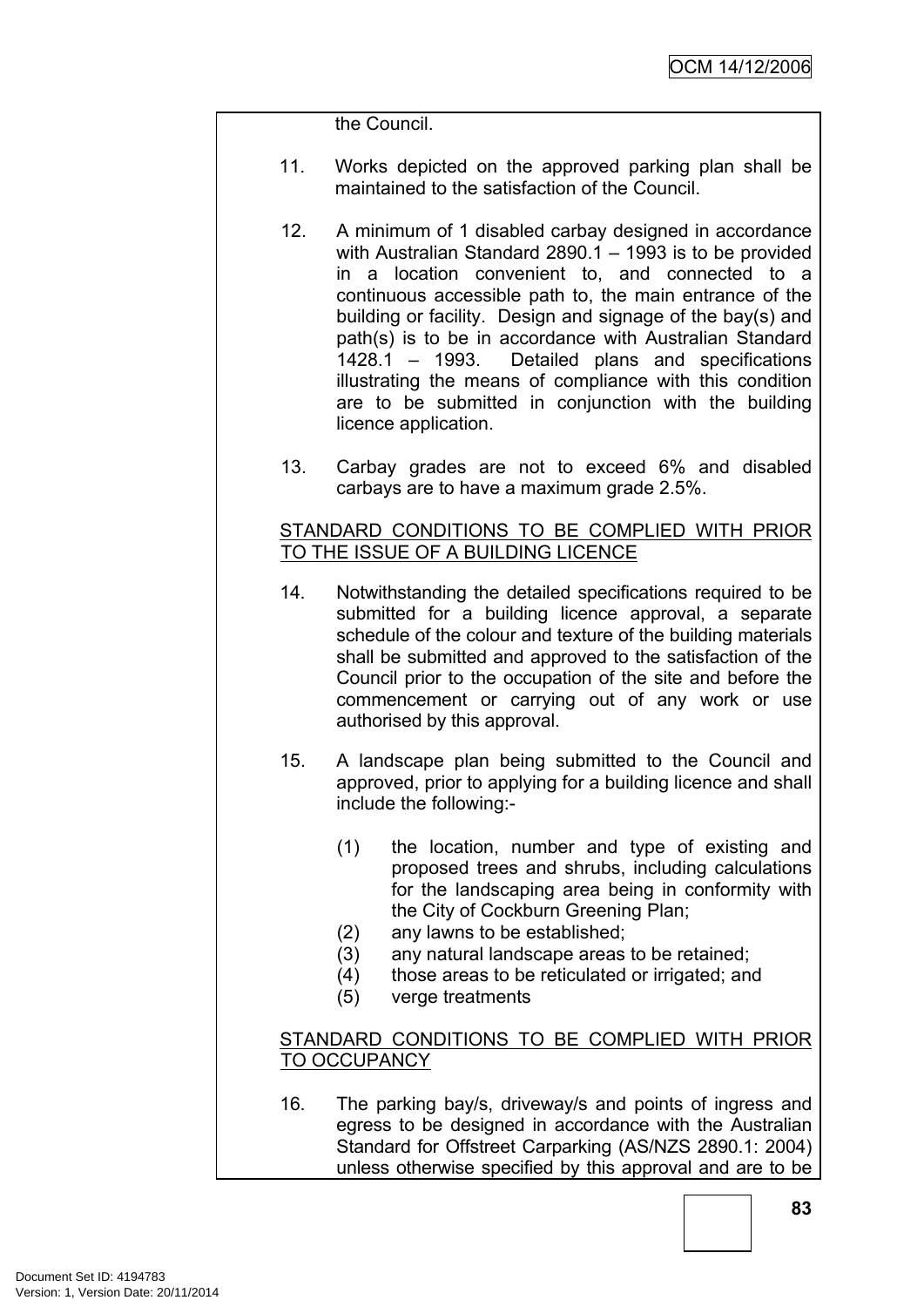constructed, drained and marked in accordance with the design and specifications certified by a suitably qualified practicing Engineer and are to be completed **prior to the development being occupied** and thereafter maintained to the satisfaction of the

- 17. Landscaping and tree planting to be undertaken in accordance with the approved plan prior to the occupation of the site.
- 18. Landscaping is to be undertaken in the street verge adjacent to the lot in accordance with the approved plans and be established prior to the occupation of the site; and thereafter maintained to Council's satisfaction.

# SPECIAL CONDITIONS

- 19. This approval relates to a liquor store only and does not include a drive through facility.
- 20. This approval authorises the use of the premises as a liquor store to be carried on for a period of seven years from 11 October 2005 - the date of the State Administrative Tribunal's order. A fresh application for planning approval must be lodged and approved prior to 11 October 2012 for the continuation of the use for a period in excess of this time period.
- 21. Evidence being provided to the satisfaction of Council to demonstrate that sufficient Rights of Carriageway easements exist to enable access and egress to and from the site in accordance with the approved plans.
- 22. The proponent must engage a suitably qualified environmental consultant to certify that the underground fuel tanks and equipment have been properly removed and to conduct site investigations to remove any contaminated soil and/or groundwater in accordance with the requirements of the Department of Environment and Conservation to the satisfaction of Council. These works must be completed prior to issuance of a building licence by the City.

# FOOTNOTES

- 1. The development is to comply with the requirements of the Building Code of Australia.
- 2. The development site is to be connected to the reticulated sewerage system of the Water Corporation before commencement of any use.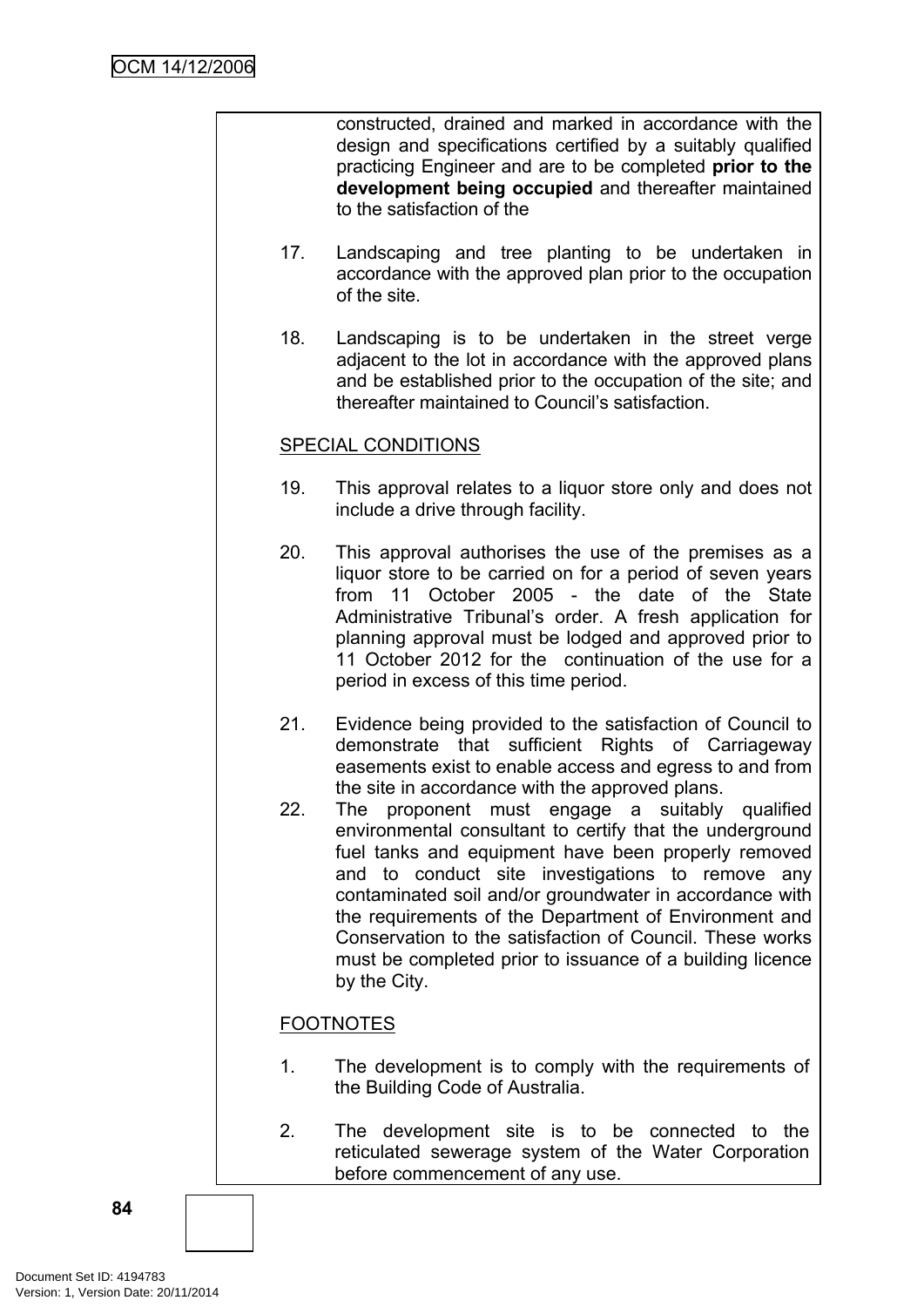- 3. The applicant is required to obtain all relevant licences and certificates under the Liquor Licensing Act 1988 prior to the operation of the use (e.g. Section 40).
- 4. The use of the premises is required to comply with the Health (Food Hygiene) Regulations 1993 and the Australia New Zealand Food Standards Code (Australia only – where applicable)
- 5. Uncovered parking bays shall be a minimum of 5.5 x 2.5 metres, clearly marked on the ground and served by a 6 metre (minimum) wide paved accessway.
- 6. The Council takes no responsibility or liability in respect to maintenance and reinstatement of any verge area landscaped as a condition of approval.
- 7. Access and facilities for disabled persons is to be provided in accordance with the requirements of the Building Code of Australia.
- (2) issue a Schedule 9 Notice of Determination on Application for Planning Approval - Approval (inclusive of MRS Form 2 Notice of Approval);
- (3) advise the applicant of Council's decision accordingly.

# **COUNCIL DECISION**

MOVED Clr S Limbert SECONDED Clr T Romano that the recommendation be adopted.

# **CARRIED 8/0**

# **Background**

| ZONING:           | MRS:                            | Urban       |              |      |
|-------------------|---------------------------------|-------------|--------------|------|
|                   | TPS3                            | Development | (Development | Area |
|                   |                                 | No.7'       |              |      |
| <b>LAND USE:</b>  | <b>Liquor Store</b>             |             |              |      |
| LOT SIZE:         | 1386m <sup>2</sup>              |             |              |      |
| <b>USE CLASS:</b> | Use Not Listed – "Liquor Store" |             |              |      |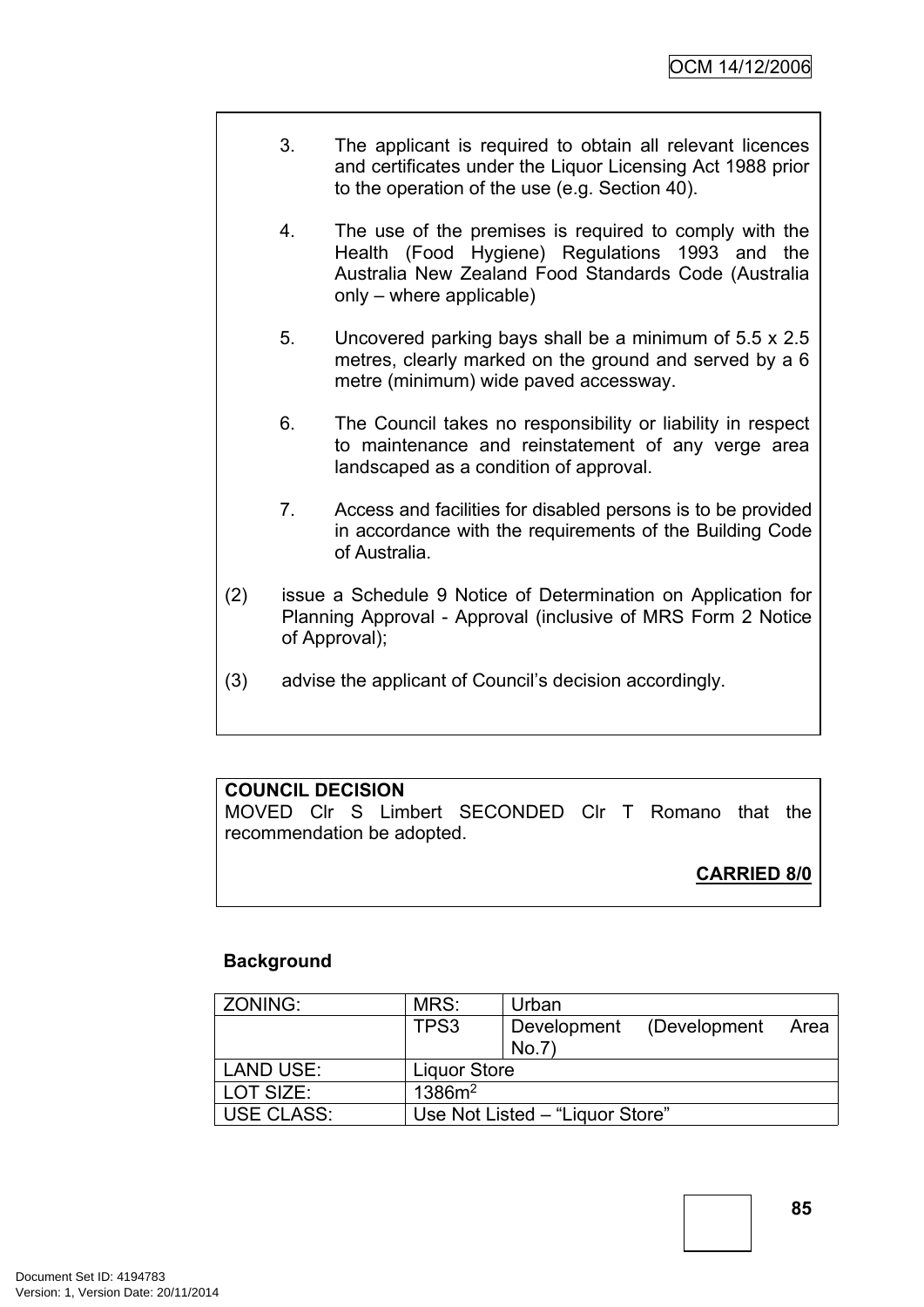The land subject of this application is a former Ampol service station site situated adjacent to Coolbellup Avenue, immediately to the north west of the Coolbellup Shopping Centre.

On 17 May 2005 Council considered an application for a change of use from service station to bottle shop, and resolved to defer the application to enable the immediate preparation of a detailed structure plan based upon Council's preference of Scenario 3 arising from the Coolbellup Enquiry-by-Design consultation process.

The applicant subsequently made application for a review with the State Administrative Tribunal ("SAT"). On 11 October 2005 the SAT issued a formal order approving the application subject to conditions including a special condition limiting the period of time for which the approval was granted to seven years.

# **Submission**

The applicant has submitted a planning application to construct a new liquor store building replacing the existing vacant service station. The previous proposal approved by the SAT was to carry out alterations and additions converting the existing service station to a liquor store. The current proposal is for a new building. The liquor store currently located within the Coolbellup Shopping Centre will relocate and operate from the proposed new premises if approved. The proposal is summarised as follows:

- Demolition of service station
- Development of a new 300 $m<sup>2</sup>$  building incorporating a 169 $m<sup>2</sup>$ bottle shop, 69m<sup>2</sup> coolroom, 30m<sup>2</sup> store and staff office and toilet facilities.
- Parking for 21 customer vehicles and 4 staff vehicles
- Loading bay

# **Report**

A Liquor Store is a "use not listed" in the Zoning Table of Town Planning Scheme No.3. In accordance with clause 4.4.2 of Town Planning Scheme No.3, the Council therefore needs to determine whether the use and development is consistent with the objectives of the Development zone (Development Area No.7).

The objective of the Development zone is "*To provide for future residential, industrial or commercial development in accordance with a comprehensive Structure Plan prepared under the Scheme.* Additionally:

 *An approved Structure Plan together with all approved amendments shall apply to the land in order to guide subdivision and development;*

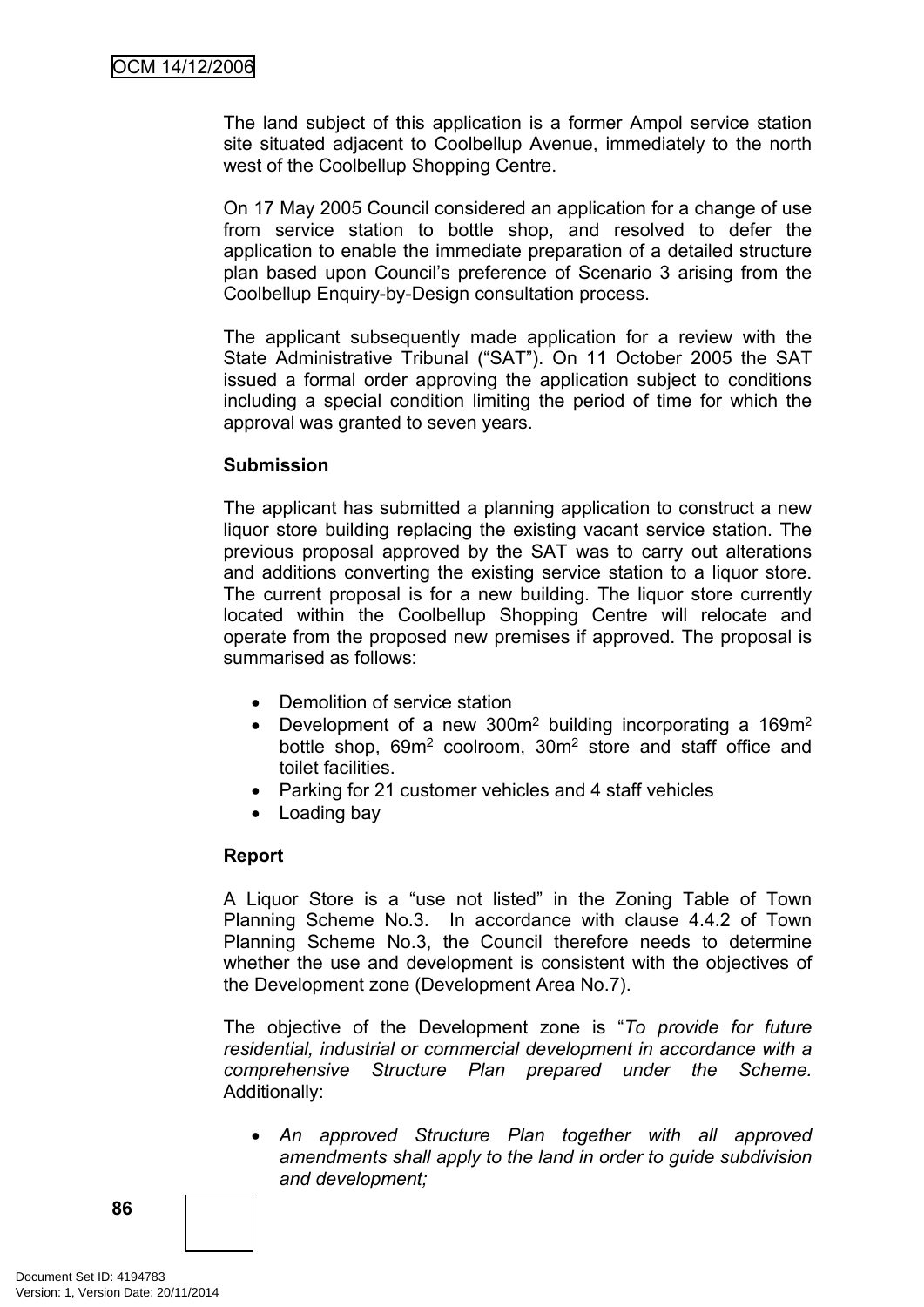*To provide for an integrated town centre with a mix of residential, commercial, recreation, community and education facilities … ."*

To date, no Structure Plan has been prepared for Development Area No. 7. In accordance with Clause 6.2.4.2 of the Scheme, the Council may grant approval to the use and development of land within a Development Area without a Structure Plan if the Council is satisfied that the development will not prejudice the specific purposes and requirements of the Development Area.

# Strategic Planning Context

Preferred 'Scenario 3' arising from the Coolbellup Enquiry-by-Design consultation process for the Coolbellup Centre identifies the subject site for medium density residential development. Implementation of preferred Scenario 3, however, is highly complex and it is therefore difficult to put a timeframe on how long a Structure Plan could take to prepare and implement. The State Administrative Tribunal recognised this fact in previously granting approval for a change of use to Liquor Store.

Given the vacant, un-maintained state of the existing building on the subject land, the development of the premises as a new Liquor Store is expected to improve the amenity of the site in the interim. In the longer term, if the surrounding land is developed for residential purposes, and the Coolbellup Centre relocated it may be more appropriate for the liquor store to also relocate allowing the subject lot to be redeveloped for residential purposes consistent with Scenario 3.

Given that a structure plan has not yet been prepared, and that the State Administrative Tribunal has previously approved the proposed use, it is considered appropriate, should Council approve the proposal, to limit the timeframe of this approval to seven years from the date of the State Administrative Tribunal's order. This will enable the applicant to proceed with a degree of certainty, but will also require the applicant to lodge a new application for the use of the premises as a liquor store prior to the continuation of the use for any period after this date. Such application (incorporating any necessary modifications to access, landscaping etc) may then be considered in the context of an approved structure plan and any consequential developments.

#### Town Planning Scheme No.3

The proposed development generally complies with the standards and provisions of the City's Town Planning Scheme No 3, and proposes adequate parking and sufficient access arrangements. Landscaping on site is proposed to represent 8.5% of the lot area. The City's Town Planning Scheme No.3 stipulates a minimum on-site provision of 10%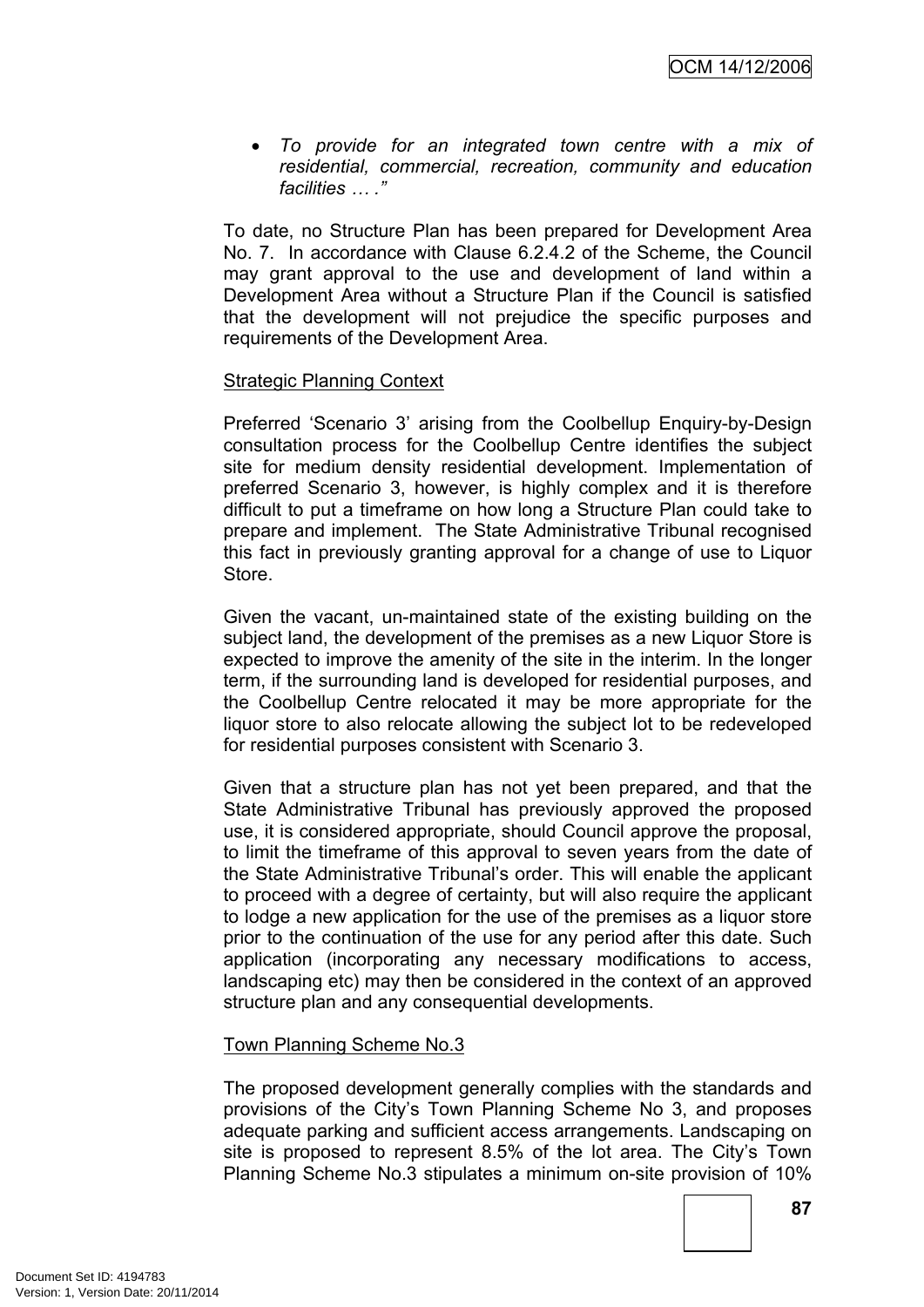which may be reduced to 5% subject to the street verge abutting the site being developed and maintained by the owner as an integral part of the on-site provision. The verge is already landscaped and the provision of 8.5% on-site landscaping is therefore considered acceptable subject to the verge being maintained as a condition of planning approval.

#### Site Remediation

The applicant has advised that the tanks associated with the service station have been removed and the site remediated, however the City does not have any record of this. The applicant has agreed to provide evidence of their removal and the remediation of the site as a condition of planning approval. The wording of the condition outlined in the State Administrative Tribunal's decision is considered appropriate and includes a requirement for a soil contamination assessment of the site to be approved to ensure that any potential contamination of the site is identified and removed prior to construction occurring on site.

#### Community Consultation

A sign was erected on site for a period of 14 days advising of the application. No submissions were received.

# Conclusion and Recommendation

The State Administrative Tribunal approved the use of the site for a liquor store in October 2005. The proposed relocation of a use from the adjoining Shopping Centre site and the removal and replacement of the derelict service station with a new building and associated landscaping is expected to improve the visual amenity of the area.

The proposal will not compromise future structure planning in the short to medium term. The appropriateness of the development can be reassessed at a later date in the context of any approved plans and developments through imposition of a condition consistent with the State Administrative Tribunal's decision, which limits the approval period

Parking, access, landscaping and design aspects are considered acceptable and the proposal has been advertised with no submissions received.

Given the above it is recommended that Council approve the application subject to appropriate conditions,

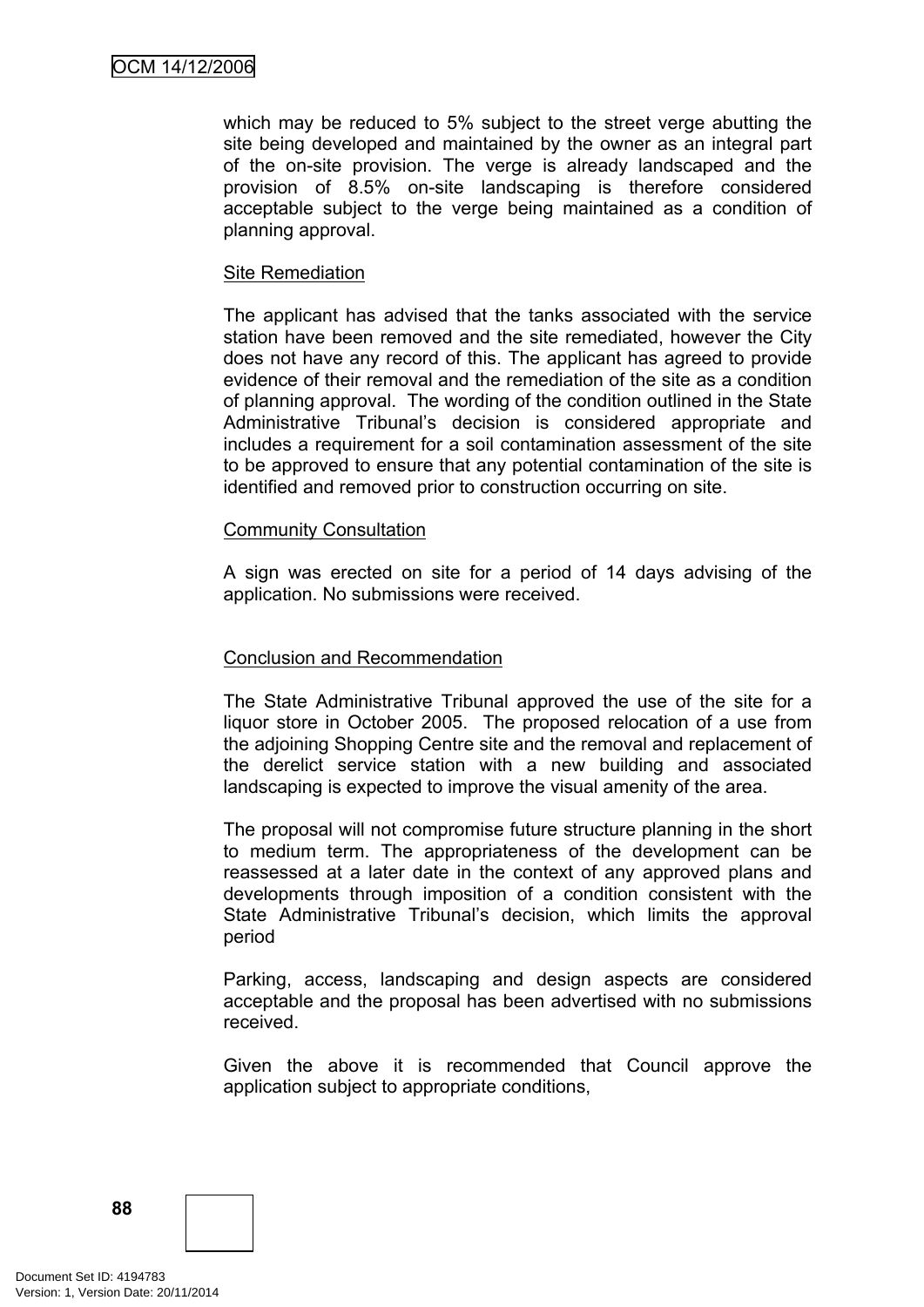# **Strategic Plan/Policy Implications**

# *Demographic Planning*

*• To ensure development will enhance the levels of amenity currently enjoyed by the community.*

### *Employment and Economic Development*

*• To plan and promote economic development that encourages business opportunities within the City.*

# **Budget/Financial Implications**

In the event of an application for review being made to the State Administrative Tribunal in respect of Council's decision or conditions of approval, there may be costs associated with defending such decision / conditions.

#### **Legal Implications**

Town Planning Scheme No 3 Planning and Development Act 2005 State Administrative Tribunal Regulations

# **Attachment(s)**

- (1) Site plan, floor plans and elevations
- (2) Scaled Drawings of Development

# **Advice to Proponent(s)/Submissioners**

The proponent has been advised that this matter is to be considered at the 14 December 2006 Council Meeting.

# **Implications of Section 3.18(3) Local Government Act, 1995**

Nil.

# **14.16 (MINUTE NO 3338) (OCM 14/12/2006) - DISTRICT BOUNDARY CHANGE - AUSTRALIAN MARINE COMPLEX (1035) (MR) (ATTACH)**

# **RECOMMENDATION**

That Council:

(1) adopt the proposed amendment to the Local Authority boundary to follow the western boundary along the coastline between the districts of the City of Fremantle and Town of Kwinana as shown on Attachment A and seek approval from the Local Government Advisory Board;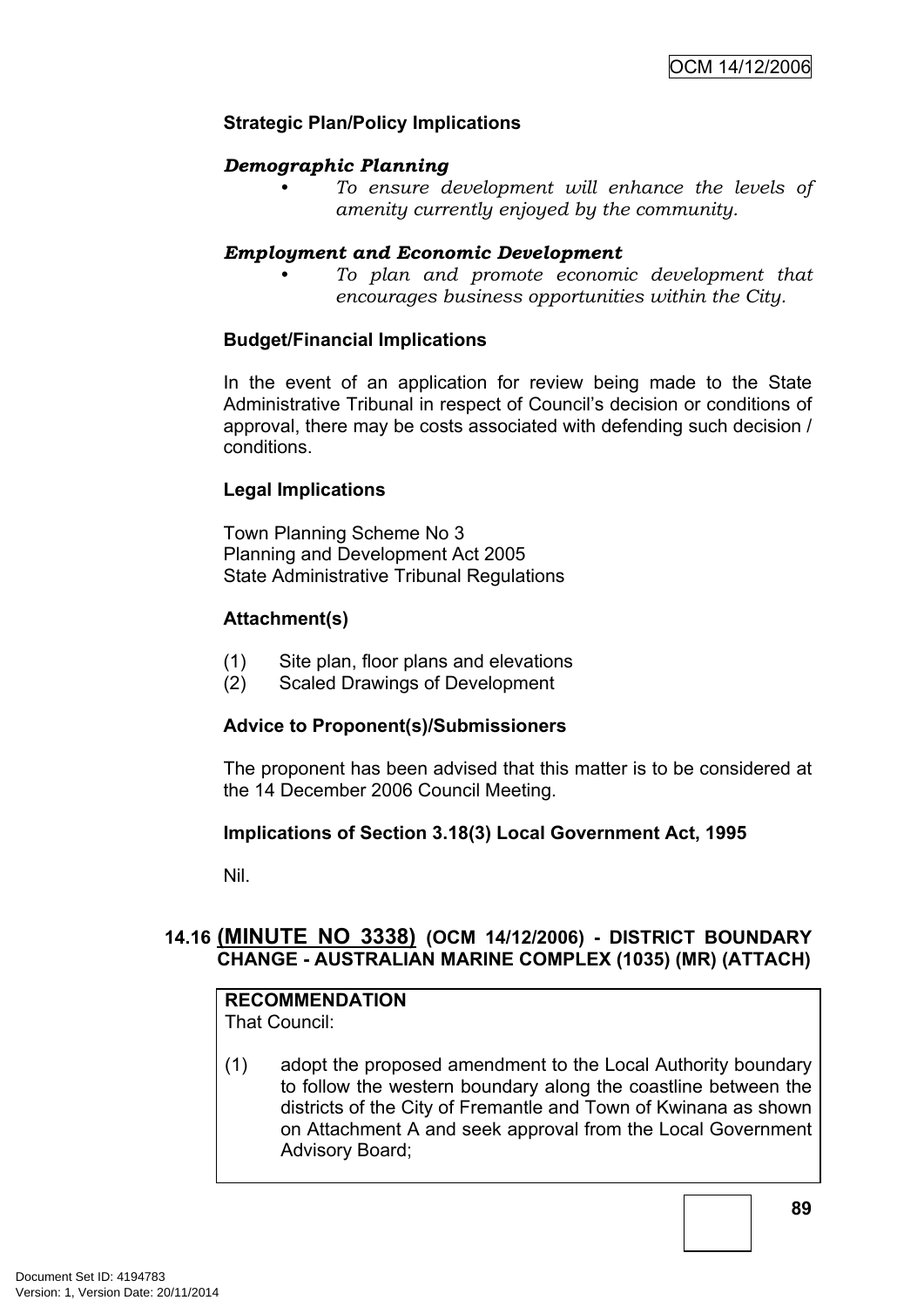(2) advise the Department of Land Information accordingly.

#### **COUNCIL DECISION** MOVED Clr S Limbert SECONDED Clr T Romano that the recommendation be adopted.

**CARRIED 8/0**

# **Background**

The district of the City of Cockburn was gazetted on Friday, 20 May 1966 and was explained in a lengthy statement using a complicated series of descriptions that referred to location numbers and reserves. The final statement in Schedule A of the gazettal notice included as follows:-

*"; thence westerly to and along that boundary and onwards to the low water mark of the Indian Ocean aforesaid and thence generally northnorth-westerly along that low water mark to the starting point."*

The City sought advice from the Department of Local Government and Regional Development regarding the interpretation of this clause as the alignment of the low water mark has been modified due to the reclamation works associated with the Australian Marine Complex. The clause suggested that the reclaimed land is automatically within the district but further discussion on this point with the Department of Land Information suggested that this is not the case.

# **Submission**

The submission seeks Council's approval to adjust the district boundary to include the area of land reclaimed along the coastal frontage to the southern portion of the Australian Marine Complex.

# **Report**

LandCorp undertook substantial reclamation works a few years ago for the new heavy load out facility and common user facility. These works extended beyond the amended district boundary that was set out in the Government Gazette. Other structures have been built within the ocean including man-made seawalls and groynes elsewhere along the Cockburn coastline that should be included within a revised western district boundary.

The form for boundary changes is set out in the *Local Government (Constitution) Regulations 1998*. The Governor would need to make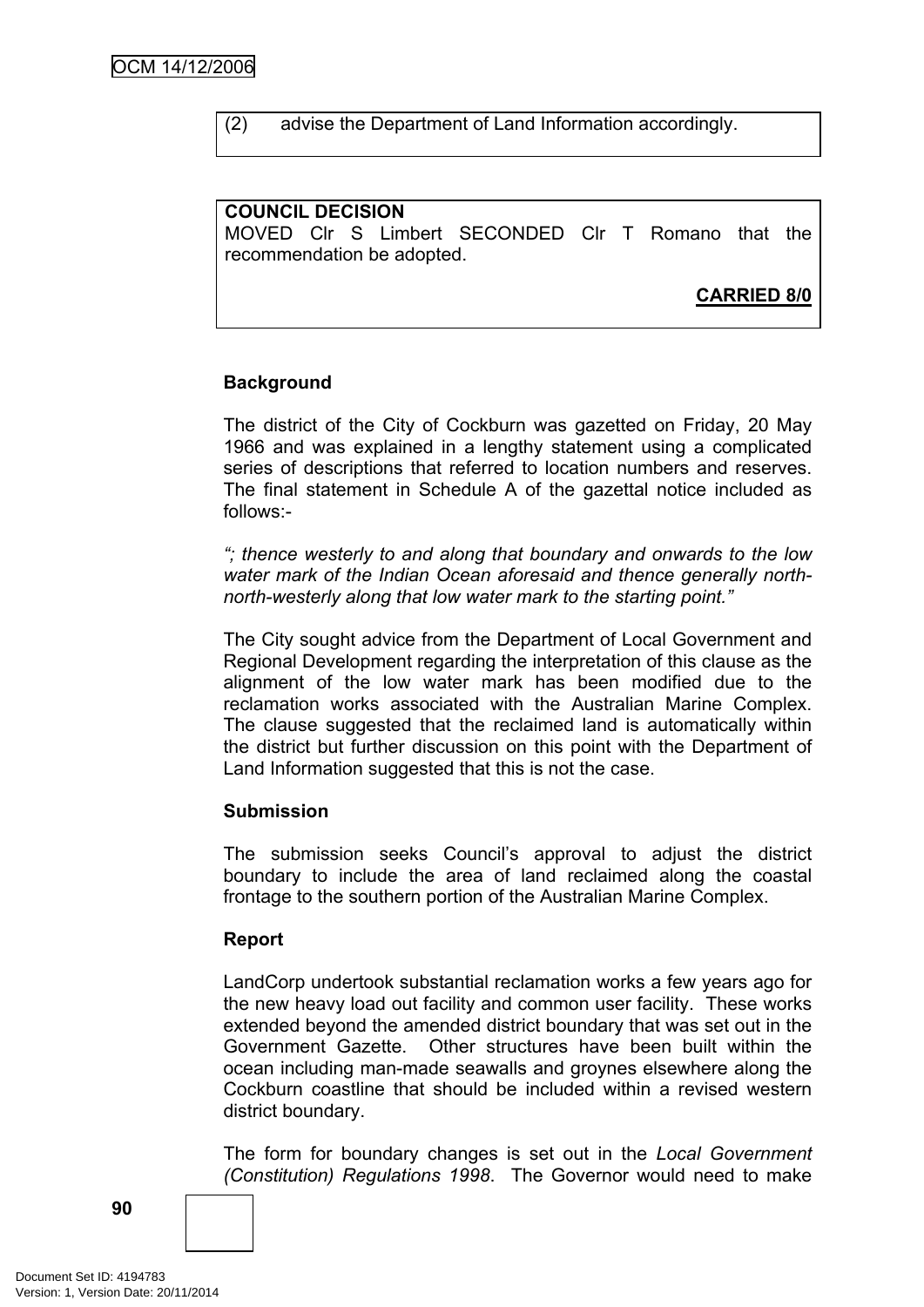an order in Council to give effect to any change for a district boundary. This would include the Department of Land Information technical description of the changes to the district boundary. The changes would take effect after the Order was published in the Government Gazette.

The district boundary needs to be amended in order for the Council's municipal administrative functions including Local Laws to apply to this land. Council rates cannot be applied to land unless it is within the Cockburn district as proclaimed.

It is recommended that Council proceed to amend the district boundary based on Attachment A, inclusive of the written description, which is subject to DLI approval, and seek approval from the Local Government Advisory Board accordingly.

# **Strategic Plan/Policy Implications**

#### *Employment and Economic Development*

- *• To plan and promote economic development that encourages business opportunities within the City.*
- *• To pursue high value employment opportunities for our residents.*

# *Transport Optimisation*

*• To ensure the City develops a transport network that provides maximum utility for its users, while minimizing environmental and social impacts.*

# **Budget/Financial Implications**

N/A

# **Legal Implications**

Local Government (Constitution) Regulations 1998.

# **Community Consultation**

N/A

# **Attachment(s)**

- (1) Maps of Proposed District Boundary
- (2) Technical Description (subject to DLI approval)

# **Advice to Proponent(s)/Submissioners**

N/A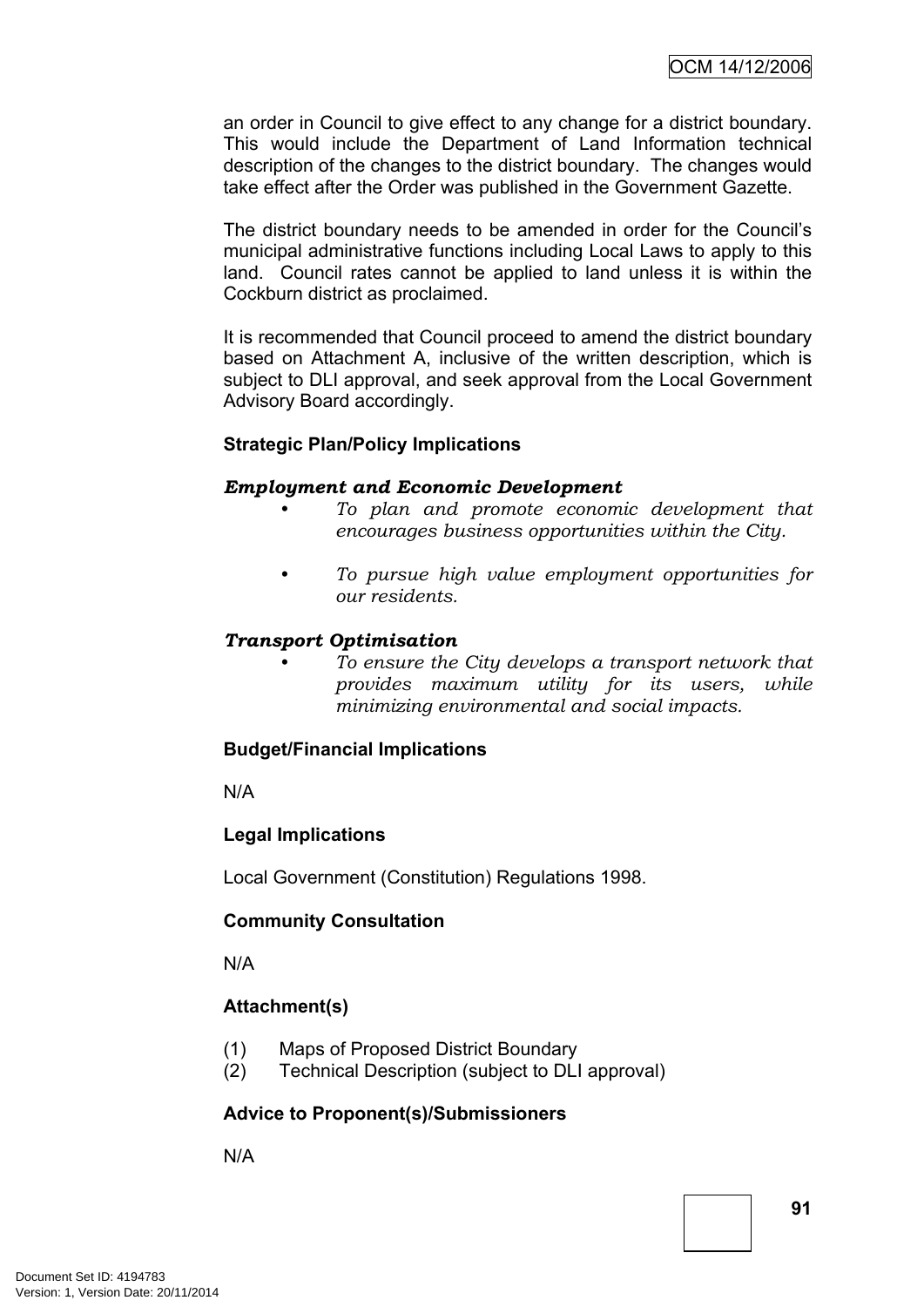# **Implications of Section 3.18(3) Local Government Act, 1995**

Nil.

# **DECLARATION OF INTEREST**

Clr Golcalves declared a conflict of interest in the following item, the nature of the interest being that her sister is in partnership with the owner of one of the subject lots.

CLR GOLCALVES LEFT THE MEETING AT THIS POINT, THE TIME BEING 8.15PM.

# **14.17 (MINUTE NO 3339) (OCM 14/12/2006) - MODIFIED STRUCTURE PLAN FOR LOTS 55, 56 AND 181 TINDAL AVENUE, YANGEBUP (9620) (AJB) (ATTACH)**

# **RECOMMENDATION**

That Council:

- (1) adopt the modified structure plan for lots 55,56 and 181 Tindal Avenue prepared by John Chapman planning consultant as shown on Plan 3 in the Agenda attachments;
- (2) adopt the officers recommendations on the Schedule of Submissions contained in the Agenda attachments and forward a copy of the modified Structure Plan and Schedule of Submissions to the Western Australian Planning Commission for approval; and
- (3) advise those who lodged a submission of Councils decision accordingly.

#### **COUNCIL DECISION**

MOVED Clr I Whitfield SECONDED Clr S Limbert that the recommendation be adopted.

**CARRIED 7/0**

# **Background**

A modified structure plan was prepared for the area bounded by Tindal Ave, McLaren Ave, Spearwood Ave and Beeliar Drive Yangebup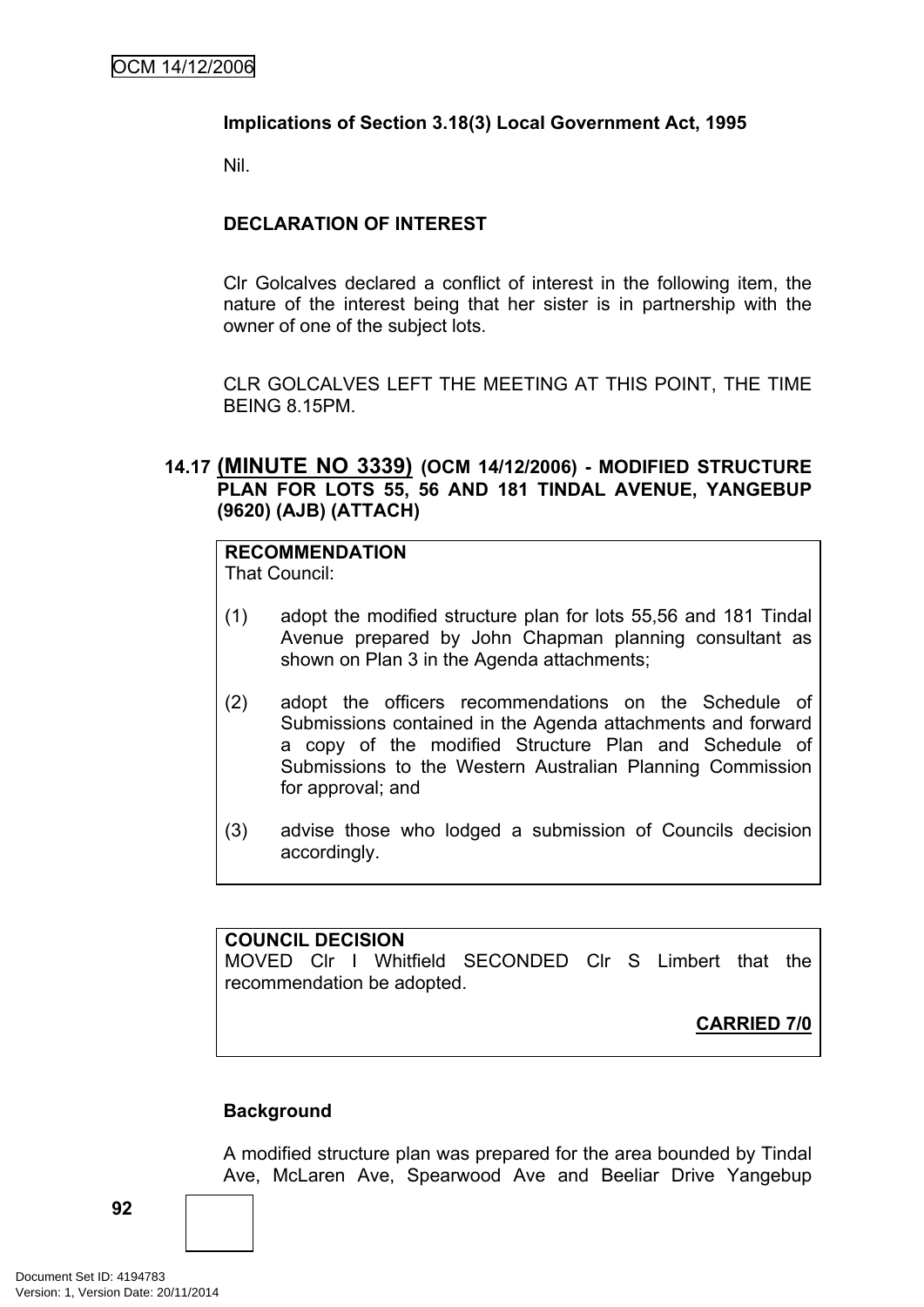following representations from the owners of lot 55, 56 and PRM property group on behalf of Department of Housing and Works

### **Submission**

N/A

# **Report**

The proposal relates to land in the area bounded by Tindal Ave, McLaren Ave, Spearwood Ave and Beeliar Drive Yangebup. A structure plan for the area was adopted by Council in July 2004 (see Plan 1 in the Agenda attachments). In adopting the plan Council sought agreement between the owners regarding the provision of public open space as the entire 10% was located on central lot 56 and the adjoining owners were to come to an arrangement to compensate the owner for the over provision. Subsequently lots 55 and 56 were sold and no agreement was reached. Following representations from owners in the area the City's' planning officers considered that the fair and equitable arrangement was for the public open space to be positioned across the common boundary of lots 55 and 56 so that they would satisfy their own open space requirement and to take cash in lieu from the owner of lot 181. Accordingly a modified Structure Plan was prepared by the City's' Strategic Planning Services and was advertised for public comment (see Plan 2 in the Agenda attachments).

The Structure plan was advertised for public comment from 20<sup>th</sup> September to 24<sup>th</sup> October 2006. Eleven submissions were received, eight from servicing authorities and three from landowners or their consultants. The submissions are summarised in the Schedule of Submissions included in the Agenda attachments.

In the main the submissions provide information or confirmation of no objection to the proposal being implemented and require no explanation over and above that outlined in the Schedule of Submissions. Issues requiring specific comment are in respect to Submission No 3 by Agility Management Pty Ltd and Submission No 5 by John Chapman Planning Consultant on behalf of the owner of lot 55 Tindal Avenue. The matters raised are as follows;

#### Submission 3

Agility Management are contracted to manage and operate the Parmelia natural gas pipeline which is located down the east side of Spearwood Avenue. The Structure Plan area is some 50 metres west of the pipeline but within the 300m notification zone and within the 65m conditional development zone specified in the Planning Commissions' draft Pipeline Planning Bulletin. In the draft policy there is a presumption against residential development within the conditional development zone.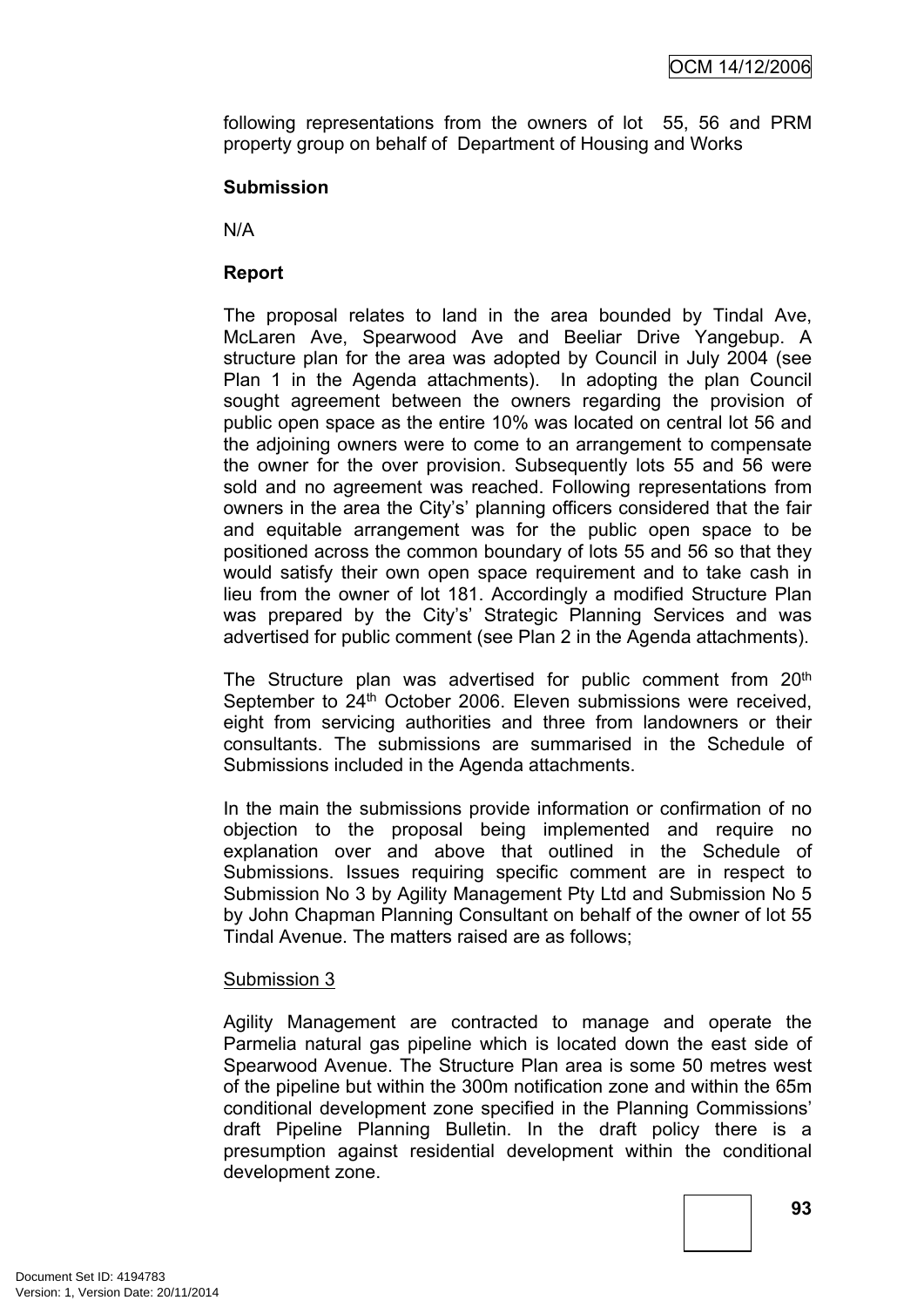The 65 m conditional development zone affects a strip of land down the western side of Spearwood Ave owned by Department of Housing and Works. PRM Management Pty Ltd who manage the land as part of the Meve Estate advise that the 65m conditional development zone does not apply due to the following;

- A previous risk assessment has been undertaken and a 32 m set back was determined as adequate. This is the set back that has been applied to the Meve Estate which is on the eastern side of the relevant portion of the pipeline.
- Works have been completed on the adjoining section of the pipeline by the Meve development.
- The Department for Planning and infrastructure recently advised Agility that the draft Planning Bulletin has not yet been endorsed by the WAPC and requires additional work before it is endorsed. The letter also advises that the WAPC wants to be satisfied that appropriate recognition is given to current risk assessments which have been undertaken and mitigation measures agreed based on those assessments (WAPC letter dated 24 April 2006).

On the basis of the information presented by PRM on behalf of the Department of Housing and Works it is considered that the 65m conditional development zone is not appropriate. However the detailed subdivision plans for the area need to ensure that there is no encroachment of residential lots into the previously agreed 32m buffer.

# Submission 5

Subsequent to the advertising of the Structure Plan, John Chapman planning consultant prepared a revised plan for lot 55. Following discussions with the owner of adjoining lot 56 a further modified plan was produced and submitted for consideration. The modified plan is shown as Plan 3 in the Agenda attachments. The modified plan embodies the same principles of shared public open space across the boundaries of lots 55 and 56 with R40 development around the POS as shown on the advertised plan. The modified plan improves on the advertised plan by providing a road along the southern boundary of the open space area, deleting a four way intersection and introduces a laneway to service the R40 development fronting McLaren Avenue. It is noted that the revised plan deletes some R40 development on lot 181 but in return increases the potential lot yield and reduces the development costs by reducing the length of road.

It is recommended that Council adopt the recommendations outlined in the Schedule of Submissions included in the Agenda attachments and approve the modified Structure Plan submitted by John Chapman.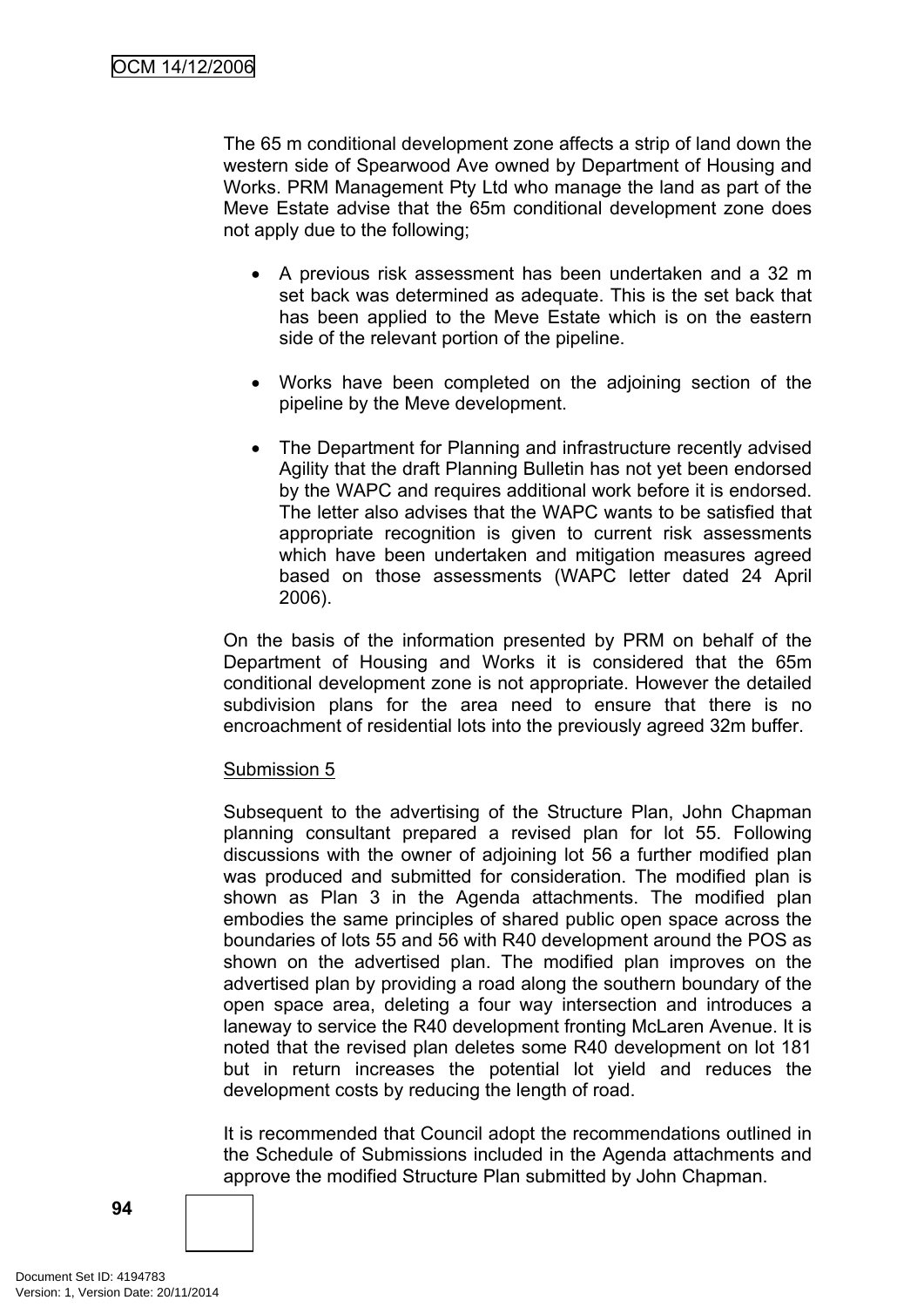# **Strategic Plan/Policy Implications**

# *Demographic Planning*

- *• To ensure the planning of the City is based on an approach that has the potential to achieve high levels of convenience and prosperity for its citizens.*
- *• To ensure development will enhance the levels of amenity currently enjoyed by the community.*

# *Infrastructure Development*

*• To construct and maintain community facilities that meet community needs.*

# *Lifestyle and Aspiration Achievement*

*• To foster a sense of community spirit within the district generally and neighbourhoods in particular.*

# *Governance Excellence*

*• To conduct Council business in open public forums and to manage Council affairs by employing publicly accountable practices.*

The Planning Policies which apply to this item are:

SPD4 'Liveable Neighbourhoods' APD4 Public Open Space

# **Budget/Financial Implications**

Cash in Lieu of the 10% public open space in respect of lot 181 will be spent on upgrading existing or proposed recreation reserves in the area subject to receiving approval for such works from the Minister for Planning and Infrastructure.

# **Legal Implications**

Nil

# **Community Consultation**

The structure Plan was advertised in the local papers and letters were sent to the affected landowners and the servicing authorities.

# **Attachment(s)**

- (1) Adopted Structure Plan July 2004
- (2) Advertised modified Structure Plan
- (3) Recommended modified Structure Plan
- (4) Schedule of Submissions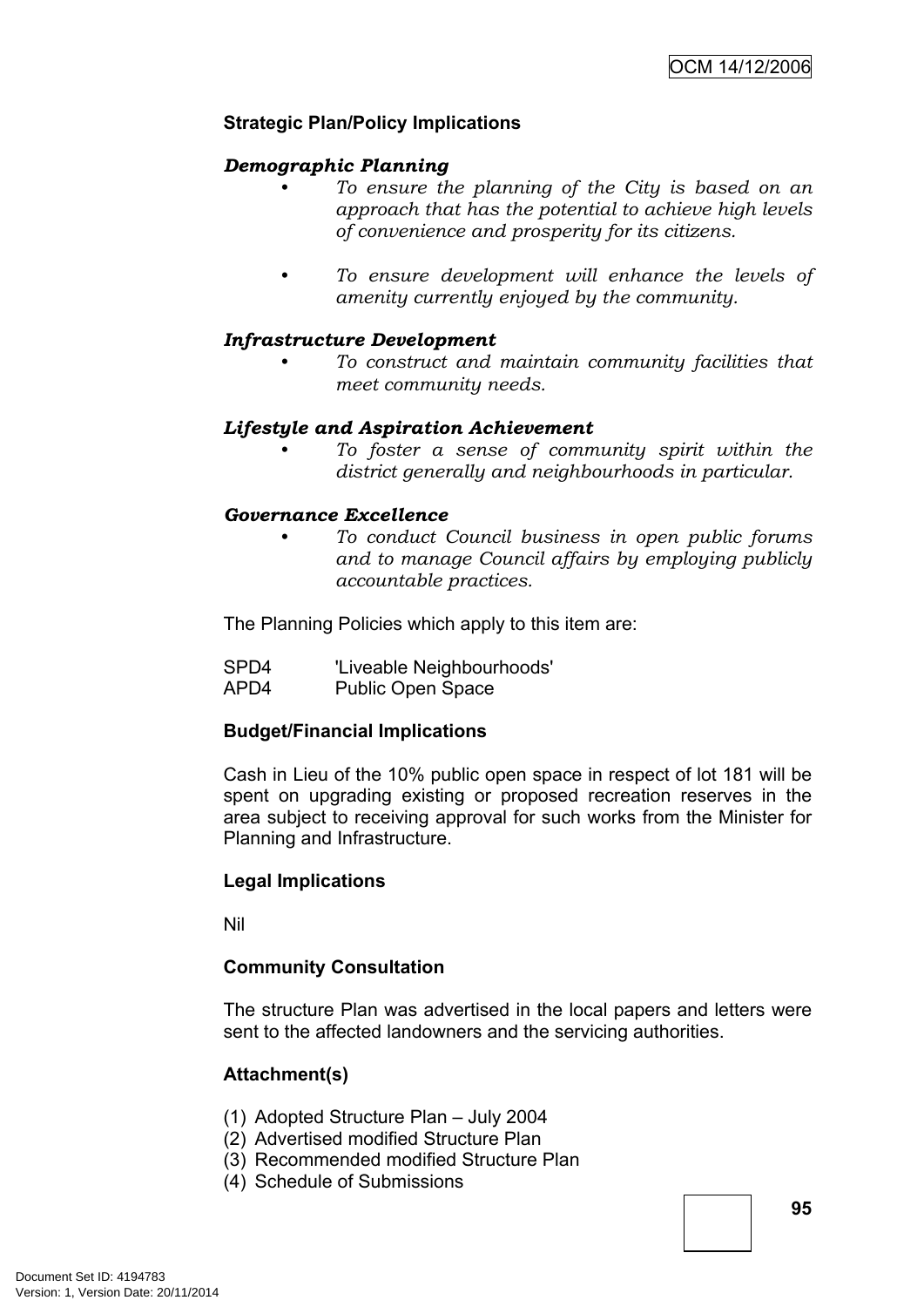# **Advice to Proponent(s)/Submissioners**

The Proponent(s) and those who lodged a submission on the proposal have been advised that this matter is to be considered at the December 2006 Council Meeting.

#### **Implications of Section 3.18(3) Local Government Act, 1995**

Nil.

CLR GONCALVES RETURNED TO THE MEETING, THE TIME BEING 8.16PM.

THE PRESIDING MEMBER ADVISED CLR GONCALVES OF THE DECISION OF COUNCIL WHILST SHE WAS ABSENT FROM THE MEETING.

# **14.18 (MINUTE NO 3340) (OCM 14/12/2006) - STRUCTURE PLAN FOR LOT 1 WEST CHURCHILL AVENUE AND LOTS 24-26 ROCKINGHAM ROAD, MUNSTER - APPLICANT: BURGESS DESIGN GROUP (9674) (AJB) (ATTACH)**

# **RECOMMENDATION**

That Council:

- (1) adopt the Structure Plan for Lot 1 West Churchill Avenue and Lots 24-26 Rockingham Road , Munster subject to the Structure Plan being amended to show combined access roads along the common boundary of Lots 24 and 25 and along the northern boundary of Lot 26 and for reciprocal rights of access over the roadways to be provided in the event that strata development is undertaken;
- (2) adopt the officer recommendations on the Schedule of Submissions contained in the Agenda attachments and forward a copy of the Structure Plan and Schedule of Submissions to the Western Australian Planning Commission for its endorsement pursuant to clause 6.2.10 of Town Planning Scheme No 3; and
- (3) advise the applicant and those who lodged a submission of Council's decision accordingly.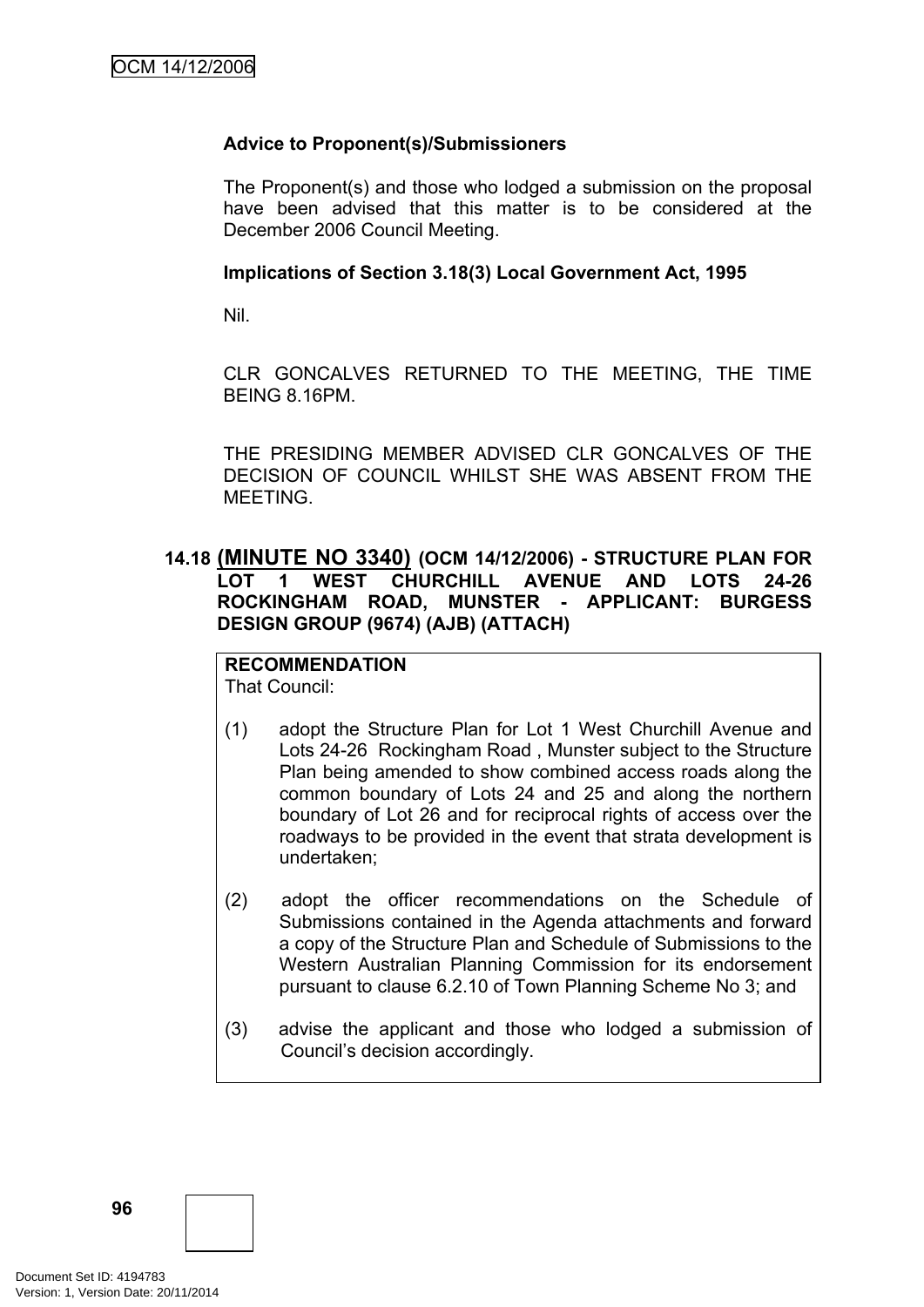### **COUNCIL DECISION**

MOVED Clr S Limbert SECONDED Clr T Romano that the recommendation be adopted.

**CARRIED 8/0**

# **Background**

Burgess Design Group submitted a structure plan for the subject land in September 2006 on behalf of the owners of the land.

#### **Submission**

N/A

# **Report**

The proposal relates to land in the north east quadrant of the intersection of West Churchill Ave and Rockingham Road Munster. The land on the corner of West Churchill Ave and Rockingham Rd is developed as a pizza restaurant with the balance being single residences on lots having an area of approximately 3000m<sup>2</sup>. The adjoining lots to the north, east and south are also relatively large with single residences and suitable for redevelopment. Land to the west of Rockingham Road accommodates a local shopping centre and some single residential lots. Land south west of the West Churchill Ave/ Rockingham Rd intersection is the subject of the Munster Phase 2 Structure Plan adopted by Council in July 2005 which proposes R40 development on the corner in recognition of its location adjacent to a bus route and within the 400m walkable catchment of a local centre as promoted by "Liveable Neighbourhoods".

The Structure Plan proposes that the restaurant on lot 1 on the corner of West Churchill Ave and Rockingham Road be zoned Local Centre with an R code of R40 and the balance being Residential R 40 to allow up to 45 strata titled units to be developed (see plan in Agenda attachments). Given the smallness of the area (1.0299 ha) it is recommended that Council takes cash in lieu of public open space which would be some 1030m<sup>2</sup> which is considered too small to be viable.

The Structure Plan was advertised for public comment from 20<sup>th</sup> September 2006 to 20<sup>th</sup> October. Eleven submissions were received, nine from servicing authorities/Govt agencies and two from residents/landowners. The submissions are summarised in the Schedule of Submissions included in the Agenda attachments.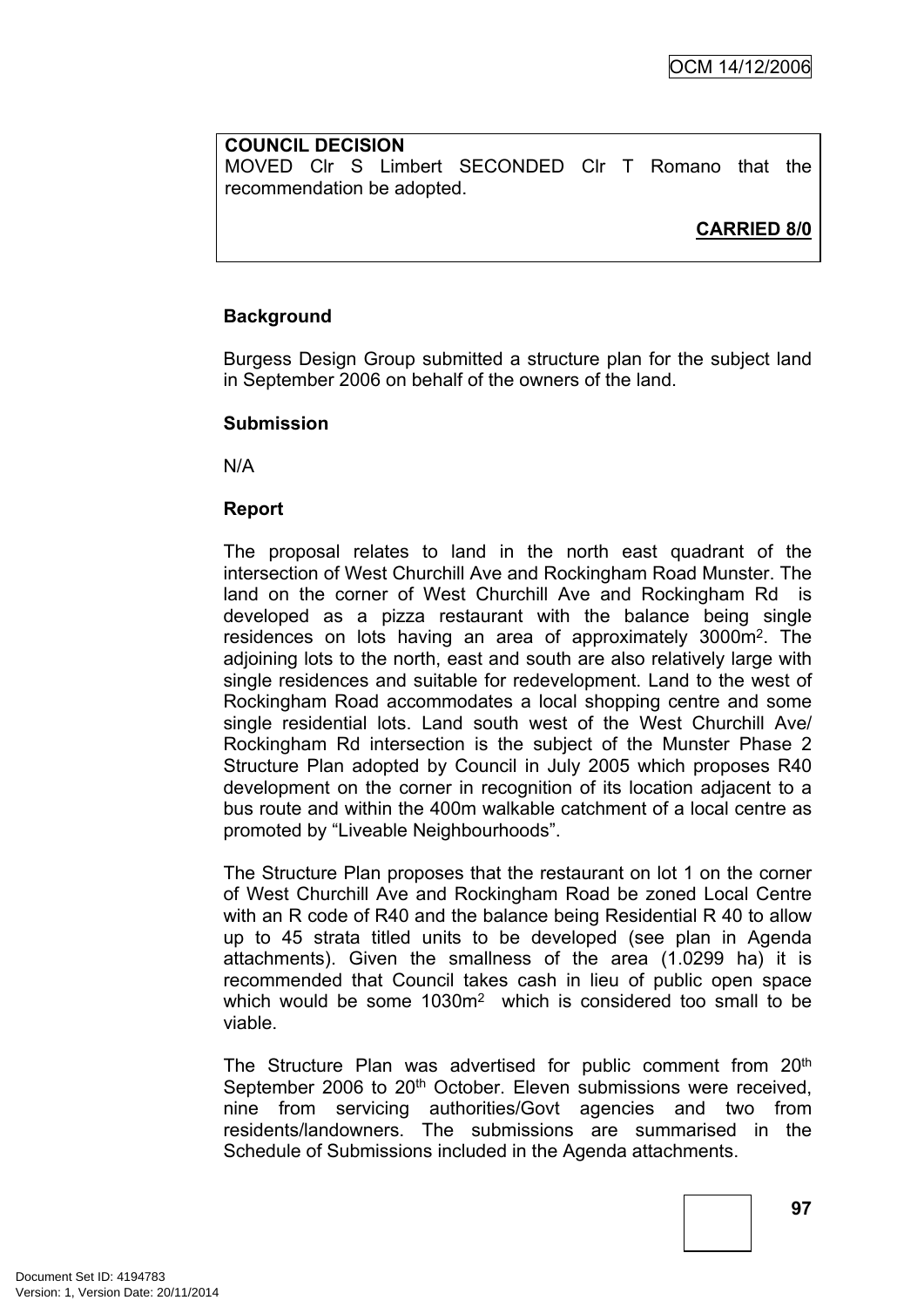In the main the submissions provide information or confirmation of no objections to the proposal being implemented and require no explanation over and above that outlined in the Schedule of Submissions. Issues requiring specific comment are in respect of Submission No 6 by I & D Berkovich whose land is included in the Structure Plan and Submission No 7 by S & H McGuiness who live adjacent to the Structure Plan area on lot 2 West Churchill Ave. Both submissions raise similar issues and these are discussed in the following points;

- The Berkovich's claim that they did not agree to their land being included in the proposal. There is no requirement under the Scheme that an owner has to agree to their land being included in a Structure Plan. In this instance it is logical to include the land owned by the Berkovich's as it forms part of a contiguous area to be planned. Not withstanding that, it should be noted that the inclusion of land in a structure plan and its designation of residential R40 does not in any way compel the owner to develop or subdivide. It will however enable the owner to either subdivide or develop the land at a time of their choosing if they elect to do so.
- Both submissions object to the proposed R40 zoning and advise that R 20 would be more acceptable. The subject land is opposite a local centre and on a strategic bus route. As such it is at the heart of the 400m walkable catchment of a neighbourhood where "Liveable Neighbourhoods" promotes higher density. Also the designation of the land at R40 will provide for a variety of housing types to satisfy a wider range of people and price range/affordability. Accordingly the proposal to provide R40 housing in this locality is in accordance with sound planning principles. It should also be noted that the R40 code is a maximum density and owners can develop at a rate they consider appropriate to their needs and market conditions. Accordingly there is nothing to stop Mr Berkovich from developing in accordance with the R 20 code.
- The McGuinness's submission 7 expresses concerns regarding the effects of R40 development on their lifestyle including noise, privacy and are concerned that such development will devalue their property and create a safety problem. Whilst it is acknowledged that the R40 coding will potentially allow a greater number of dwellings to be constructed, the side and rear setbacks for R20 and R40 are the same and hence the coding to R20 as suggested will not guarantee a lesser degree of noise or privacy. In respect to impact on values there is no evidence that R40 development will have a negative impact on property values particularly considering that the properties are located next to a commercial activity. Notwithstanding that, factors such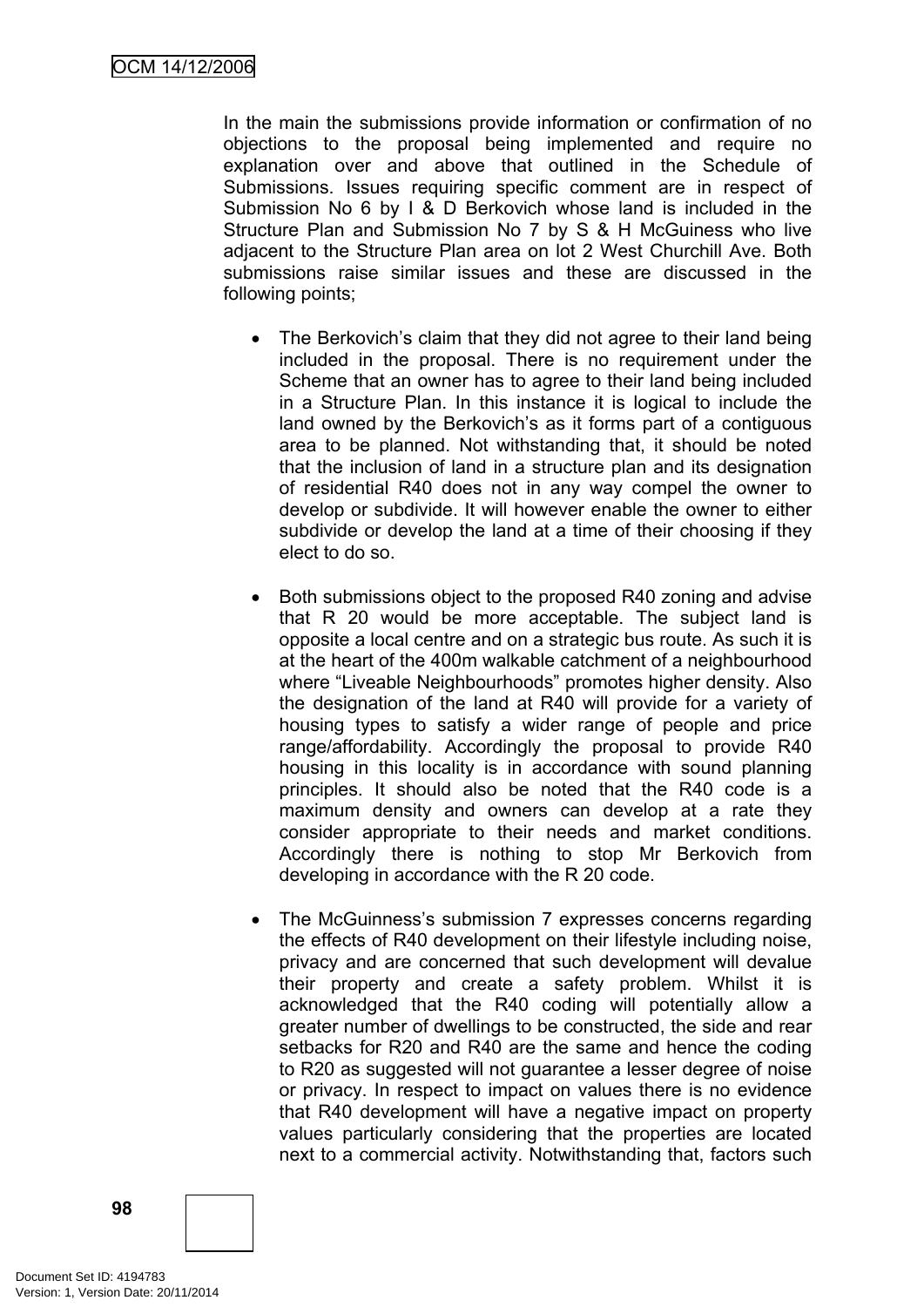as competition and impact on property values are not valid planning considerations.

Finally the submission claims that the lots are on the inside of a curve on Rockingham Road and as such have restricted visibility. The fatality on Rockingham Road referred to in the submission occurred near Troode St, not in this location where traffic volumes are considerably lower and further more, vehicles accessing Rockingham Road from the development sites would be in a forward gear which is much safer than reversing onto the Road as is currently the case.

The proposal to code the subject land residential R40 is consistent with the principles of "Liveable Neighbourhoods" endorsed by Council (Policy SPD 4) and based on sound planning principles. It should also be noted that an application for the 3 lots north of the subject land to be zoned residential R40 has also been recently advertised for public comment and no objections were received.

For the reasons outlined in the Schedule of Submissions and detailed in the above report, it is considered that the proposal should be approved without modification.

#### **Strategic Plan/Policy Implications**

### *Demographic Planning*

- *• To ensure the planning of the City is based on an approach that has the potential to achieve high levels of convenience and prosperity for its citizens.*
- *• To ensure development will enhance the levels of amenity currently enjoyed by the community.*

#### *Lifestyle and Aspiration Achievement*

*• To foster a sense of community spirit within the district generally and neighbourhoods in particular.*

#### *Governance Excellence*

*• To conduct Council business in open public forums and to manage Council affairs by employing publicly accountable practices.*

#### *Transport Optimisation*

*• To achieve provision of an effective public transport system that provides maximum amenity, connectivity and integration for the community.*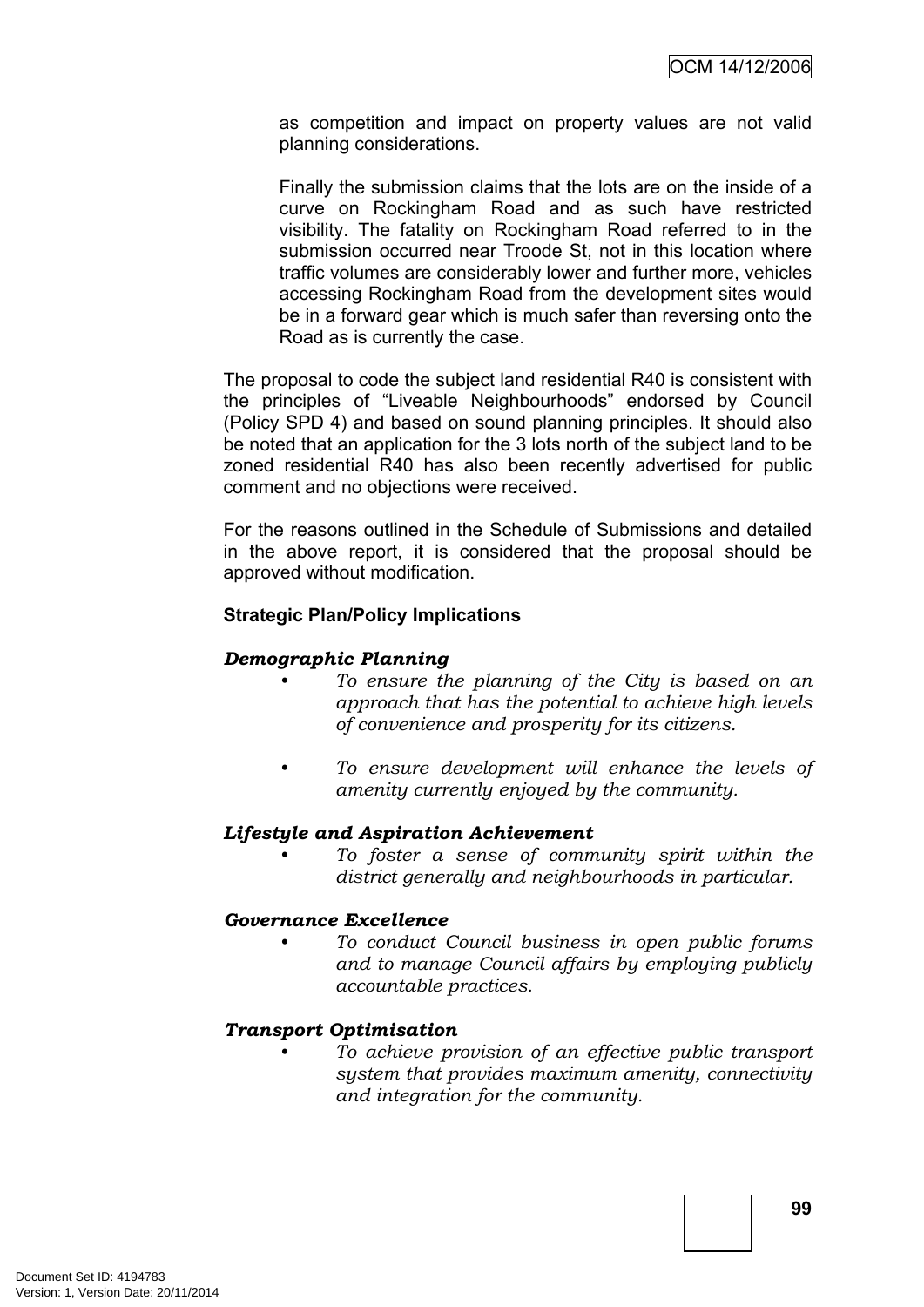# **Budget/Financial Implications**

Cash in lieu of the 10% public open space will be spent on upgrading existing or proposed recreation reserves in the area subject to approval from the Minister for Planning and Infrastructure

### **Legal Implications**

Nil

# **Community Consultation**

The Structure Plan was advertised in the West Australian and letters were sent to neighbouring landowners and servicing authorities.

#### **Attachment(s)**

- (1) Advertised Structure Plan
- (2) Schedule of Submissions

#### **Advice to Proponent(s)/Submissioners**

The Proponent(s) and those who lodged a submission on the proposal have been advised that this matter is to be considered at the December 2006 Council Meeting.

#### **Implications of Section 3.18(3) Local Government Act, 1995**

Nil.

# **14.19 (MINUTE NO 3341) (OCM 14/12/2006) - MODIFICATION TO THE SOUTH BEACH STRUCTURE PLAN (EAST OF O'CONNOR CLOSE, NORTH COOGEE) - APPLICANT: MGA TOWN PLANNERS - OWNER: STOCKLAND (9653) (MR) (ATTACH)**

# **RECOMMENDATION**

That Council:

- (1) adopt the variation to the South Beach Structure Plan as reflected on the modified Structure Plan attachment, given that the changes do not materially alter the intent of the Structure Plan pursuant to Clause 6.2.14.1 of the City of Cockburn Town Planning Scheme No 3;
- (2) refer the modified South Beach Structure Plan to the Western Australian Planning Commission for endorsement pursuant to Clause 6.2.14.3 of the City of Cockburn Town Planning Scheme No 3;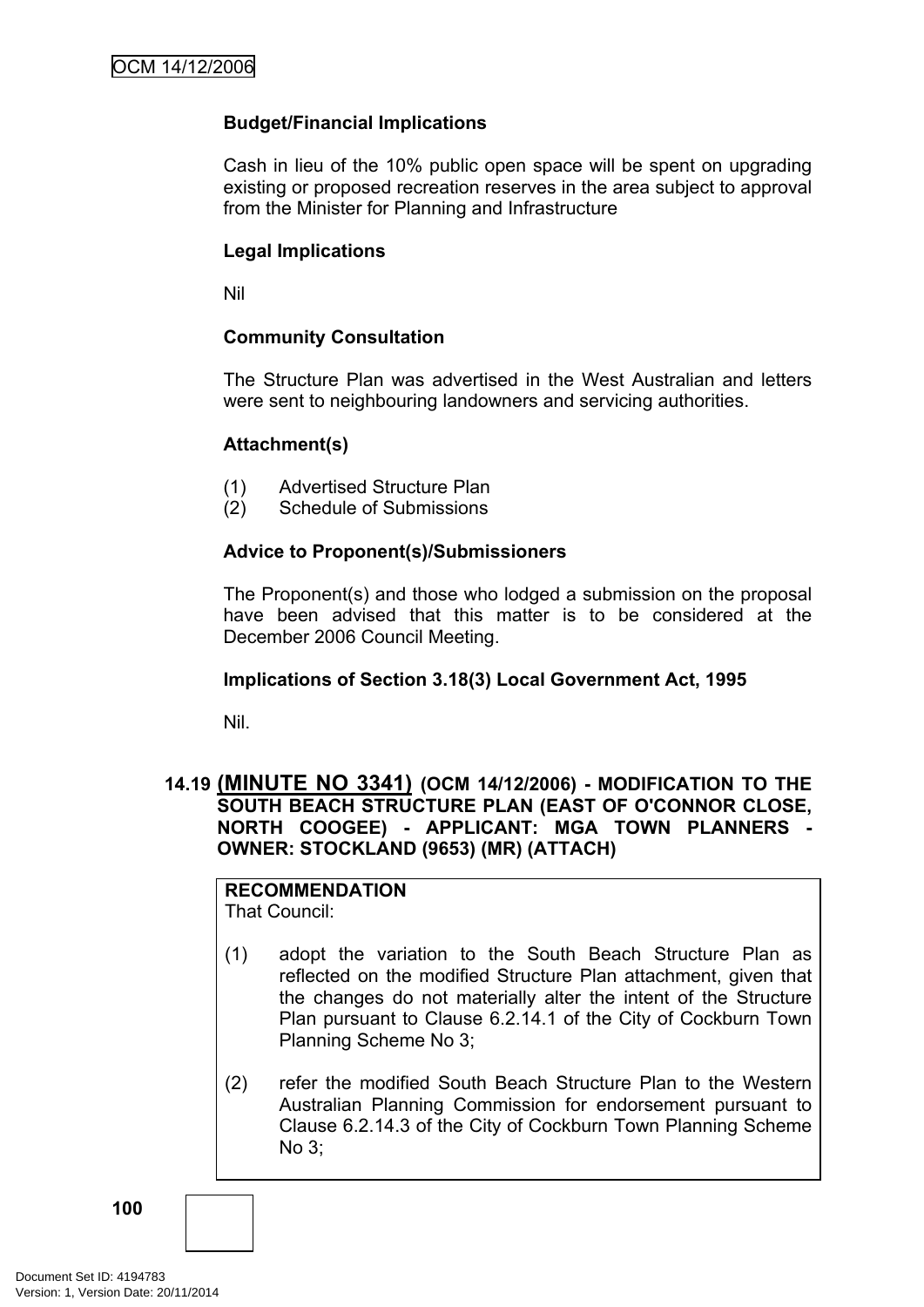(3) advise the applicant accordingly.

#### **COUNCIL DECISION**

MOVED Clr S Limbert SECONDED Clr T Romano that the recommendation be adopted.

**CARRIED 8/0**

# **Background**

Council adopted South Beach Structure Plan ("Structure Plan") at its meeting in July 2002 and forwarded this plan to the Western Australian Planning Commission ("Commission") for endorsement. Further background to this matter is outlined in Item 14.3 OCM16/07/02 and OCM 19/09/02.

The Commission reviewed the Structure Plan and expressed concern in relation to various matters particularly the resolution to adopt the Structure Plan be under District Zoning Scheme No 2 rather than proposed Town Planning Scheme No. 3. Subsequently the Structure Plan was referred to the January 2003 Ordinary Meeting of Council where it was adopted pursuant to Town Planning Scheme No 3, following its gazettal in December 2002.

A subdivision plan was lodged by planning consultants acting on behalf of South Beach Pty Ltd in April 2003. The City recommended that the application be supported subject to several conditions. The subdivisional plan was generally in accordance with the adopted structure plan pursuant to Clause 6.2.3.2 of TPS3.

Further changes to the South Beach Structure Plan were made to lots along Rollinson Road at the Council meeting on 21 March 2005 by including lots within a Mixed Business Zone R60 to R80.

Minor Structure Plan changes were also adopted by Council at its meeting on 12 October 2006 which consolidated the residential density of the ANI site to R80.

#### **Submission**

The applicant seeks Council approval to amend the South Beach Structure Plan for the area east of O'Connor Close and north of Rollinson Road in accordance with two subdivision applications lodged with the Western Australian Planning Commission.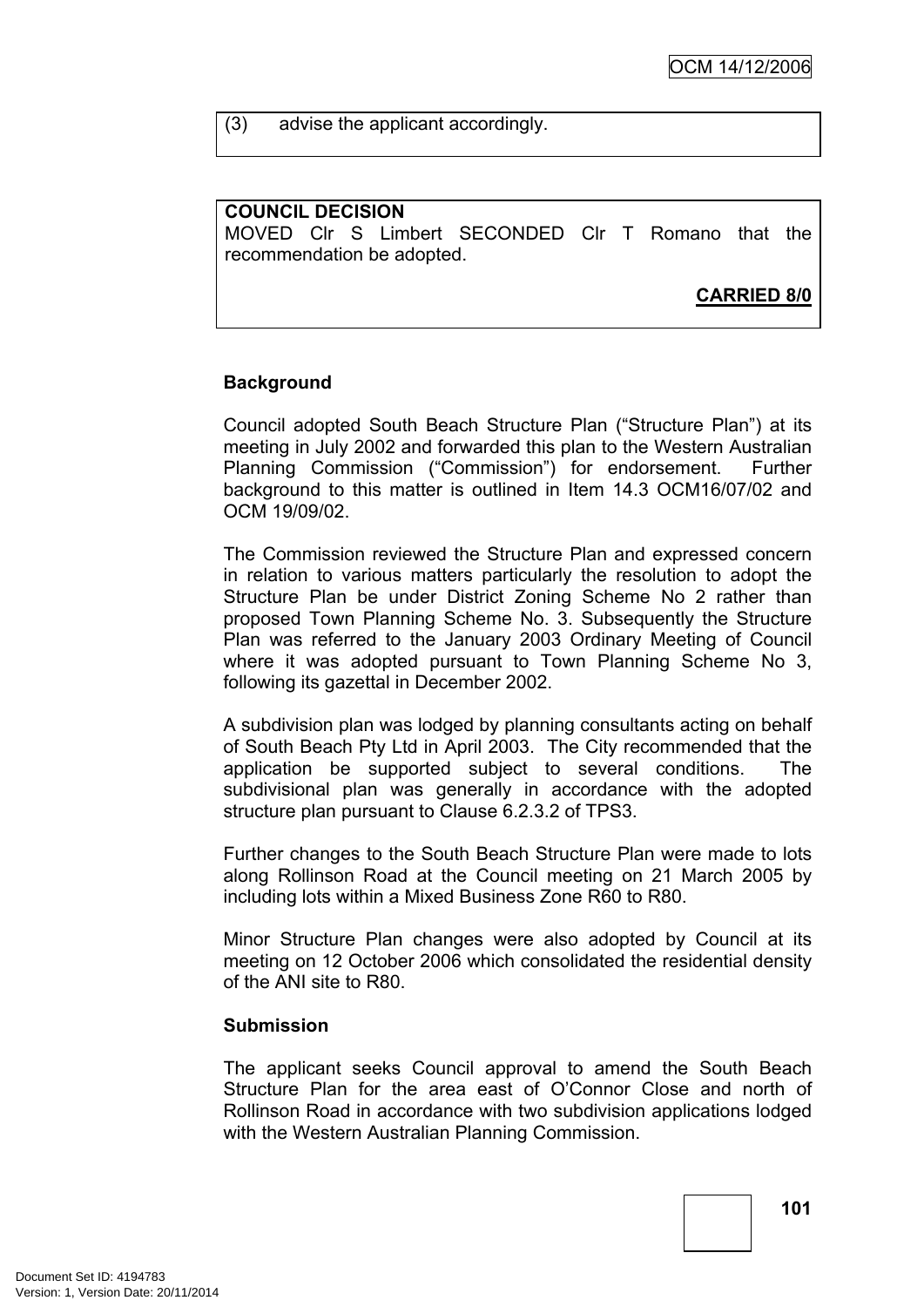*"It is submitted that the proposed modifications improve the Structure Plan in the following ways.*

- *1. More land is provided as POS*
- *2. The additional POS necessary to allow the subdivision of the container land and former D'orsonga site is largely consolidated with the existing reserve for maintenance efficiency.*
- *3. The POS is provided with additional road frontage from the south substantially improving accessibility.*
- *4. The realignment of roads creates an east-west view corridor for unit sites behind to benefit.*
- *5. The modified plan better resolves on (sic) acutely angled area of land, improving lot shapes.*

*For these seasons, Council is requested to approve the Structure Plan variations shown on the attached amendment map."*

#### **Report**

The following table is a brief comparison of the approved Structure Plan compared with the proposed Structure Plan changes for that part of the development the subject of modifications:-

| Density                          | Proposed<br>Structure Plan No   Plan No of Lots<br>of Lots | Approved Structure |
|----------------------------------|------------------------------------------------------------|--------------------|
| R <sub>20</sub> -R <sub>40</sub> | 45                                                         | 34                 |
| R40-R80                          |                                                            | 12                 |
| R60-R100                         | 17                                                         | 18                 |
| Total                            | 69                                                         | 64                 |

Structure Plan Table

In addition to the above modifications an additional area of 1,823sqm of public open space is proposed.

There are no objections to the proposed changes to the South Beach Structure Plan from a planning point of view for the following reasons:-

- There is only a marginal increase in the additional number of residential lots proposed;
- The arrangement of residential densities remains largely unchanged;
- The purchase of the industrial buildings by Stockland has facilitated improvements to the subdivision design and layout of lots;
- The Public Open Space area will increase;
- The road pattern has improved by the inclusion of rear laneways which makes for more attractive and pleasant streetscapes;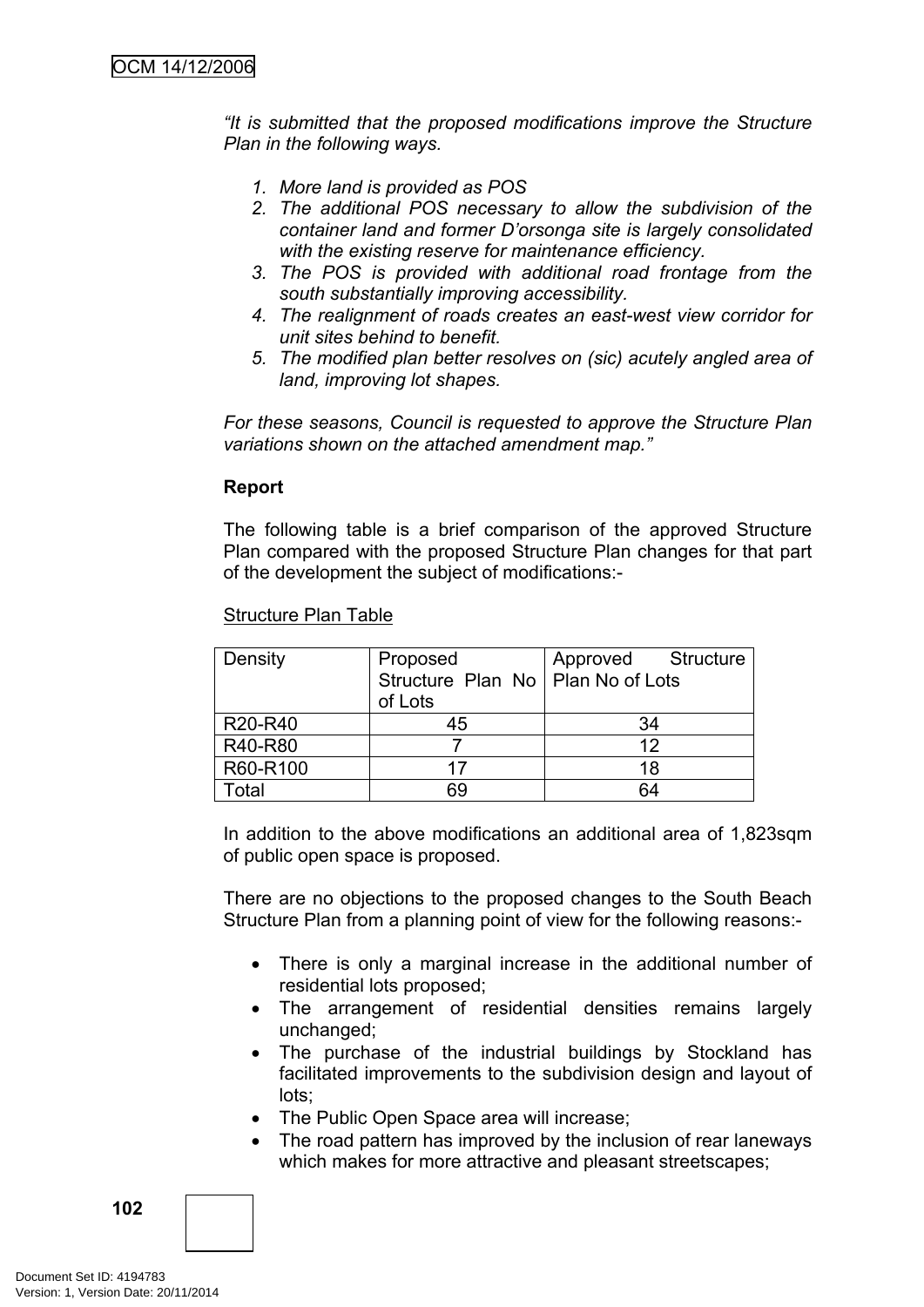• The road pattern is based on a modified grid layout which allows for easy access and is highly legibile;

The City of Cockburn TPS3 allows Council the ability to either adopt a variation to a structure plan if in its opinion the variation does not materially alter the intent of the structure plan or alternatively process the structure plan by public advertisement prior to making a decision on the structure plan variation.

Clause 6.2.14.1 states as follows:-

*"The local government may vary a structure plan:-*

- *(a) by resolution if, in the opinion of the local government, the variation does not materially alter the intent of the structure plan;*
- *(b) otherwise in accordance with the procedures set out in clause 6.2.6 onwards."*

The City's Planning Services consider that the proposed variations to the adopted Structure Plan do not materially change the intent of the structure plan. It is open for Council on this basis to vary the structure plan by resolution pursuant to Clause 6.2.14.1 of TPS3. There are no significant changes to the intent of the structure plan from a land use planning point of view. The development area remains unchanged, land use configuration is unaffected and densities are comparable to existing densities on the current structure plan.

Given that the variation to the structure plan proposes the subdivision of land, the Council is required to forward the variation to the Commission for its endorsement within 10 days of making the decision in accordance with clause 6.2.14.3 of TPS3.

# **Strategic Plan/Policy Implications**

#### *Demographic Planning*

*• To ensure the planning of the City is based on an approach that has the potential to achieve high levels of convenience and prosperity for its citizens.*

#### *Lifestyle and Aspiration Achievement*

*• To foster a sense of community spirit within the district generally and neighbourhoods in particular.*

#### *Governance Excellence*

*• To conduct Council business in open public forums and to manage Council affairs by employing publicly accountable practices.*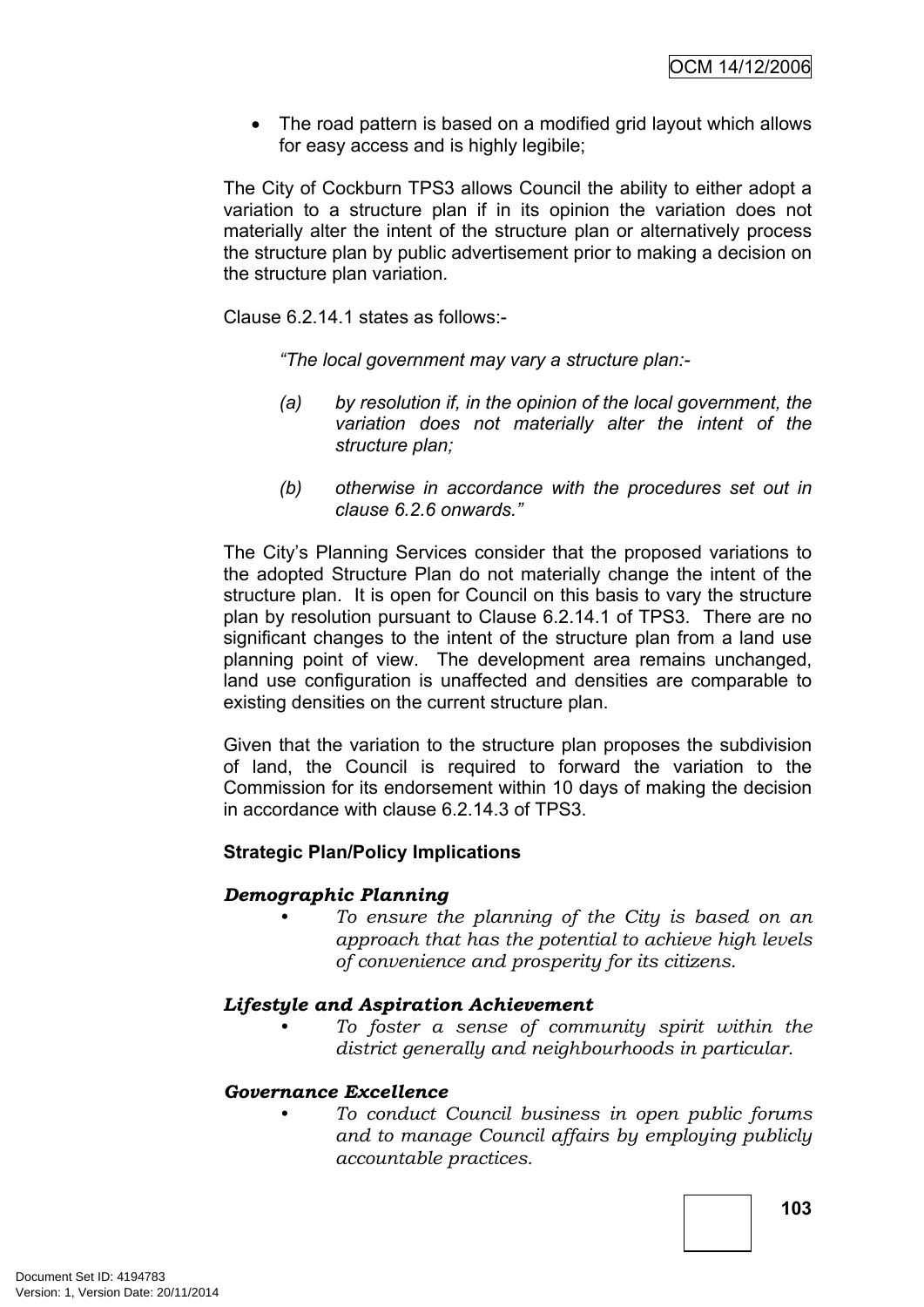Council Policies that apply are:-

SPD4 Liveable Neighbourhoods

# **Budget/Financial Implications**

N/A

# **Legal Implications**

Town Planning Scheme No 3 Planning and Development Act 2005

# **Community Consultation**

The South Beach Structure Plan has already been through a comprehensive public consultation program, which included workshops. The proposed structure plan changes do not materially alter the intent of the Structure Plan and therefore no further public consultation is required.

# **Attachment(s)**

- (1) Current South Beach Structure Plan
- (2) Modified Structure Plan

# **Advice to Proponent(s)/Submissioners**

The proponent has been advised that this matter is to be considered at the 14 December 2006 Council Meeting.

# **Implications of Section 3.18(3) Local Government Act, 1995**

Nil.

# **15. FINANCE AND CORPORATE SERVICES DIVISION ISSUES**

# **15.1 (MINUTE NO 3342) (OCM 14/12/2006) - LIST OF CREDITORS PAID - OCTOBER 2006 (5605) (KL) (ATTACH)**

# **RECOMMENDATION**

That Council receive the List of Creditors Paid for October 2006, as attached to the Agenda.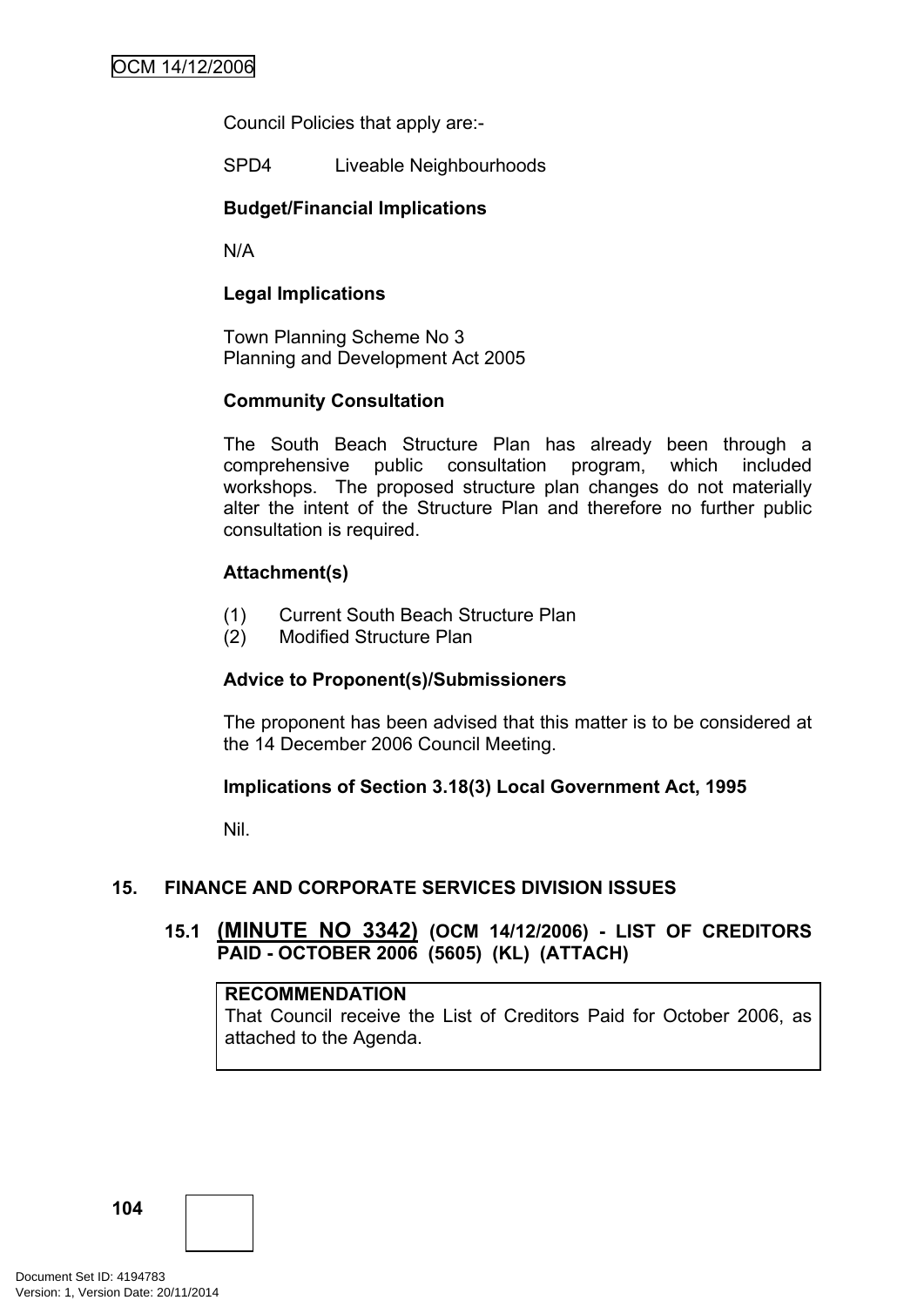# **COUNCIL DECISION**

MOVED Clr S Limbert SECONDED Clr T Romano that the recommendation be adopted.

**CARRIED 8/0**

# **Background**

It is a requirement of the Local Government (Financial Management) Regulations 1996, that a List of Creditors be compiled each month and provided to Council.

### **Submission**

N/A

**Report**

N/A

# **Strategic Plan/Policy Implications**

### *Governance Excellence*

*• To conduct Council business in open public forums and to manage Council affairs by employing publicly accountable practices.*

### **Budget/Financial Implications**

N/A

### **Legal Implications**

Section 13 of the Local Government (Financial Management) Regulations 1996.

### **Community Consultation**

N/A

# **Attachment(s)**

List of Creditors Paid - October 2006.

# **Advice to Proponent(s)/Submissioners**

N/A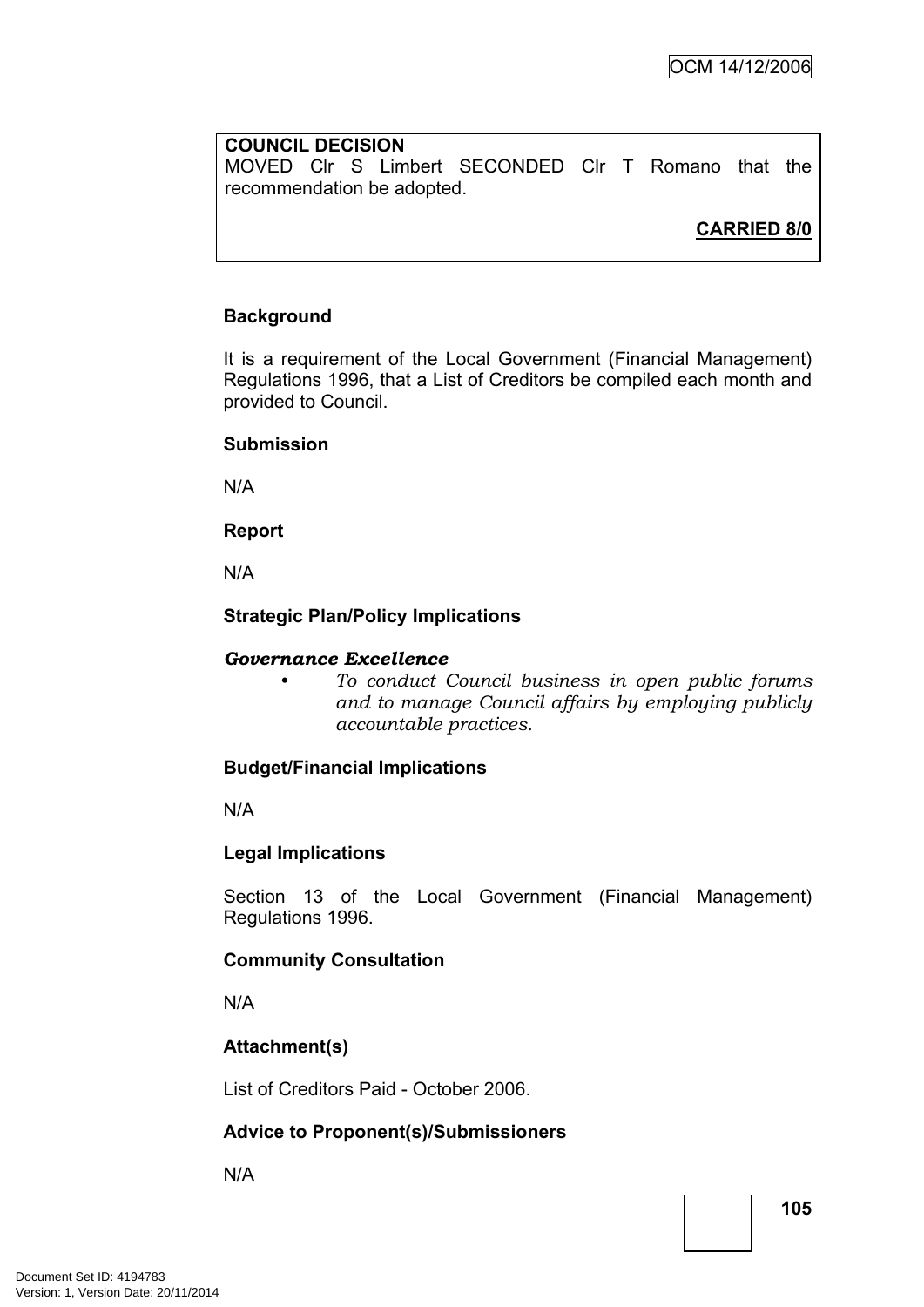# **Implications of Section 3.18(3) Local Government Act, 1995**

Nil.

# **15.2 (MINUTE NO 3343) (OCM 14/12/2006) - STATEMENT OF FINANCIAL ACTIVITY - OCTOBER 2006 (5505) (NM) (ATTACH)**

#### **RECOMMENDATION**

That Council receive the Statement of Financial Activity and associated reports for the period ended 31 October 2006, as attached to the Agenda.

# **COUNCIL DECISION**

MOVED Clr S Limbert SECONDED Clr T Romano that the recommendation be adopted.

**CARRIED 8/0**

# **Background**

Regulation 34(1) of the Local Government (Financial Management) Regulations 1996 prescribes that a local government is to prepare each month a Statement of Financial Activity.

Regulation 34(2) requires the Statement of Financial Activity to be accompanied by documents containing:-

- (a) details of the composition of the closing net current assets (less restricted and committed assets);
- (b) explanations for each material variance identified between YTD budgets and actuals; and
- (c) any other supporting information considered relevant by the local government.

### **Submission**

N/A

### **Report**

Attached to the Agenda is the Statement of Financial Activity for October 2006.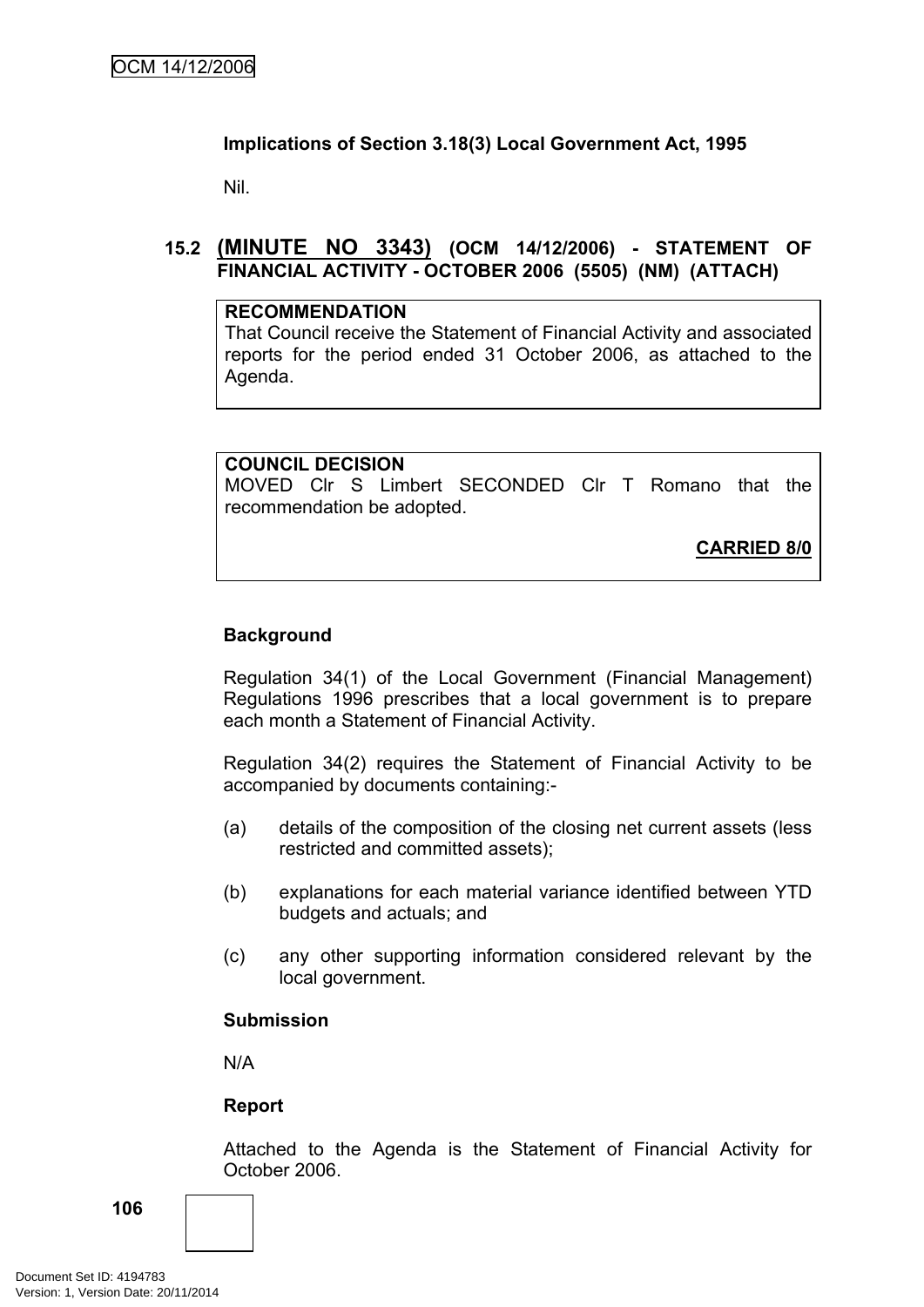Note 1 shows how much capital grants and contributions are contained within the reported operating revenue.

Note 2 provides a reconciliation of Council's net current assets (adjusted for restricted assets and cash backed leave provisions). This provides a financial measure of Council's working capital and an indication of its liquid financial health.

Also provided are Reserve Fund and Restricted Funds Analysis Statements. These assist to substantiate the calculation of Council's net current assets position.

The Reserve Fund Statement reports the budget and actual balances for Council's cash backed reserves, whilst the Restricted Funds Analysis summarises bonds, deposits and infrastructure contributions held by Council. The funds reported in these statements are deemed restricted in accordance with Australian Accounting Standard AAS27.

#### Material Variance Threshold

For the purpose of identifying material variances in Statements of Financial Activity, Regulation 34(5) requires Council to adopt each financial year, a percentage or value calculated in accordance with Australian Accounting Standard AAS5 - Materiality.

For the 2005/06 financial year, Council had adopted a materiality threshold of 10% or \$10,000, whichever is the greater. There is a need to review this for the 2006/07 financial year. For this purpose, a Position Statement will be developed and submitted to the next DAPPS Committee meeting.

### **Strategic Plan/Policy Implications**

#### *Governance Excellence*

*• To conduct Council business in open public forums and to manage Council affairs by employing publicly accountable practices.*

### **Budget/Financial Implications**

Where variances are of a permanent nature, these will be noted and addressed at the mid-year budget review.

### **Legal Implications**

Section 6.4 of the Local Government Act, 1995 and Regulation 34 of the Local Government (Financial Management) Regulations 1996, refer.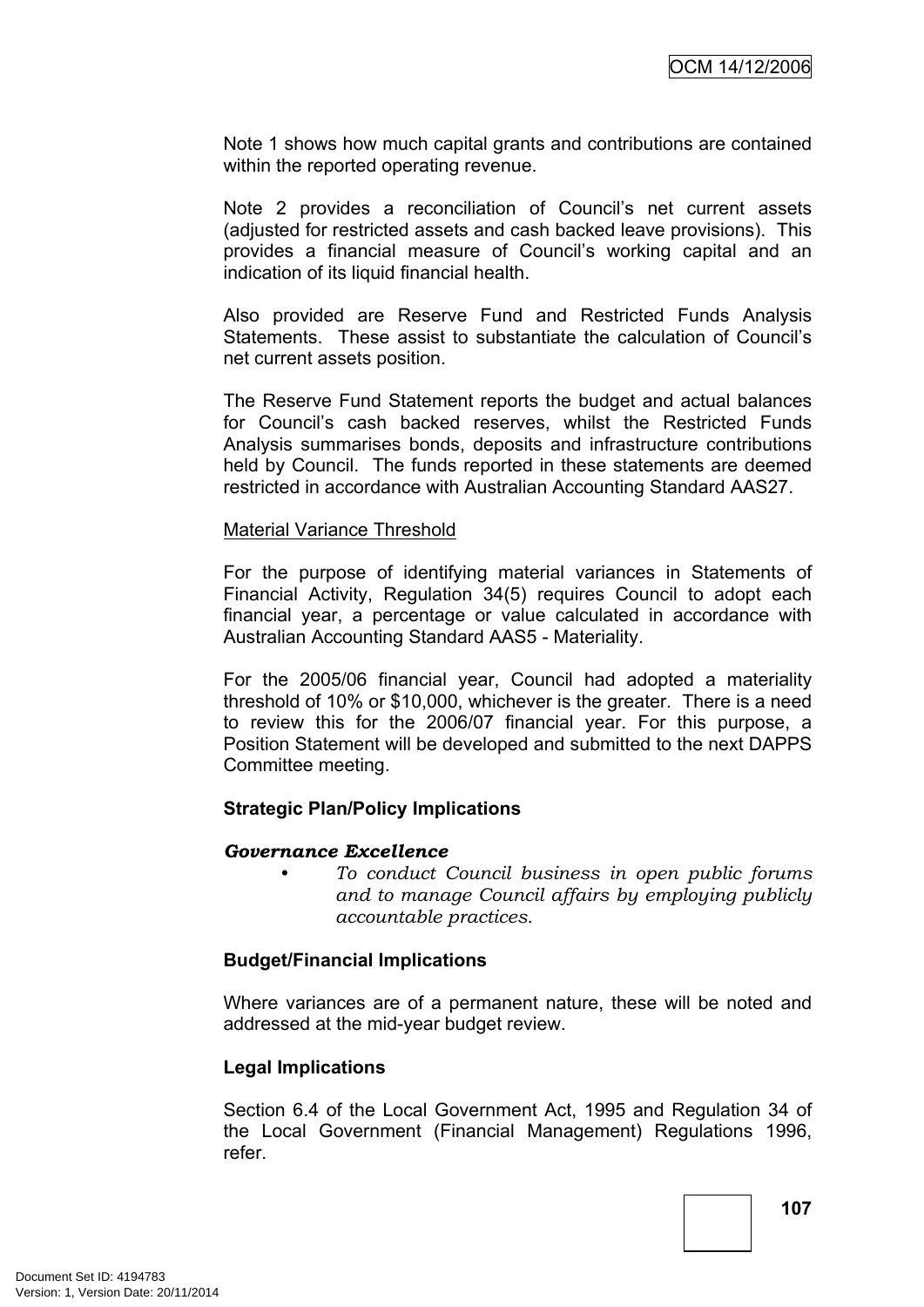# **Community Consultation**

N/A

# **Attachment(s)**

Statement of Financial Activity and associated reports – October 2006.

# **Advice to Proponent(s)/Submissioners**

N/A

# **Implications of Section 3.18(3) Local Government Act, 1995**

Nil.

# **16. ENGINEERING AND WORKS DIVISION ISSUES**

# **16.1 (MINUTE NO 3344) (OCM 14/12/2006) - STINGER NETS AT COOGEE BEACH (1903) (JR)**

# **RECOMMENDATION**

That Council:

- (1) not install stinger resistant net enclosures at Coogee Beach at this time;
- (2) seek regular feedback from the Coogee Beach Surf Lifesaving club regarding patronage, the incidence of stinger bites and the severity after each season;
- (3) advise the Coogee Beach Surf Life Saving Club of its decision.

### **COUNCIL DECISION**

MOVED Clr K Allen SECONDED Clr L Goncalves that Council defer this agenda item for further consideration by Council at its February 2007 budget review deliberations.

**CARRIED 8/0**

### **Reason for Decision**

This item requires further consideration as some of the statements and information contained within the report contradict other information provided by the Coogee Beach Surf Life Saving Club. Council needs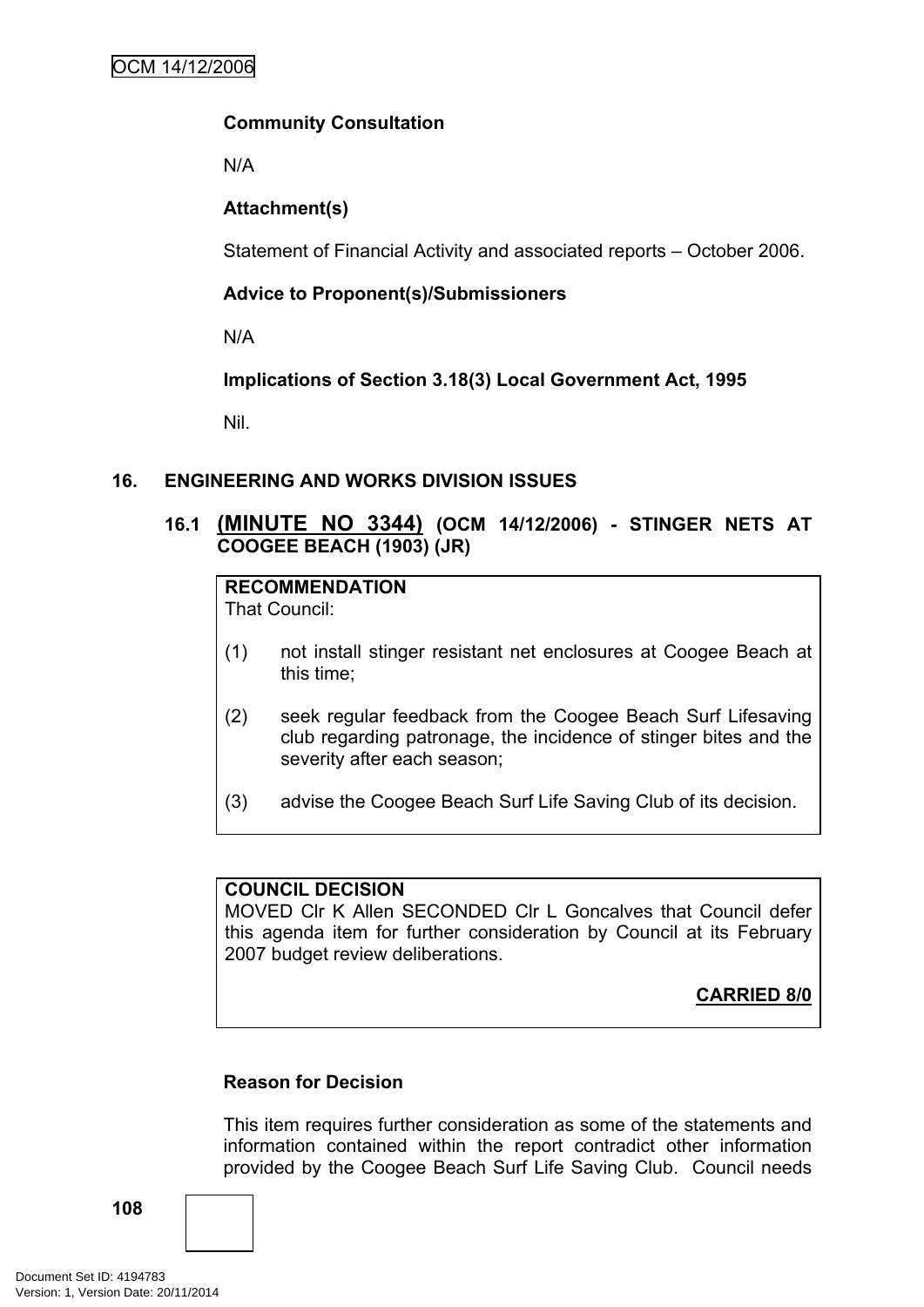to seek further clarification and advice from both Surf Life Saving WA and the Coogee Beach Surf Life Saving Club before we can consider this item.

# **Background**

At the Ordinary Meeting of Council held on Tuesday 15 February 2005, under 'Matters to be Noted for Investigation Without Debate', Clr Allen requested that a report be provided to Council, investigating the feasibility of installing stinger nets at Coogee Beach or a portion of Coogee Beach.

The matter has been represented to Council on a number of occasions since that time however it has not been resolved to date. The Coogee Beach Surf Lifesaving Club and Surf Lifesaving WA have provided additional information for consideration.

# **Submission**

A report was presented to the Ordinary Meeting of Council held on Thursday 13 April 2006, and Council resolved to:-

- *"(1) not install stinger resistant net enclosures at Coogee Beach at this time;*
- *(2) advise the Coogee Beach Surf Lifesaving Club that it will reconsider the matter when the need for nets can be justified; and*
- *(3) advise the Coogee Beach Surf Lifesaving Club that unless the information requested is provided prior to formalisation of the budget in May, the matter will not be considered during deliberations for the 2006/07 annual budget."*

The explanation given was that Council is keen to quantify the need for stinger nets at Coogee Beach. The stinger season had recently ended and no reports had been received by Council regarding the severity of the stingers over that period. Information has been sought which will assist Council in making a determination on the matter and future funding of the project.

# **Report**

Previous reports considered at the Ordinary Meetings of Council held in November 2005 and April 2006 addressed the following issues amongst others, associated with establishing a stinger net enclosure at Coogee Beach:

- Statutory approval requirements, particularly as the area is a prohibited netting area.
- Establishment and on-going costs.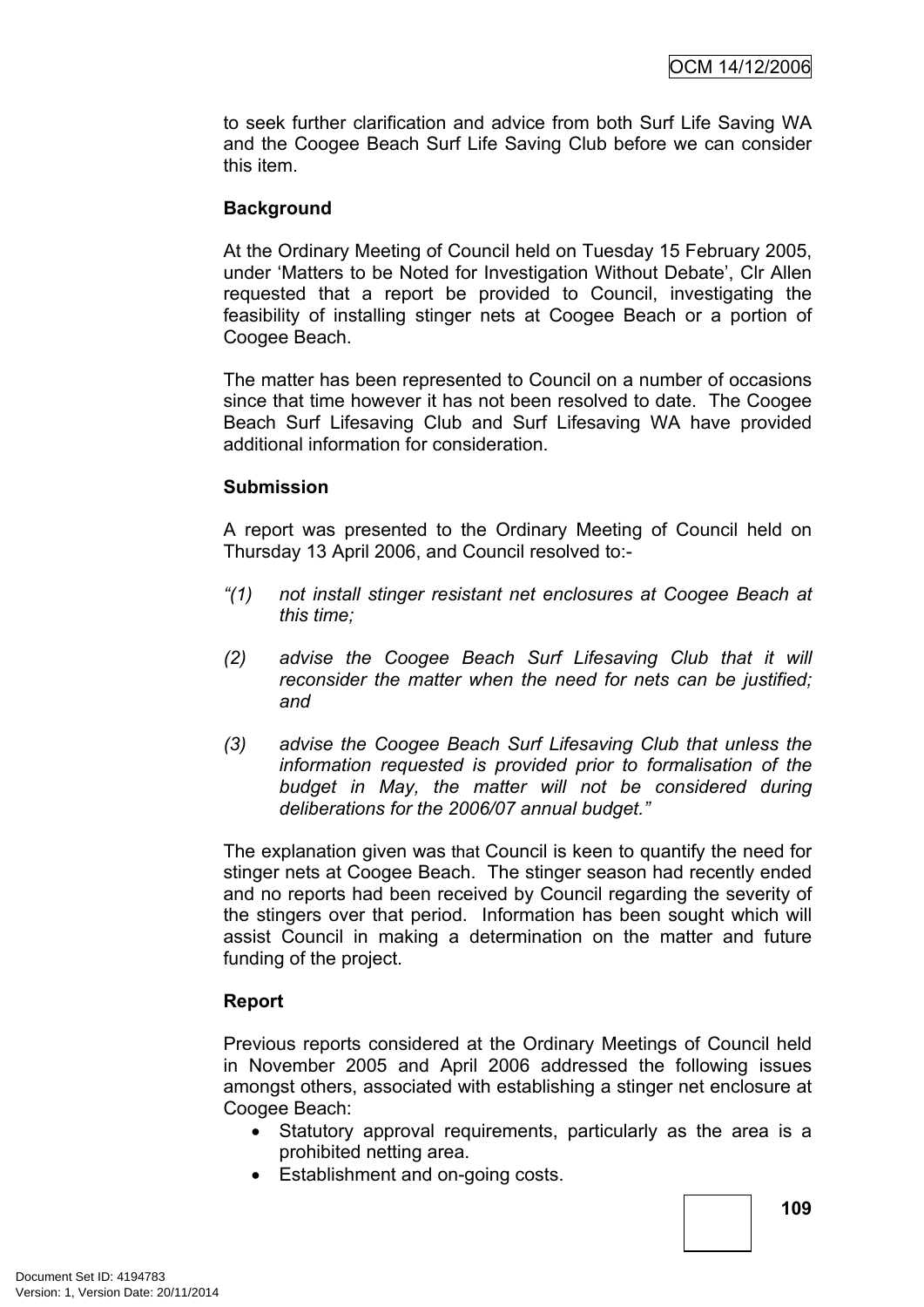- Liability.
- Extent and period of problem.

Following Council's decision in April 2006, the Coogee Beach Surf Lifesaving Club has responded with the following advice:

- Users of the beach are raising concerns about the stinger problem.
- Stingers are just as prevalent at all metropolitan beaches, but the calmer waters at Coogee Beach does not break up the stingers and they can swim into shallower waters.
- There are 120 to 150 first aid treatments for stingers at Coogee Beach during the short stinger season.
- The sting is most extreme when received on the face and mouth, and may require medical referral.

In addition, Surf Life Saving Western Australia Inc. was approached to provide their views and experience on the problem. They responded as follows:-

1. *Are stingers a problem or nuisance on Metropolitan Beaches and to what extent?*

The type of marine stinger common to the Perth Metropolitan waters are more of a nuisance than a threat to the health of beach users. A 'bite' from marine stingers in metropolitan Perth are not life threatening and leave an affected person with varying degrees of discomfort. The table below provides statistics of marine sting treatments as recorded by surf life savers when patrolling beaches on week-ends over the summer.

| Year         | <b>Recorded Treatments All</b><br><b>Areas</b> | <b>Recorded Treatments</b><br><b>Coogee SLSC</b> |
|--------------|------------------------------------------------|--------------------------------------------------|
| 2000/2001    | 640                                            | <b>NA</b>                                        |
| 2001/2002    | 752                                            | ΝA                                               |
| 2002/2003    | 1233                                           | 63                                               |
| 2003/2004    | 2564                                           | 60                                               |
| 2004/2005    | 1061                                           | 21                                               |
| 2005/2006    | 289                                            | 27                                               |
| <b>Total</b> | 6539                                           | 171                                              |

2. *What is the demand for stinger nets i.e. are the users of the beach raising concerns?*

In metropolitan Perth the demand for stinger nets is rare. The Shire of Busselton has taken steps to install and maintain a stinger net within Geographe Bay and adjacent to the tourist attraction 'Mile Long Jetty'. Multiple or consistent concerns do not appear common; the installation of a stinger net in Perth is more likely to enhance beach user comfort by reducing exposure to stinger 'bite' episodes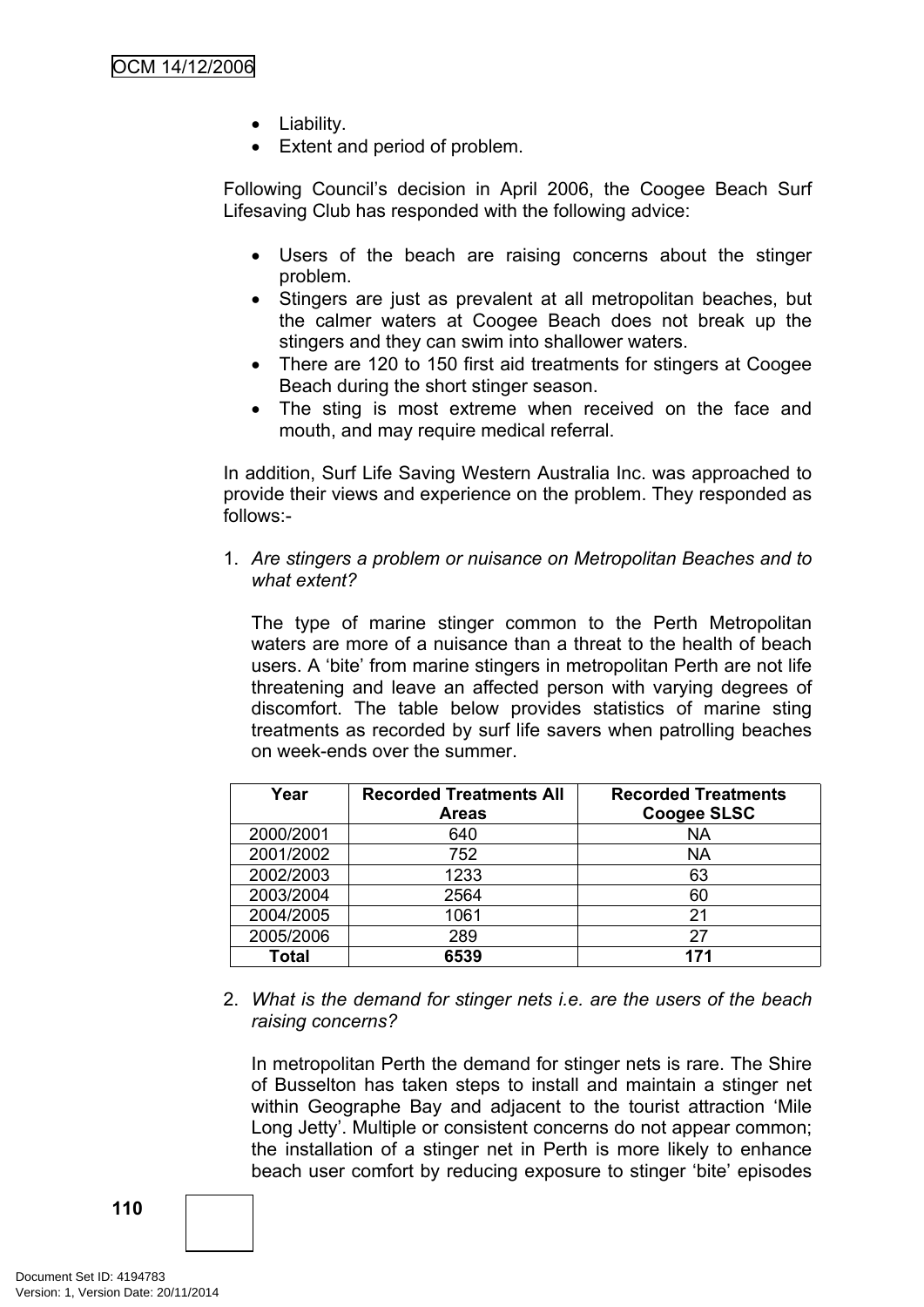rather than reduce any threat to life or long term illness/health effect. The City should be aware that the installation of a stinger net is not a guarantee that stingers will not enter the enclosed area.

3. *Are stingers more prevalent at Coogee than other beaches such as Cottesloe, City Beach, Scarborough Beach etc or to the South at Rockingham, Safety Bay and Mandurah?*

Statistics compiled by SLSWA do not support that Coogee Beach or beaches in the south metropolitan area have an increased presence of incidents of stinger bites. In fact statistics show that the northern Clubs listed above have a higher incidence of 'stinger bites'. This increase in prevalence may be attributed to these beaches having lifesavers patrolling these beaches for longer hours over the summer and more people using these beaches than at Coogee. The northern beaches noted in your question are in fact beaches with very high beach visitation rates.

4. *Have other metropolitan beach Councils considered establishing stinger nets?*

SLSWA is not aware of numerous coastal Councils considering this action for reduction of stinger 'bites', especially within the metropolitan area. As stated SLSWA believe the Shire of Busselton maintain stinger nets during the summer. Coastal Councils are more likely to have considered the need for shark nets than stinger nets.

5. *What are the instances or raised concerns of stinger 'bites' at Coogee each year?*

See table above. The statistics recorded for Coogee are representative of week-ends or public holidays only and during the summer season. The statistics do not account for midweek incidents.

6. *What is the severity of the injury and how is it treated?*

The severity of the incident can vary but is usually considered low. The main symptom is from a mild to painful discomfort which later becomes 'itchy' and is usually accompanied by raised welts. The discomfort is likely to abate in a short time frame when appropriate treatment is applied. The current recognised practice for treatment of stingers is to apply a cold pack for a period of 10 minutes and reapply if discomfort persists. This practice is current policy of the Australian Resuscitation Council of which Surf Life Saving is a member of and takes advice from for basic first aid protocols.

7. *What is our liability in the event that a swimmer gets caught in a stinger resistant net enclosure?*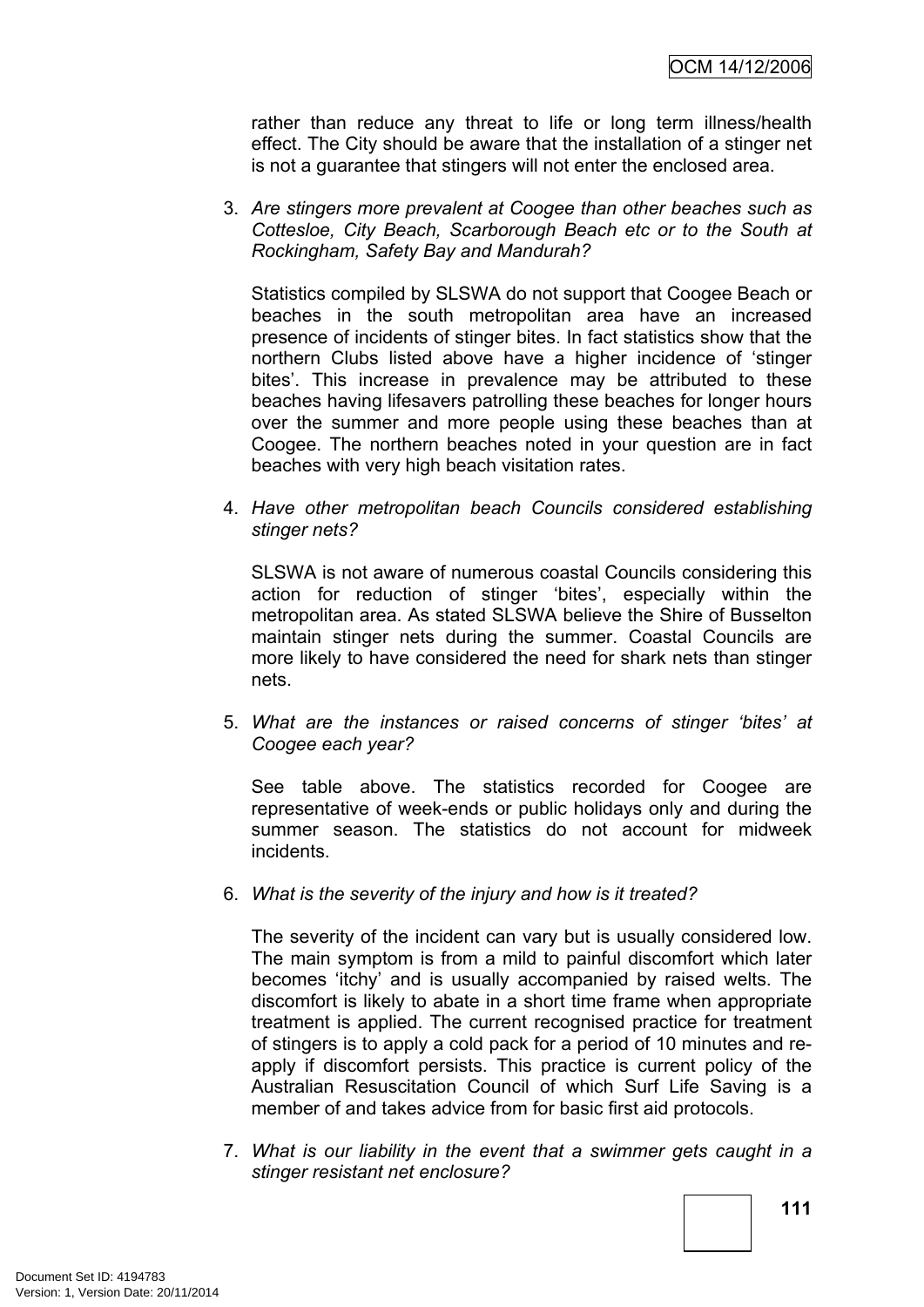Stinger nets are generally designed with very small apertures i.e. <10mm. This design prevents entrapment opportunities with small children who in any event should be closely supervised by a guardian when in the water; further reducing the risk of entrapment. SLSWA investigations have not uncovered any recorded case of liability or claim made against a coastal Council from an injury resulting from this type of incident.

8. *What would the liability be in the event that the City was unable to effectively maintain the nets and a swimmer was stung and had some form of adverse reaction?*

Like any feature/infrastructure introduced by a Council, an element of liability exists if procedures or protocols are not complied with to effectively maintain and manage that feature. However, a swimmer having a severe adverse reaction (i.e. death) to a stinger in Perth is considered to be a rare event (e.g. once in a 100 years) and SLSWA has no knowledge of this occurrence. It is worth qualifying that any installation of a stinger net is likely to be 'resistant only' and not 'proof'. Council should not promote installed stinger enclosures as being free from stingers rather they should be aware that the nets will reduce the number of stingers in the enclosed area thereby minimising the likelihood and frequency of stinging incidents.

### **Summary**

It should also be noted that stinger nets only afford some protection to swimmers within the enclosure. There would still be swimmers that choose to swim outside the enclosure.

The feedback from both the Coogee SLC and the SLSWA is clear and concise. Whilst stinger bites provide some discomfort to the beach goer, it is easily treated and the effects are only short term. As development occurs along the City's coastline, patronage of the beach will almost certainly increase. The development of a new surf lifesaving club will also improve the ability to identify and address any threats to the beach goer including stingers. The establishment of stinger nets is premature and the matter should continue to be monitored through the Coogee SLC. On the basis of the information received, the installation of a stinger net enclosure at Coogee Beach should not be supported at this time.

### **Strategic Plan/Policy Implications**

#### *Infrastructure Development*

*• To construct and maintain community facilities that meet community needs.*

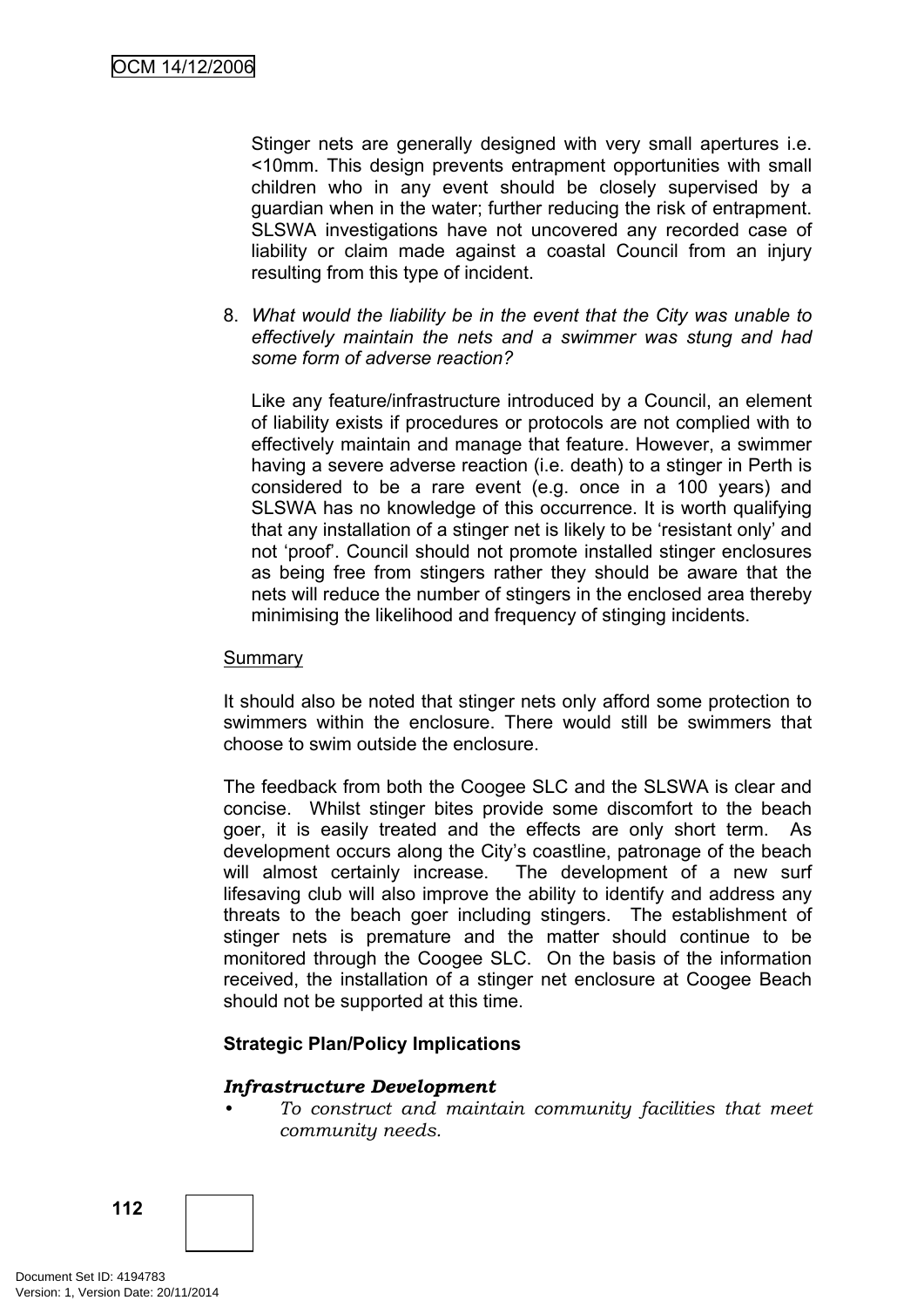# **Budget/Financial Implications**

Should Council decide to proceed with this proposal funding of \$46,000 initially and \$26,000 subsequently per year would need to be provided, subject to confirmation of prices and statutory authority requirements.

No funds are currently provided for this project in the 2006/07 Budget.

### **Legal Implications**

Approvals would be required from various State and Commonwealth statutory authorities before the proposal can proceed.

### **Community Consultation**

Council has contacted the Coogee Beach Surf Life Saving Club and Surf Life Saving WA.

### **Attachment(s)**

Nil

### **Advice to Proponent(s)/Submissioners**

N/A

**Implications of Section 3.18(3) Local Government Act, 1995**

Nil

# **16.2 (MINUTE NO 3345) (OCM 14/12/2006) - TENDER NO. 23/2006 - PROVISION OF A BULK WASTE VERGE COLLECTION SERVICE (4903) (ML) (ATTACH)**

# **RECOMMENDATION**

That Council:

- (1) award Tender No. RFT 23/2006 Provision of a Bulk Waste Verge Collection Service to Kwinana Recycle Services for an initial three (3) year period at rates of \$125/tonne (excl. GST) for greenwaste, \$135/tonne (excl GST) for Junk collection and \$137/tonne (excl GST) for the combined rural greenwaste and junk collection;
- (2) 6 months prior to expiry of Tender No. RFT 23/2006 Provision of a Bulk Waste Verge Collection Service, the Director Engineering & Works present a report and benefit cost analysis for Council to undertake the service in-house.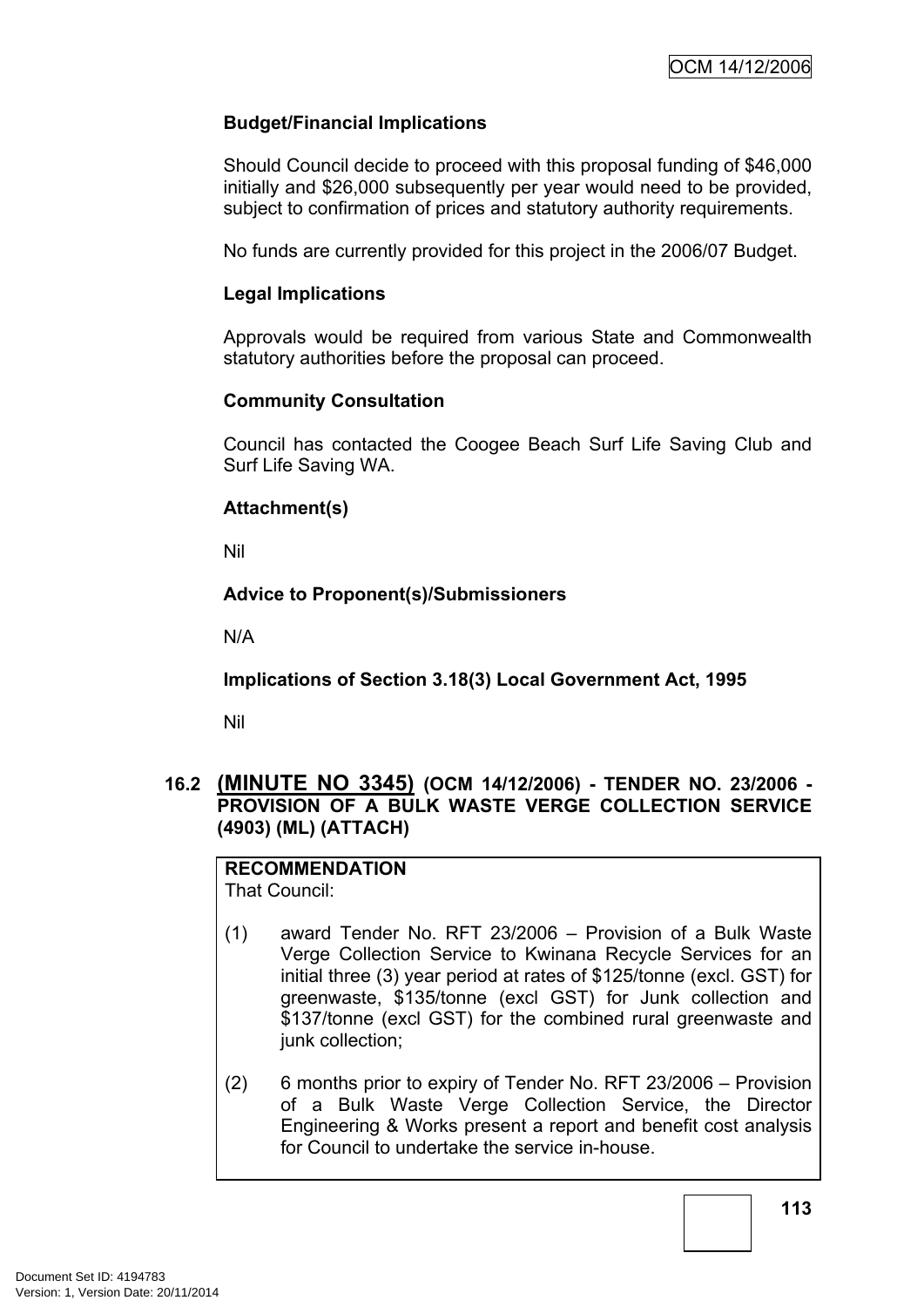### **COUNCIL DECISION**

MOVED Clr S Limbert SECONDED Clr T Romano that the recommendation be adopted.

# **CARRIED 8/0**

### **Background**

The City of Cockburn currently provides 3 greenwaste collections and one junk collection from the verge of every residential property in the municipality. There is one collection of combined greenwaste and junk each year for rural properties.

The district is split into 5 residential areas and one rural area. In the residential areas greenwaste is collected in March, June and November and the junk collection is in August/September.

Tenders were called to provide the service for the next 3 years.

#### **Submission**

Tender No. 23/2006 closed on 31 August 2006. The award of this tender has been delayed due to ongoing discussions with the SMRC and City of Melville. All three contractors have confirmed that their submissions are still valid.

Three compliant submissions were received from the following:

- Kwinana Recycle Service (KRS)
- D & M Waste Service
- Cleanaway

#### **Report**

#### Evaluation

The following evaluation criteria was advertised and forms the basis of the assessment of each bid submitted:

| Price            | 60% |
|------------------|-----|
| Experience       | 10% |
| Key personnel    | 10% |
| <b>Resources</b> | 20% |

Using the above criteria, the evaluation of each bid has been determined as follows:

**114**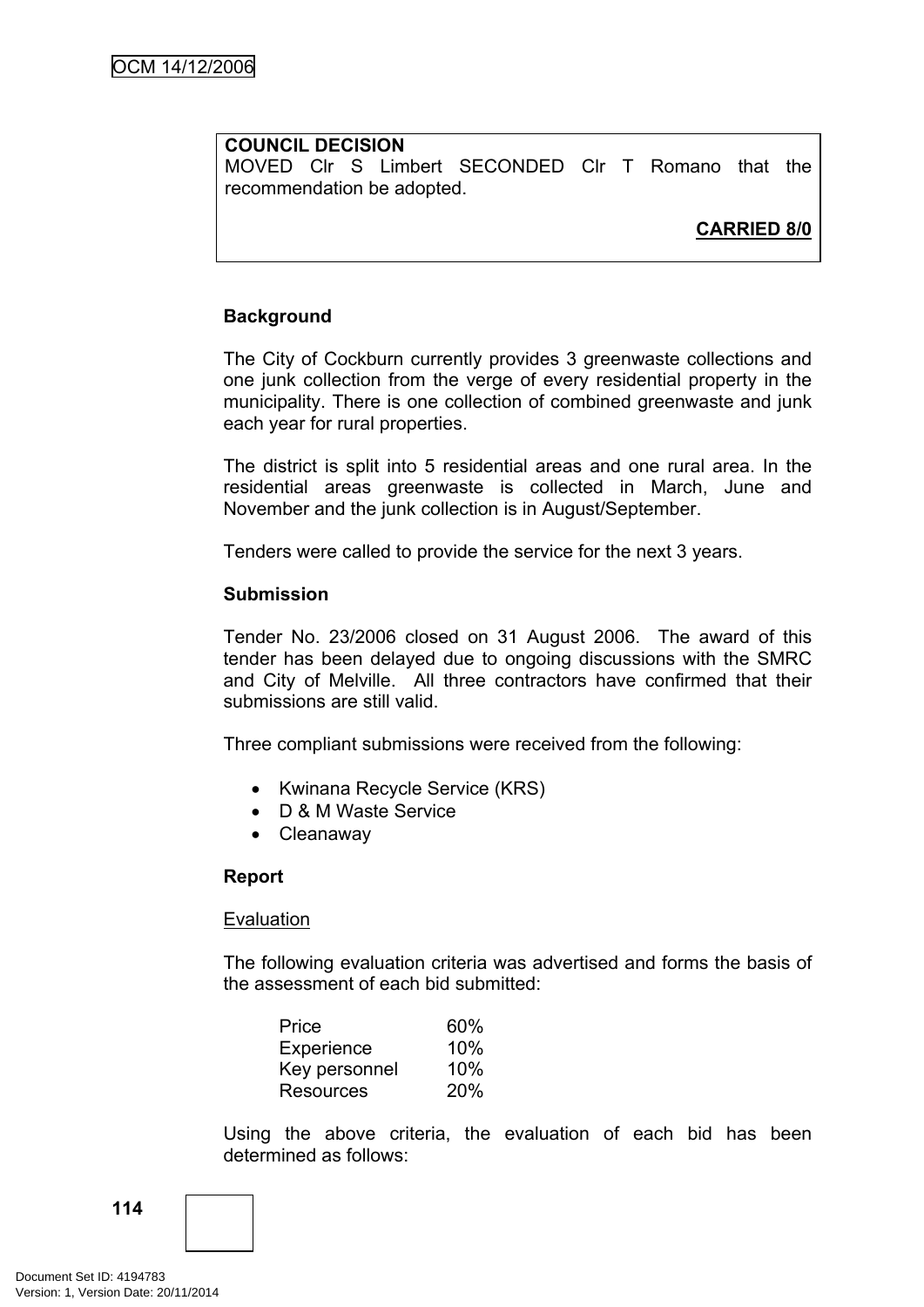|                  | <b>KRS</b> | <b>D&amp;M Waste</b><br><b>Services</b> | Cleanaway |
|------------------|------------|-----------------------------------------|-----------|
| Price            | 60%        | 45.93%                                  | 54.31%    |
| Experience       | 10%        | 10%                                     | 8%        |
| Key personnel    | 10%        | 10%                                     | 8%        |
| <b>Resources</b> | 16%        | 20%                                     | 16%       |
| Totals           | 96%        | 85.9%                                   | 86.3%     |

# *Kwinana Recycling Service*

KRS are a family owned and operated business. They have been in the recycling and waste industry for 15 years and have serviced the City's bulk verge collection requirements for the last 4 years.

KRS have experienced staff that have been with them for 8 years and the current supervisor is a Director of the company. Council officers have maintained positive working relationships with KRS throughout the period of the contract. There have however been some minor problems with ongoing communication which need to be addressed. KRS have eight rear load trucks (2 new) and four loaders and are well resourced to service the City's contract

### *D&M Waste Services*

D&M Waste Services are a professional group who have had years of experience in the delivery of bulk verge collection services. They have provided similar services to 8 other local government authorities within the last 5 years and are currently providing bulk verge collection to the SMRC member Councils.

D&M Waste Services have a full team of experienced operators and collectors. They are well established and resourced to undertake the work however they have a large number of local authority contracts which clash with our collection times.

### *Cleanaway*

Cleanaway has been the contract manager or facilitator of bulk verge collection contracts for four other local government authorities however have largely used sub contractors in the delivery of that service (eg. D&M Waste Services). They propose to complete this contract using their own resources.

Cleanaway as an organisation has provided many years of municipal service and have experience in administering contacts of this nature. No detail however has been provided on the experience of staff that will actually be undertaking the work. They propose to service the contract with 2 rear load trucks and 2 front-end loaders.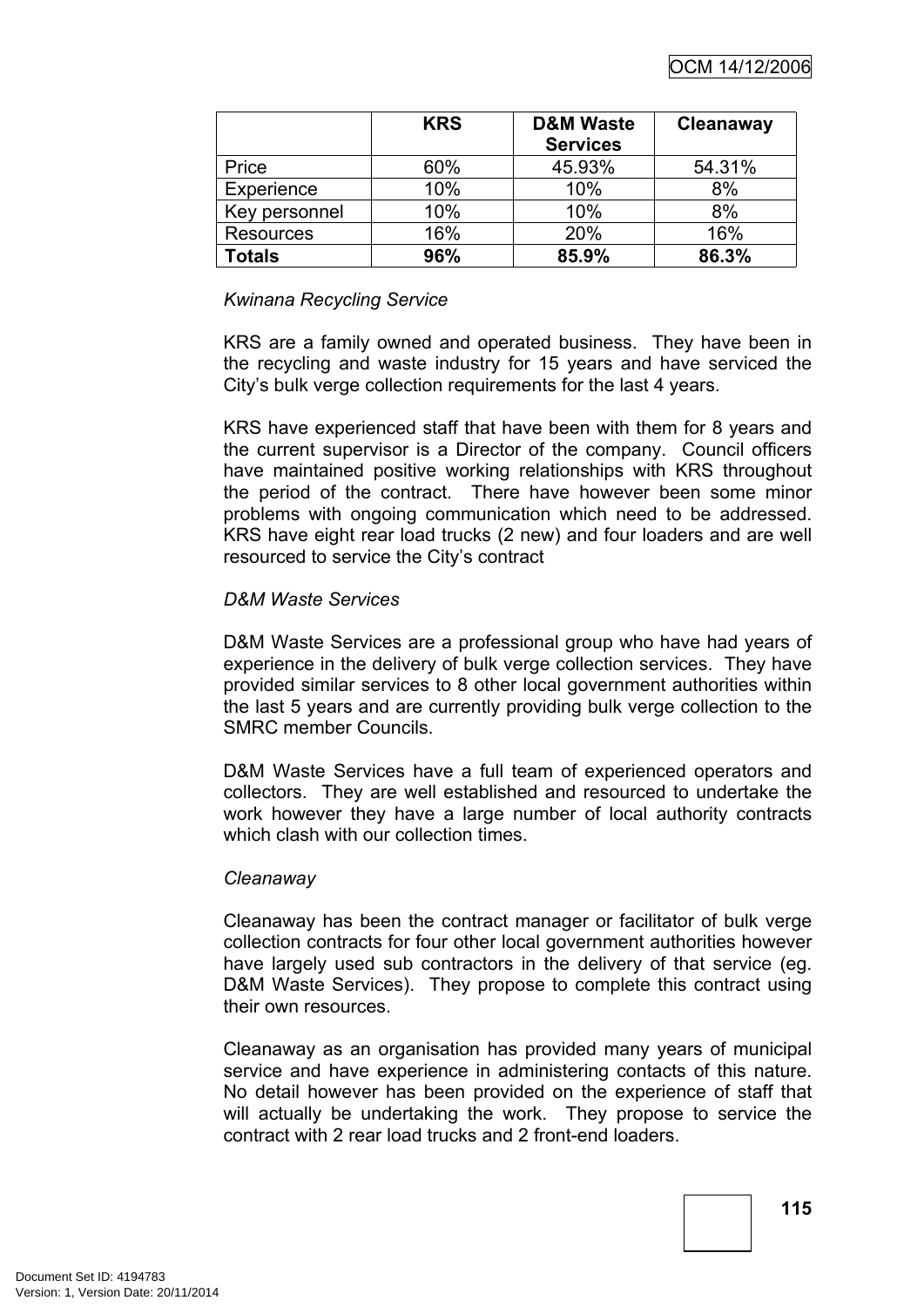Cleanaway is a large company and have sufficient resources at its disposal to support the contract and complete the works as requested. The evaluation however reflects the lack of operational staff with experience in actually completing the works.

# *Alternative Bids*

D&M Waste Services provided 2 alternative bids for Councils consideration. These bids have been evaluated and are included in the attachment.

Alternative 1 provides a range of costs per tonne. Thus once the tonnages exceed the threshold to cover the direct costs of providing the service, the price is reduced and the City receives the benefit.

Alternative 2 extrapolates the collection costs to a rate per rateable property. Collecting under this scheme makes it less beneficial to the Contractor to collect all of the material on the verge. Whilst it is important to have clear processes in place to control the amount of waste being disposed, we are providing a customer service and our contract needs to encourage bulk waste to be collected.

### **Options**

The City has a number of options to deliver its bulk verge collection as follows:

- 1. Award the contract to KRS in accordance with the evaluation completed.
- 2. Participate with other member Councils of the SMRC in their Bulk Verge Collection Contract.
- 3. Reject all tenders and complete the works with day labour.

### *Option 1 – Award to KRS*

Evaluation of the three conforming and 2 alternative submissions received has been completed and KRS represents the best value to Council. They have proven experience in delivering the City's bulk verge collection and a 3 year contract term would maintain flexibility for the City as it continues to redevelop the Henderson Resource Recovery Park (HRRP).

### *Option 2 – Participate in the SMRC Bulk Verge Collection Contract*

Council has an opportunity to participate with 4 other Member Councils in an SMRC administered Regional Bulk Verge Collection Contract. On the 23rd November the SMRC board authorized the calling of tenders for regional verge collection and are hoping to award the contract in January or February 2007.

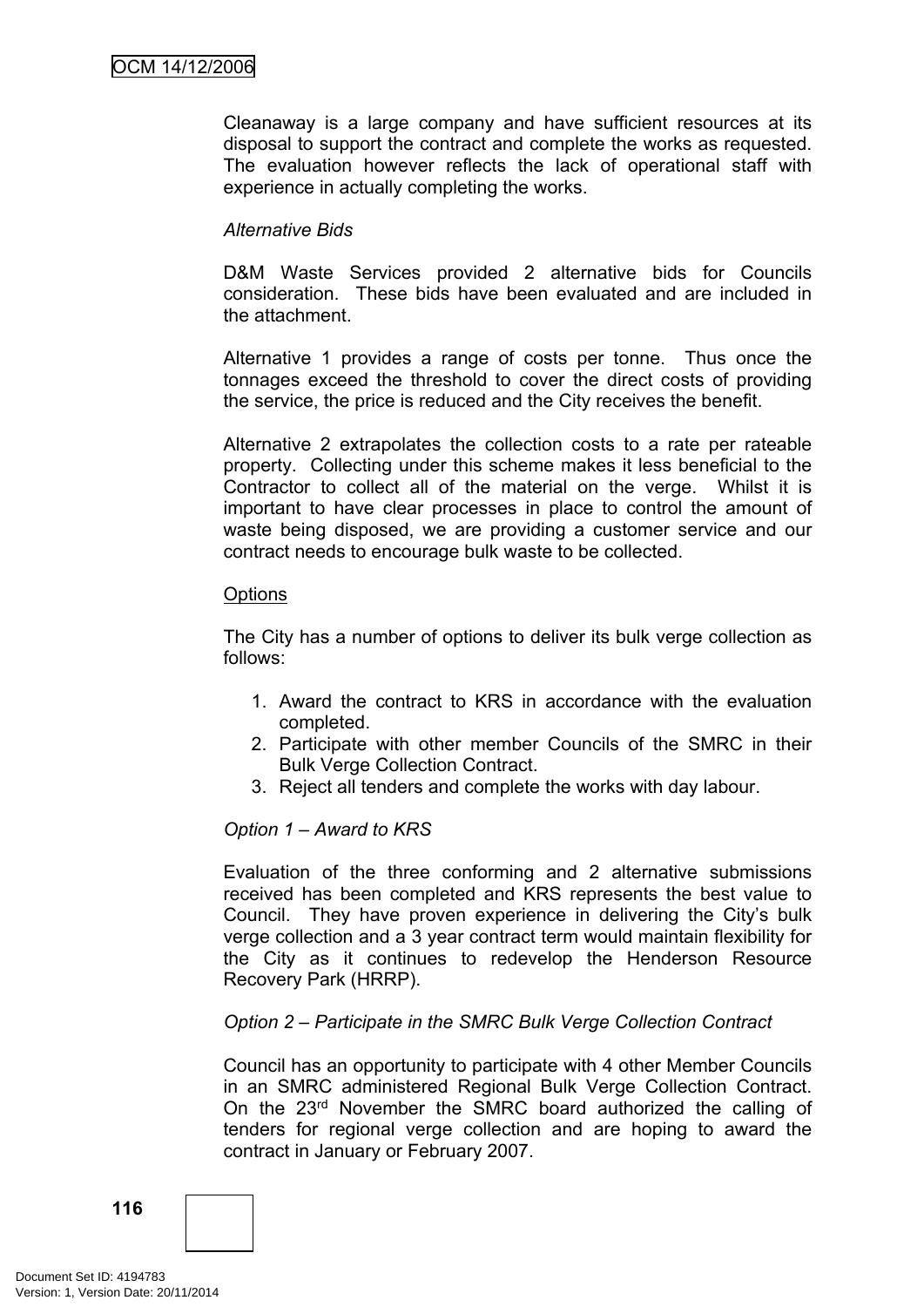The premise of a regional contract is to save money through bulk purchasing of the service. The City however found that it received a more economical rate with its individual contract some 4 years ago. Costs submitted for this tender are economical and officers do not see any significant advantage in participating with the SMRC for bulk verge collection at this point in time. Their may be some merit in delaying our decision until after the SMRC tenders have been called and closed however that would mean that the City would not have a contract in place for the green waste collection commencing in February. Officers would also like to pursue alternative means of collection to improve our ability to recover the resource and that would not be possible under the SMRC tender.

# *Option 3 – Reject and undertake the work in-house*

To undertake the service in-house, the City would need to purchase the necessary plant and machinery to complete the works and staff the business unit as required. Unfortunately however, the City's work only constitutes 24 weeks work for the team. On this basis the team would not be able to compete economically unless a further 24-26 weeks work was identified and secured.

Costs to complete the work in-house have been estimated at \$470,000 however that cost could be reduced to \$350,000 if an additional 26 weeks work could be secured. Preliminary discussions have been held with the City of Melville to ascertain if they would be interested in developing a partnership for bulk verge collection in the future. These negotiations are ongoing.

### **Summary**

The City continues to move forward with its plans to build a resource recovery centre (RRC). Unfortunately the collection methodology proposed by all contractors does not enable the City to recover any significant resource from the junk collection. That said, it is unlikely that the City will be in a position to commission its resource recovery centre for another 18 months. Any change to the collection strategy will increase costs to the community and these should be minimized until we are in a better position to process the waste.

Officers believe that undertaking the works in-house is the way forward for the future however much needs to be done to develop a more robust commercial collection business. The redevelopment of the HRRP is contingent on improving the overall collection strategy to optimize waste recovery and reuse. The intention will be to expand the business to achieve better returns and the bulk verge collection will form part of this. Our plans are however only in their infancy stage and more time is needed before we will be in a position to capitalize on the opportunity. It is therefore recommended that Council award the tender to KRS for a 3 year period as advertised.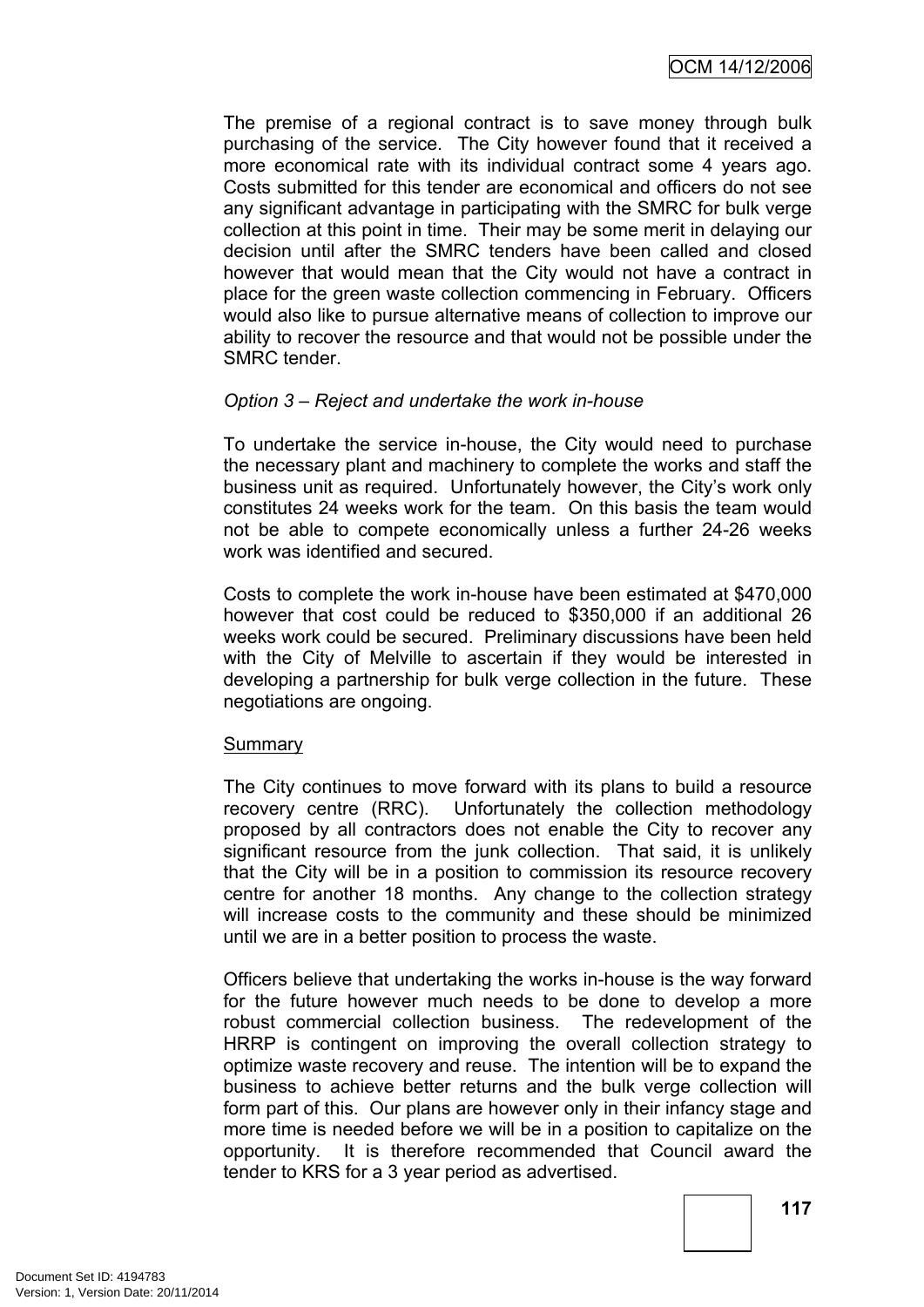# **Strategic Plan/Policy Implications**

### *Natural Environmental Management*

*• To manage the City's waste stream to achieve sustainable resource management, in an environmentally acceptable manner.*

## **Budget/Financial Implications**

The costs of each submission is included in the evaluation spreadsheet and has been distributed under separate cover. The evaluation without the prices submitted has been attached for the public record. Council's current budget allocation for the Bulk Verge Collection is \$390,800.

Kwinana Recycling Services submission represents an increase of 38% on the previous tendered rates supplied in 2003 and a 4% increase on current rates. Costs have significantly increased since 2003 with fuel and labour accounting for the majority. The new tendered rates are consistent with prices anticipated for other bulk verge collection contracts.

# **Legal Implications**

Nil.

### **Community Consultation**

N/A

# **Attachment(s)**

(1) Evaluation Spreadsheet (Confidential Attachment)

### **Advice to Proponent(s)/Submissioners**

The tenderers have been advised that this matter is to be considered at the 14 December 2006 Council Meeting.

### **Implications of Section 3.18(3) Local Government Act, 1995**

Nil.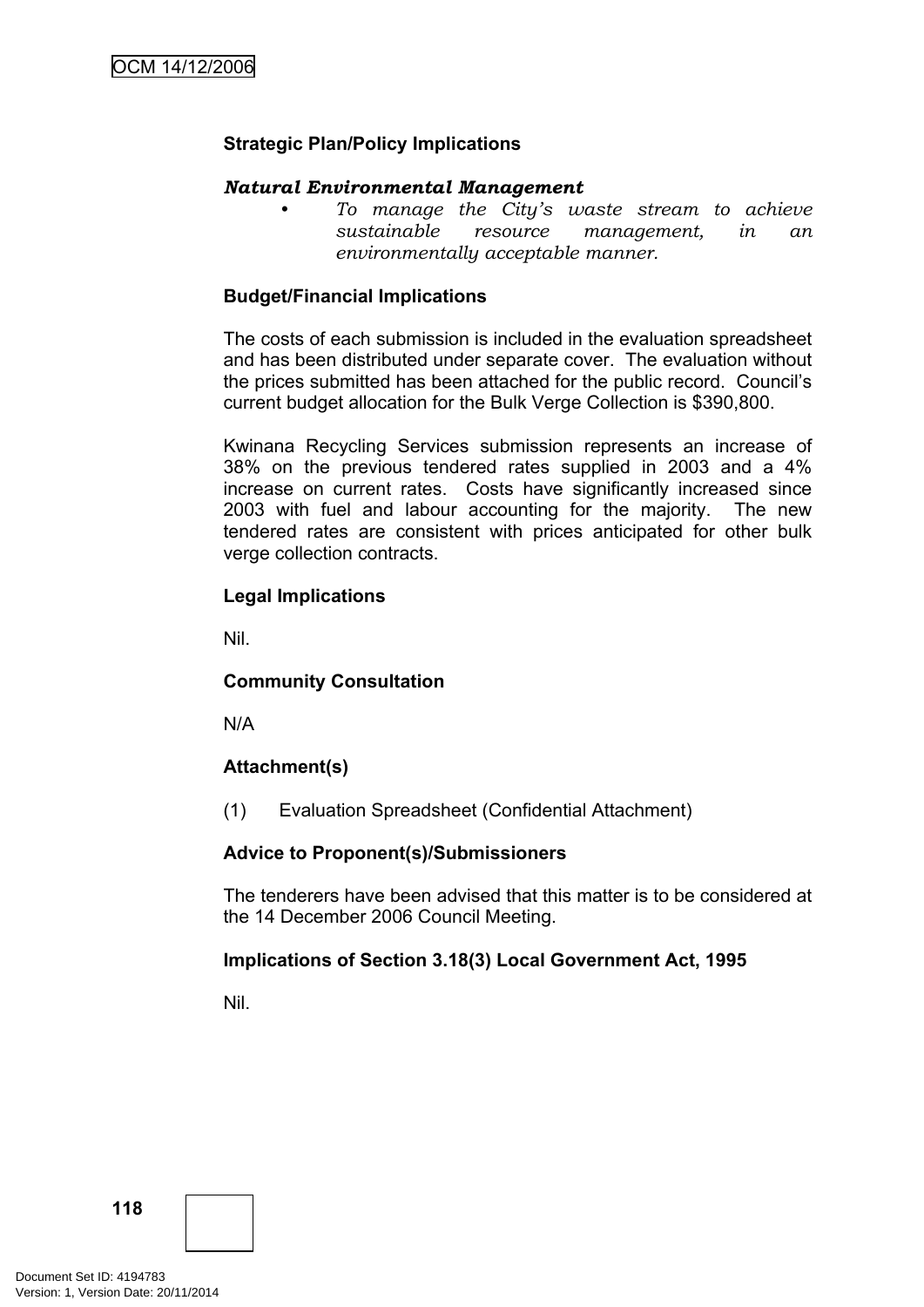# **16.3 (MINUTE NO 3346) (OCM 14/12/2006) - SUSTAINABILITY STRATEGY (9527) (PF) (ATTACH)**

### **RECOMMENDATION**

That Council endorse the Sustainability Strategy for the City of Cockburn, as attached to the Agenda.

### **COUNCIL DECISION**

MOVED Clr S Limbert SECONDED Clr T Romano that the recommendation be adopted.

**CARRIED 8/0**

# **Background**

At its ordinary meeting held on Thursday 8 June 2006, the Council adopted Policy SC37 - Sustainability. The purpose of the Policy is to provide a framework for the City to ensure economic viability and strategic management that simultaneously protects and enhances the natural and human environments for the benefit of present and future generations, whilst balancing and minimising any adverse environmental, social and economic impacts associated with its activities.

In accordance with the requirements of Council Policy SC37 – Sustainability, officers from the City have developed a sustainability strategy to ensure the City's activities and operations support sustainability.

### **Submission**

N/A

### **Report**

The Sustainability strategy provides a framework for the implementation of sustainability to be fully integrated into all operations and services of the City. Without the links between the Social, Economic and Environmental components of sustainability and a solid framework to base decisions on, there is a chance that the purpose, drive and reasoning behind why something should be changed, implemented or considered can be lost.

The strategy is a fluid document that will be developed over time and updated to incorporate changes and improvements. It will initially be reviewed on a six monthly basis during the development of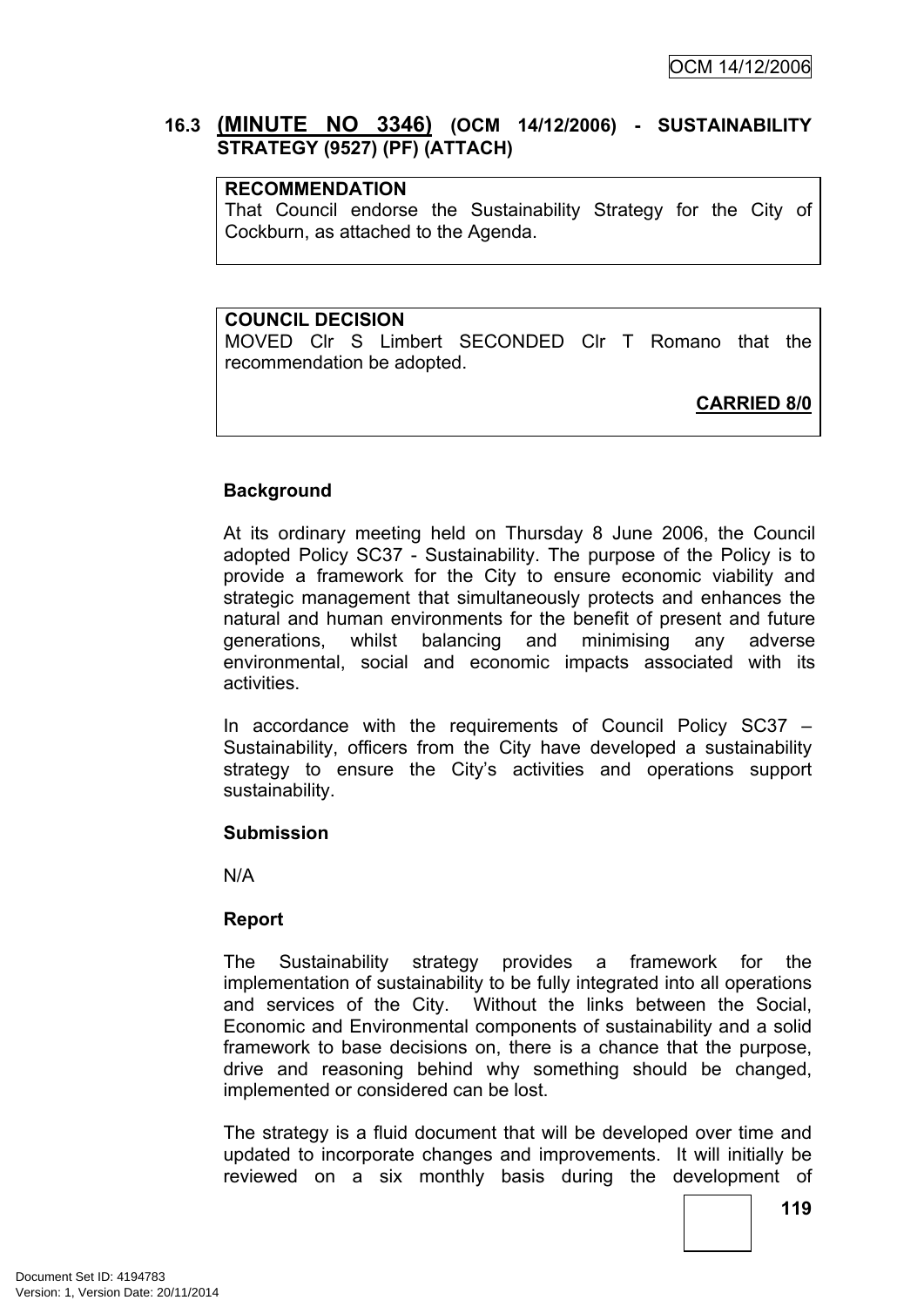departmental position statements, as these will need to be reflected within the strategy. Once the organisational review has taken place the strategy will need to be reviewed on an annual basis to ensure consistency with monitoring and reporting findings.

The launch of the sustainability strategy will be led by a screening of '*An Inconvenient Truth'*, free to all staff members with a small introduction on the Policy and Strategy beforehand. After the screening it is hoped that the staff will be able to discuss their ideas about sustainability and will promote the fact that we all can do something to make the workplace more sustainable. Case studies of existing sustainability initiatives in place in Cockburn can be illustrated to explain how the Social, Economic and Environmental components of sustainability already work within the council.

Following the launch the departmental reviews will take place and the integration of sustainability into the City will take place.

The provision of 'Sustainability Updates' in the Soundings and Email Newsletters can be used to showcase existing sustainability initiatives in place and new developments that come into play.

### **Strategic Plan/Policy Implications**

### *Governance Excellence*

*• To develop and maintain a financially sustainable City.*

#### *Natural Environmental Management*

*• To ensure development of the district is undertaken in such a way that the balance between the natural and human environment is maintained.*

### **Budget/Financial Implications**

N/A

### **Legal Implications**

The Local Government Act 1995 S1.3 (3) states; '*In carrying out its functions a local government is to use its best endeavours to meet the needs of current and future generations through an integration of environmental protection, social advancement and economic prosperity.'*

#### **Community Consultation**

Nil.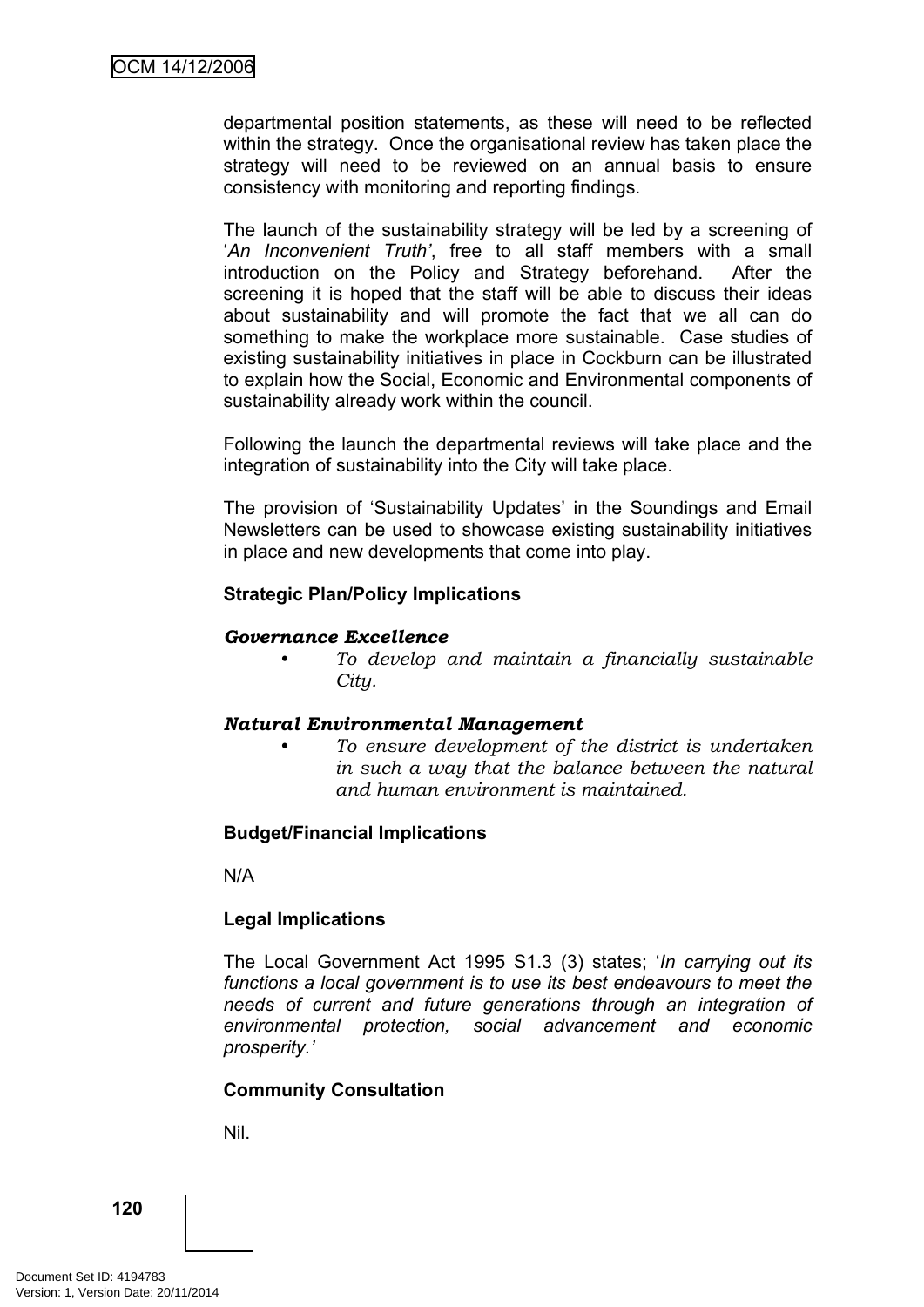# **Attachment(s)**

(1) Sustainability Strategy

# **Advice to Proponent(s)/Submissioners**

N/A

**Implications of Section 3.18(3) Local Government Act, 1995**

Nil.

# **17. COMMUNITY SERVICES DIVISION ISSUES**

**17.1 (MINUTE NO 3347) (OCM 14/12/2006) - MINUTES OF THE COCKBURN CENTRAL YOUTH CENTRE ADVISORY COMMITTEE MEETING - 07/11/2006 (8648) (MA) (ATTACH)**

### **RECOMMENDATION**

That Council receive the Minutes of the Cockburn Central Youth Centre Advisory Committee meeting held on 7 November 2006 and adopts the recommendations contained therein.

# **COUNCIL DECISION**

MOVED Clr S Limbert SECONDED Clr T Romano that the recommendation be adopted.

**CARRIED 8/0**

# **Background**

The Cockburn Central Youth Centre Advisory Committee conducted a meeting on 7 November 2006. The Minutes of the Meeting are required to be presented to Council and its recommendations considered by Council.

### **Submission**

The Minutes of the Cockburn Central Youth Centre Advisory Committee Meeting are attached to the Agenda. Items dealt with at the Committee Meeting form the Minutes of that Meeting.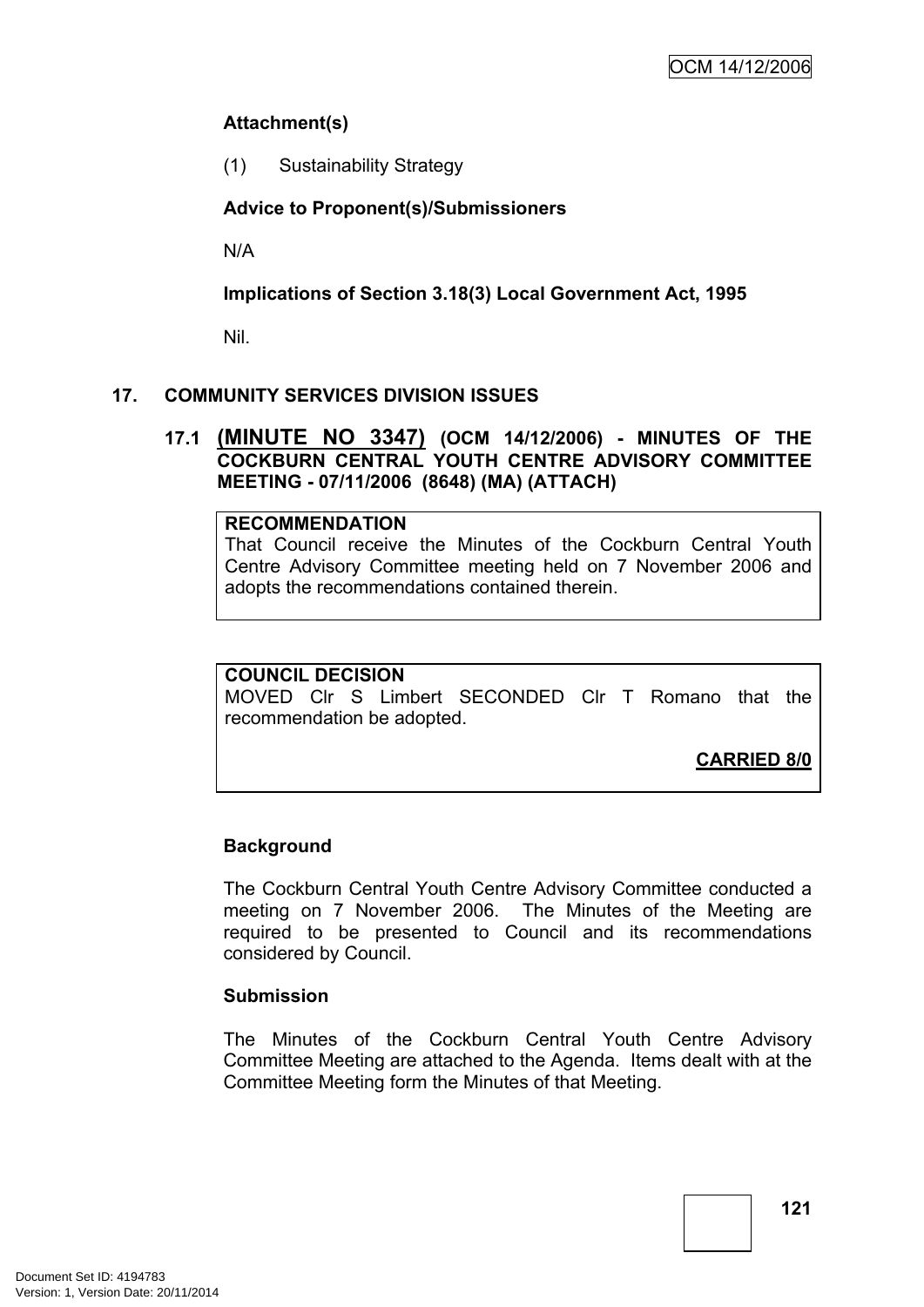# **Report**

The Committee recommendations are now presented for consideration by Council and if accepted, are endorsed as the decisions of Council.

An Elected Member may withdraw any item from the Committee Meeting for discussion and propose an alternative recommendation for Council's consideration.

## **Strategic Plan/Policy Implications**

### *Governance Excellence*

*• To conduct Council business in open public forums and to manage Council affairs by employing publicly accountable practices.*

### **Budget/Financial Implications**

Committee Minutes refer.

# **Legal Implications**

Committee Minutes refer.

# **Community Consultation**

Committee Minutes refer.

### **Attachment(s)**

1. Cockburn Central Youth Centre Advisory Committee Minutes 7 November 2006.

### **Advice to Proponent(s)/Submissioners**

N/A

### **Implications of Section 3.18(3) Local Government Act, 1995**

Committee Minutes refer.

# **17.2 (MINUTE NO 3348) (OCM 14/12/2006) - COMMUNITY EVENTS / SUMMER OF FUN REPORT (8812) (RA)**

**RECOMMENDATION** That Council:

(1) receive the report in relation to the "Summer of Fun" events budget allocation and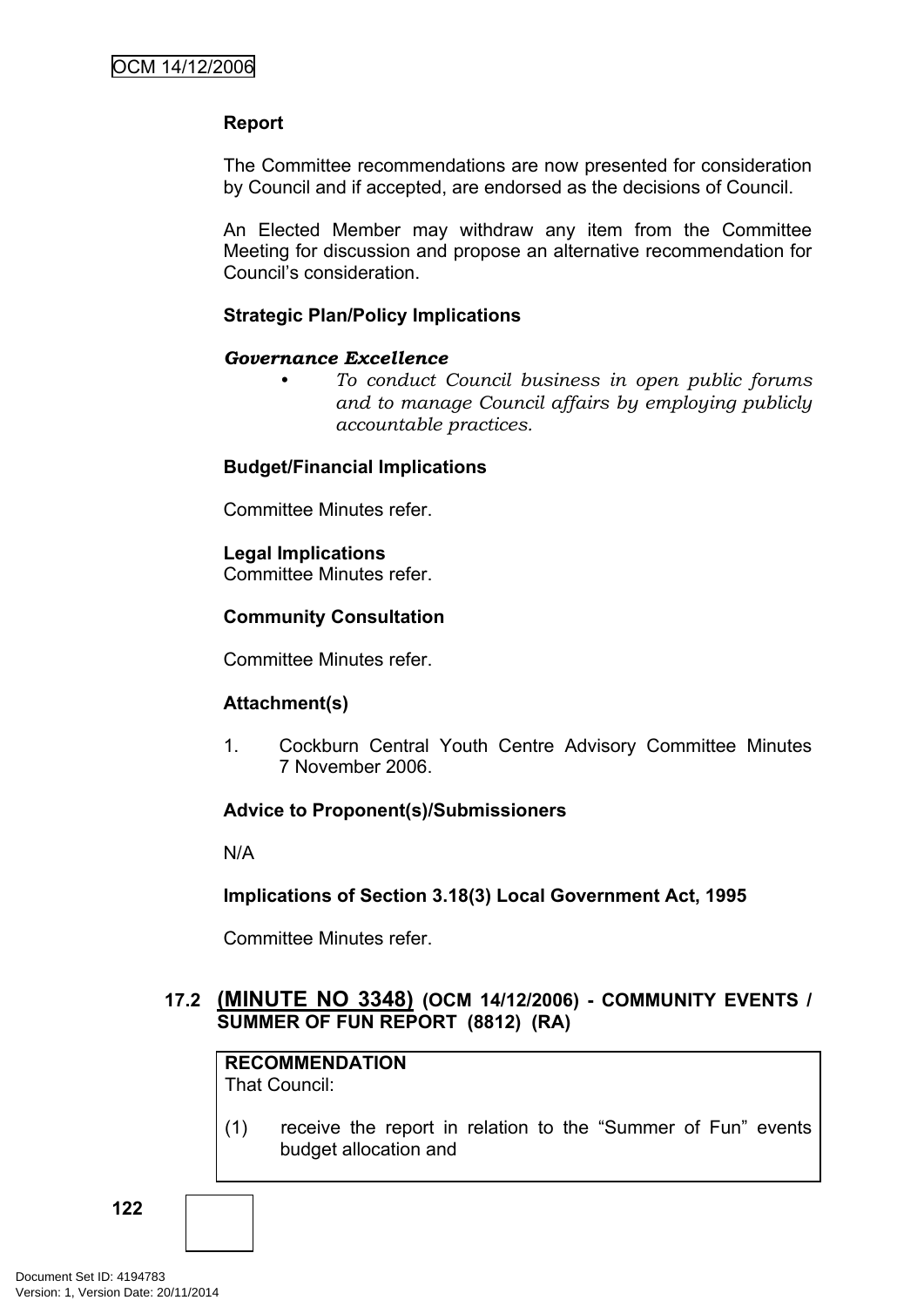(2) retain Policy SC34 "Annual Budget Preparation".

### **COUNCIL DECISION**

MOVED Clr S Limbert SECONDED Clr T Romano that the recommendation be adopted.

**CARRIED 8/0**

### **Background**

Council at its meeting of the 14th of September 2006 resolved to require the Chief Executive Officer to prepare a report for presentation to Council on the events included within the Summer Of Fun budget allocation established under Council Policy SC 34 "Annual Budget Preparation". Section 1 (d) of Policy SC34 states as follows "Provisional allocation of Community Events is to be a maximum of 1% of Rates revenue. Council to approve calendar of events."

#### **Submission**

N/A

#### **Report**

Community events included within the City's annual budget were identified and a list created which excluded those related to crime prevention such as Reclaim the Streets and those that were subject to grants such as the Drive Through Art Gallery. The following compiled list with indicative budget allocations were approved by Council at its meeting of the 10 August 2006:

The following table identifies budget amounts for events in 2004/2005: 2005/2006 and 2006/07.

|                           | 2004/05              | 2005/06  | 2006/07    |
|---------------------------|----------------------|----------|------------|
| Promotion                 | <b>From District</b> | \$11,800 | \$17,000   |
|                           | Promotion            |          |            |
|                           | <b>Budget</b>        |          |            |
| <b>Spring Fair</b>        | \$31,000             | \$31,000 | \$32,000   |
| <b>FROSH</b>              | \$13,000             | \$14,000 | \$15,000   |
| Bibra Lake Fun Run        | \$5,000              | \$5,000  |            |
| <b>Teddy Bears Picnic</b> | \$3,700              | \$3,700  | \$6,000    |
| Seniors' Ball             | \$3,000              | \$5,000  | \$8,000    |
| <b>Christmas Lights</b>   | \$15,000             | \$10,000 |            |
| (Summer Concerts          | \$14,000             | \$60,000 | \$60,000 * |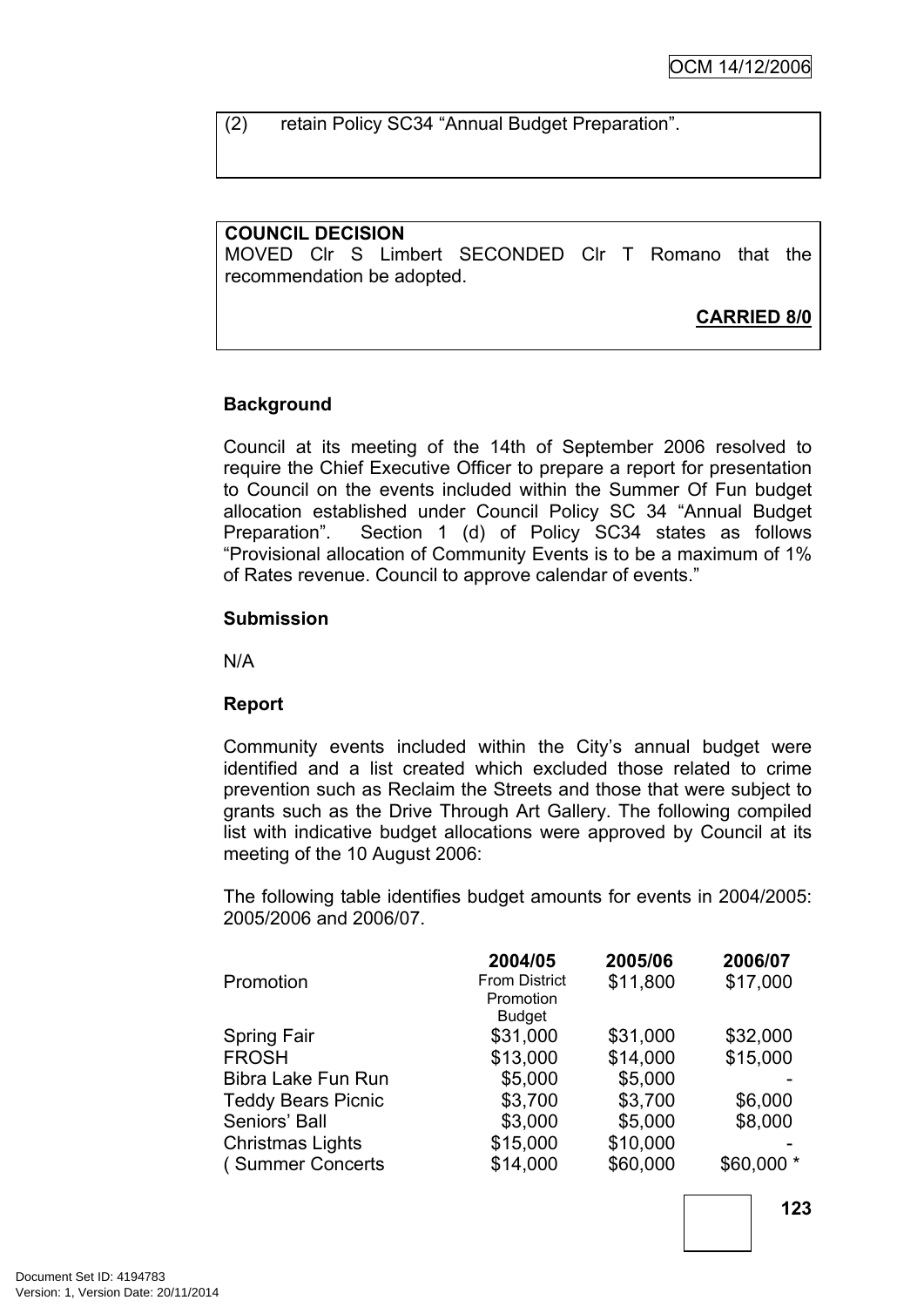| (Ward Events                    | \$60,000  |           |            |
|---------------------------------|-----------|-----------|------------|
| <b>Regional Concert</b>         | \$67,000  | \$40,000  | \$60,000 * |
| <b>Movie Nights</b>             |           | \$5,000   | \$5,480 *  |
| Coogee Beach Party              | \$15,000  | \$30,000  | \$35,000 * |
| <b>Arts/Cultural Activities</b> | \$10,000  | \$10,000  |            |
| <b>NAIDOC</b>                   | \$3,000   | \$3,000   | \$3,000    |
| Heritage Festival open day      | \$4,000   | \$4,000   | \$4,000    |
| Silver Jubilee Expo             | \$22,000  |           |            |
| Total                           | \$265,700 | \$232,500 | \$245,480  |

The Policy identifies 'community events' as the criteria for the 1% of rates allocation. The promotional term "Summer of Fun Events" could be interpreted as those events that run over the summer months of say December, January, February and March of each year. These events include:

- \* Summer Concerts series
- \* Regional Concert<br>\* Cockhurn Festival
- \* Cockburn Festival (Coogee Beach Party)
- **Movie Nights**

The total value of these events included within the 2006/07 budget is \$173,480 (including an allocation of \$13,000 for promotion). Should Council decide that the 1% allocation is to be for these events alone there would need to be either an additional sum of \$72,000 placed on the budget for the NAIDOC, Spring Fair, FROSH, Seniors Ball, Teddy Bears Picnic and Heritage Festival Day or a decision for the events not to proceed. Council could then alter the policy to substitute the words community events for summer events hence the policy SC34 section 1 (d) would then read as follows.

"Provisional allocation for summer of fun events is to be a maximum of 1% of rates revenue. Council to approve calendar of events"

Alternatively Council could increase the allocation of 1% of rates income for community events to say a 1.25% allocation, which equates to an increase of \$30,625 in 2006/07. This would be the preferred alternative of the two options proposed as is does not require a definition and interpretation of what is a 'summer event' and what is not. The current policy SC 34 could be altered to read as follows:

"Provisional allocation for community events is to be a maximum of 1.25% of rates revenue. Council to approve the calendar of events"

Should Council proceed with this alternative the budget for advertising could be increased from \$17,000 to \$30,000 and the balance to increase the budget for the summer concert series and regional concert.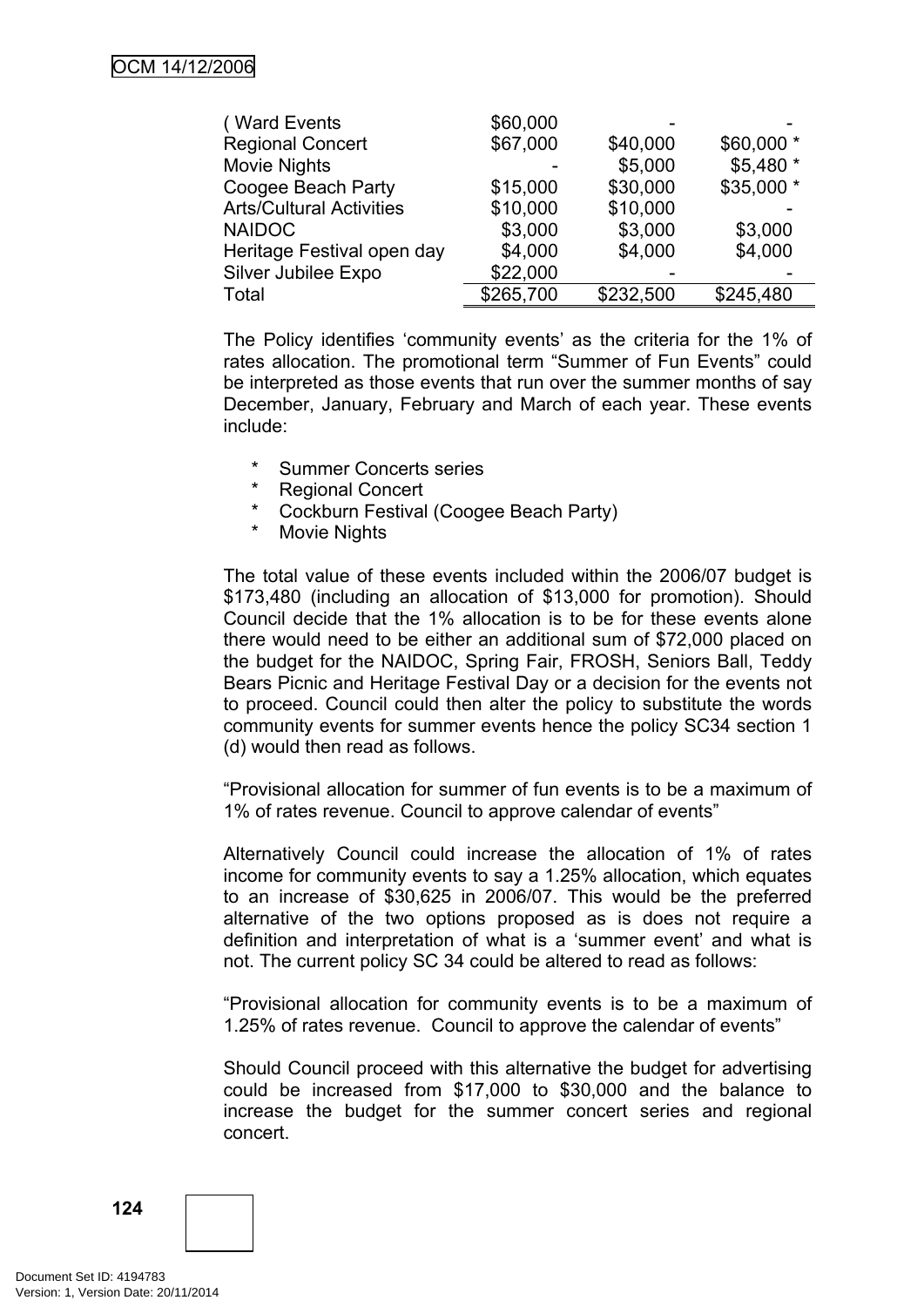It is proposed that Council retain current Policy SC34 as it applies, with 1% of the annual rates income being set aside for community events. Should Council resolve to review the policy, the matter is then to be considered by the DAPPS Committee of Council.

# **Strategic Plan/Policy Implications**

Following Strategic Plan Initiative Outcome refers:

### *Lifestyle and Aspiration Achievement:*

*• To facilitate and provide an optimum range of community services and events.*

Council Policy SC34 "Annual Budget Preparation" refers.

### **Budget/Financial Implications**

This Council decision will determine how the allocation of budget funds for community/summer events will be made.

### **Legal Implications**

N/A

### **Community Consultation**

A recent referendum among the City's residents found that the large majority (12,500 versus 3,000 residents) wanted the City to keep providing free community festivals and events.

#### **Attachment(s)**

Nil.

### **Advice to Proponent(s)/Applicant**

N/A

### **Implications of Section 3.18(3) Local Government Act, 1995**

Nil.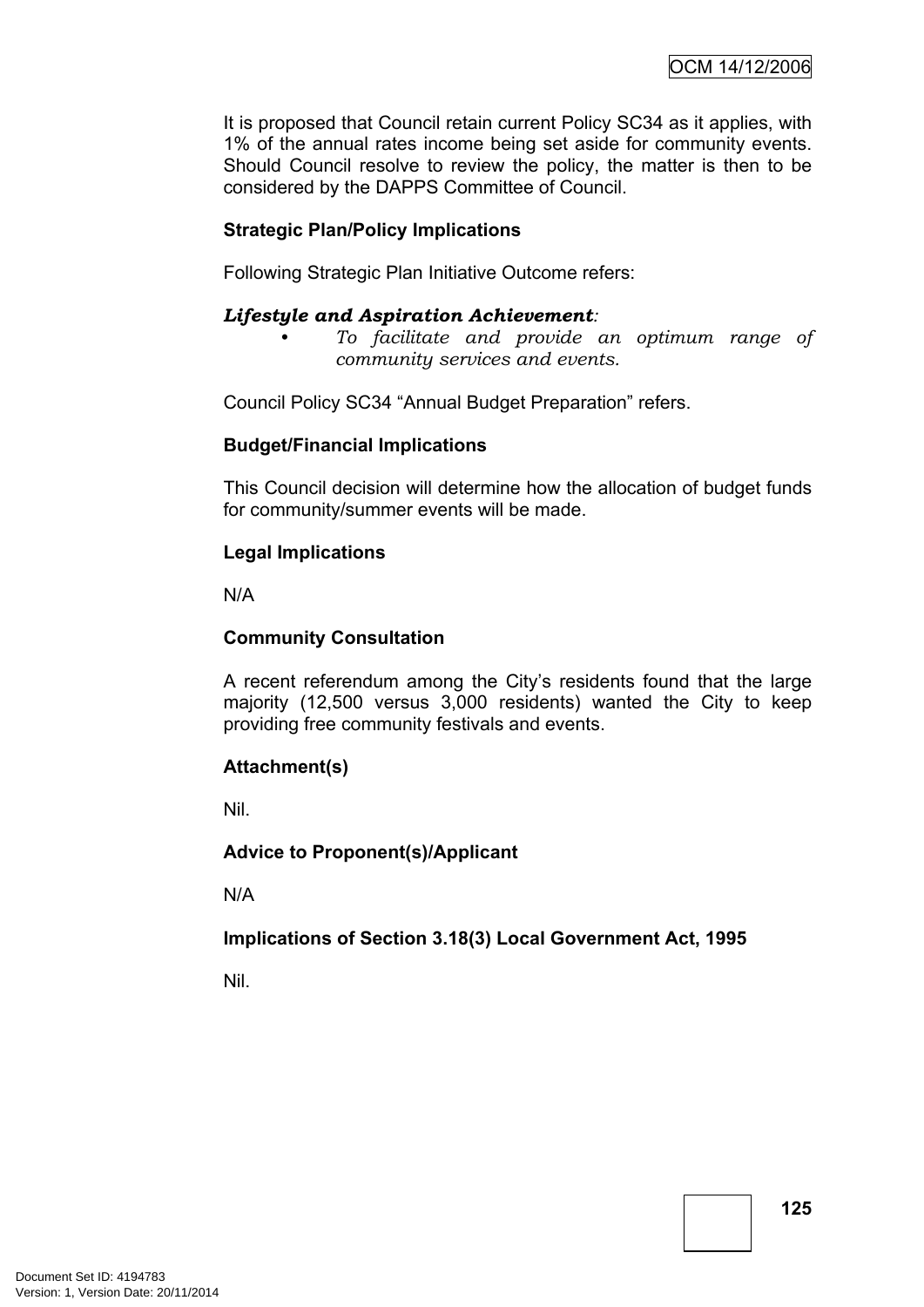# **17.3 (MINUTE NO 3349) (OCM 14/12/2006) - JOE COOPER RECREATION CENTRE- FUTURE MANAGEMENT (8140) (R A)**

# **RECOMMENDATION**

That Council:

- (1) confirm that it will continue to operate the Joe Cooper Recreation Centre under the current management arrangements in accordance with the City of Cockburn Plan for the District 2006-2016.
- (2) advise the Phoenix Theatre Group that it is permitted free use of a portion of the pottery room at the Joe Cooper Recreation Centre for storage provided that the cost of partitioning of the storage area is borne by the Group and;
- (3) permit the Phoenix Theatre Group exclusive use of meeting room 2 at a fee of \$1,000 per annum, to be reviewed annually; and
- (4) advise the Phoenix Theatre Group that the arrangements described in (2) and (3) above are conditional on the payment of all monies owed to the City being paid prior to the arrangements proceeding.

# **COUNCIL DECISION**

MOVED Clr V Oliver SECONDED Clr I Whitfield that Council:

- (1) as recommended;
- (2) as recommended;
- (3) as recommended;
- (4) advise the Phoenix Theatre Group that the arrangements described in (2) and (3) above are conditional on the payment of all monies owed to the City being paid by 30 June 2007 and the outstanding debt being written off. Should the annual fee of \$1,000 for the use of the Recreation Centre not be paid in full by 30 June 2007, the matter is to be referred back to Council for further consideration.

# **CARRIED BY ABSOLUTE MAJORITY OF COUNCIL 8/0**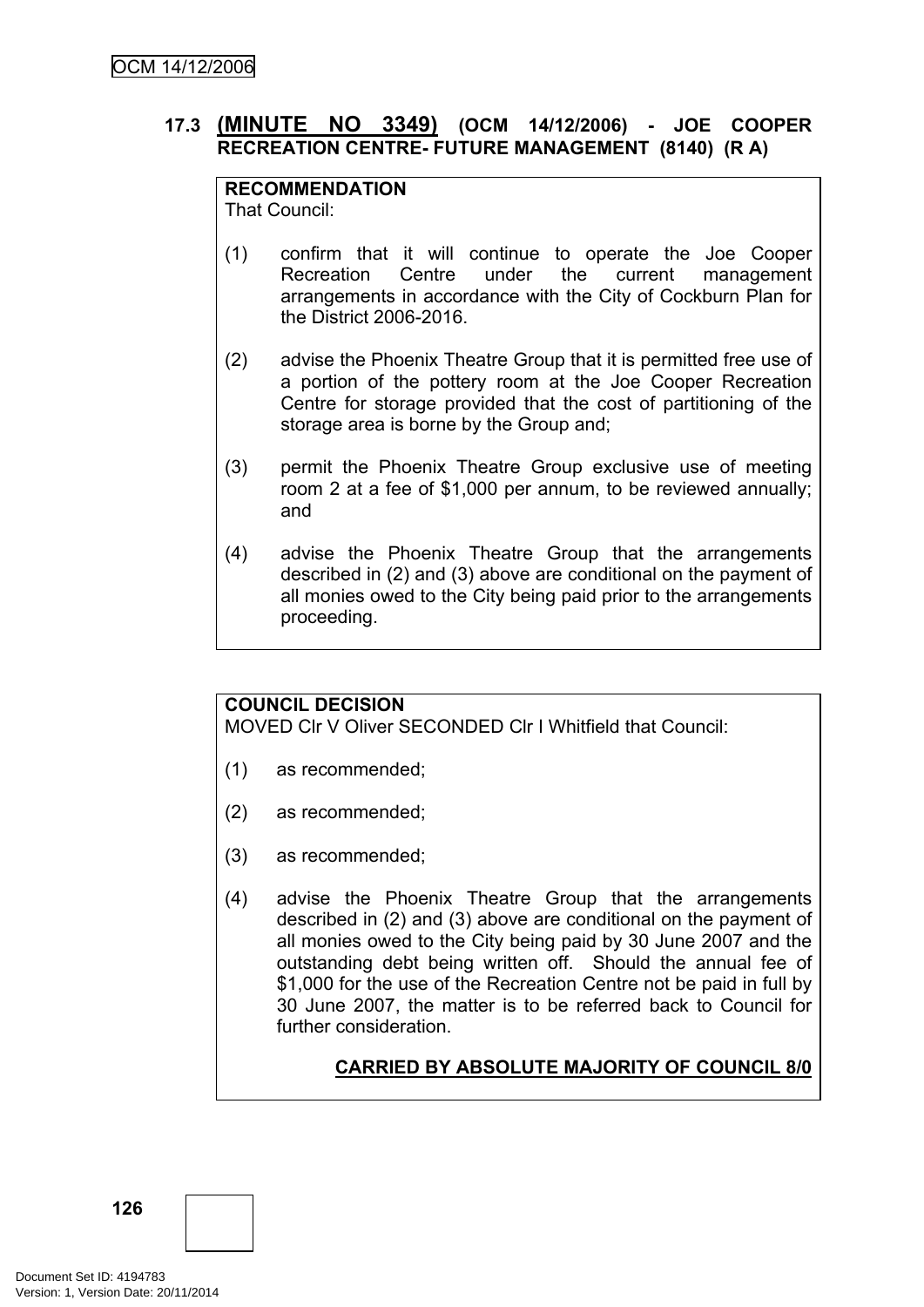### **Reason for Decision**

Although the Phoenix Theatre Group owe monies to Council, the Joe Cooper Centre facility offers them the opportunity to hold social events for added fund raising and increase membership which was too costly at Memorial Hall. The fact that they are in debt to Council has occurred due to circumstances not always their fault.

The Group paid from their last funding an amount of \$400.00 for the tuning of the piano in Memorial Hall, in addition to funds to enlarge the stage area and other repairs to window frames, etc. To set up a theatre is expensive. By denying the theatre group a centre to operate from denies them the opportunity to apply for Government funding.

Theatre and the arts are an essential part of today's society and Council should help to encourage these activities.

Cockburn has never had a theatre group before the Phoenix Theatre Group. They do not make money out of this venture and it is entirely a community based involvement. It is a bit of a chicken and egg situation – they cannot put on plays to make any funds if they do not have a place to rehearse or store their sets. Therefore they cannot put on a concert to make money to pay off their debt to Council and they also cannot get any new grants because they do not actually have a place to call their base. They do not need a hand-out, they need a hand-up in this instance and considering the amount is not huge for Council but is quite a substantial amount to a small community group, we really should be encouraging them. In this instance the debt should be written off and it would be a shame to put millions of dollars into Memorial Hall and have it refurbished up to theatre standard only to have the one theatre group in Cockburn being dissolved due to lack of funds.

### **Background**

The Joe Cooper Recreation Centre located on McFaull Park in Spearwood has been managed by the City for many years and currently has 16 separate groups utilising the Centre. As there has been some interest in leasing the property by a number of groups a council direction is sought on the management and control of the facility in the longer term.

McFaull Park comprises 7 separate lots and covers and area of 9.2 hectares and is zoned under the TPS3 for recreation purposes. The nature of the recreation zoning and vesting results in the land being available for recreation and not for profit purposes. Any say religious activity on the site would need to be of a minor nature and be subservient to recreational uses.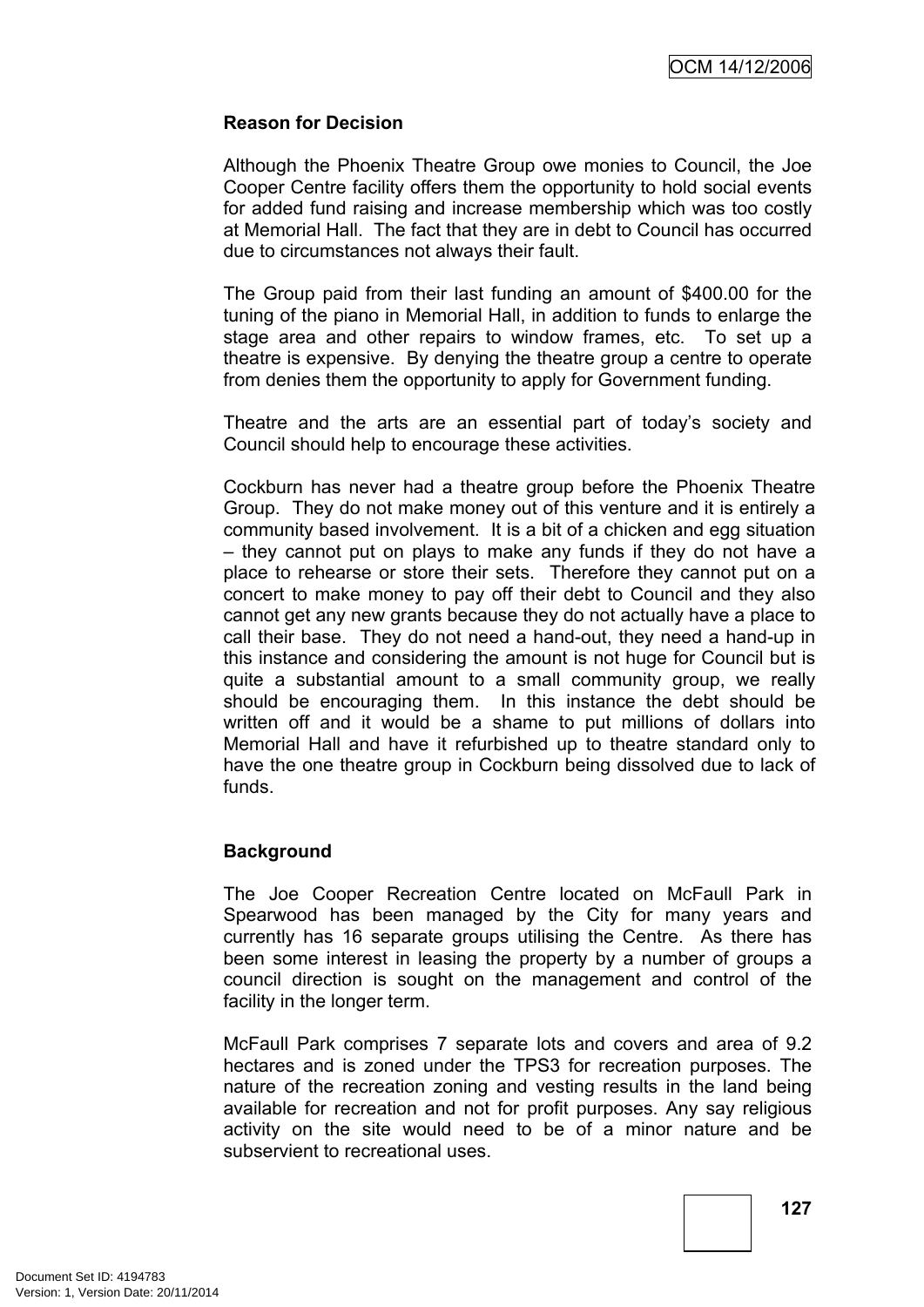### **Submission**

In recent times there have been a number of organisations have approached the City with enquires concerning the ability to use or lease the Joe Cooper Recreation Centres. These contact include the Indian Society of Western Australia and several Christian church groups. The Western Australian Scouts association has also approached the City with an interest in leasing but have subsequently notified that they no longer interested in the property.

The Phoenix Theatre Group has written to the City seeking exclusive use an area within the Joe Cooper Recreation Centre for storage of props and rehearsals.

### **Report**

The Joe Cooper Recreation Centre was constructed on Mac Faull Park in Spearwood in the late 1960's and has had minimum maintenance since this time, consequently the building is in a run down state and requires at least \$750,000 to bring it up to a reasonable standard. Unfortunately, the Joe Cooper Recreation Centre is somewhat difficult to access as it is isolated in a residential area and has next to no exposure to passing traffic. Furthermore the City has another nearby older facility on Beale Park in Spearwood that is similarly run down and in need of an upgrade. The Beale Park facility is however on Hamilton Road with good exposure and also serves extensive active playing fields. There appears to be a benefit to Council in the long term to refurbishing and upgrading the Beale Park facilities and seeking an alternative management arrangement for the Joe Cooper Recreation Centre and if a suitable tenant cannot be found, demolishing the building. The City of Cockburn Plan for the District 2006/2016 adopted by Council in October 2006 requires the future of the Joe Cooper Recreation Centre to be revisited in 2009/10.

Several groups have contacted the City with an interest in leasing the Joe Coper Recreation Centre. The Phoenix Theatre group has also approached the City seeking to have exclusive use of an area currently not being used at a peppercorn rental for storage and make up of props and for rehearsals. The Theatre Group understand that they will not have access to the Memorial Hall for the period that the hall is being refurbished and the Hall will be booked for performances and not for long periods of performance rehearsals.

There are currently 16 regular users of the Joe Cooper Recreation Centre. It is understood that the intent of Council will be to allow these current users to remain in the short to medium term at least and any decision on the future of the Joe Cooper Centre will have this as an essential requirement.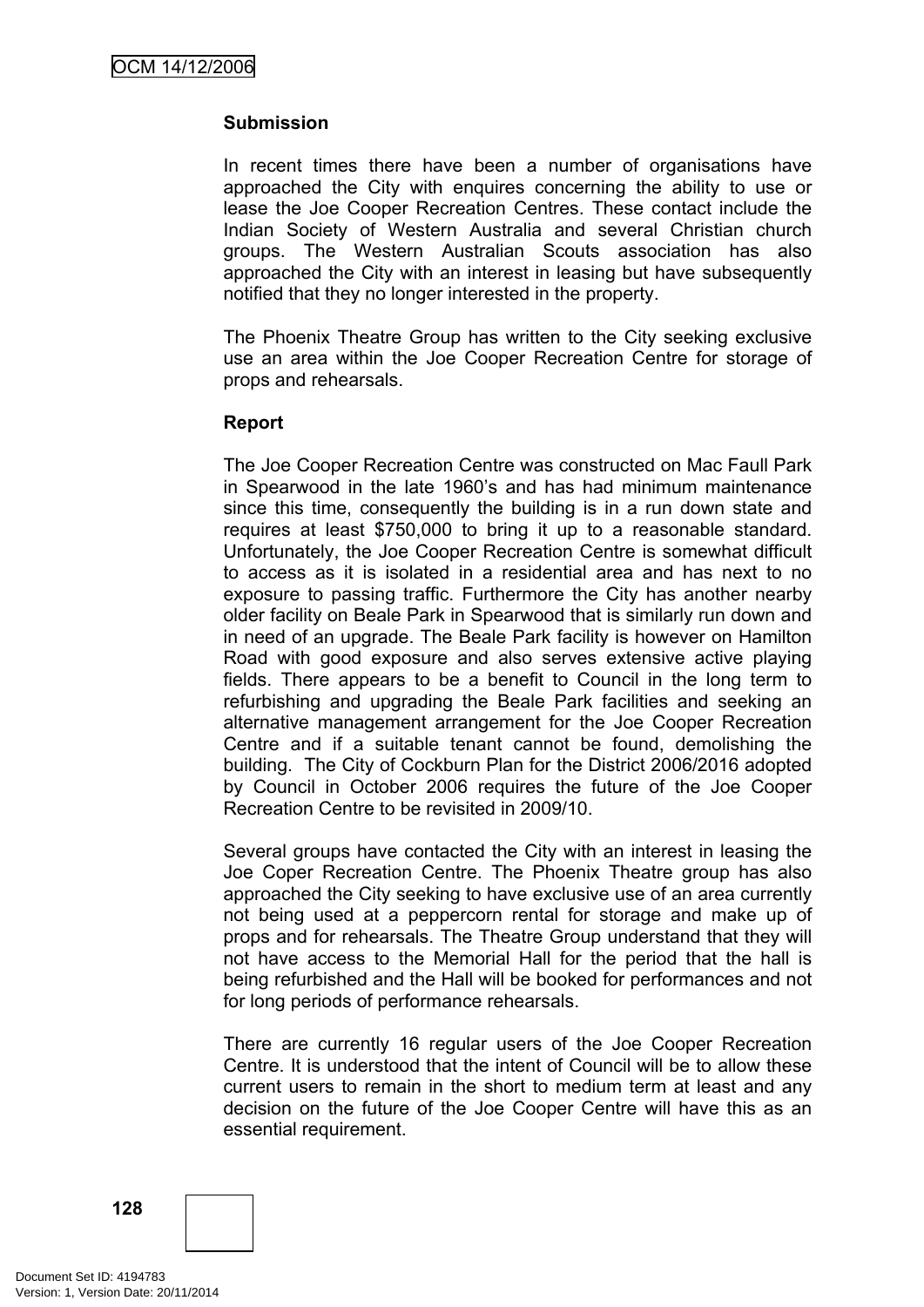Option 1 - Seek a Lessee for the Joe Cooper Recreation Centre

As there has been some interest from not for profit organisations to lease the premises the Council could seek registrations of interest in accordance with section 3.59 of the Local Government Act 1995 for the lease of the premises. A lease arrangement could include a requirement for the lessee to upgrade the building to a standard required by the City. A not for profit lessee that takes on the cost of upgrading a building to the extent required for the Joe Cooper Recreation Centre with the constraint to accommodate the existing tenants even with the lessee retaining the income generated will likely require a lease of at least 10 years.

Option 2 - Retain Current Management Arrangement for the Joe Cooper Recreation Centre

Council could continue to manage the facility under the current arrangements and at a later date when a decision is made on the upgrade of Beale Park determine the issue of the Joe Cooper Centre. There may also be preference by some groups that currently use the Joe Cooper Centre to move to the refurbished Memorial Hall. This option has the advantage of providing the Council with future options and not being tied down by any long-term lease arrangements with another party. The negative of this option is that a decision has still not been made and the Council is left with the dilemma of operating a rundown old facility. On balance it is proposed that the current arrangements for the management of the Joe Coper Centre remain until such time as the impact on the usage of the Memorial Hall is known and a final decision on Beale Park facilities is made.

### **Phoenix Theatre request**

The Phoenix Theatre Group have requested to have exclusive usage for one of the room in the Joe Cooper Recreation Centre at a peppercorn rent. Currently the entire facility accommodates 16 groups. The only area not in use by a group is the down stairs Pottery Room (64sq m) that has become a de facto storage area. Phoenix Theatre has indicated an interest in having use of a portion of this room for stage of their sets. They have identified meeting room 2 immediately above the pottery room as a suitable rehearsal room. This room is currently used by a belly dancing group one or two days per week and they have indicated that they are prepared to move to the dance room as an alternative. This would release meeting room 2 to for use by the Phoenix Theatre group. Based on current usage levels meeting room 2 would generate approximately \$1,000 per annum of income. Should Council decide to permit the Phoenix Theatre group exclusive use of meeting room one it is proposed that they be charged a fee at least equal to the anticipated income for the room.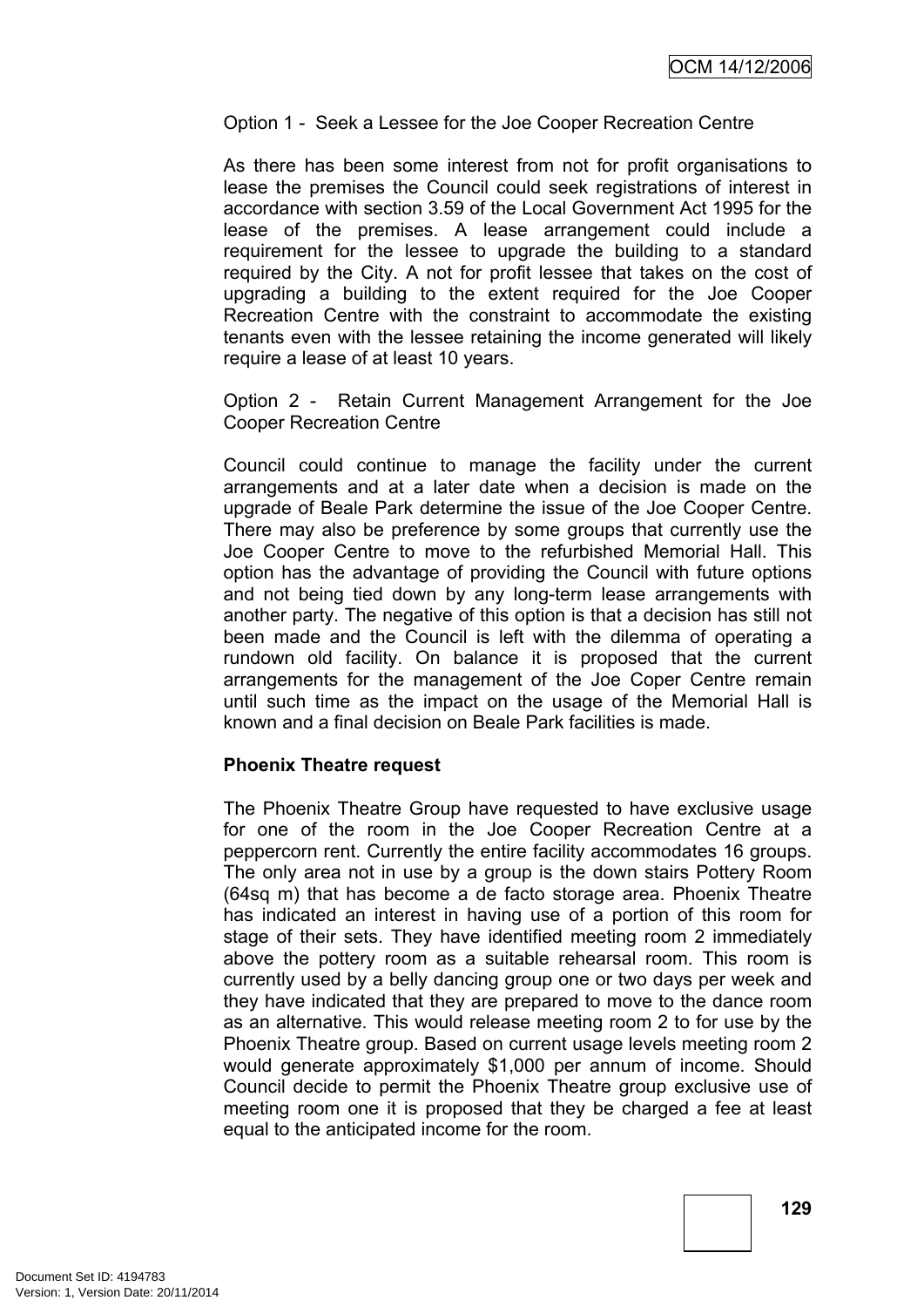To date the Phoenix Theatre has use of the Memorial Hall for which they receive a 20% subsidy approved by the City since the commencement of their hire in 2004. The total charge that the group received from the start of their hire until the end of their last production (April 06) was \$3,749.36. The City provided the group with a donation to the value of \$3,000 to help with the hall hire fee during this time. The Phoenix Theatre Group has paid a total of \$80.88 for the past 2 years of hire. The total outstanding account for the Phoenix Theatre's use of Memorial Hall as at October 2006 is \$2,637.48.

It is evident that the Phoenix Theatre is currently unable to sustain payments for the use of the Memorial Hall or any other facility under the current fee schedule. The question for Council is whether it sees benefit in providing a subsidy to the Phoenix Theatre to operate and if so in what form the subsidy should take. It is proposed that the Phoenix Theatre be permitted use of a portion of the pottery room at no cost for storage with the cost of the storage space partitioning being borne by the Theatre group. The Phoenix Theatre Group have exclusive usage of meeting room 2 at an annual fee of \$1,000. It is proposed that the group have use of the pottery room for storage at no cost, and exclusive use of meeting room 2 at a fee of \$1,000 per annum for rehearsals, these arrangements being conditional upon the Phoenix Theatre Group promptly paying all outstanding accounts.

# **Strategic Plan/Policy Implications**

### *Lifestyle and Aspiration Achievement*

- *• To facilitate and provide an optimum range of community services and events.*
- *• To deliver our services and to manage resources in a way that is cost effective without compromising quality.*

### *Governance Excellence*

- *• To conduct Council business in open public forums and to manage Council affairs by employing publicly accountable practices.*
- *• To develop and maintain a financially sustainable City.*

### **Budget/Financial Implications**

The table below provides as summary of the cost to the City to operate the centre.

|             | 2005/06  | 2004/05  | 2003/04  | 2002/03  |
|-------------|----------|----------|----------|----------|
| Income      | \$15,462 | \$11,964 | \$15,070 | \$19,554 |
| Expenditure | \$88,283 | \$75,854 | \$74,153 | \$89,798 |
| Deficit     | \$72.821 | \$63,890 | \$59,082 | \$70,243 |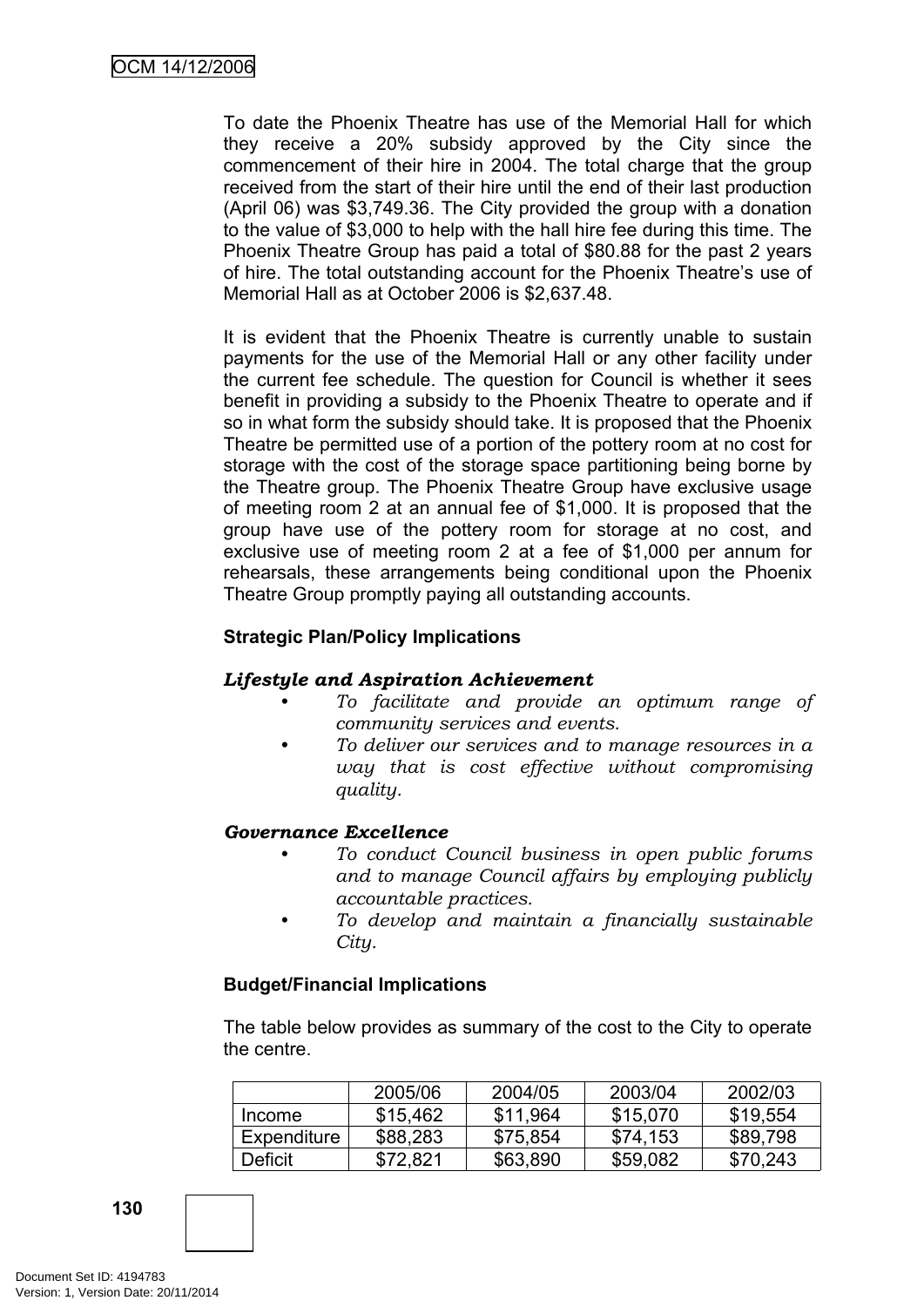The current maintenance budget will sustain the building at a modest level until the review of the facilities, which is proposed to occur in 2009/2010.

### **Legal Implications**

Should Council decide to lease or seek to lease the Joe Cooper Recreation Centre it will need to comply with Section 3.59 of the Local Government Act 1995.

### **Community Consultation**

Should Council resolve to call for expressions of interest for possible lessees this will require public advertising.

### **Attachment(s)**

Nil

### **Advice to Proponent(s)/Applicant**

The Proponent(s) and those who lodged a submission on the proposal have been advised that this matter is to be considered at the October 2006 Council Meeting.

**Implications of Section 3.18(3) Local Government Act, 1995** Nil

# **17.4 (MINUTE NO 3350) (OCM 14/12/2006) - TENDER RFT 26/2006 BUILDING CONSTRUCTION SERVICES (REFURBISHMENT AND EXTENSION) MEMORIAL HALL (4623) (RA) (ATTACH)**

# **RECOMMENDATION**

That Council:-

- (1) accept the tender submitted by Tormaz Pty Ltd for the refurbishment and extension of Memorial Hall at the tendered price of \$2,632,586 (ex. GST); and
- (2) transfer the balance of funds required for completion of the project, being \$586,421, from an appropriate reserve fund to the Memorial Hall Building Works account (CW4204) in 2007/08.

# **TO BE CARRIED BY AN ABSOLUTE MAJORITY OF COUNCIL**

#### **COUNCIL DECISION**

MOVED Clr I Whitfield SECONDED Clr L Goncalves that the recommendation be adopted.

# **CARRIED BY ABSOLUTE MAJORITY OF COUNCIL 8/0**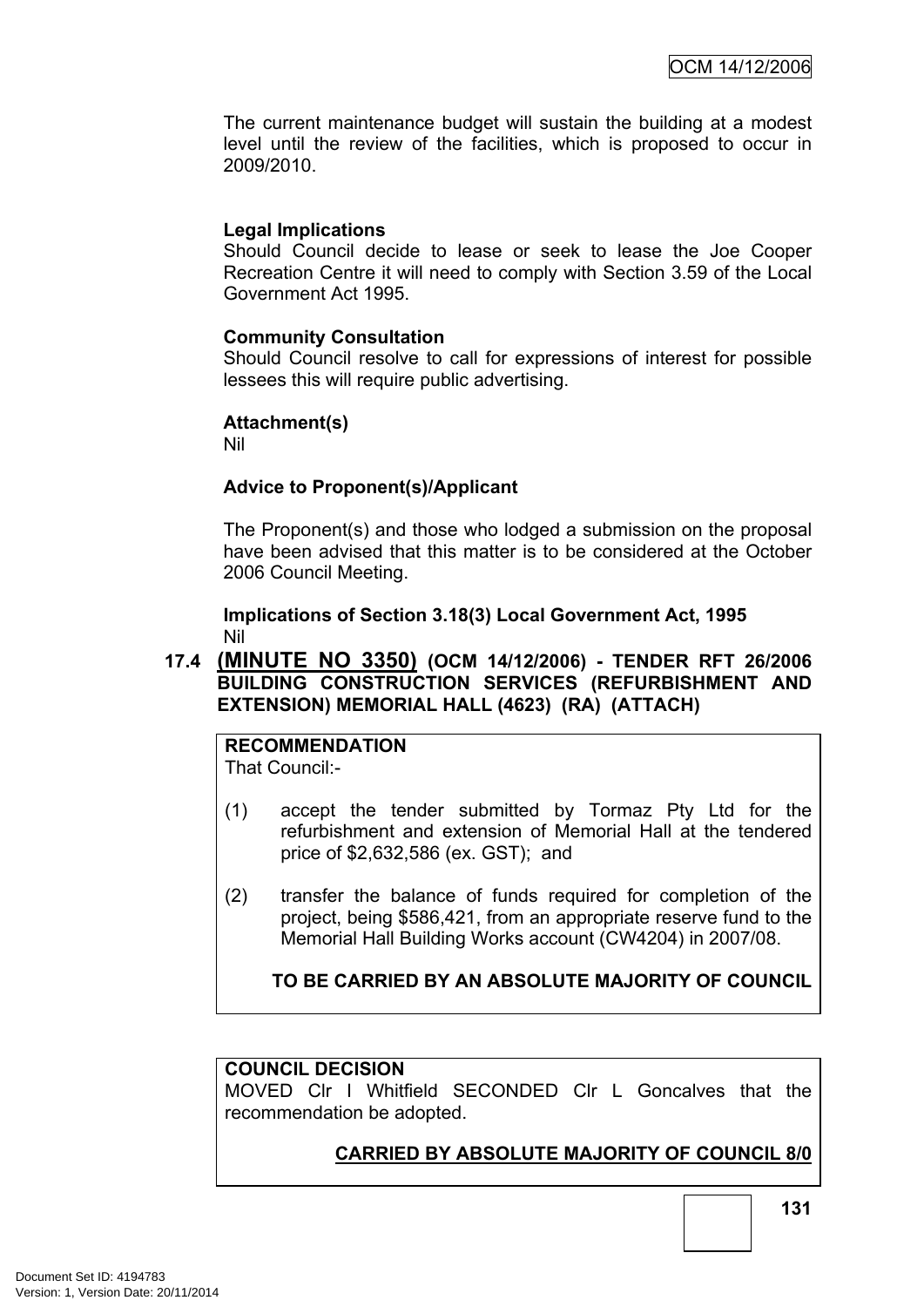# **Background**

Council has placed \$1,000,000 on its 2006/07 Municipal Budget to refurbish and extend the Memorial Hall. There is a further \$1,560,000 allocated to the Memorial Hall in the Plan for the District for 2007/08. Accordingly, design work has been finalised and the construction works tendered.

### **Submission**

The request for tender closed on 19 October 2006 with 3 submissions received from:

- Dalcon Construction Pty Ltd
- Tormaz Pty Ltd
- Newmans Building Services

### **Report**

The assessment criteria outlined in the tender documents are as follows:-

| • Relevant Experience                 | <b>20%</b> |
|---------------------------------------|------------|
| • Key Personnel Skills and Experience | 10%        |
| • Tender Resources                    | 10%        |
| $\bullet$ Price                       | 60%        |

Dalcon Construction Pty Ltd advised on 23 November 2006 that they had withdrawn their tender. Accordingly, the Dalcon Tender has not been evaluated.

Both Tormaz Pty Ltd and Newmans Building Services are reputable building companies with sound experience and positive references. Both tenderers were deemed compliant with the condition of tendering and compliance criteria.

Tenders were evaluated by:

- Palassis Architects Christopher Paterson
- Manager Community Services Robert Avard
- Project Engineer Jadranka Kiurski

#### Scoring Table

| <b>Tender Name</b>               | Non Cost  | Cost       | <b>Total Score</b> |
|----------------------------------|-----------|------------|--------------------|
|                                  | Valuation | Evaluation |                    |
|                                  | Score     | Score      |                    |
| Tormaz Pty Ltd                   | 28.6%     | 60%        | 90%                |
| <b>Newmans Building Services</b> | 28.3%     | 47.59%     | 75.59%             |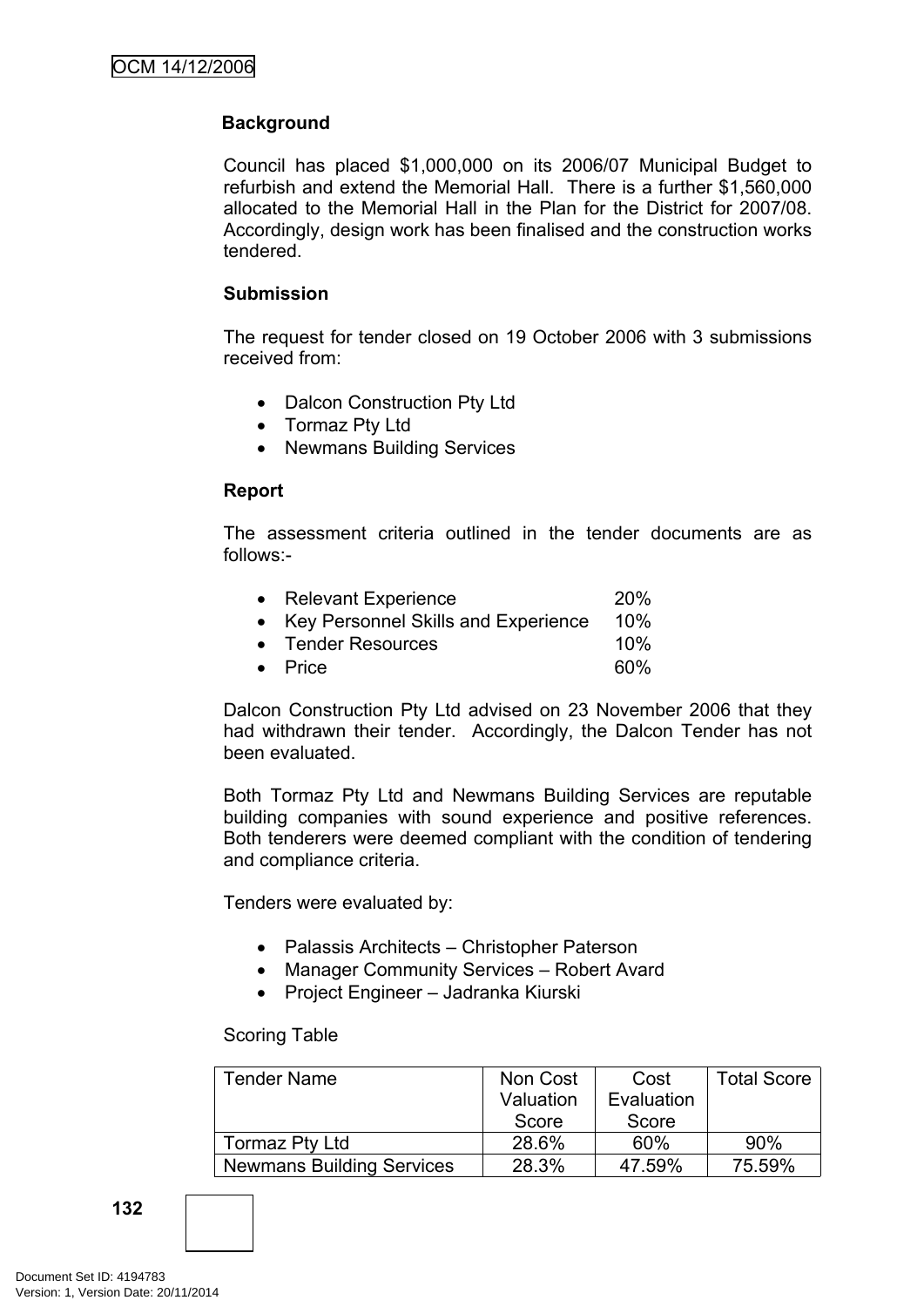The tender documentation allowed for a price for the total project and a price for the main hall refurbishment and amenities building alone, the details of which are provided in the finance section of the item.

The smaller drum hall building is an important part of the Memorial Hall redevelopment and to leave it out of the development will seriously hamper the ability of the site to function properly as a community and cultural centre.

Furthermore, the redevelopment of the Civic Centre to serve as a seniors centre will restrict the availability of larger quality space for hire within the City.

While the main hall will cater for the theatre productions and larger events the drum hall has a pivotal role in developing community and cultural activity within the City.

The smaller more intimate space catering for up to 100 people would be ideal to nurture activities such as:

- Small localised exhibitions exhibition space is difficult to source in Cockburn and currently we enjoy a strong growing arts community with well respected professional artists through to enthusiastic amateurs.
- Craft groups and workshops these usually cater for up to 20 people and this space would cater to that demographic.
- Workshop space for various types of art/cultural activity such as singing groups/choirs/dance groups/master classes/rehearsals
- Community meeting space for community associations/cultural groups and the like
- Group meeting space for activities such as language classes/community cafes/toastmasters
- Class space for activity such as speech therapy/guitar/acting
- Low impact classes such as yoga and pilates
- Unique reception venue for smaller weddings/parties/gatherings
- Hire space for commercial dance/theatre companies

While being a valuable space in its own right the drum building would also serve as an important adjunct to activity that may occur in the main hall such as:

- Workshop space for conferences/seminars at the venue
- Spill out space/meals area for theatre productions/ larger art exhibitions and conferences
- Additional gallery space for large art & craft exhibitions
- Workshop space to run in conjunction with art exhibitions.
- Crèche for larger events/activities occurring within the main hall.
- Additional intimate theatre space for touring theatre productions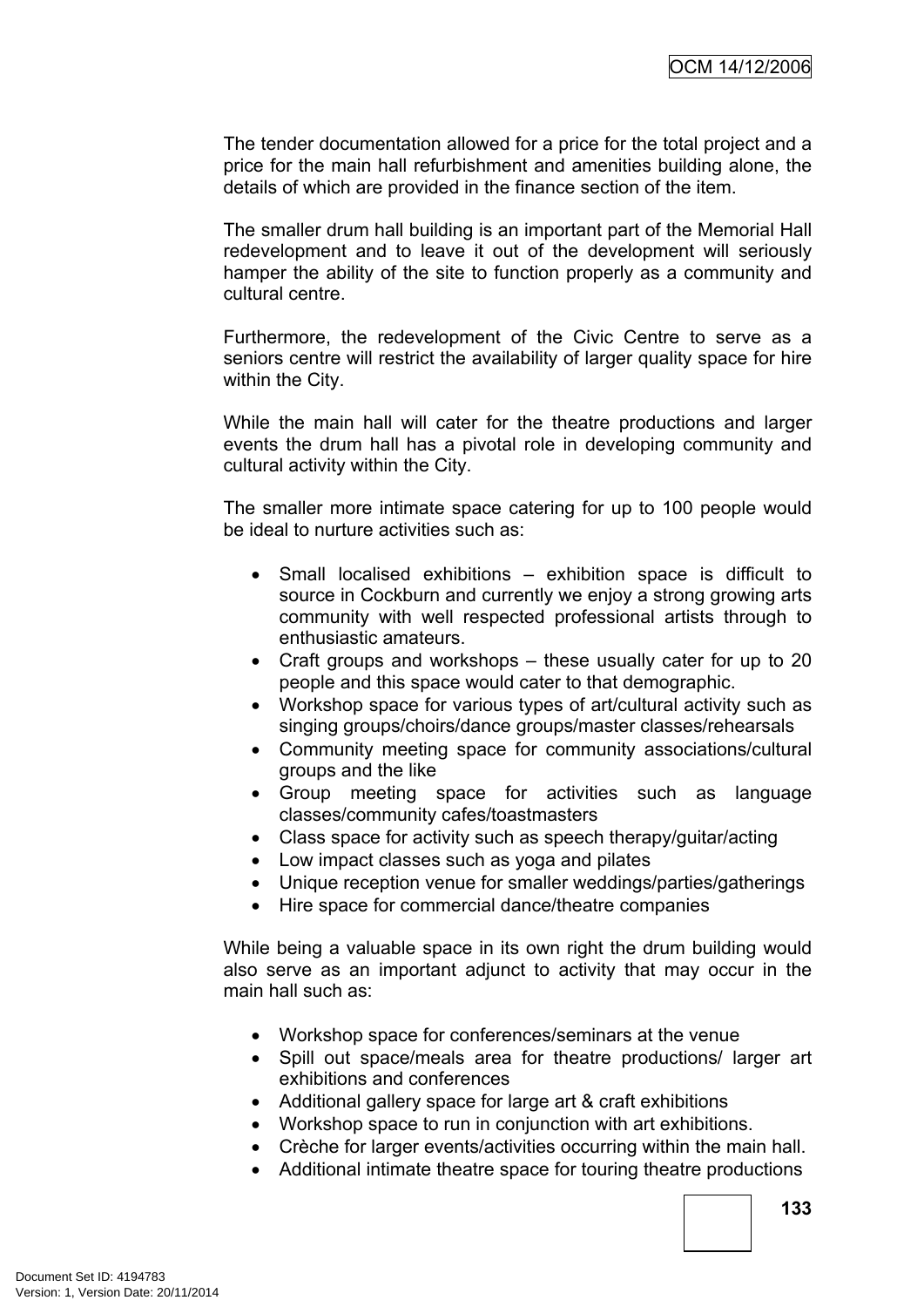- Workshop/rehearsal space for theatre productions
- Additional space for use during dance/theatre classes

For the Memorial Hall site to be a cultural and community precinct it should have the flexibility to cater to a broad range of activity through the provision of a range of spaces.

### **Strategic Plan/Policy Implications**

#### *Infrastructure Development*

*• To construct and maintain community facilities that meet community needs.*

### **Budget/Financial Implications**

The tender documentation provided for the lesser hall and the glazed link to be priced separately from the amenities building and the main hall.

Tormaz Pty Ltd Prices:

| Main Hall and Amenities Building | \$1,524,224 |
|----------------------------------|-------------|
| Joseph Jolland Clearal Jink      | A JAO OCO   |

• Lesser Hall and Glazed Link  $$1,108,362$ 

Should Council resolve not to include portion of the construction works there would be a surplus of \$642.958 of cost over budget.

Alternatively, should Council decide to proceed with the total project, additional funds would be required in 2007/08.

Note all figures exclude G.S.T.

| Municipal Budget 2006/07<br><b>Plan for the District</b><br>Grant (War Memorial)<br>Total | \$1,000,000<br>\$1,560,000<br>\$4,000<br>\$2,564,000 |                                          |
|-------------------------------------------------------------------------------------------|------------------------------------------------------|------------------------------------------|
|                                                                                           | <b>Total Project</b>                                 | Main Hall &<br><b>Amenities Building</b> |
|                                                                                           |                                                      | Only                                     |
| <b>Tender Price</b>                                                                       | \$2,632,586                                          | \$1,524,224                              |
| Contingency                                                                               | \$263,259                                            | \$152,422                                |
| Fees                                                                                      | \$194,396                                            | \$194,396                                |
| <b>Furniture</b>                                                                          | \$60,000                                             | \$50,000                                 |
|                                                                                           | \$3,150,241                                          | \$1,921,042                              |
| <b>Total Deficit/Surplus</b>                                                              | \$586,421                                            | $+$ \$642,958                            |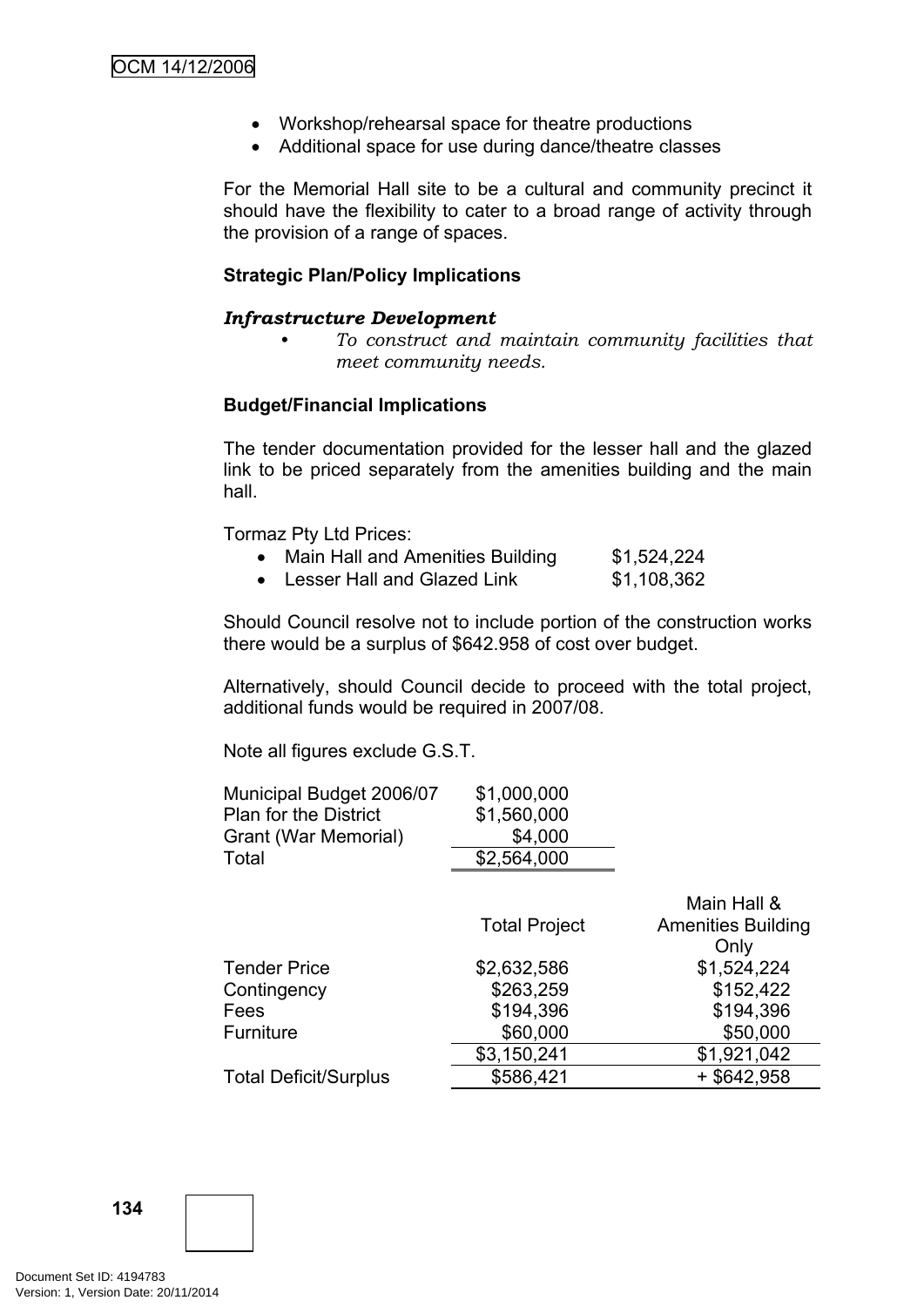# **Legal Implications**

Section 3.57 of the Local Government Act 1995 and Part 4 of the Local Government (Functions and General) Regulations 1996 refers.

### **Community Consultation**

Tender RFT 26/2006 was advertised in the West Australian on Wednesday 20<sup>th</sup> September 2006.

Tenders closed on 19 October 2006.

# **Attachment(s)**

Tender Evaluation Sheet (Confidential Attachment)

### **Advice to Proponent(s)/Submissioners**

Tenderers advised that the matter of the tender for the Memorial Hall workers would be considered at the Council meeting of the 14 December 2006.

### **Implications of Section 3.18(3) Local Government Act, 1995**

Nil.

### **18. EXECUTIVE DIVISION ISSUES**

# **18.1 (MINUTE NO 3351) (OCM 14/12/2006) - CHIEF EXECUTIVE OFFICER PERFORMANCE AND SENIOR STAFF KEY PROJECTS APPRAISAL COMMITTEE NOVEMBER 2006 (1192) (SC) (ATTACH)**

### **RECOMMENDATION**

That Council receives the Minutes of the Chief Executive Officer Performance and Senior Staff Key Projects Appraisal Committee dated 8 and 20 November 2006, as provided to the Elected Members under separate cover, and adopts the recommendations contained therein.

**TO BE CARRIED BY AN ABSOLUTE MAJORITY OF COUNCIL**

### **COUNCIL DECISION**

MOVED Mayor S Lee SECONDED Clr K Allen that the recommendation be adopted.

# **CARRIED BY ABSOLUTE MAJORITY OF COUNCIL 8/0**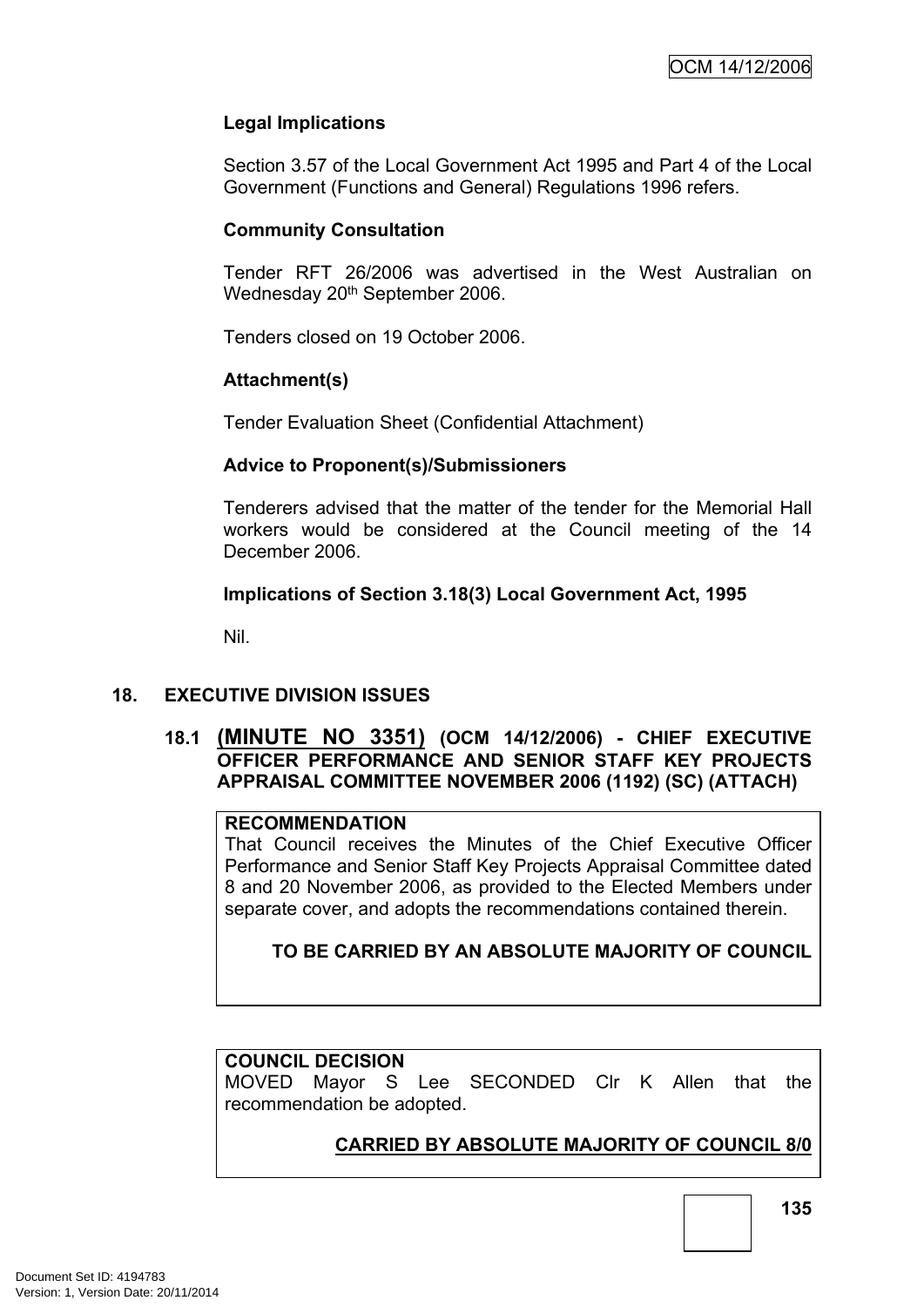### **Background**

The Chief Executive Officer and Senior Staff Performance Appraisal Committee conducted meetings on 8 and 20 November 2006. The minutes of the two meetings are required to be presented to Council and its recommendations considered by Council.

#### **Submission**

The minutes of the Committee meeting are provided to the Elected Members as Confidential attachments. Items dealt with at the Committee meeting form the basis of the Minutes.

#### **Report**

The Committee recommendations are now presented for consideration by Council and if accepted, are endorsed as the decisions of Council. Any elected member may withdraw any item from the Committee meeting for discussion and propose an alternative recommendation for Council's consideration. Any such items will be dealt with separately, as provided for in Council's Standing Orders.

#### **Strategic Plan/Policy Implications**

#### *Governance Excellence*

 *To maintain a professional, well-trained and healthy workforce that is responsive to the community's needs*

#### **Budget/Financial Implications**

Committee Minutes refer.

#### **Legal Implications**

Committee Minutes refer.

#### **Community Consultation**

Nil

### **Attachment(s)**

Minutes of the Chief Executive Officer and Senior Staff Performance Appraisal Committee 8 and 20 November 2006 are provided to the Elected Members as confidential attachments.

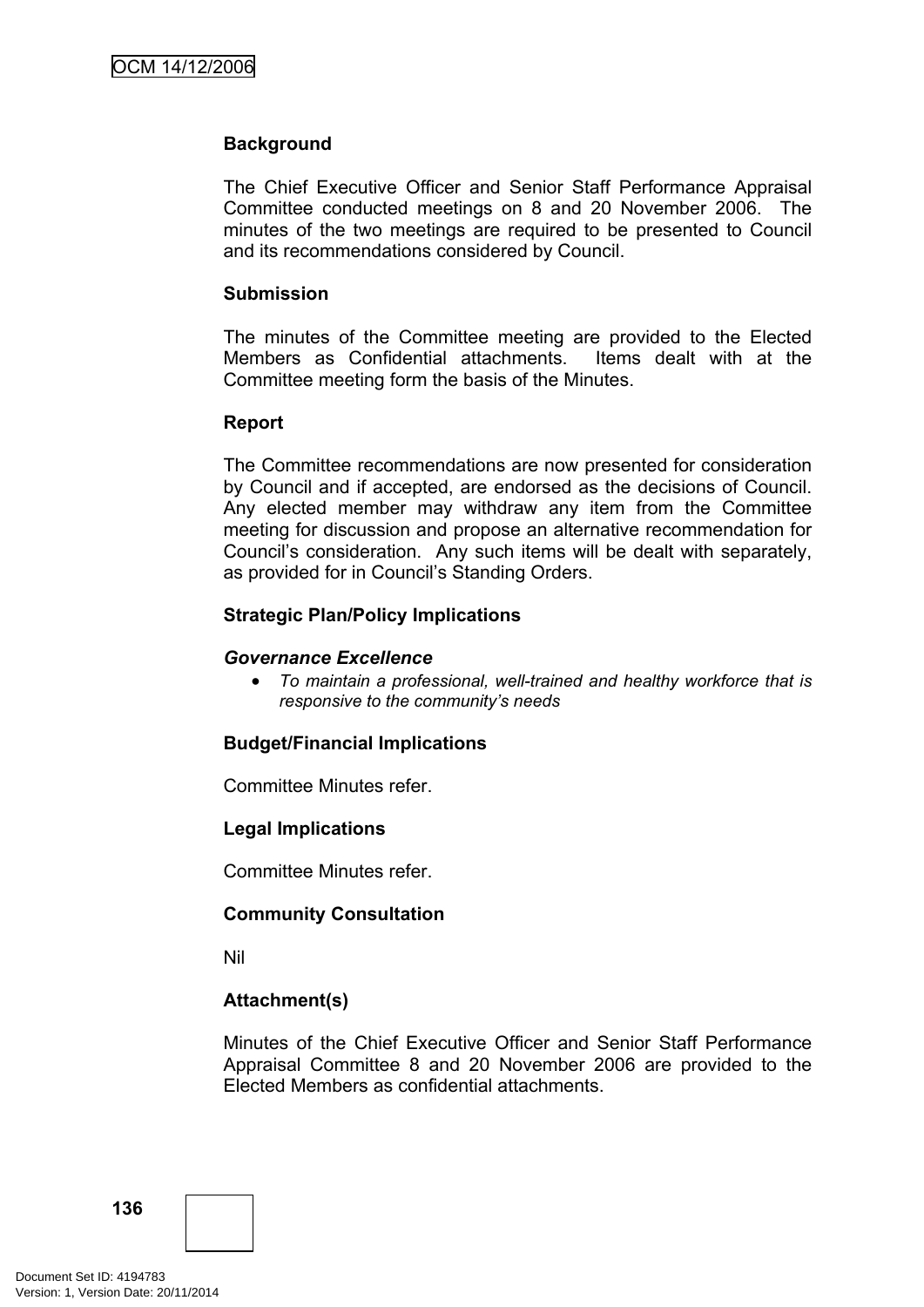# **Advice to Proponent(s)/Submissioner(s)**

The CEO has been advised that this item will be considered at December OCM.

### **Implications of Section 3.18(3) Local Government Act, 1995**

Committee Minutes refer.

### **19. MOTIONS OF WHICH PREVIOUS NOTICE HAS BEEN GIVEN**

Nil

### **20. NOTICES OF MOTION GIVEN AT THE MEETING FOR CONSIDERATION AT NEXT MEETING**

Nil

- **21. NEW BUSINESS OF AN URGENT NATURE INTRODUCED BY COUNCILLORS OR OFFICERS**
	- **21.1 (MINUTE NO 3352) (OCM 14/12/2006) - MINUTES OF THE AUDIT COMMITTEE MEETING 11 DECEMBER 2006 (5017) (DMG) (ATTACH)**

#### **RECOMMENDATION**

That Council receive the Minutes of the Audit Committee Meeting held on 11 December 2006, as attached to the Agenda and the recommendations contained therein be adopted.

### **TO BE CARRIED BY AN ABSOLUTE MAJORITY OF COUNCIL**

#### **COUNCIL DECISION**

MOVED Mayor S Lee SECONDED Clr T Romano that the recommendation be adopted.

# **CARRIED BY ABSOLUTE MAJORITY OF COUNCIL 8/0**

### **Background**

A meeting of the Audit Committee was conducted on 11 December 2006.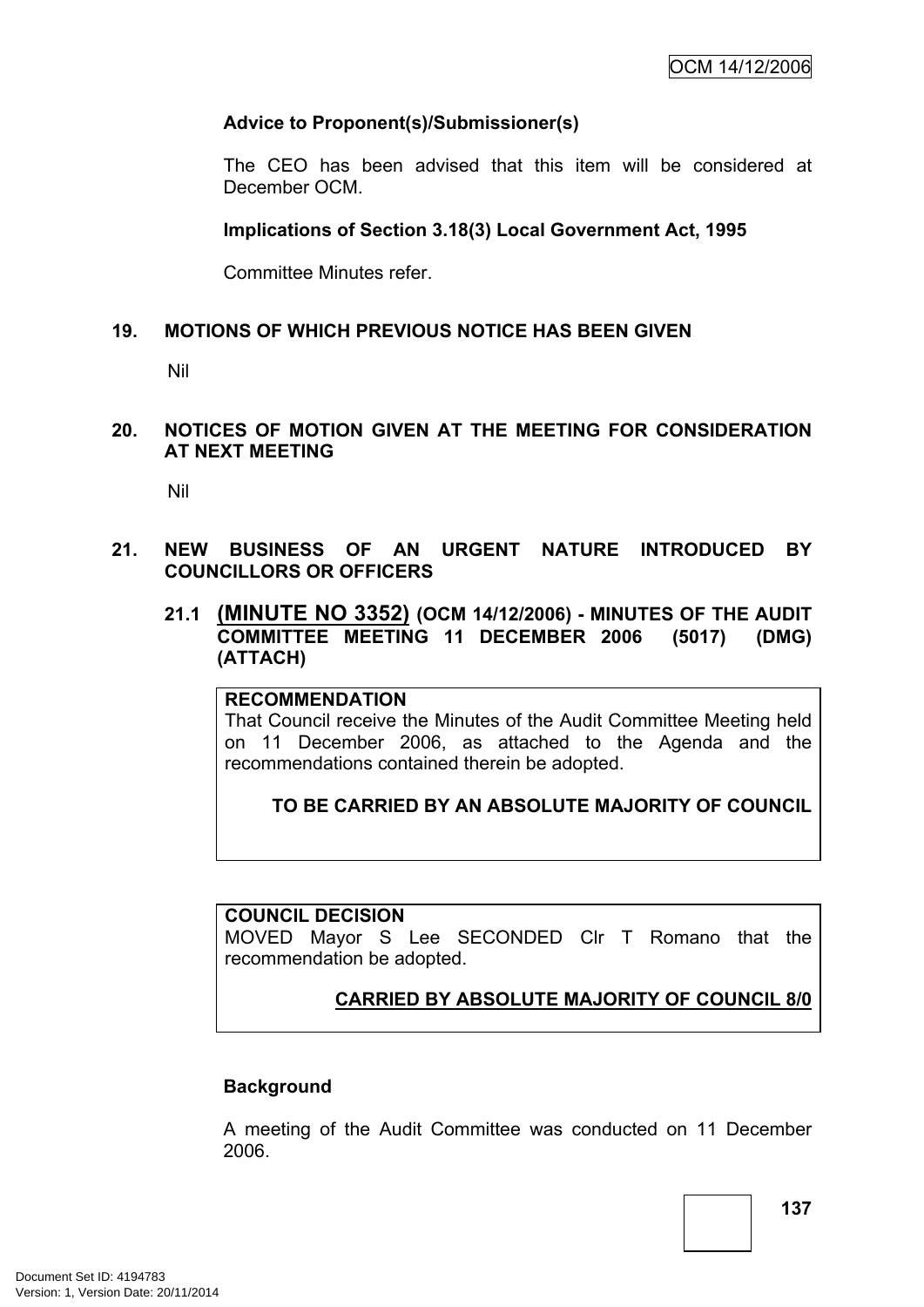# **Submission**

To receive the Minutes of the Committee and adopt its recommendations.

### **Report**

The City's Auditors, Barrett and Partners provided the Annual External Audit Report which was presented to the Committee for its consideration. In addition, the Draft Annual Report was also presented for the Committee's consideration.

### **Strategic Plan/Policy Implications**

Strategic Plan Initiative Outcome refers:

#### *Governance Excellence:*

*• To provide effective monitoring and regulatory services that administer relevant legislation and local laws in a fair and impartial way*

### **Budget/Financial Implications**

N/A

### **Legal Implications**

Secs. 7.9(1); 7.12A(2) and 5.54 of the Local Government Act, 1995, refer.

### **Community Consultation**

N/A

### **Attachment(s)**

Minutes of Audit Committee 11 December 2006.

### **Advice to Proponent(s)/Submissioners**

N/A

### **Implications of Section 3.18(3) Local Government Act, 1995**

Nil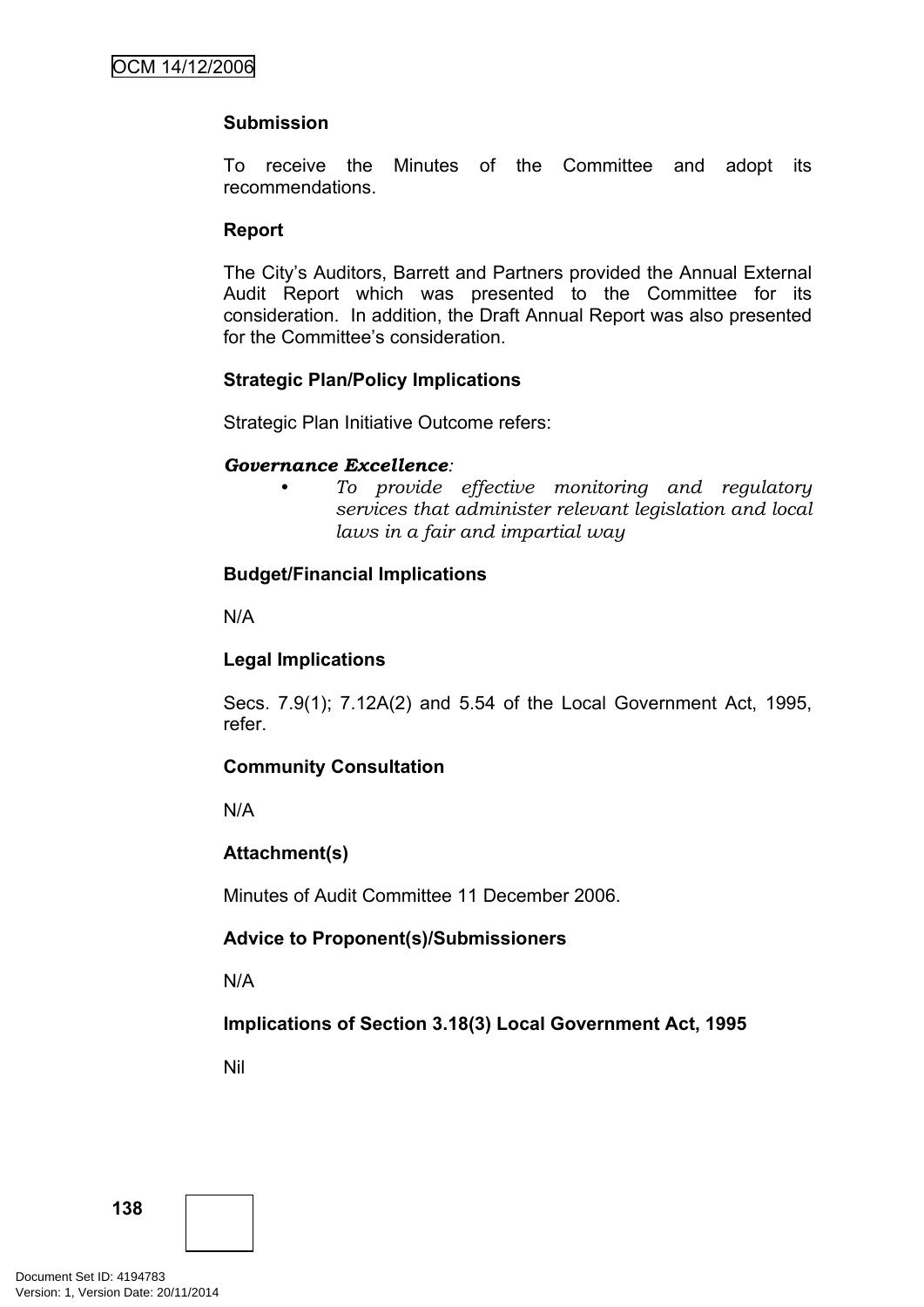# **21.2 (MINUTE NO 3353) (OCM 14/12/2006) - ADMINISTRATION CENTRE CONSTRUCTION COMMITTEE (1192) (SC) (ATTACH)**

## **RECOMMENDATION**

That Council receives the Minutes of the Administration Centre Construction Committee dated 20 November 2006, as attached to the Agenda, and adopts the recommendations contained therein.

# **COUNCIL DECISION**

MOVED Clr S Limbert SECONDED Clr I Whitfield that the recommendation be adopted.

**CARRIED 8/0**

### **Background**

The Administration Centre Construction Committee met on 20 November 2006 to consider the selection of furniture for the Elected Members area. The minutes of this meeting are required to be presented to Council and its recommendations considered by Council.

### **Submission**

The minutes of the Committee meeting are attached to the Agenda. Items dealt with at the Committee meeting form the basis of the Minutes.

### **Report**

The Committee recommendations are now presented for consideration by Council and if accepted, are endorsed as the decisions of Council. Any Elected Member may withdraw any item from the Committee meeting for discussion and propose an alternative recommendation for Council's consideration. Any such items will be dealt with separately, as provided for in Council's Standing Orders.

### **Strategic Plan/Policy Implications**

### *Governance Excellence*

 *To maintain a professional, well-trained and healthy workforce that is responsive to the community's needs*

# **Budget/Financial Implications**

Committee Minutes refer.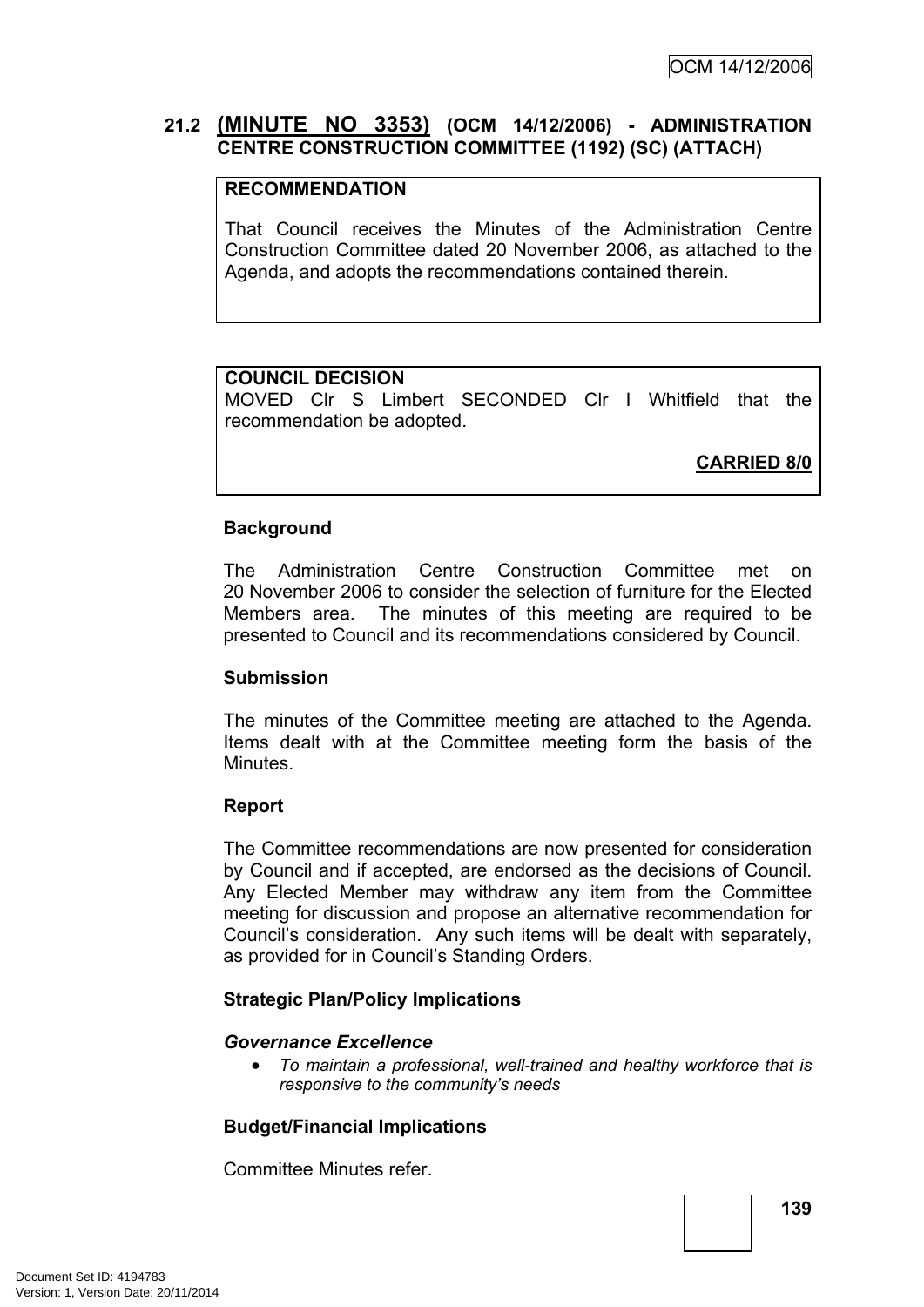# **Legal Implications**

Committee Minutes refer.

# **Community Consultation**

Nil

# **Attachment(s)**

Minutes of the Administration Centre Construction Committee 20 November 2006.

# **Advice to Proponent(s)/Submissioner(s)**

The Architect has been advised that this item will be considered at December 2006 Ordinary meeting of Council.

### **Implications of Section 3.18(3) Local Government Act, 1995**

Committee Minutes refer.

# **22. MATTERS TO BE NOTED FOR INVESTIGATION, WITHOUT DEBATE**

Nil

### **23. CONFIDENTIAL BUSINESS**

Nil

# **24 (MINUTE NO 3354) (OCM 14/12/2006) - RESOLUTION OF COMPLIANCE (SECTION 3.18(3), LOCAL GOVERNMENT ACT 1995)**

### **RECOMMENDATION**

That Council is satisfied that resolutions carried at this Meeting and applicable to items concerning Council provided services and facilities, are:-

- (1) integrated and co-ordinated, so far as practicable, with any provided by the Commonwealth, the State or any public body;
- (2) not duplicated, to an extent Council considers inappropriate, services or facilities as provided by the Commonwealth, the State or any other body or person, whether public or private; and
- (3) managed efficiently and effectively